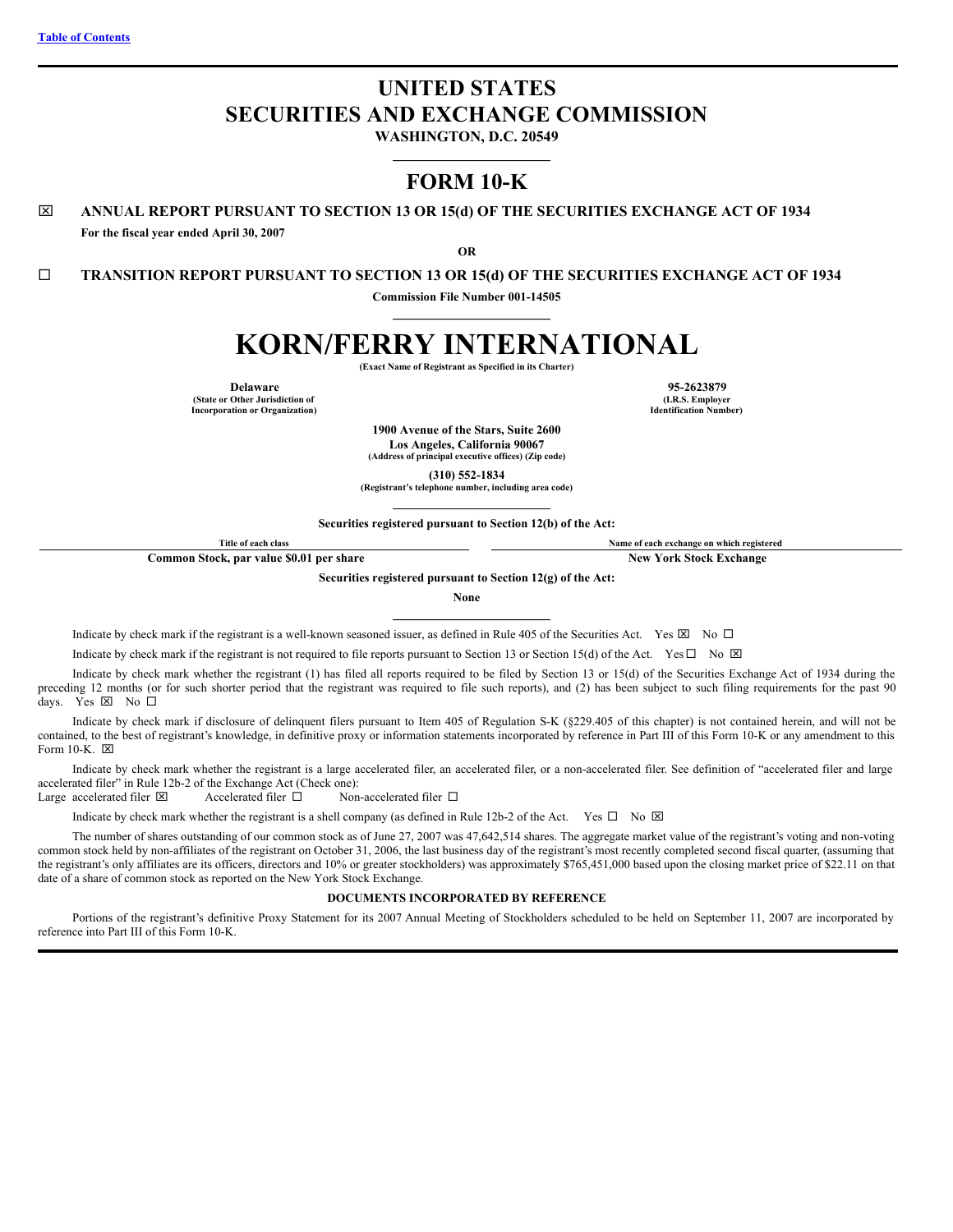# <span id="page-1-0"></span>**KORN/FERRY INTERNATIONAL Index to Annual Report on Form 10-K for the Fiscal Year Ended April 30, 2007**

|                           |                                                                                                              | Page  |
|---------------------------|--------------------------------------------------------------------------------------------------------------|-------|
|                           | PART I.                                                                                                      |       |
| Item 1.                   | <b>Business</b>                                                                                              | 3     |
| Item 1A.                  | <b>Risk Factors</b>                                                                                          | 12    |
| Item 1B.                  | <b>Unresolved Staff Comments</b>                                                                             | 15    |
| Item 2.                   | Properties                                                                                                   | 15    |
| Item 3.                   | <b>Legal Proceedings</b>                                                                                     | 15    |
| Item 4.                   | Submission of Matters to a Vote of Security Holders                                                          | 15    |
| <b>Executive Officers</b> |                                                                                                              | 15    |
|                           | PART II.                                                                                                     |       |
| Item 5.                   | Market for Registrant's Common Equity, Related Stockholder Matters and Issuer Purchases of Equity Securities | 17    |
| Item 6.                   | <b>Selected Financial Data.</b>                                                                              | 20    |
| Item 7.                   | Management's Discussion and Analysis of Financial Condition and Results of Operations                        | 21    |
| Item 7A.                  | <b>Quantitative and Qualitative Disclosures About Market Risk</b>                                            | 34    |
| Item 8.                   | <b>Financial Statements and Supplementary Data</b>                                                           | 35    |
| Item 9.                   | Changes in and Disagreements with Accountants on Accounting and Financial Disclosure                         | 35    |
| Item 9A.                  | <b>Disclosure Controls and Procedures</b>                                                                    | 35    |
| Item 9B.                  | Other Information                                                                                            | 35    |
|                           | PART III.                                                                                                    |       |
| Item 10.                  | Directors and Executive Officers of the Registrant                                                           | 36    |
| Item 11.                  | <b>Executive Compensation</b>                                                                                | 36    |
| Item 12.                  | Security Ownership of Certain Beneficial Owners and Management                                               | 36    |
| Item 13.                  | <b>Certain Relationships and Related Transactions</b>                                                        | 36    |
| Item 14.                  | <b>Principal Accounting Fees and Services</b>                                                                | 36    |
|                           | <b>PART IV.</b>                                                                                              |       |
| Item 15.                  | <b>Exhibits and Financial Statements</b>                                                                     | 37    |
| <b>Signatures</b>         |                                                                                                              | 41    |
|                           | <b>Financial Statements and Financial Statement Schedules</b>                                                | $F-1$ |
|                           |                                                                                                              |       |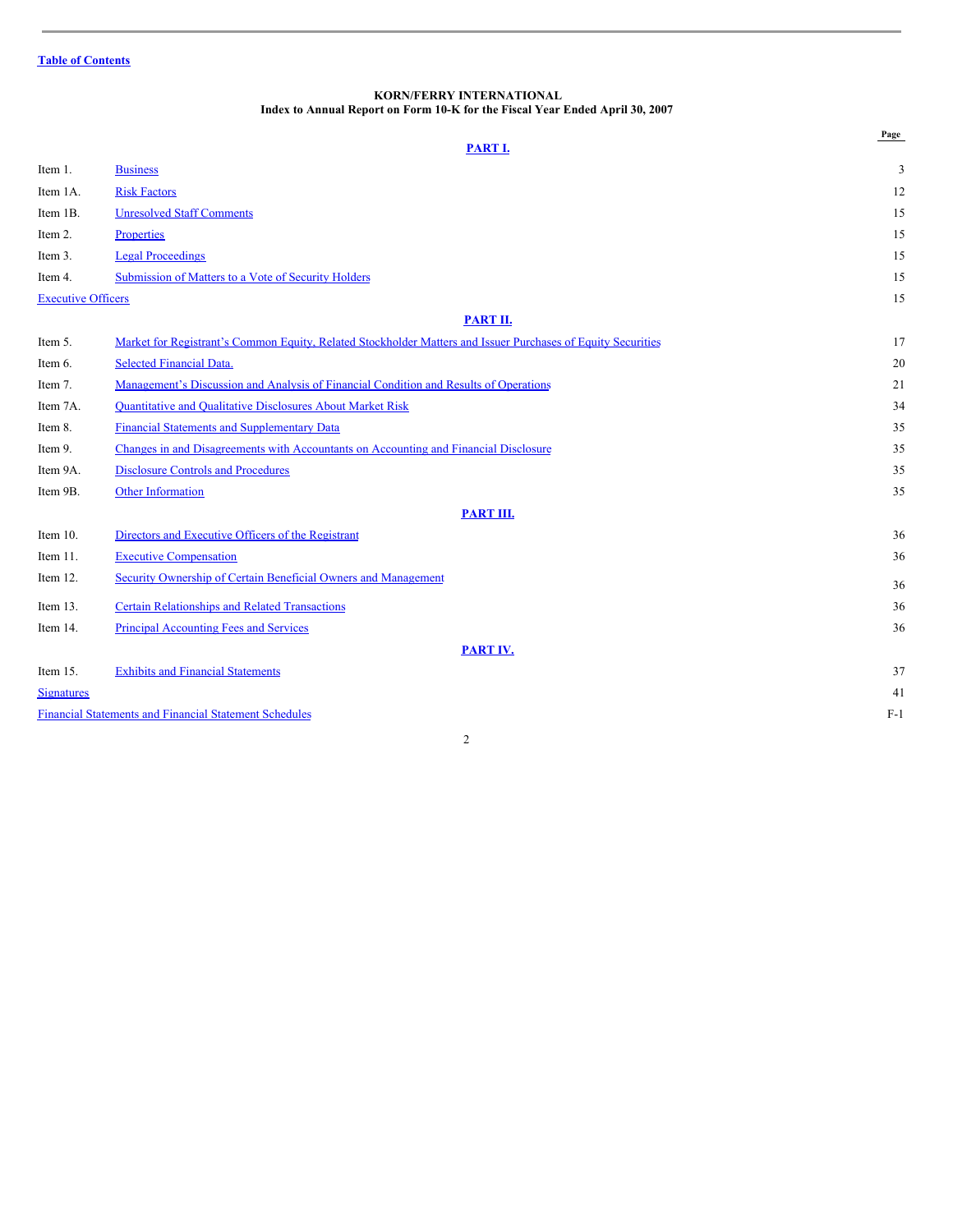# <span id="page-2-0"></span>**PART I.**

# <span id="page-2-1"></span>**Item 1.** *Business* **Business Overview**

Korn/Ferry International (referred herein as the "Company," "Korn/Ferry," or in the first person notations "we," "our," and "us") is a premier global provider of talent management solutions that help clients to attract, deploy, develop, retain and reward their talent. Since 1969, when we opened our first office in Los Angeles, we have expanded to 71 cities in 39 countries. In 1998, we extended our market reach into the middle-market with the introduction of Futurestep, our outsourced recruiting subsidiary. As of April 30, 2007, we have approximately 2,260 employees, including 490 executive recruitment and 111 Futurestep consultants who are primarily responsible for client services. Our clients include many of the world's largest and most prestigious public and private companies, middle-market and emerging growth companies, as well as government and not-for-profit organizations. We have built strong client loyalty; more than 84% of the executive recruitment assignments we performed during the last three fiscal years were on behalf of clients for whom we had conducted previous assignments.

We were originally formed as a California corporation in November 1969 and reincorporated as a Delaware corporation in fiscal 2000.

We provide the following talent management solutions:

**Executive Recruitment:** Executive search, our flagship business, focuses on board level, chief executive and other senior executive positions for clients predominantly in the consumer, financial services, industrial, life sciences and technology industries. The relationships that we develop through this business are valuable in introducing our complementary service offerings to clients.

**Middle-Management Recruitment:** Futurestep, our outsourced recruiting subsidiary, draws from Korn/Ferry's 38 years of industry experience to create customized recruitment solutions based on clients' individual workforce needs. In addition to being a pioneer in recruitment process outsourcing ("RPO"), the Company's multi-tiered portfolio of services includes mid-level search, project recruitment and interim solutions.

**Leadership Development Solutions:** Our comprehensive blend of leadership services assists clients with the ongoing assessment and development of their leadership teams. Services include succession planning, management & team development, competency modeling, executive coaching, onboarding, merger integration, cultural change, integrated talent management, and executive compensation consulting through our wholly-owned subsidiary, Executive Compensation Advisors. Each service is supported by the highly consultative expertise of our team and is powered by Lominger, a Korn/Ferry company and an internationally recognized provider of research-based, experiencetested leadership development tools.

We file annual, quarterly and current reports, proxy statements and other documents with the Securities and Exchange Commission (the "SEC"), pursuant to the Securities Exchange Act of 1934 (the "Exchange Act"). You may read and copy any materials that we file with the SEC at the SEC's Public Reference Room at 100 F Street N.E., Washington, D.C. 20549. You may obtain information on the operation of the Public Reference Room by calling the SEC at 1 800 732 0330. Our reports, proxy statements and other documents filed electronically with the SEC are available at the website maintained by the SEC at *www.sec.gov*.

We also make available, free of charge on our website at www.kornferry.com, our annual, quarterly, and current reports, and, if applicable, amendments to those reports, filed or furnished pursuant to Section 13(a) of the Exchange Act as soon as reasonably practicable after we electronically file such reports with, or furnish them to, the SEC.

Our Corporate Governance Guidelines, Code of Business Conduct and Ethics and the charters of the Audit Committee, Compensation and Personnel Committee, and Nominating and Corporate Governance Committee of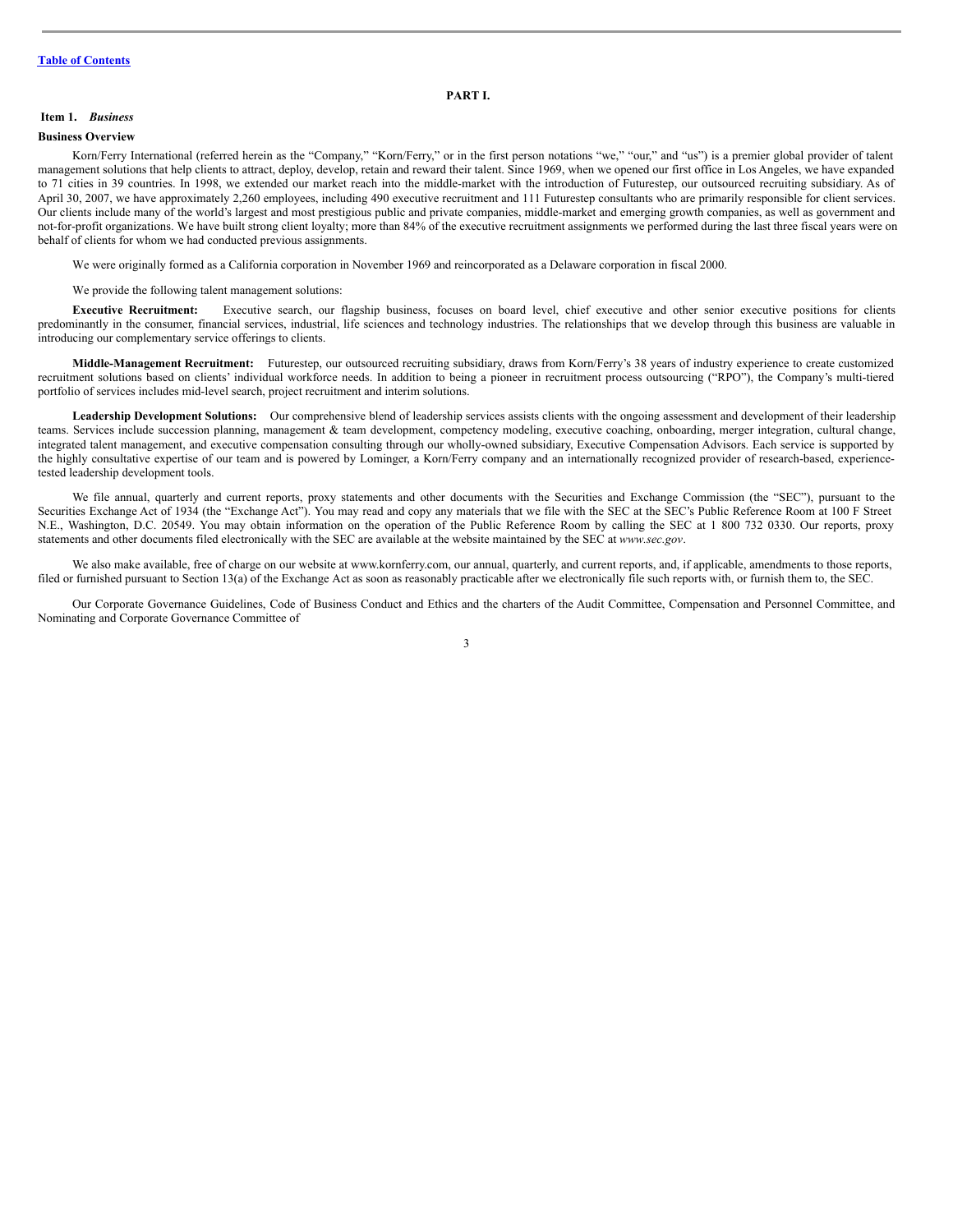our Board of Directors are also posted on our website at www.kornferry.com. Stockholders may request copies of these documents by writing to our Corporate Secretary at 1900 Avenue of the Stars, Suite 2600, Los Angeles, California 90067.

Financial information regarding our business segments for the last three fiscal years is contained in the Notes to our Consolidated Financial Statements.

#### **Industry Overview**

*Executive Recruitment*: The executive recruitment market concentrates on searches for positions with annual compensation of \$150,000 or more, which generally involve board level, chief executive and other senior executive positions. The industry is comprised of retained and contingency search firms. Retained firms, such as Korn/Ferry, typically charge a fee for their services equal to approximately one-third of the annual cash compensation for the position being filled regardless of whether a position has been filled. Contingency firms generally work on a non-exclusive basis and are compensated only upon successfully placing a recommended candidate.

We also provide leadership development solutions, which include succession planning, management & team development, competency modeling, executive coaching, onboarding, merger integration, cultural change, integrated talent management, and executive compensation consulting.

*Middle-Management Recruitment:* The middle-management recruitment market focuses on searches for positions with annual compensation generally in the \$100,000 to \$150,000 range. This market has undergone a fundamental transformation over the past several years towards a technology-based environment, and has also seen the emergence of outsourced recruitment services commonly referred to as RPO. Technology and the Internet have made identifying, targeting and reaching potential candidates much quicker. This market also benefits from the efficiencies of maintaining large databases of qualified candidates thereby reducing placement times.

# **Industry Trends**

With the global economy continuing to expand, we believe the business outlook for the talent management industry remains positive. The economic upswing, combined with the shortage of qualified executives, will continue to fuel job growth and hiring. We also believe that the following current market trends will contribute to the long-term growth of the industry:

*Consolidation of Talent Management Solution Providers*—In choosing their recruitment and human resource service providers, companies are actively in search of preferred providers in order to create efficiencies and consolidate vendor relationships. Companies that can offer a full suite of talent management solutions are becoming increasingly attractive. Clients seek trusted advisors who understand their business and unique organizational culture in order to manage the multiple needs of their business on a global scale.

*Aging Population*—In many major economic centers, the workforce population is aging at a rapid pace. It is projected that there will be twice as many people retiring this decade as there were in the previous one. Moreover, the supply of available qualified candidates is limited, making it more difficult for employers to secure qualified executives. We believe that this trend will have a positive impact on our business, as employers increasingly seek service providers who can provide solutions for the impending talent shortage.

*Globalization of Business*—As the world markets continue to integrate into one global economy, many successful companies are adding strength to their internal talent with experienced executives who can operate effectively in this global environment. The rapidly changing competitive landscape challenges multinational and local companies to identify and recruit qualified executives with the right combination of skills, experience and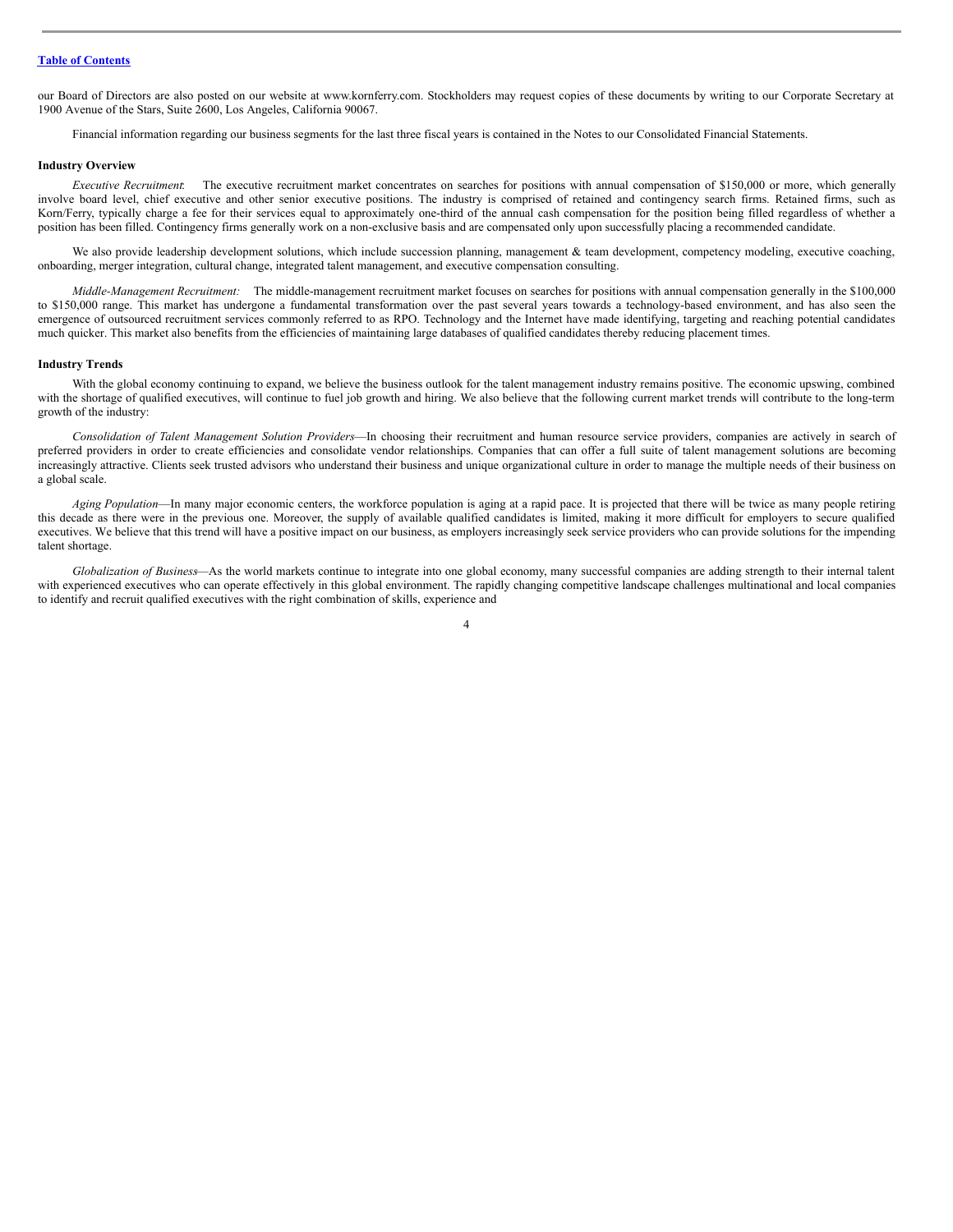cultural compatibility. Today, clients are turning to firms that combine proven expertise with specialized knowledge of both key industries and local markets, enabling them to address their ongoing global talent needs.

*Increased Outsourcing of Recruitment Functions*—More companies are focusing on core competencies and outsourcing non-core, back-office functions to providers who can provide efficient, high-quality services. A shortage of qualified management-level candidates has made identifying and recruiting exceptional candidates more difficult. Companies increasingly rely on experienced global executive recruitment firms to address their management recruitment needs. By hiring global executive recruitment firms, companies can expect to:

- Have access to a diverse and highly qualified pool of candidates on an as-needed basis;
- Reduce or eliminate the costs required to maintain and train an in-house recruiting department in a rapidly changing industry;
- Benefit from the most updated industry and geographic market information;
- Access cutting-edge search technology software; and
- Maintain management focus on core strategic business issues.

*Key role of Advanced Technology*—At Korn/Ferry we are adding more quality, regimen and scientific research into the recruitment process—with emphasis shifting from candidate identification to candidate assessment and placement. Driving this initiative is enhanced technology, as the world of the Internet, search engines and databases makes it possible to identify greater numbers of qualified candidates. Innovative technology, when combined with world-class intellectual property and thought leadership, creates a compelling set of tools to manage the process of identifying, recruiting and assessing the most desirable candidates.

# *Expanding our Market Reach and Presence through Technology and Assessment Solutions*

Information technology has become a critical element of the recruitment business. We have made significant investments in developing a state-of-the-art technology infrastructure, including a worldwide network and our proprietary executive recruitment software, *e-Korn/Ferry*. In fiscal 2007, we continued to invest in enhanced tools and information sharing for competitive advantage. We introduced the *Mobile Searcher* program —enabling our search partners to access our proprietary candidate and customer database via mobile PDA devices. This is the initial phase of a two-year plan to significantly upgrade our search technology platform to improve the scope and quality of our database. The new *Searcher* will feature advanced tools for importing data from diverse sources, refining and filtering the data, and transforming the data using reporting tools and business analytics.

As Futurestep continued its growth through RPO, project recruitment, interim solutions and mid-level search, information technology helped fuel all of these lines of business. Fiscal 2007 saw the successful launch of a new global website for Futurestep, with enhanced graphics, client-facing content and streamlined candidate registration. We also created a suite of RPO reporting options including cycle metrics, dashboard analytics, recruitment activity, and productivity metrics.

Leadership Development Solutions ("LDS") also received significant upgrades to its management assessment technology and its talent management platform,*Executive Center*. Usage of *Search Assessment*, an assessment technology process for our core search business, increased from 34% to 45% of all search engagements. We continue to refine our technology, including the integration of Lominger intellectual property into our exclusive executive assessment tools, in order to engage with our clients on their broader talent management needs.

*Middle-Management Recruitment:* The middle-management recruitment market focuses on searches for middle and lower management positions with annual compensation generally in the \$100,000 to \$150,000 range. This market has been fundamentally transformed over the past several years through the emergence of RPO

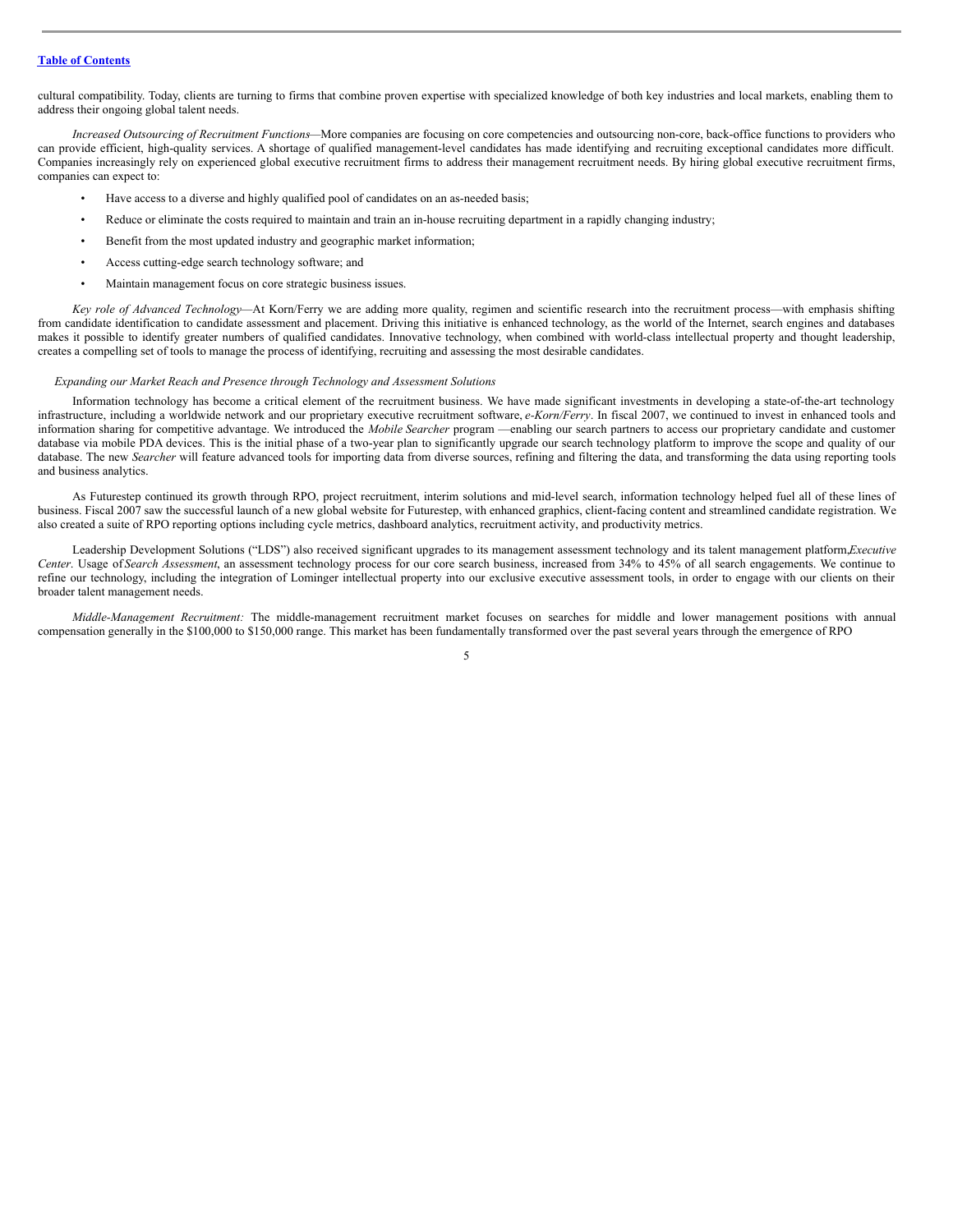services. This transformation has been further driven through database technology and the Internet, which have introduced greatly improved capabilities in identifying, targeting and reaching potential candidates.

*Other Industry Trends*—In addition to the industry trends mentioned above, we believe the following factors will also contribute to the growth of the talent management industry:

- Increasing demand for managers with broader qualifications;
- Increasing desire by candidates to more actively manage their careers;
- Increasing demand for senior executives who can exceed the high standards of due diligence and public scrutiny as a result of new securities legislation;
- Decreasing executive management tenure and more frequent job changes; and
- Inadequate succession planning.

#### **Growth Strategy**

Our objective is to expand our position as a premier global provider of talent management solutions. The principal elements of our strategy include:

#### *Recruiting and Retaining Key Consultants*

In an ongoing strategic effort to promote the Company as the leading career destination, we successfully recruited 94 new consultants globally during fiscal 2007. These consultants originated from diverse backgrounds and areas of expertise, and were recruited based on their track records as top performers in their given industry. The number of new consultants in the current year was partially offset by attrition. We believe that we have continued to upgrade our professional staff in the current year, and that the recruitment and retention of key consultants will be an ongoing driver of growth.

#### *Broadening our Product and Service Of erings*

In addition to our heritage as a leading provider of executive recruitment, we also offer clients outsourced recruiting, mid-level search, project recruitment, interim solutions, strategic management assessment, executive coaching and development ,and compensation consulting through Futurestep and LDS. We will continue to develop and add new products and services that our clients demand and that are consistent with our brand positioning.

#### *Global Account Management*

In an effort to better coordinate global recruiting and to gain operational efficiencies, we expect that multinational clients increasingly will turn to strategic partners who can manage their recruitment needs on a centralized basis. This will require vendors with a global network of offices and technological support systems to manage multiple hires across geographical regions. Our global account management program, Integrated Services, continues to identify account leaders for multinational clients, provide training and software support to manage such accounts, and develop guidelines and protocols to support and increase the rate of cross-border assignments for these clients.

# *Expanding our Market Reach and Presence through Technology and Assessment Solutions*

Information technology has become a critical element to the recruitment business. We have made significant investments in developing a state-of-the-art technology infrastructure, including a worldwide network and our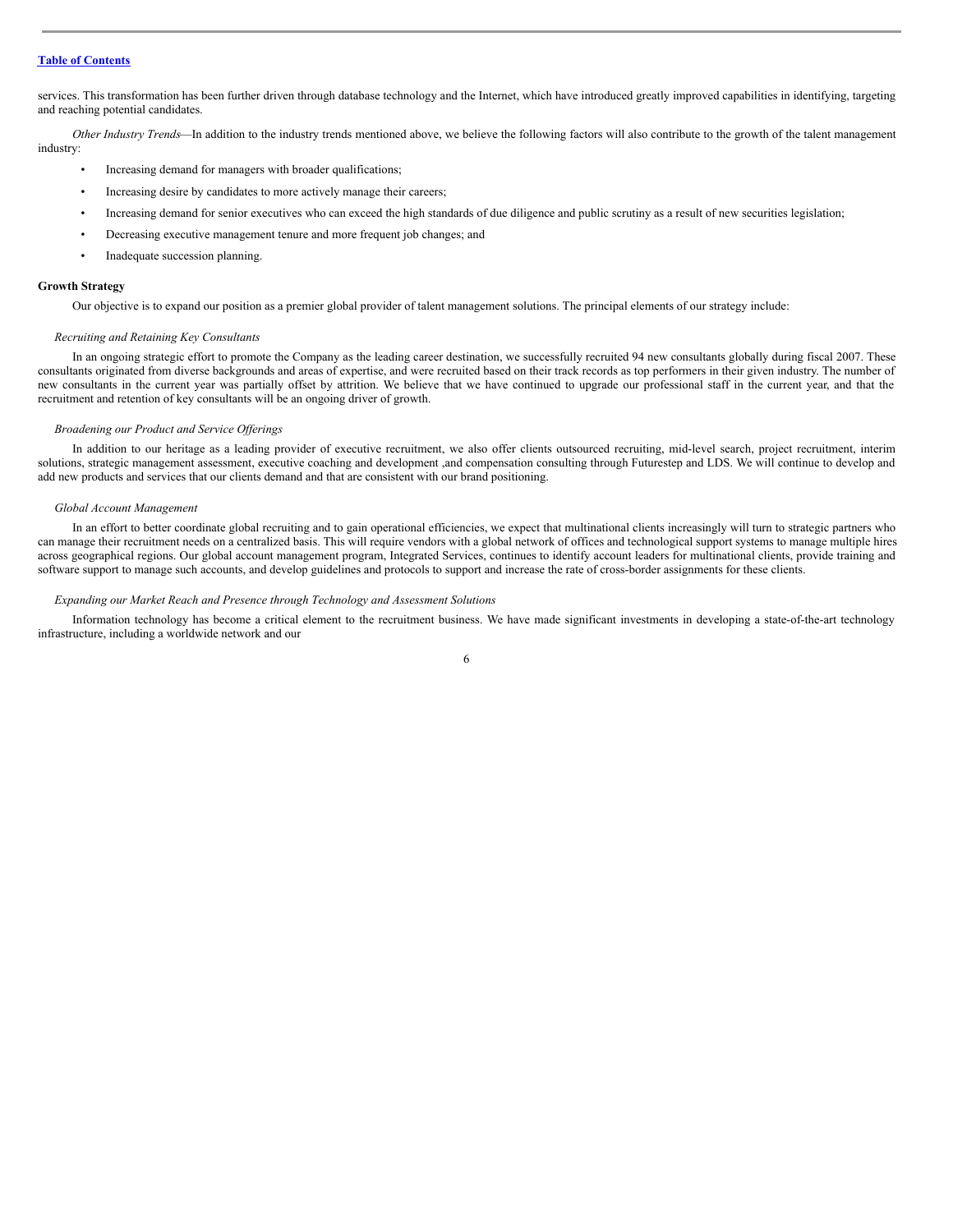proprietary executive recruitment software, *e-Korn/Ferry*. In fiscal 2007, we continued such investments through the deployment of enhanced tools and information sharing for competitive advantage. We rolled out major upgrades of our proprietary candidate database and global engagement management system, while laying the groundwork for the next generation search tool, *K/F One*. We embarked on a similar program to upgrade Futurestep's technology, introducing workflow and reporting enhancements in support of Futurestep's outsourced recruiting offering. Leadership Development Solutions also received significant upgrades to its strategic management assessment technology and its talent management platform, *Executive Center*. Another unique differentiator is *Search Assessment*, a proprietary matching tool that uses an online assessment methodology to match candidates against statistically validated best-in-class profiles. We will continue to refine our technology, including our exclusive candidate assessment tools, in order to strengthen our relationships with our existing clients, attract new clients, expand into new markets and position ourselves to gain a competitive advantage in marketing complementary services.

#### *Leveraging our Leadership and Brand Name in Executive Recruitment*

We believe that there are significant opportunities to extend our market share and develop new client relationships by aggressively marketing our global recruitment expertise. Our leadership in executive recruitment enables us to grow our business by increasing the number of recruitment assignments we handle for existing clients. We also believe that our strong relationships and well-recognized brand name will enable us to introduce new services to our existing client base and to potential new clients, while allowing us to build communities of candidates to whom we can directly market our services.

#### **Our Services and Organization**

We address the global recruitment needs of our clients at all levels of management by offering the following services:

#### *Executive Recruitment Services*

*Overview*. Our executive recruitment services are typically used to fill executive-level positions, such as board directors, chief executive officers, chief financial officers, chief operating officers, chief information officers and other senior executive officers. Once we are retained by a client to conduct a search, we assemble a team comprised of consultants with appropriate geographic, industry and functional expertise. Our search consultants serve as management advisors who work closely with the client in identifying, assessing and placing qualified candidates. In fiscal 2007, we executed more than 9,600 executive recruitment assignments.

We utilize a search methodology that has been developed through nearly 38 years of experience in conducting executive recruitment. We emphasize a close working relationship with the client and a comprehensive understanding of the client's business issues, strategy and culture, as well as an in-depth knowledge of the skills necessary to succeed within a client's organization. Initially, the search team consults with the client to better understand its history, culture, structure, expectations, challenges, future direction and operations. In these meetings, the team identifies the specific needs of the client and develops a profile of an ideal candidate for the position. Early in the process, the team also works with the client to develop the general parameters of a compensation package that will attract highly qualified candidates.

Once the position is defined, a research team identifies—through the use of our proprietary databases and other information resources—companies in related industries facing similar issues and with operating characteristics similar to those of the client. In addition, the team consults with its established network of resources and with our databases containing profiles of approximately 3.5 million executives to assist in identifying individuals with the right background, cultural fit and abilities. These sources are a critical element in assessing the marketplace. The original list of candidates is carefully screened through phone interviews, video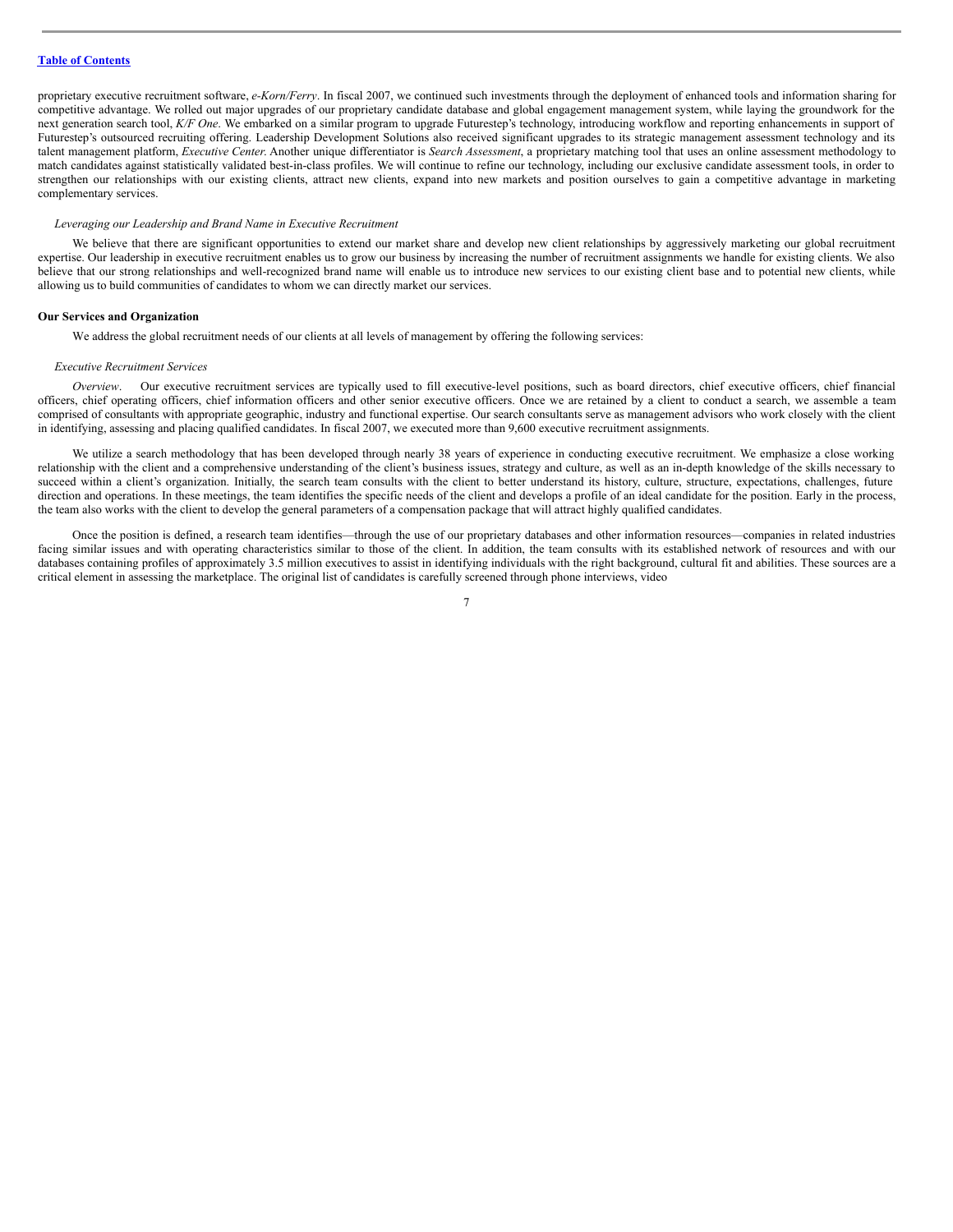conferences and in-person meetings. The client is then presented final qualified candidates to interview. We conduct thorough due diligence and background verification of the candidate throughout the process, at times with the assistance of an independent third party.

The finalist for the position will usually meet with the client for a second and possibly a third round of discussions. At this point, the compensation package will have been discussed in detail, increasing the likelihood that an offer will be accepted. Generally, the search consultants will participate in the negotiations until a final offer is made and accepted. Throughout the process, ongoing communication with the client is critical to keep client management apprised of progress.

*Industry Specialization* Consultants in our five global markets and two regional specialty practice groups bring an in-depth understanding of the market conditions and strategic management issues faced by clients within their specific industry and geography. We are continually looking to expand our specialized expertise through internal development and strategic hiring in targeted growth areas.

#### **Percentage of Fiscal 2007 Assignments by Industry Specialization**

| <b>Global Markets:</b>       |     |
|------------------------------|-----|
| Industrial                   | 26% |
| Consumer                     | 18% |
| <b>Financial Services</b>    | 20% |
| Technology                   | 17% |
| Life Sciences                | 10% |
| <b>Regional Specialties:</b> |     |
| <b>Healthcare Provider</b>   | 4%  |
| Education/Not-for-profit     | 5%  |

*Functional Expertise.* We have organized executive recruitment centers of functional expertise, composed of consultants who have extensive backgrounds in placing executives in certain functions, such as board directors, chief executive officers and other senior executive officers. Our Board Services practice, for example, was first established in 1972 to help clients assemble an effective, knowledgeable and cohesive board of directors to meet the growing demands of accountability and facilitate more effective board performance. The shortage of experienced directors, the tightening of governance policies and the desire of companies to broaden the expertise of their board are raising the standards by which we identify and recruit qualified directors. We have significant expertise in this area and have built a proprietary database with the names and backgrounds of every FORTUNE 1000 director, plus a significant number of middle-market and high-growth company board members to assist in board searches. Members of functional groups are located throughout our regions and across our industry groups.

# **Percentage of Fiscal 2007 Assignments by Functional Expertise**

| Board Level/CEO/CFO/Senior Executive and General Management   | 55%   |
|---------------------------------------------------------------|-------|
| Marketing and Sales                                           | 16%   |
| Human Resources and Administration                            | 9%    |
| Manufacturing/Engineering/Research and Development/Technology | $9\%$ |
| <b>Finance and Control</b>                                    | $8\%$ |
| <b>Information Systems</b>                                    | $3\%$ |

# *Regions*

*North America*—We opened our first office in Los Angeles in 1969, and currently have 25 offices throughout the United States and Canada. In fiscal 2007, the region generated fee revenue of \$329.1 million from more than 3,900 assignments billed, with an average of 233 consultants.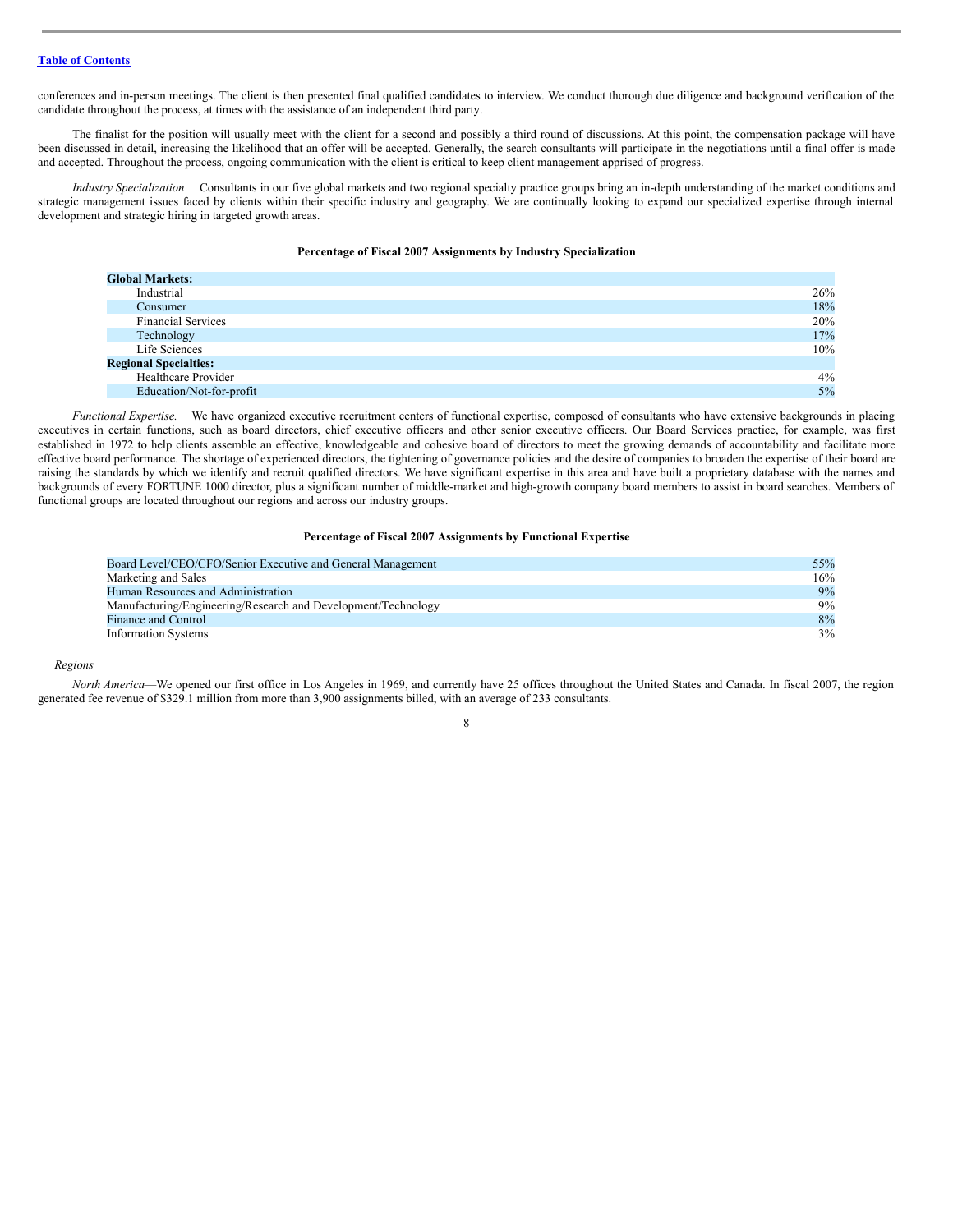*Europe, the Middle East and Africa ("EMEA")*—We opened our first European office in London in 1972, and currently have 22 offices in 20 countries throughout the region. In fiscal 2007, fee revenue was \$146.2 million from more than 3,000 assignments billed, with an average of 133 consultants.

*Asia Pacific*—We opened our first Asia Pacific office in Tokyo in 1973, and currently have 14 offices in 10 countries throughout the region. In fiscal 2007, fee revenue was \$75.0 million from more than 1,800 assignments billed, with an average of 77 consultants.

*Latin America*—We opened our first Latin American office in Brazil in 1974. We expanded our practice to Mexico through the 1977 acquisition of a less than 50% interest in a Mexico City company, and currently conduct operations in Mexico through subsidiaries in which we hold a minority interest. As of April 30, 2007, we operate a network of seven offices in six countries covering the entire South American region and two offices in Mexico. The region, excluding operations in Mexico, generated fee revenue of \$17.4 million in fiscal 2007. We handled more than 700 assignments billed in fiscal 2007 in this region, with an average of 22 consultants. Our share of the operating income from our Mexico subsidiaries was \$3.2 million and \$2.0 million for the years ended April 20, 2007 and 2006, respectively, and is included in equity in earnings of unconsolidated subsidiaries on the consolidated statements of income.

*Client Base.* Our 4,742 clients include many of the world's largest and most prestigious public and private companies, including 43% of the FORTUNE 500 companies in the current fiscal year. In fiscal 2007, no single client represented more than 2% of fee revenue. We have established strong client loyalty. More than 84% of the executive recruitment assignments we performed during the last three fiscal years were on behalf of clients for whom we had conducted multiple assignments.

*Competition*. We are a premier global provider of talent management solutions. Other multinational executive recruitment firms include Egon Zehnder International, Heidrick & Struggles International, Inc., Russell Reynolds Associates and Spencer Stuart. Although these firms are our primary competitors, we also compete with smaller boutique firms that specialize in specific regional, industry or functional searches. We believe our brand name, multi-product offerings, cutting-edge technology, global network, prestigious clientele, strong specialty practices and quality of services are recognized worldwide. We also believe that our long-term incentive compensation arrangements, as well as other executive benefits, distinguish us from most of our competitors and are important in attracting and retaining our key consultants.

*Leadership Development Solutions*. In 2004, we consolidated our strategic management assessment and executive coaching and development services under the name Leadership Development Solutions, with services in EMEA, North and South America, Australia and Japan. In 2007, we continued our investment in this service area with the acquisition of Lominger Limited, Inc. and Lominger Consulting (the "Lominger Entities"). This comprehensive blend of leadership services helps corporate leaders to evaluate the individual and collective performance of their teams. These solutions further extend the range of talent management solutions available to our clients, and are valuable tools for the chief executive, board of directors and other senior officers in pursuing organizational transformation and alignment with their company's strategic goals and internal values.

Our strategic management assessment offering was introduced in response to our clients' demand for a tool to address the challenges of changing company relationships and global restructuring and, for venture capital and private equity firms, to evaluate the leadership team in existing or prospective portfolio companies. This process is performed by consultants with extensive experience in interviewing and evaluating senior executives, who understand local cultural differences and the relevant business and industry challenges. The assessment process is backed by a statistically validated and proprietary assessment instrument developed by leading assessment experts and supported by a proprietary systems platform.

Another crucial component of our Leadership Development Solutions is executive coaching and development. Our global network of highly-skilled coaches is certified at developing future leaders through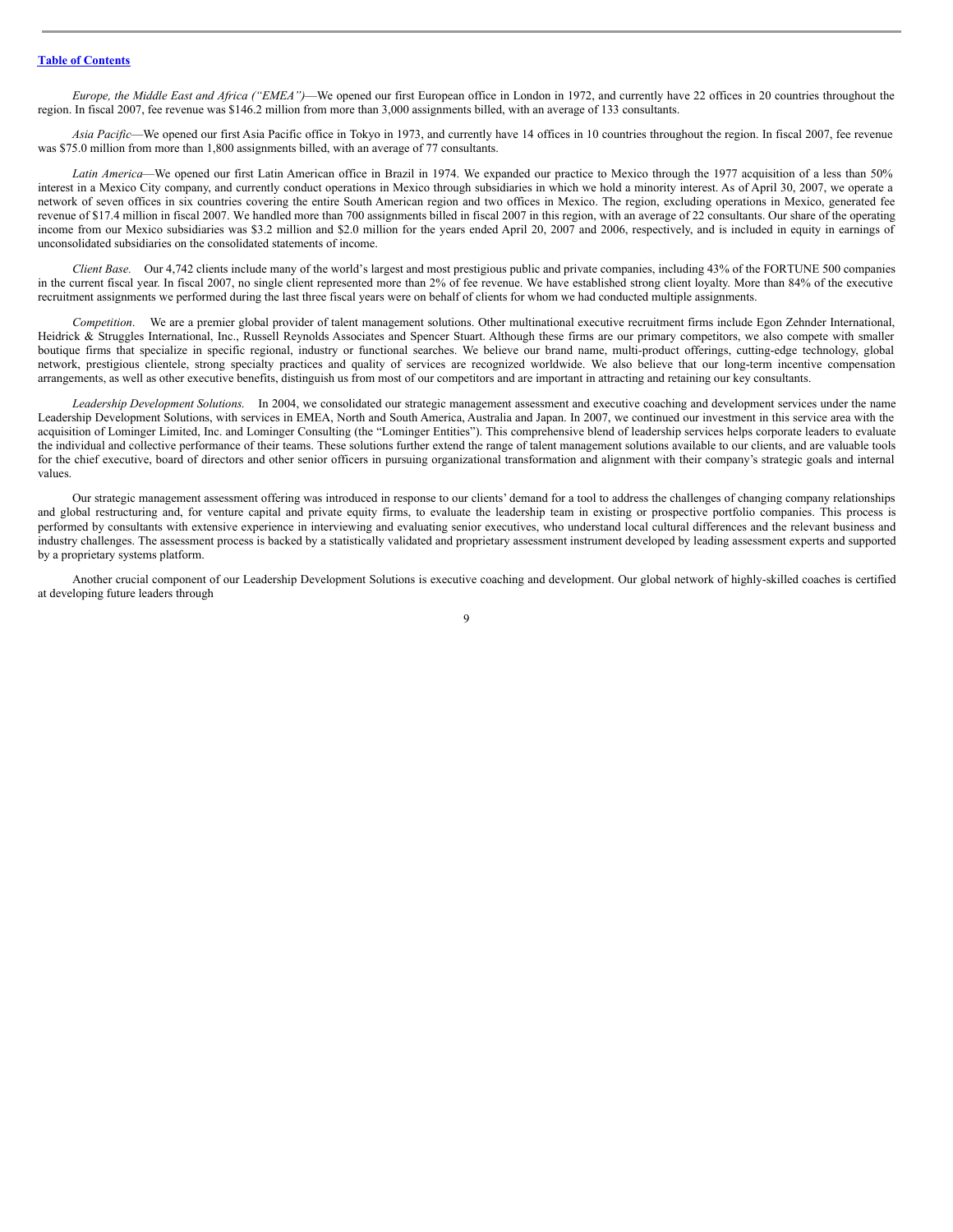individual and team-based coaching. Additionally, we offer clients a Web-based, highly customizable talent management platform. Called *Executive Center*, it automates and streamlines the traditionally cumbersome process of setting objectives and tracking and evaluating performance. Through *Executive Center*'s individual and team-based analysis and reporting capabilities, talent assessment and management can be greatly simplified, allowing for skills and experience gaps as well as succession planning to be more efficiently addressed.

During fiscal 2007, our Leadership Development Solutions group acquired both the Lominger Entities and LeaderSource Ltd. These acquisitions provided us with an even stronger suite of experience-tested, research-based development tools and consulting processes.

#### *Middle-Management Recruitment Services*

*Overview.* Futurestep offers clients a portfolio of recruitment solutions, including recruitment process outsourcing ("RPO"), mid-level search, project recruitment and interim solutions. Each Futurestep service benefits from the in-depth industry and functional expertise of our global consultant network, ensuring that clients work with professionals who understand their business and have the relevant knowledge to qualify candidates effectively.

Futurestep combines traditional search expertise with a multi-tiered portfolio of recruitment solutions. Futurestep consultants, based in 16 countries, have instant access to one of the world's largest databases of pre-screened middle-management professionals. Our global candidate pool complements our international presence and multi-channel sourcing strategy to ensure speed, efficiency and quality service for clients worldwide.

A fully integrated, measurable, single-source RPO solution leverages Futurestep's recruitment capabilities, innovative technology and international brand to reduce clients' recruitment costs while also improving quality and attracting the best talent. Futurestep manages part of all of the client's recruitment function, often including on-site consultants from Futurestep.

Futurestep's mid-level search uses multiple sourcing channels, validated cultural assessments and a global database of more than one million pre-screened professionals to offer a low overhead approach that accelerates the recruitment process and provides a diverse, qualified set of mid-level candidates matched with specific cultural and strategic requirements.

For multiple hiring projects, Futurestep consultants utilize proprietary Enterprise Recruitment Methodology to deliver seamless, workflow-driven talent acquisition strategies to organizations. Prior to deployment, Futurestep diagnoses the client's internal HR capabilities to develop a "co-sourcing" platform emphasizing shared ownership of the recruitment process. Once engaged, the project team adheres to a tightly integrated timeline and metrics to deliver high-volume, concurrent hiring without sacrificing quality.

For clients needing professionals on a short-term basis, Futurestep offers an interim solutions service that delivers direct access to highly qualified mid-management professionals, fulfilling an organization's critical needs for a temporary and flexible workforce. Whether the client needs a mid-level position filled on a monthly or yearly basis, Futurestep draws interim executives from one of the world's largest talent pools of pre-screened, mid-level professionals in the industry.

*Regions*. We opened our first Futurestep office in Los Angeles in May 1998. In January 2000, we acquired the ESS business of PA Consulting with operations in Europe and Asia Pacific. As of April 30, 2007, we had Futurestep operations in 12 cities in North America, nine in Europe and 10 in Asia Pacific.

*Competition*. Futurestep primarily competes for assignments with contingency staffing firms, temporary staffing firms and recruitment process outsourcers who do not operate at the middle-management level or offer Futurestep's full suite of solutions.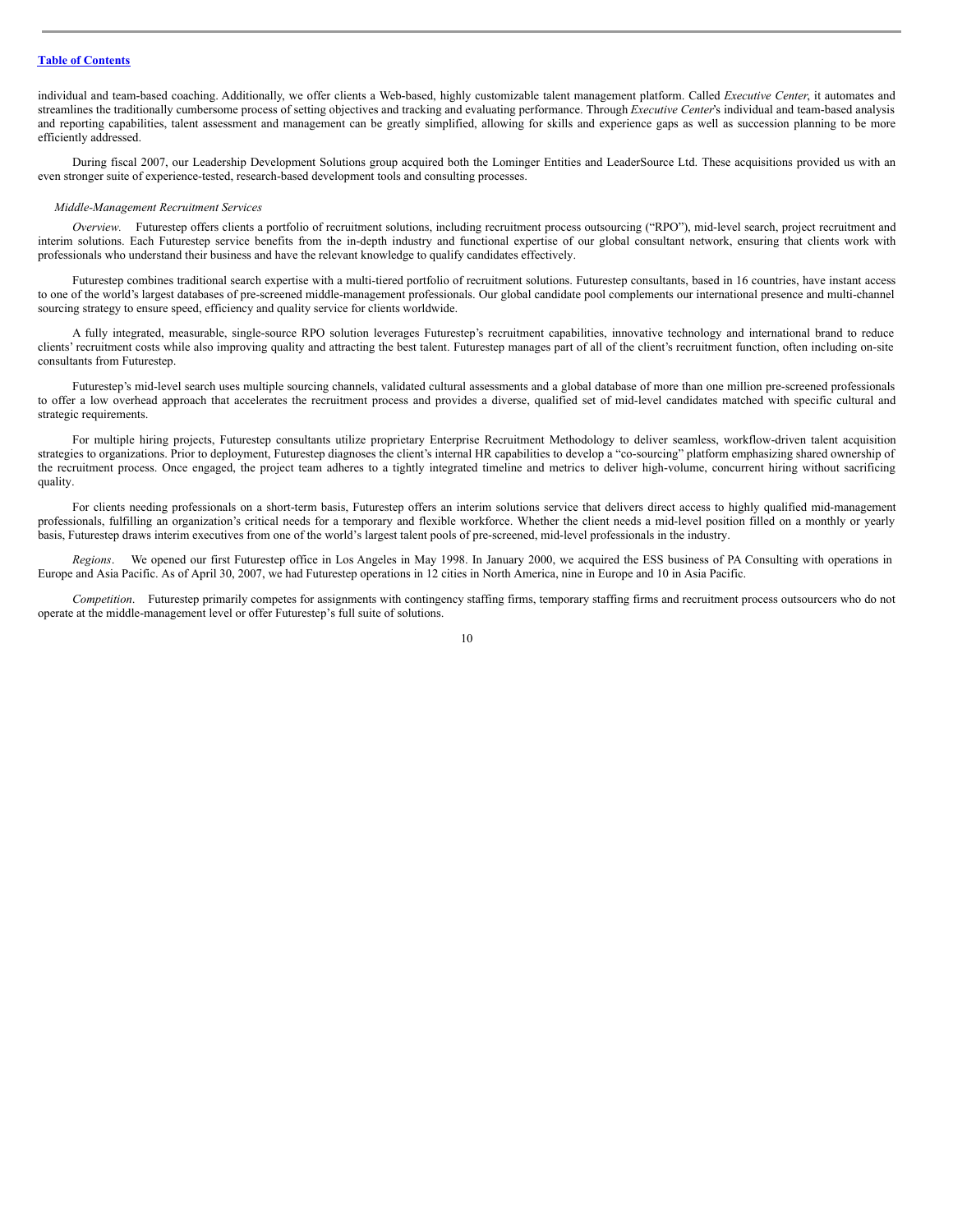To a lesser extent, Futurestep competes with firms such as Monster Worldwide in the technology-based middle-management recruitment industry. Although technologyoriented companies may be drawn to the recruitment business by the opportunity to leverage their existing technology, lack of a recognized brand name, global footprint or experienced consultants present significant barriers to entry.

#### **Organization**

Our executive recruitment business is managed on a geographic basis throughout our four regions: North America; South America; EMEA; and Asia Pacific. Futurestep is managed on a worldwide basis with operations in North America, Europe and Asia Pacific.

#### *Professional Staf and Employees*

As of April 30, 2007, we had approximately 1,705 executive recruitment employees consisting of 490 consultants and 1,215 associates, researchers, administrative and support staff. In addition, we had 15 consultants in our two unconsolidated Mexico offices. Futurestep had 508 employees as of April 30, 2007, consisting of 111 consultants and 397 administrative and support staff. Corporate had 48 professionals at April 30, 2007. We have not been a party to a collective bargaining agreement and consider our relations with our employees to be good. Korn/Ferry is an equal opportunity employer.

In executive search, senior associates, associates and researchers support the efforts of our consultants with candidate sourcing and identification, but do not generally lead assignments. We have extensive training and professional development programs. Promotion to senior client partner is based on a variety of factors, including demonstrated superior execution and business development skills, the ability to identify solutions to complex issues, personal and professional ethics, a thorough understanding of the market and the ability to develop and help build effective teams. In addition, we have a program for recruiting experienced professionals into our firm.

The following table provides information relating to each of our business segments for fiscal 2007:

|                                    | <b>Fee Revenue</b> | Operating<br>Income<br>(Loss)<br>(dollars in thousands) | Number of<br>Offices as of<br>April 30,<br>2007 | Number of<br>Consultants<br>as of April 30,<br>2007 |
|------------------------------------|--------------------|---------------------------------------------------------|-------------------------------------------------|-----------------------------------------------------|
| <b>Executive Recruitment:</b>      |                    |                                                         |                                                 |                                                     |
| North America                      | \$329,065          | \$69,815                                                | 25                                              | 240                                                 |
| <b>EMEA</b>                        | 146,155            | 24,166                                                  | 22                                              | 142                                                 |
| Asia Pacific                       | 74.987             | 16,010                                                  | 14                                              | 86                                                  |
| South America                      | 17,426             | 1,894                                                   |                                                 | 22                                                  |
| <b>Total Executive Recruitment</b> | 567,633            | 111,885                                                 | 69                                              | 490                                                 |
| <b>Futurestep(1)</b>               | 85,789             | 7.854                                                   | 13                                              | 111                                                 |
| Corporate                          |                    | (37, 484)                                               | $\overline{\phantom{a}}$                        |                                                     |
| <b>Total</b>                       | \$653,422          | \$82,255                                                | 82                                              | 601                                                 |

(1) Futurestep partially occupies 18 of the executive recruitment offices globally in 11 countries.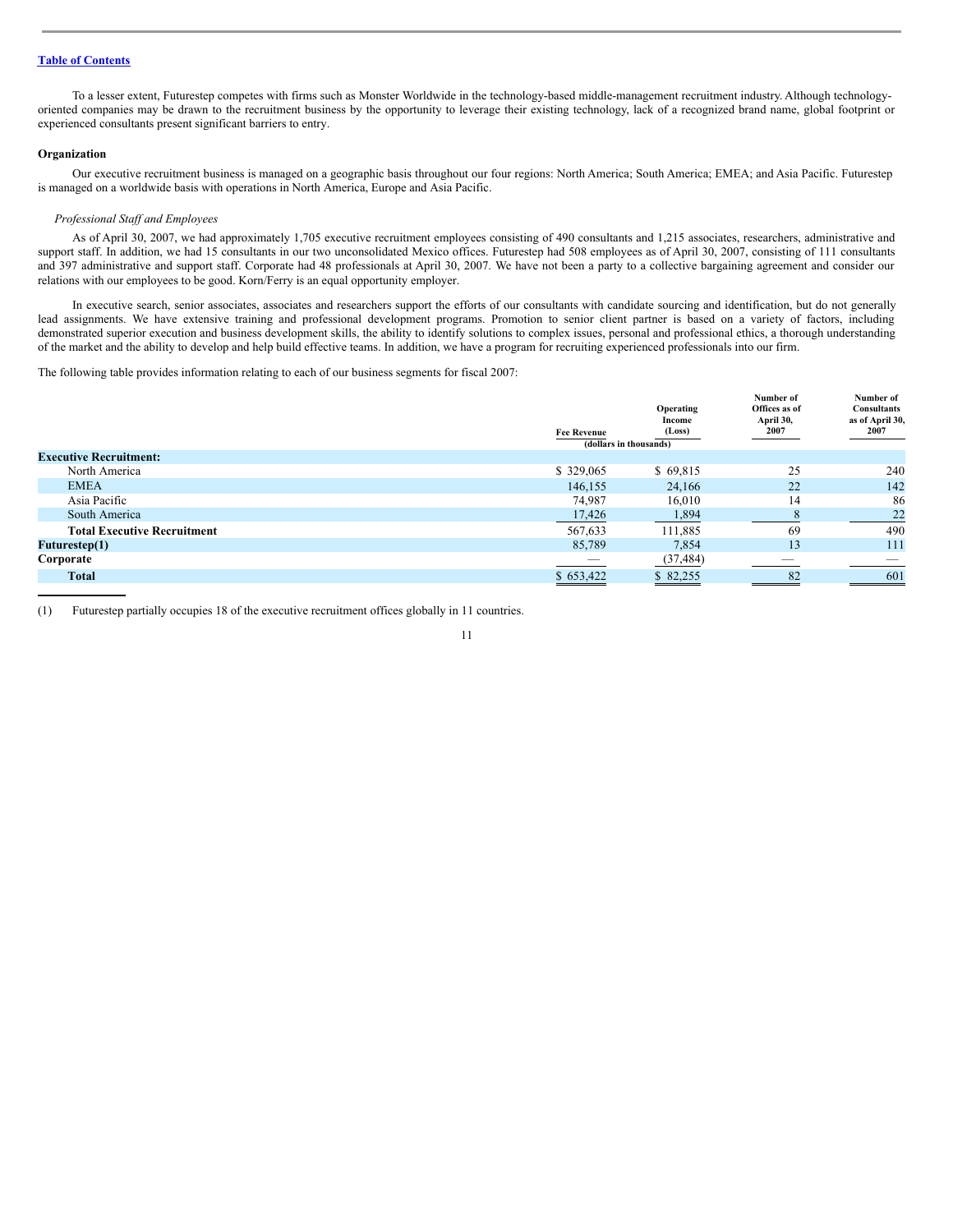The following table provides information on fee revenues for each of the last three fiscal years attributable to the United States and other geographical regions in which the Company operates for fiscal:

|                      |                        | <b>Fiscal Year Ending April 30,</b> |         |      |         |
|----------------------|------------------------|-------------------------------------|---------|------|---------|
|                      | 2007<br>2006           |                                     |         | 2005 |         |
|                      | (dollars in thousands) |                                     |         |      |         |
| <b>Fee Revenue:</b>  |                        |                                     |         |      |         |
| <b>United States</b> | \$<br>324,349          | S.                                  | 260,988 | S.   | 230,145 |
| Canada               | 35,559                 |                                     | 26,432  |      | 17,468  |
| <b>EMEA</b>          | 179.974                |                                     | 147.329 |      | 131,956 |
| Asia Pacific         | 96.114                 |                                     | 72,473  |      | 61,797  |
| South America        | 17,426                 |                                     | 15,660  |      | 10,828  |
| Total                | 653,422                |                                     | 522,882 |      | 452,194 |

#### <span id="page-11-0"></span>**Item 1A.** *RiskFactors*

The risks described below are the material risks facing our Company. Additional risks not presently known to us or that we currently deem immaterial may also impair our business operations. Our business, financial condition or results of operations could be materially adversely affected by any of these risks.

# Competition in our industry could result in our losing market share and charging lower prices for services, which could reduce our revenue.

We compete for executive search business with numerous executive search firms and businesses that provide job placement services. Traditional executive search competitors include Egon Zehnder International, Heidrick & Struggles International, Inc., Russell Reynolds Associates and Spencer Stuart. In each of our markets, our competitors may possess greater resources, greater name recognition and longer operating histories than we do, which may give them an advantage in obtaining future clients and attracting qualified professionals in these markets. There are no extensive barriers to entry into the executive search industry, and new recruiting firms continue to enter the market. We believe the continuing development and increased availability of information technology will continue to attract new competitors. Increased competition may lead to pricing pressures that could negatively impact our business.

#### If we fail to attract and retain qualified and experienced consultants, our revenue could decline and our business could be harmed.

We compete with other executive search firms for qualified consultants. Attracting and retaining consultants in our industry is particularly important because, generally, a small number of consultants have primary responsibility for a client relationship. Because client responsibility is so concentrated, the loss of key consultants may lead to the loss of client relationships. This risk is heightened due to the general portability of a consultant's business. Any decrease in the quality of our reputation, reduction in our compensation levels or restructuring of our compensation program, whether as a result of insufficient revenue, a decline in the market price of our common stock or for any other reason, could impair our ability to retain existing consultants or attract additional qualified consultants with the requisite experience, skills and established client relationships. Our failure to retain our most productive consultants or maintain the quality of service to which our clients are accustomed and the ability of a departing consultant to move business to his or her new employer could result in a loss of clients and harm our business.

#### Economic conditions in the geographic regions and the industries from which we derive a significant portion of our fee revenue could undermine our future **profitability.**

Demand for our services is significantly affected by the general level of economic activity in the geographic regions and industries in which we operate. When economic activity slows, many companies hire fewer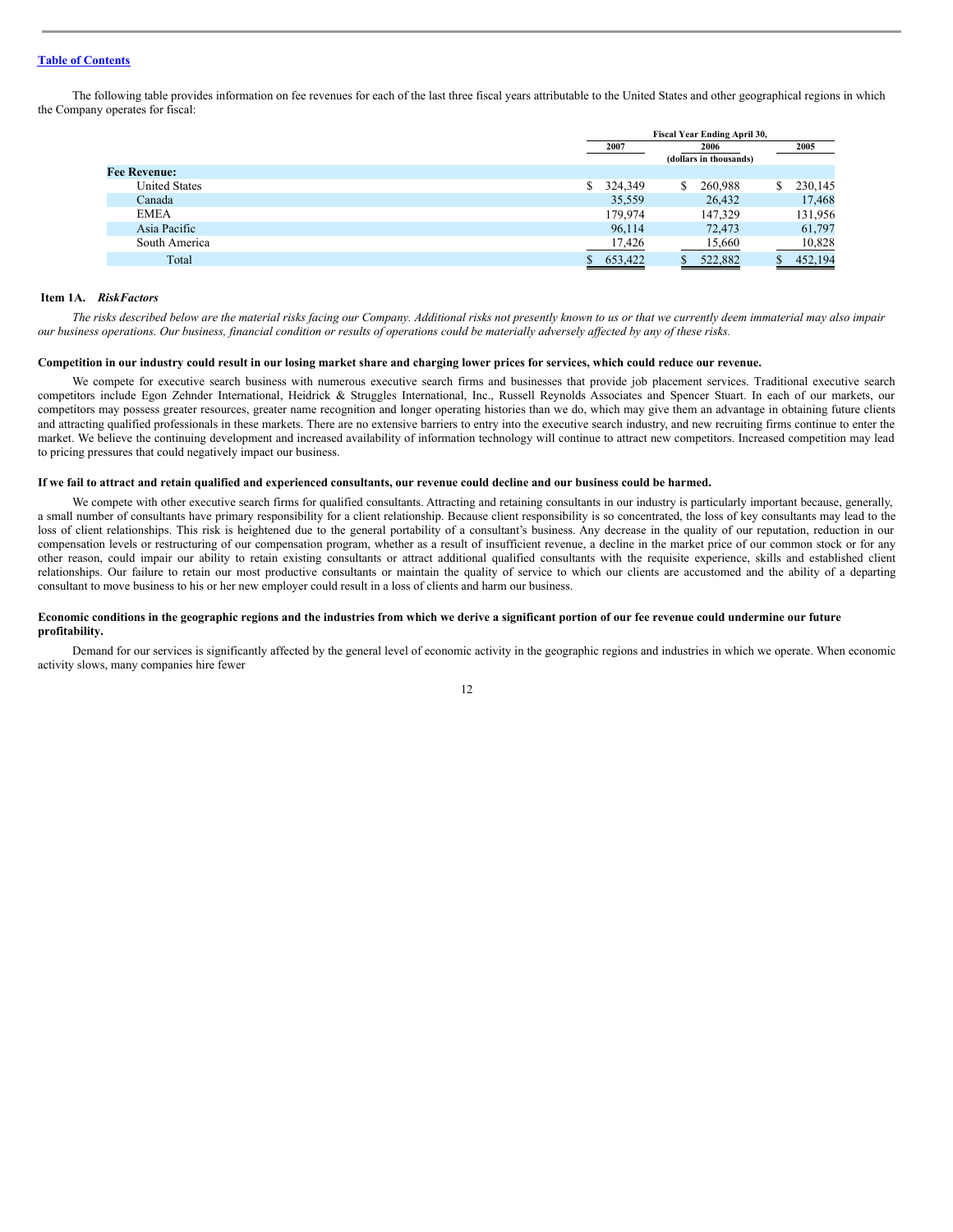permanent employees. Any significant economic downturn, on a global basis, in North America, or in other regions or industries where our operations are heavily concentrated, could harm our business, results of operations and financial condition.

# If we are unable to retain our executive officers and key personnel, or integrate new members of our senior management who are critical to our business, we may not **be able to successfully manage our business in the future.**

Our future success depends upon the continued service of our executive officers and other key management personnel. If we lose the services of one or more of our executives or key employees, or if one or more of them decides to join a competitor or otherwise compete directly or indirectly with us, we may not be able to successfully manage our business or achieve our business objectives.

#### **If we are unable to maintain our professional reputation and brand name, our business will be harmed.**

We depend on our overall reputation and brand name recognition to secure new engagements and to hire qualified professionals. Our success also depends on the individual reputations of our professionals. We obtain a majority of our new engagements from existing clients or from referral by those clients. Any client who is dissatisfied with our assignments can adversely affect our ability to secure new engagements.

If any factor, including poor performance, hurts our reputation, we may experience difficulties in competing successfully for both new engagements and qualified consultants. Failing to maintain our professional reputation and the goodwill associated with our brand name could seriously harm our business.

# We are subject to potential legal liability from clients, employees and candidates. Insurance coverage may not be available to cover all of our potential liability and **available coverage may not be sufficient to cover all claims that we may incur.**

Our ability to obtain liability insurance, its coverage levels, deductibles and premiums are all dependent on market factors, our loss history and insurers' perception of our overall risk profile. We are exposed to potential claims with respect to the executive search process. A client could assert a claim for matters such as breach of an off-limit agreement or recommending a candidate who subsequently proves to be unsuitable for the position filled. Further, the current employer of a candidate whom we placed could file a claim against us alleging interference with an employment contract. In addition, a candidate could assert an action against us for failure to maintain the confidentiality of the candidate's employment search or for alleged discrimination, violations of employment law or other matters. We cannot ensure that our insurance will cover all claims or that insurance coverage will be available at economically acceptable rates.

## We rely heavily on our information systems and if we lose that technology, or fail to further develop our technology, our business could be harmed.

Our success depends in large part upon our ability to store, retrieve, process and manage substantial amounts of information. To achieve our strategic objectives and to remain competitive, we must continue to develop and enhance our information systems. This may require the acquisition of equipment and software and the development of new proprietary software, either internally or through independent consultants. If we are unable to design, develop, implement and utilize, in a cost-effective manner, information systems that provide the capabilities necessary for us to compete effectively, or for any reason any interruption or loss of our information processing capabilities occurs, this could harm our business, results of operations and financial condition.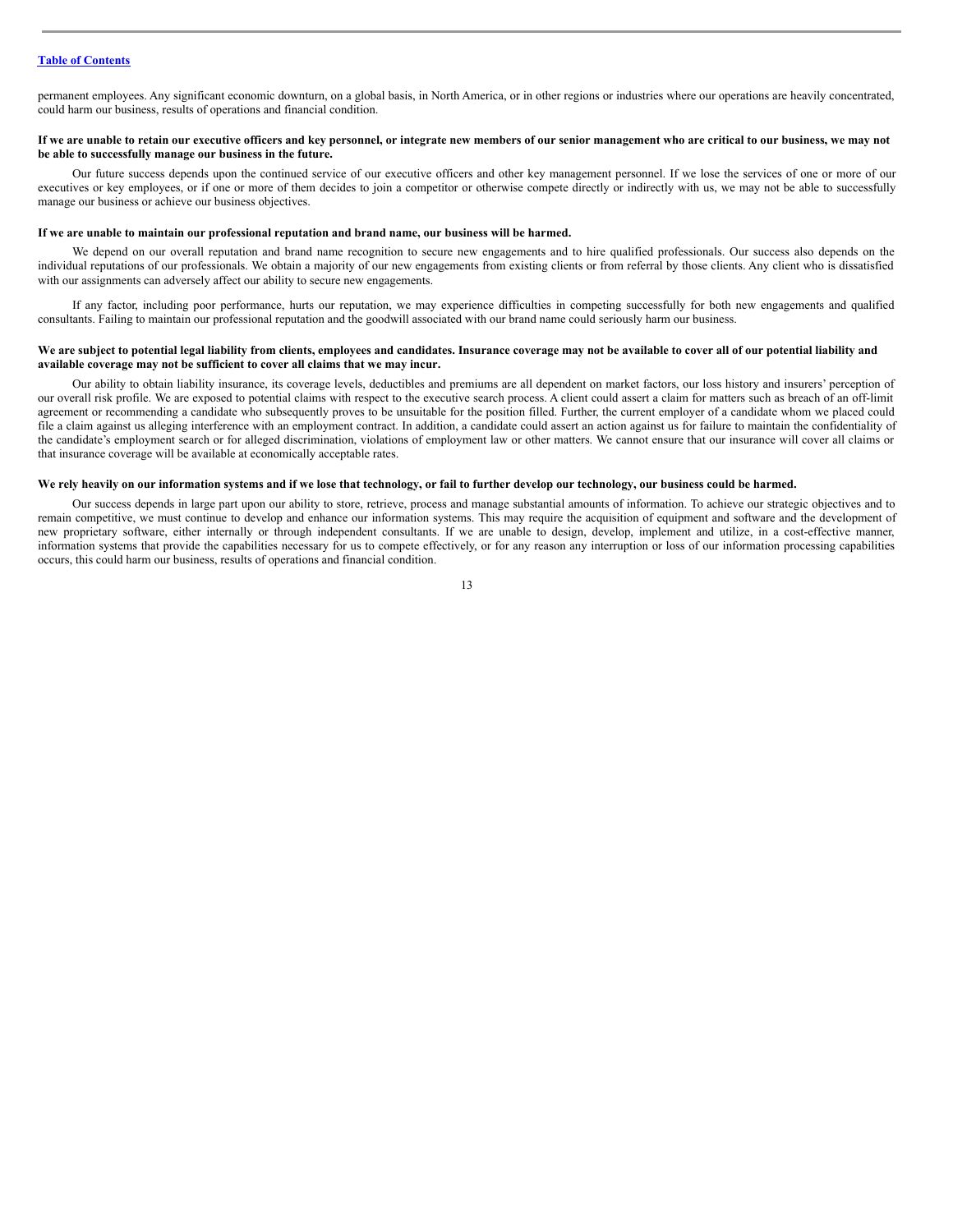# We face risks associated with political instability, legal requirements and currency fluctuations in our international operations.

We operate in 39 countries and, as of April 30, 2007, generated nearly half our fee revenue from operations outside of North America. There are certain risks inherent in transacting business worldwide, such as:

- changes in and compliance with applicable laws and regulatory requirements;
- difficulties in staffing and managing global operations;
- social and political instability;
- fluctuations in currency exchange rates;
- statutory equity requirements;
- repatriation controls; and
- potential adverse tax consequences.

We have no hedging or similar foreign currency contracts, and therefore fluctuations in the value of foreign currencies could impact our global operations. We cannot ensure that one or more of these factors will not harm our business, financial condition or results of operations.

# We may be limited in our ability to recruit employees from our clients and we could lose those opportunities to our competition, which could harm our business.

Either by agreement with clients, or for client relations or marketing purposes, we sometimes refrain from, for a specified period of time, recruiting employees from a client when conducting searches on behalf of other clients. These off-limit agreements can generally remain in effect for up to two years following completion of an assignment. The duration and scope of the off-limit agreement, including whether it covers all operations of the client and its affiliates or only certain divisions of a client, generally are subject to negotiation or internal policies and may depend on factors such as the scope, size and complexity of the client's business, the length of the client relationship and the frequency with which we have been engaged to perform executive searches for the client. Our inability to recruit employees from these clients may make it difficult for us to obtain search assignments from, or to fulfill search assignments for, other companies in that client's industry. We cannot ensure that off-limit agreements will not impede our growth or our ability to attract and serve new clients, or otherwise harm our business.

#### **We have provisions that make an acquisition of us more difficult and expensive.**

Antitakeover provisions in our Certificate of Incorporation, our Bylaws and under Delaware law make it more difficult and expensive for us to be acquired in a transaction that is not approved by our Board of Directors. Some of the provisions in our Certificate of Incorporation and Bylaws include:

- a classified Board of Directors;
- limitations on the removal of directors;
- limitation on stockholder actions;
- advance notification requirements for director nominations and actions to be taken at stockholder meetings; and
- the ability to issue one or more series of preferred stock by action of our Board of Directors.

These provisions could discourage an acquisition attempt or other transaction in which stockholders could receive a premium over the current market price for the common stock.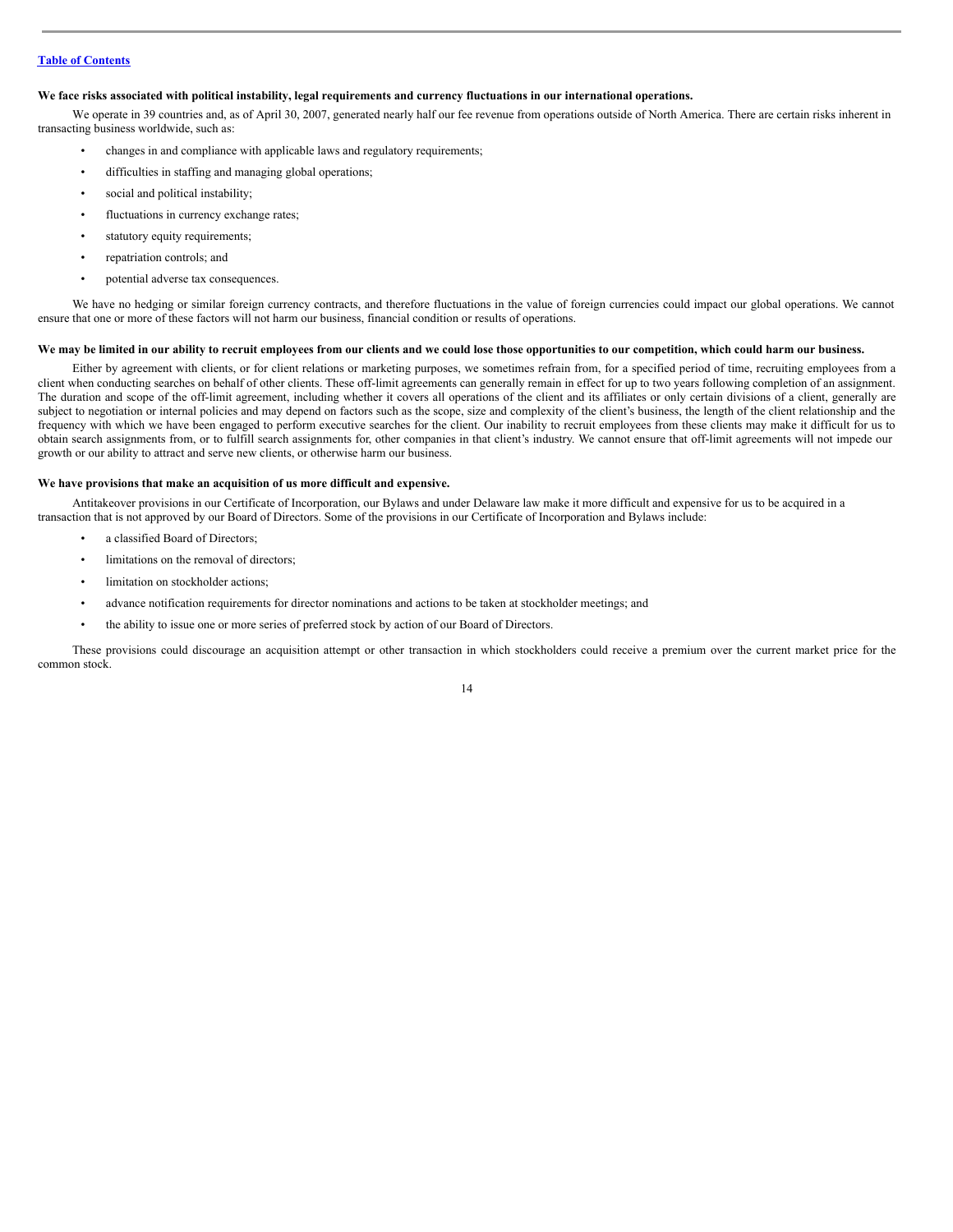# <span id="page-14-0"></span>**Item 1B.** *UnresolvedStaf Comments*

Not applicable.

#### <span id="page-14-1"></span>**Item 2.** *Properties*

Our corporate office is located in Los Angeles, California. We lease all 82 of our executive recruitment and Futurestep offices located in North America, EMEA, Asia Pacific and South America. As of April 30, 2007, we leased an aggregate of approximately 734,000 square feet of office space. The leases generally are for terms of one to 12 years and contain customary terms and conditions. We believe that our facilities are adequate for our current needs and we do not anticipate any difficulty replacing such facilities or locating additional facilities to accommodate any future growth.

## <span id="page-14-2"></span>**Item 3.** *Legal Proceedings*

From time to time, we are involved in litigation both as plaintiff and defendant, relating to claims arising out of our operations. As of the date of this report, we are not engaged in any legal proceedings that are expected, individually or in the aggregate, to have a material adverse effect on our business, financial condition or results of operations.

## <span id="page-14-3"></span>**Item 4.** *Submission of Matters to a Vote of Security Holders*

No matters were submitted to a vote of security holders during the fourth quarter of fiscal 2007.

## <span id="page-14-4"></span>**Executive Officers of the Registrant**

| Name             | Age | Position                                                                                                       |
|------------------|-----|----------------------------------------------------------------------------------------------------------------|
| Paul C. Reilly   | 53  | Chairman of the Board and Chief Executive Officer                                                              |
| Gary D. Burnison | 46  | Executive Vice President, Chief Operating Officer, Chief Financial Officer and Director                        |
| Gary C. Hourihan | 58  | Executive Vice President and President, Leadership Development Solutions                                       |
| Robert H. McNabb | 60  | Chief Executive Officer for Korn/Ferry International Futurestep, Inc. and Executive Vice President, Korn/Ferry |
|                  |     | International                                                                                                  |

Our executive officers serve at the discretion of our Board of Directors. There is no family relationship between any executive officer or director. The following information sets forth the business experience for at least the past five years for each of our executive officers as of April 30, 2007.

*Paul C. Reilly* has been Chairman of the Board and Chief Executive Officer since June 2001. Prior to joining Korn/Ferry International, Mr. Reilly was with KPMG International, where he most recently served as Chief Executive Officer. Mr. Reilly joined KPMG LLP in 1987.

*Gary D. Burnison* has been Executive Vice President and Chief Financial Officer since March 2002, was appointed Chief Operating Officer in November 2003 and was elected to the Board of Directors in June 2007. Prior to joining Korn/Ferry International, Mr. Burnison was Principal and Chief Financial Officer of Guidance Solutions, a privately held consulting firm, from 1999 to 2001. Prior to that, he served as an executive officer and a member of the board of directors of Jefferies and Company, an investment bank and brokerage firm, from 1995 to 1999. Earlier, Mr. Burnison was a partner at KPMG Peat Marwick.

*Gary C. Hourihan* has been Executive Vice President since January 1999 and was appointed President of Leadership Development Solutions for Korn/Ferry International, responsible for overseeing global operations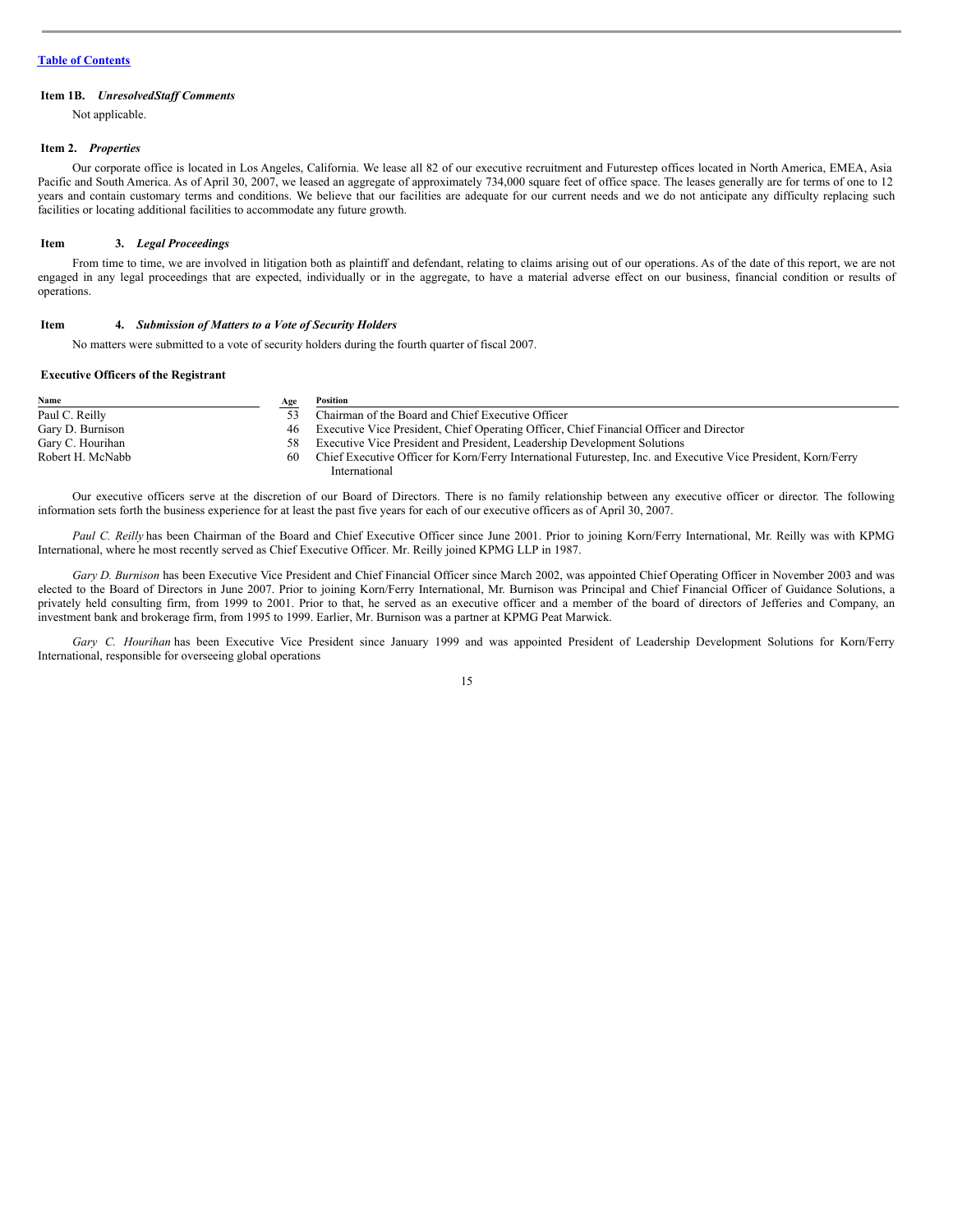and strategy for our Leadership Development Solutions business in November 2002. Prior to joining Korn/Ferry International, he was the co-founder, Chairman and Chief Executive Officer of SCA Consulting, one of the world's leading executive compensation consulting firms, where he was employed from 1984 until joining Korn/Ferry International.

*Robert H. McNabb* has been Executive Vice President of Korn/Ferry International since November 2003 and was appointed Chief Executive Officer for Futurestep in July 2002. Prior to becoming the Chief Executive Officer for Futurestep, he was President of the Futurestep Americas and Asia Pacific regions. Before joining Futurestep in December 2001, he was the President and Chief Executive Officer of Corestaff from 1998 to 2001 and President and Chief Operating Officer at Republic Industries in 1997.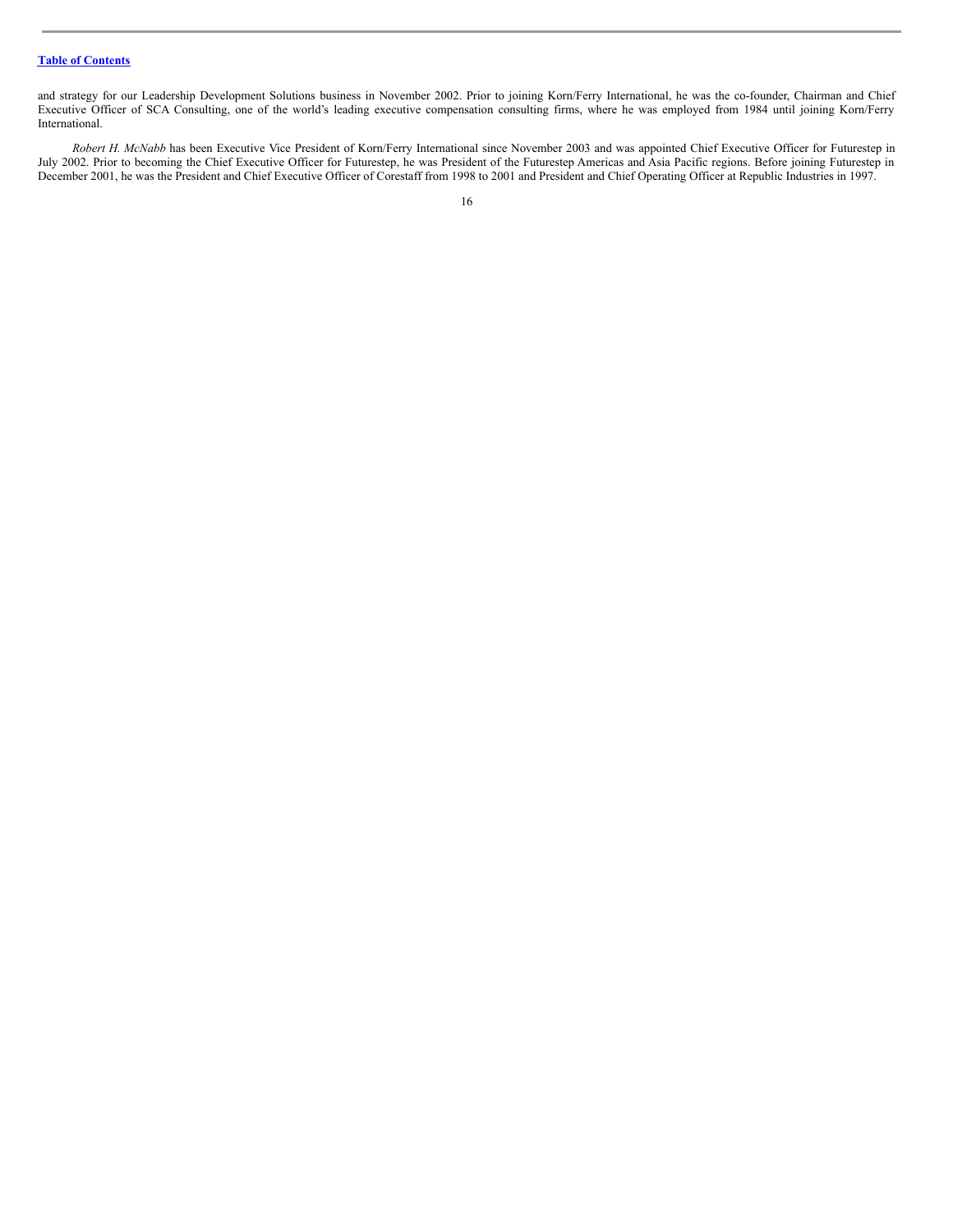# <span id="page-16-0"></span>**PART II.**

#### <span id="page-16-1"></span>Item 5. Market for Registrant's Common Equity, Related Stockholder Matters and Issuer Purchases of Equity Securities

#### **Common Stock**

Our common stock is listed on the New York Stock Exchange under the symbol "KFY." The following table sets forth the high and low sales price per share of the common stock for the periods indicated, as reported on the New York Stock Exchange:

|                                         | High    | Low     |
|-----------------------------------------|---------|---------|
| <b>Fiscal Year Ended April 30, 2007</b> |         |         |
| First Quarter                           | \$21.59 | \$17.73 |
| <b>Second Quarter</b>                   | \$23.18 | \$17.83 |
| Third Quarter                           | \$24.18 | \$21.51 |
| <b>Fourth Quarter</b>                   | \$24.86 | \$22.42 |
| <b>Fiscal Year Ended April 30, 2006</b> |         |         |
| <b>First Quarter</b>                    | \$20.00 | \$14.05 |
| Second Quarter                          | \$19.94 | \$14.30 |
| <b>Third Quarter</b>                    | \$19.85 | \$16.74 |
| Fourth Quarter                          | \$21.45 | \$19.07 |

On June 27, 2007 the last reported sales price on the New York Stock Exchange for the common stock was \$26.70 per share and there were approximately 5,300 beneficial holders of the common stock.

# **Performance Graph**

We have presented below a graph comparing the cumulative total stockholder return on the Company's shares with the cumulative total stockholder return on (1) a broad equity market index and (2) a published industry index or a company-established peer group. The following graph compares the monthly percentage change in the Company's cumulative total stockholder return with the cumulative total return of the companies in the Standard & Poor's 500 Stock Index and a peer group constructed by us. Cumulative total return for each of the periods shown in the performance graph is measured assuming an initial investment of \$100 on April 30, 2002, and the reinvestment of any dividends paid by any company in the peer group on the date the dividends were declared.

The peer group is comprised of publicly traded companies, which are engaged principally or in significant part in professional staffing and consulting. The returns of each company have been weighted according to their respective stock market capitalization at the beginning of each measurement period for purposes of arriving at a peer group average. The members of the peer group are Caldwell Partners International Inc. (CWL/A CN), Heidrick & Struggles International, Inc. (HSII) and Hudson Highland Group (HHGP).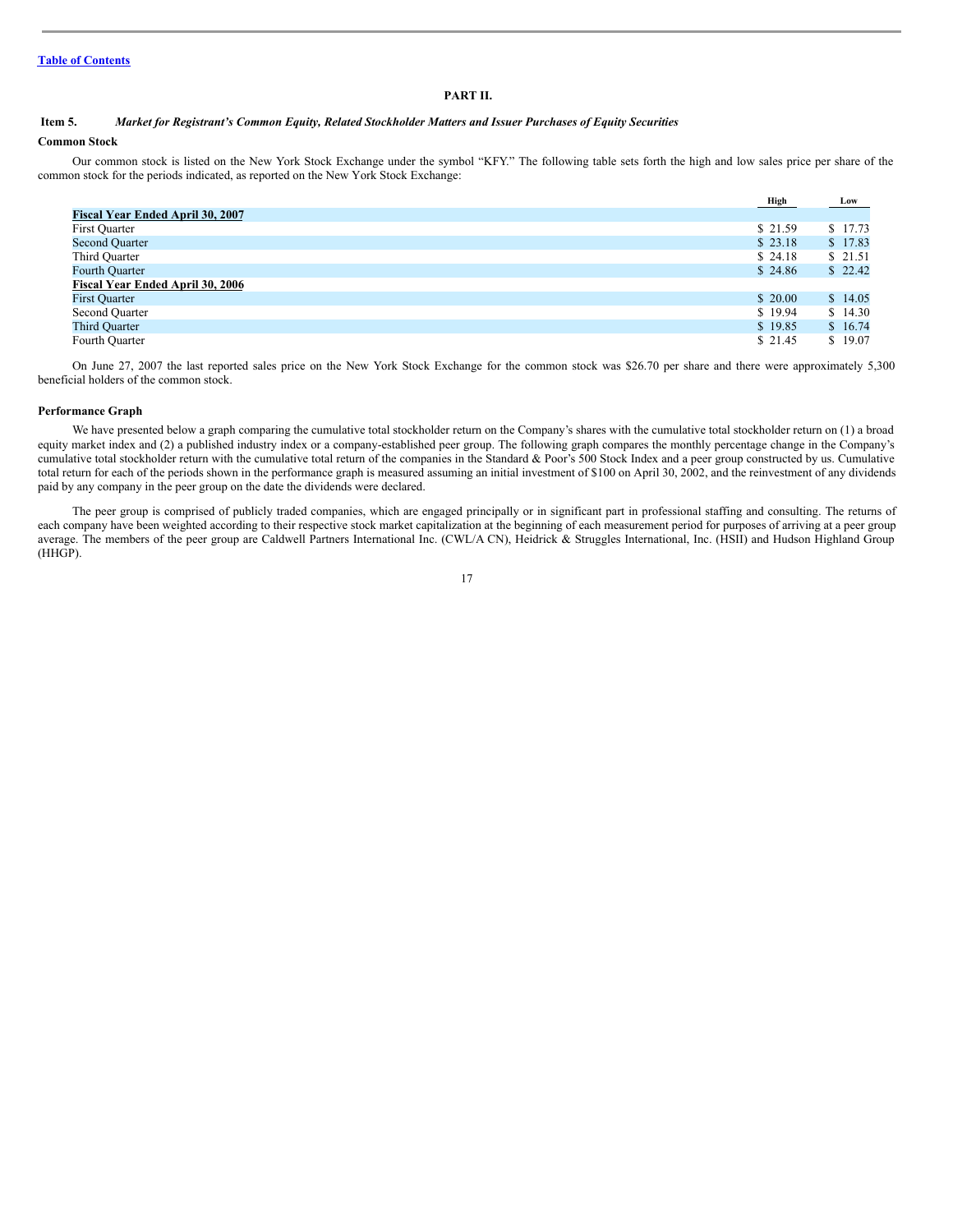The stock price performance depicted in this graph is not necessarily indicative of future price performance. This graph will not be deemed to be incorporated by reference by any general statement incorporating this Form 10-K into any filing by us under the Securities Act of 1933 or the Securities Exchange Act of 1934, except to the extent we specifically incorporate this information by reference, and shall not otherwise be deemed soliciting material or deemed filed under those Acts.



\* \$100 invested on 4/30/02 in stock or index-including reinvestment of dividends. Fiscal year ending April 30.

Copyright © 2007, Standard & Poor's, a division of The McGraw-Hill Companies, Inc. All rights reserved. *www.researchdatagroup.com/S&P.htm*

#### **Dividends**

We have not paid any cash dividends on our common stock since April 30, 1996 and do not currently intend to pay any cash dividends on our common stock in the foreseeable future. The Board of Directors has authorized the Company to repurchase up to \$125 million of the Company's outstanding shares of common stock pursuant to issuer repurchase programs. We have repurchased approximately \$75 million of the Company's common stock as of April 30, 2007 under these programs. Future dividend policy as well as decisions to execute our currently outstanding issuer repurchase programs will depend on our earnings, capital requirements, financial condition and other factors considered relevant by our Board of Directors. Our credit facility does not restrict our ability to pay dividends.

#### **Recent Sales of Unregistered Securities**

On June 13, 2005, Friedman, Fleischer & Lowe ("FFL") entered into a forward sale contract with Credit Suisse First Boston LLC ("CSFB") to sell FFL's remaining portion of the Company's convertible securities.

On March 7, 2007, the Company issued notice for the redemption (the "Redemption Notice") of its 7.5% Convertible Subordinated Notes (the "Convertible Notes") in an aggregate principal amount of \$40 million and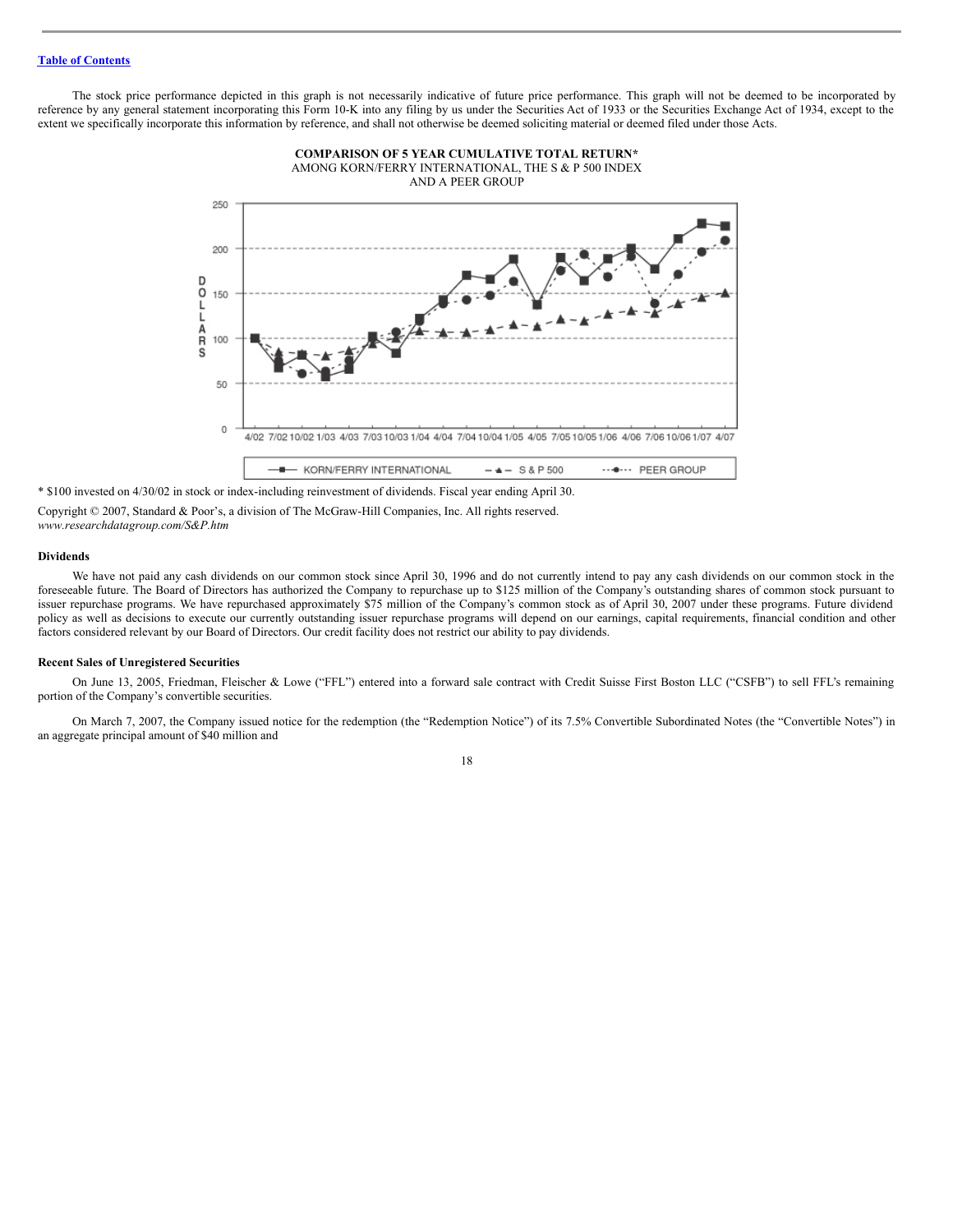its 7.5% Convertible Series A Preferred Stock (the "Convertible Preferred Stock") in an aggregate principle price of \$10 million. As of March 7, 2007, \$45.6 million of the Convertible Notes and \$11.4 million of the Convertible Preferred Stock was outstanding. In response to the Redemption Notice, the beneficial owner of the Convertible Notes and the Convertible Preferred Stock exercised its option to convert (the "Conversion") the Convertible Notes and the Convertible Preferred Stock, pursuant to the terms thereof, which were convertible into shares of the Company's common stock at \$10.19 per share. The Conversion resulted in 5,586,187 shares of the Company's common stock being delivered to the holder of the convertible securities in April 2007.

The issuance of the shares of the Company's common stock into which the Convertible Notes and the Convertible Preferred Stock were converted was exempt from the registration provisions of the Securities Act of 1933, as amended, by virtue of the exemption afforded by Section 3(a)(9) thereof. Such determination was based upon the fact that the securities exchanged in connection with the Conversion were made by the Company with its existing security holders exclusively, the then beneficial owners of the Convertible Notes and Convertible Preferred Stock, and no commission or other remuneration was paid of given directly or indirectly for soliciting such exchange.

#### **Issuer Purchases of Equity Securities**

During the twelve months ended April 30, 2007, the Company repurchased common stock under the common stock repurchase programs approved by the Board of Directors in December 2005, June 2006, and March 2007. Pursuant to these programs, shares can be repurchased in open market transactions or privately negotiated transactions at the Company's discretion.

The following table summarizes common stocks repurchased during the three months of the last quarter of fiscal 2007:

|                                    | <b>Shares</b><br>Purchased | Average<br><b>Price Paid</b><br>Per Share | <b>Shares Purchased</b><br>as Part of a<br>Publicly-<br>Announced<br>Program<br>(1), (2), and (3) | Approximate<br><b>Dollar Value of</b><br><b>Shares that</b><br><b>May Yet Be</b><br>Purchased<br>Under the<br>Program<br>(1), (2), and (3) |
|------------------------------------|----------------------------|-------------------------------------------|---------------------------------------------------------------------------------------------------|--------------------------------------------------------------------------------------------------------------------------------------------|
| February 1, 2007-February 28, 2007 | 194,600                    | \$23.60                                   | 194,600                                                                                           | 77.3 million                                                                                                                               |
| March 1, 2007-March 31, 2007       | 927,465                    | \$22.86                                   | 922,000                                                                                           | 56.2 million                                                                                                                               |
| April 1, 2007-April 30, 2007       | 253,825                    | \$23.20                                   | 250,250                                                                                           | 50.4 million                                                                                                                               |
| Total                              | 1,375,890                  |                                           | 1,366,850                                                                                         |                                                                                                                                            |

(1) On December 7, 2005, the Board of Directors approved the repurchase of up to \$50 million of the Company's common stock in a common stock repurchase program (the "2005 program"). The shares can be repurchased in open market transactions or privately negotiated transactions at the Company's discretion.

(2) On June 8, 2006 the Board of Directors approved the repurchase of a further \$25 million of the Company's common stock in a common stock repurchase program (the "2006 program").

(3) On March 6, 2007, the Board of Directors approved the repurchase of an additional \$50 million of the Company's common stock in a common stock repurchase program (the "2007 program).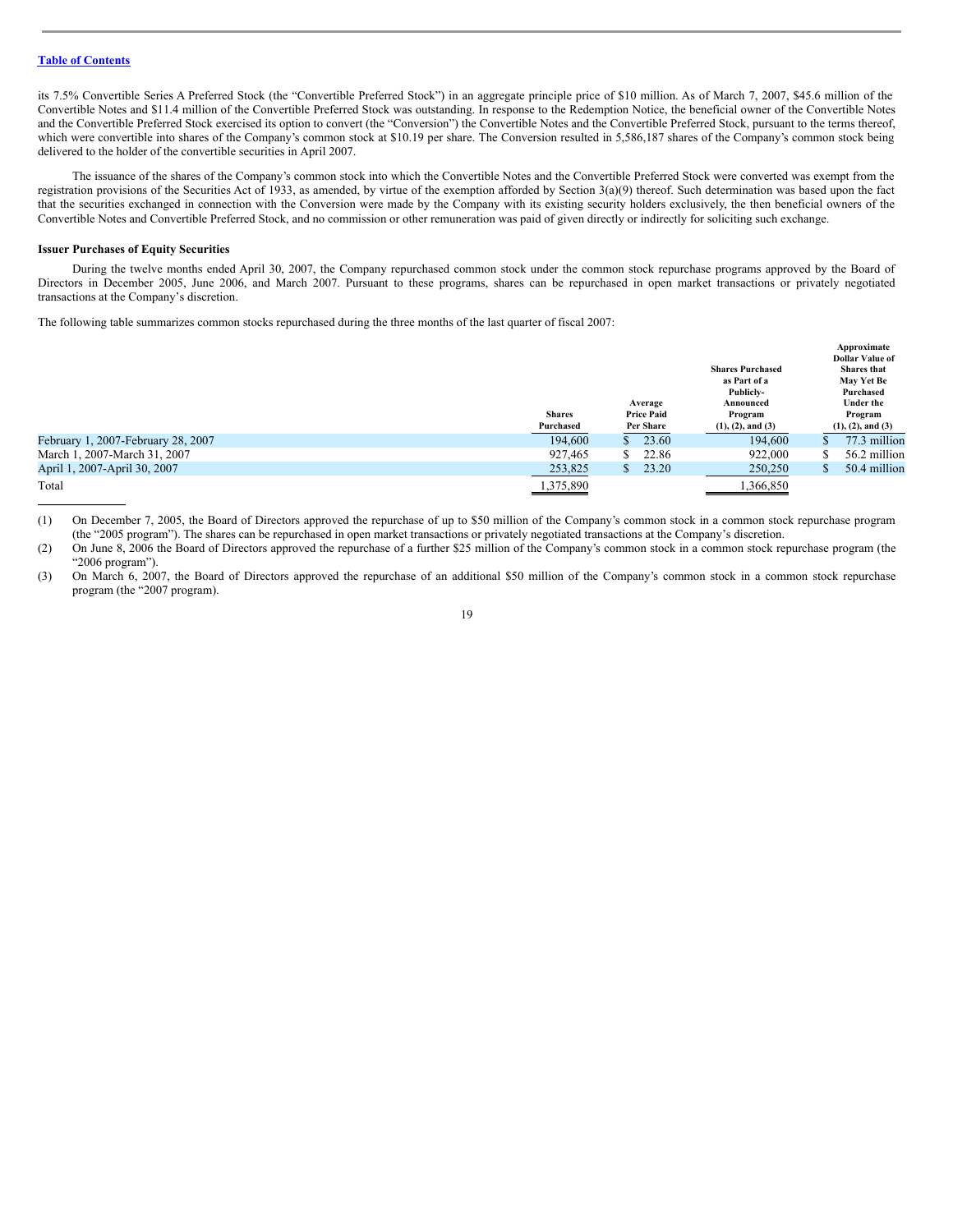# <span id="page-19-0"></span>**Item 6.** *Selected Financial Data*

The following selected financial data are qualified by reference to, and should be read together with, our "Audited Consolidated Financial Statements and Related Notes" and "Management's Discussion and Analysis of Financial Condition and Results of Operations" appearing elsewhere in this Annual Report on Form 10-K. The selected statement of operations data set forth below for the fiscal years ended April 30, 2007, 2006 and 2005 and the selected balance sheet data as of April 30, 2007 and 2006 are derived from our consolidated financial statements, audited by Ernst & Young LLP appearing elsewhere in this Form 10-K. The selected balance sheet data as of April 30, 2005, 2004 and 2003 and the selected statement of operations data set forth below for the fiscal years ended April 30, 2004 and 2003 are derived from consolidated financial statements and notes thereto which are not included in this Form 10-K report and were audited by Ernst & Young LLP.

|                                                              |                                 | Fiscal Year Ended April 30, |                                   |                                                           |                        |  |  |
|--------------------------------------------------------------|---------------------------------|-----------------------------|-----------------------------------|-----------------------------------------------------------|------------------------|--|--|
|                                                              | 2007                            | 2006                        | 2005                              | 2004                                                      | 2003                   |  |  |
|                                                              |                                 |                             |                                   | (in thousands, except per share and other operating data) |                        |  |  |
| <b>Selected Statement of Operations Data:</b><br>Fee revenue | \$653,422                       | \$522,882                   | \$452,194                         | \$ 328,331                                                | \$ 315,112             |  |  |
| Reimbursed out-of-pocket engagement expenses                 | 35,779                          | 28,887                      | 24,183                            | 22,372                                                    | 23,354                 |  |  |
|                                                              |                                 |                             |                                   |                                                           |                        |  |  |
| Total revenue                                                | 689,201                         | 551,769                     | 476,377                           | 350,703                                                   | 338,466                |  |  |
| Compensation and benefits                                    | 447.692                         | 341,196                     | 292,913                           | 221,177                                                   | 223,192                |  |  |
| General and administrative expenses                          | 105,312                         | 93,462                      | 83,544                            | 71,623                                                    | 73,107                 |  |  |
| Out-of-pocket engagement expenses                            | 44,662                          | 31,927                      | 25,702                            | 23,557                                                    | 23,029                 |  |  |
| Depreciation and amortization                                | 9,280                           | 9,002                       | 8,437<br>$\overline{\phantom{m}}$ | 10,030                                                    | 16,161                 |  |  |
| Asset impairment and restructuring charges (1)               | $\hspace{0.1mm}-\hspace{0.1mm}$ | $\qquad \qquad -$           |                                   | 8,526                                                     | 16,281                 |  |  |
| Total operating expenses                                     | 606,946                         | 475,587                     | 410,596                           | 334,913                                                   | 351,770                |  |  |
| Operating income (loss)                                      | 82,255                          | 76,182                      | 65,781                            | 15,790                                                    | (13, 304)              |  |  |
| Interest and other income, net                               | 10,416                          | 11,086                      | 3,360                             | 1,779                                                     | 1,189                  |  |  |
| Interest expense                                             | 10,172                          | 10,244                      | 10,463                            | 9,903                                                     | 10,522                 |  |  |
| Provision for income taxes                                   | 30,164                          | 19,594                      | 20,251                            | 3,218                                                     | 2,040                  |  |  |
| Equity in earnings of unconsolidated subsidiaries            | 3,163                           | 2,000                       | 193                               | 955                                                       | 1,775                  |  |  |
| Net income (loss)                                            | 55,498<br>\$                    | 59,430<br>\$                | 38,620<br>\$                      | \$<br>5,403                                               | (22,902)<br>S          |  |  |
| Basic earnings (loss) per share                              | \$<br>1.40                      | 1.49<br>$\mathbb{S}$        | 1.00<br>$\mathbb{S}$              | S<br>0.14                                                 | $\mathbb{S}$<br>(0.63) |  |  |
| Diluted earnings (loss) per share                            | \$<br>1.24                      | S.<br>1.32                  | $\mathbf S$<br>0.90               | $\mathbf S$<br>0.13                                       | \$<br>(0.63)           |  |  |
| Basic weighted average common shares outstanding             | 39,774                          | 39,890                      | 38,516                            | 37,466                                                    | 37,576                 |  |  |
| Diluted weighted average common shares outstanding           | 46,938                          | 47,270                      | 46,229                            | 40,311                                                    | 37,576                 |  |  |
| <b>Other Data:</b>                                           |                                 |                             |                                   |                                                           |                        |  |  |
| Fee revenue by business segment:                             |                                 |                             |                                   |                                                           |                        |  |  |
| Executive recruitment:                                       |                                 |                             |                                   |                                                           |                        |  |  |
| North America                                                | \$329,065                       | \$259,089                   | \$225,850                         | \$170,678                                                 | \$162,309              |  |  |
| <b>EMEA</b>                                                  | 146.155                         | 120,059                     | 110,455                           | 78,236                                                    | 78,990                 |  |  |
| Asia Pacific                                                 | 74,987                          | 57,922                      | 51,196                            | 36,818                                                    | 33,523                 |  |  |
| South America                                                | 17,426                          | 15,660                      | 10,828                            | 8,371                                                     | 7,616                  |  |  |
| Total executive recruitment                                  | 567,633                         | 452,730                     | 398,329                           | 294,103                                                   | 282,438                |  |  |
| Futurestep                                                   | 85,789                          | 70,152                      | 53,865                            | 34,228                                                    | 32,674                 |  |  |
| Total fee revenue                                            | \$653,422                       | \$522,882                   | \$452,194                         | 328,331<br>S.                                             | \$ 315,112             |  |  |
| Number of offices (at period end)                            | 82                              | 72                          | 70                                | 69                                                        | 75                     |  |  |
| Number of consultants (at period end)                        | 601                             | 507                         | 474                               | 443                                                       | 487                    |  |  |
| Number of new engagements opened                             | 10,415                          | 9,608                       | 8,062                             | 6,606                                                     | 6,792                  |  |  |
| Selected Balance Sheet Data as of April 30:                  |                                 |                             |                                   |                                                           |                        |  |  |
| Cash and cash equivalents                                    | \$289,106                       | \$257,543                   | \$199,133                         | \$108,102                                                 | $\mathbb{S}$<br>82,685 |  |  |
| Marketable securities                                        | 35.161                          | 20,654                      | 7,815                             |                                                           |                        |  |  |
| Working capital                                              | 235,271                         | 218,206                     | 146,071                           | 88,436                                                    | 72,885                 |  |  |
| Total assets                                                 | 761,491                         | 635,491                     | 534,168                           | 398,012                                                   | 369,493                |  |  |
| Total long-term debt (2)                                     | $\overline{\phantom{m}}$        | 45,147                      | 44,949                            | 44,400                                                    | 41,364                 |  |  |
| Mandatorily redeemable preferred stock (2)                   | $\qquad \qquad$                 | 10,989                      | 10,795                            | 10,512                                                    | 9,606                  |  |  |
| Total shareholders' equity                                   | 432.955                         | 323,751                     | 252,902                           | 181,252                                                   | 166,935                |  |  |
|                                                              |                                 |                             |                                   |                                                           |                        |  |  |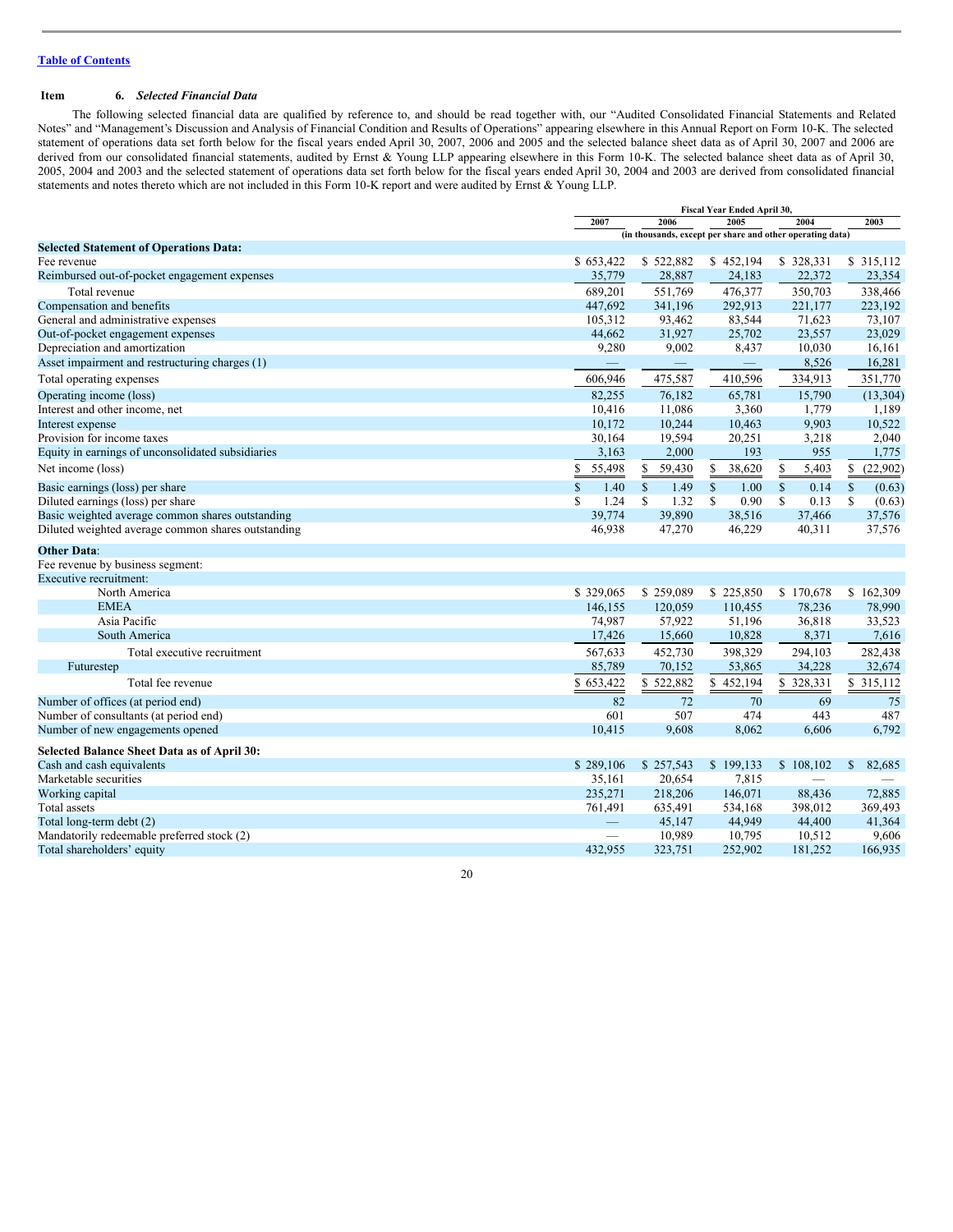- (1) In response to deteriorating economic conditions encountered in the beginning of fiscal 2002, we developed a restructuring initiative designed to reduce our workforce by nearly 30%. Such initiatives included consolidating back office functions, exiting the college recruitment market, discontinuing the operations of JobDirect and writing down other related assets and goodwill. As a result of that initiative, we recognized \$16.3 million of restructuring charges in fiscal 2003 comprised of (a) other asset impairments of \$0.8 million, (b) severance restructuring charges of \$5.3 million, (c) facilities restructuring charges of \$11.8 million and (d) a \$1.6 million gain recognized as a result of a litigation settlement. Additionally, in fiscal 2004, we recognized \$8.5 million of restructuring charges comprised of (a) severance restructuring charges of \$6.7 million and (b) facilities restructuring charges of \$1.8 million.
- (2) In the fourth quarter of fiscal 2007, we issued notice for the redemption of our 7.5% Convertible Series Subordinated Notes and 7.5% Convertible Series A Preferred Stock. In response, the holder of the notes and preferred stock exercised its option to convert the debt and preferred stock pursuant to the terms of the original agreements. The conversion resulted in approximately \$5.6 million shares of our common stock being delivered to the debt and preferred stock holder in April 2007. As of April 30, 2007, we had no outstanding amounts related to these convertible securities. Conversion of debt is discussed in Item 7 *, Long-Term Debt*.

#### <span id="page-20-0"></span>**Item 7.** *Management'sDiscussion and Analysis of Financial Condition and Results of Operations*

# **Forward-looking Statements**

This Annual Report on Form 10-K may contain certain statements that we believe are, or may be considered to be, "forward-looking" statements, within the meaning of Section 27A of the Securities Act of 1933 and Section 21E of the Securities Exchange Act of 1934. These forward-looking statements generally can be identified by use of statements that include phrases such as "believe", "expect", "anticipate", "intend", "plan", "foresee", "may", "will", "estimates", "potential", "continue" or other similar words or phrases. Similarly, statements that describe our objectives, plans or goals also are forward-looking statements. All of these forward-looking statements are subject to risks and uncertainties that could cause our actual results to differ materially from those contemplated by the relevant forward-looking statement. The principal risk factors that could cause actual performance and future actions to differ materially from the forward-looking statements include, but are not limited to, those set forth above under the caption, "Risk Factors", including dependence on attracting and retaining qualified and experienced consultants, portability of client relationships, local political or economic developments in or affecting countries where we have operations, ability to manage growth, restrictions imposed by off-limits agreements, competition, reliance on information processing systems, and employment liability risk. Readers are urged to consider these factors carefully in evaluating the forward-looking statements. The forward-looking statements included in this Annual Report are made only as of the date of this Annual Report and we undertake no obligation to publicly update these forward-looking *statements to reflect subsequent events or circumstances.*

The following presentation of management's discussion and analysis of our financial condition and results of operations should be read together with our consolidated *financial statements and related notes included in this Annual Report on Form 10-K.*

#### **Executive Summary**

Korn/Ferry is a premier provider of talent management solutions. We are the largest provider of executive search, outsourced recruiting and leadership development solutions with the broadest global presence in the recruitment industry. Our services include executive recruitment, middle-management recruitment (through Futurestep), outsourced recruitment, leadership development solutions and executive coaching. Over half of the executive recruitment searches we performed in fiscal 2007 were for board level, chief executive and other senior executive and general management positions. Our 4,742 clients in fiscal 2007 included approximately 43% of the FORTUNE 500 companies. We have established strong client loyalty; more than 84% of the executive recruitment assignments we performed during the previous three fiscal years were on behalf of clients for whom we had conducted multiple assignments.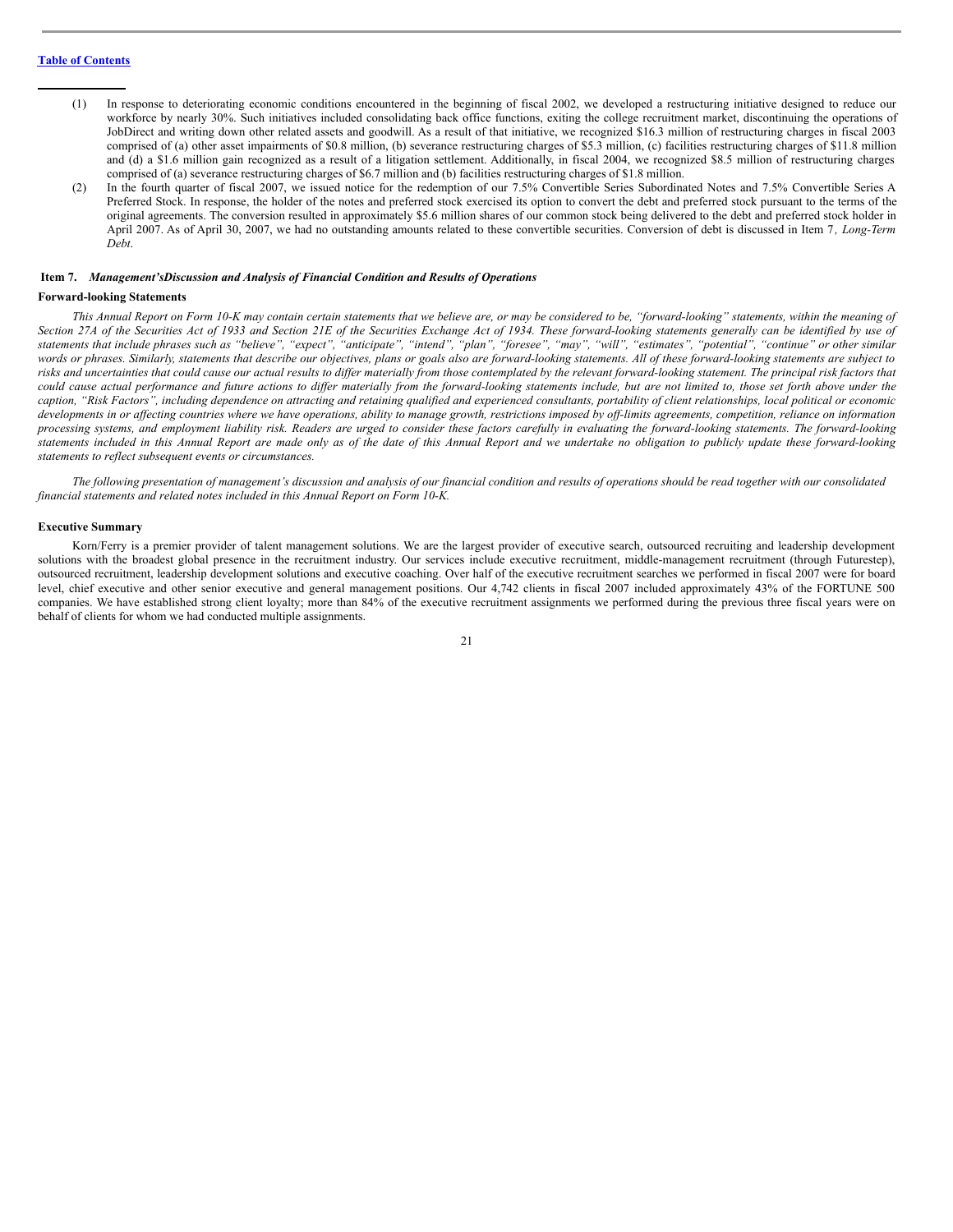In an effort to maintain our long-term vision of being the leading provider of executive search, outsourced recruiting and leadership development solutions, our strategic focus for fiscal 2008 will center upon increasing market share and further enhancing the cross-selling of our multi-product strategy. We will continue to address areas of increasing client demand, including Recruitment Process Outsourcing ("RPO") and Leadership Development Solutions ("LDS"). We will explore new products and services, continue to pursue a disciplined acquisition strategy, enhance our technology and processes and aggressively leverage our brand through thought leadership and intellectual capital projects as a means of delivering world-class service to our clients.

Fee revenue increased 25% in fiscal year 2007 to \$653.4 million with increases in all regions. The North American region experienced the largest dollar increase in fee revenue. In fiscal 2007, we earned an operating profit of \$82.3 million with operating income from executive recruitment of \$111.9 million and \$7.9 million from Futurestep, offset by corporate expenses of \$37.5 million. This represents an increase of 8% over the prior fiscal year's operating income of \$76.2 million.

We had no long-term debt or outstanding balance under our credit facility at April 30, 2007. Our working capital increased \$17.1 million to \$235.3 million at April 30, 2007.

## **Critical Accounting Policies**

The following discussion and analysis of our financial condition and results of operations are based on our consolidated financial statements. Preparation of this Annual Report on Form 10-K requires us to make estimates and assumptions that affect the reported amount of assets and liabilities, disclosure of contingent assets and liabilities at the date of our financial statements, and the reported amounts of revenue and expenses during the reporting period. Actual results may differ from those estimates and assumptions. In preparing our financial statements and accounting for the underlying transactions and balances, we apply our accounting policies as disclosed in our notes to consolidated financial statements. We consider the policies discussed below as critical to an understanding of our financial statements because their application places the most significant demands on management's judgment. Specific risks for these critical accounting policies are described in the following paragraphs. Senior management has discussed the development and selection of the critical accounting estimates with the Audit Committee of the Board of Directors.

*Revenue Recognition.* Management is required to establish policies and procedures to ensure that revenue is recorded over the performance period for valid engagements and related costs are matched against such revenue. We provide recruitment services on a retained basis and generally bill clients in three monthly installments. Since the fees are generally not contingent upon placement of a candidate, our assumptions primarily relate to establishing the period over which such service is performed. These assumptions determine the timing of revenue recognition and profitability for the reported period. If these assumptions do not accurately reflect the period over which revenue is earned, revenue and profit could differ. Any services that are provided on a contingent basis are recognized once the contingency is fulfilled.

*Deferred Compensation.* Estimating deferred compensation requires assumptions regarding the timing and probability of payments of benefits to participants and the discount rate. Changes in these assumptions would significantly impact the liability and related cost on our balance sheet and statement of operations. Management engages an independent actuary to periodically review these assumptions in order to ensure that they reflect the population and economics of our deferred compensation plans in all material respects and to assist us in estimating our deferred compensation liability and the related cost. The actuarial assumptions we use may differ from actual results due to changing market conditions or changes in the participant population. These differences could have a significant impact on our deferred compensation liability and the related cost.

*Carrying Values.* Valuations are required under U.S. generally accepted accounting principles to determine the carrying value of various assets. Our most significant assets for which management is required to prepare valuations are goodwill, intangible assets and deferred income taxes. Management must identify whether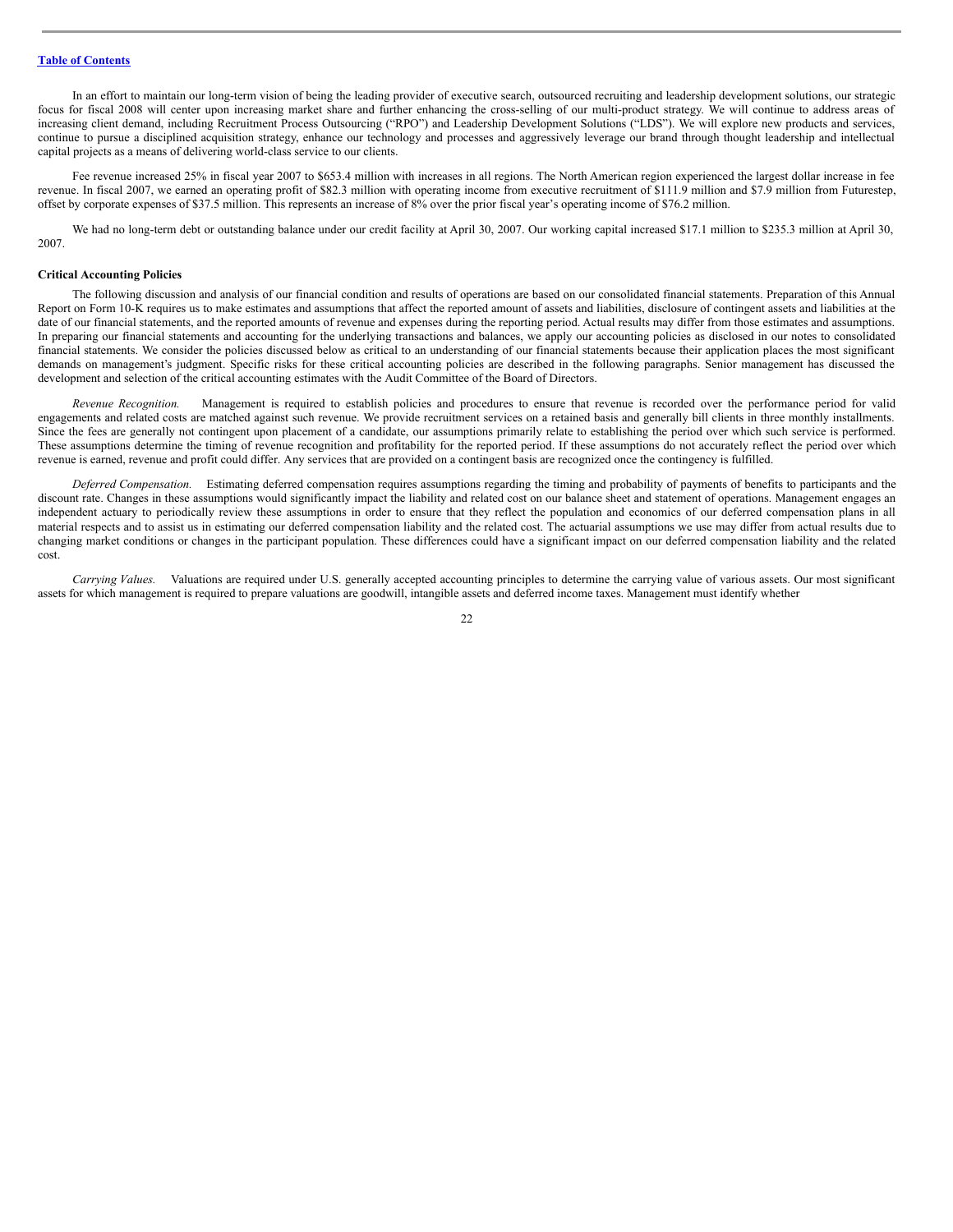events have occurred that may impact the carrying value of these assets and make assumptions regarding future events, such as profitability. Differences between the assumptions used to prepare these valuations and actual results could materially impact the carrying amount of these assets and our operating results.

# **Results of Operations**

The following table summarizes the results of our operations as a percentage of fee revenue:

| Fiscal Year Ended April 30,                     |      |
|-------------------------------------------------|------|
| 2007<br>2006                                    | 2005 |
| $100\%$<br>100%<br>Fee revenue                  | 100% |
| Reimbursed out-of-pocket engagement expenses    |      |
| 105<br>106<br>Revenue                           | 105  |
| Compensation and benefits<br>68<br>65           | 65   |
| General and administrative expenses<br>18<br>16 | 18   |
| Out-of-pocket engagement expenses               |      |
| Depreciation and amortization                   |      |
| Operating income                                |      |
| Net income<br>8%<br>11%                         | 9%   |

The following tables summarize the results of our operations by business segment (dollars in thousands):

| Fiscal Year Ended April 30, |      |                |         |                |         |  |
|-----------------------------|------|----------------|---------|----------------|---------|--|
| 2007                        |      | 2006           |         | 2005           |         |  |
| <b>Dollars</b>              | $\%$ | <b>Dollars</b> | $\%$    | <b>Dollars</b> | $\%$    |  |
|                             |      |                |         |                |         |  |
|                             |      |                |         |                |         |  |
| \$329,065                   | 50%  | \$259,089      | 50%     | \$225,850      | 50%     |  |
| 146,155                     | 23   | 120,059        | 23      | 110,455        | 24      |  |
| 74.987                      | 11   | 57,922         | 11      | 51.196         | 11      |  |
| 17,426                      | 3    | 15,660         |         | 10,828         |         |  |
| 567,633                     | 87   | 452,730        | 87      | 398,329        | 88      |  |
| 85,789                      | 13   | 70,152         | 13      | 53,865         |         |  |
| 653,422                     | 100% | 522,882        | $100\%$ | 452,194        | $100\%$ |  |
| 35,779                      |      | 28,887         |         | 24,183         |         |  |
| \$689,201                   |      | \$551,769      |         | \$476,377      |         |  |
|                             |      |                |         |                |         |  |

|                                    | Fiscal Year Ended April 30, |            |                |            |                |            |  |  |
|------------------------------------|-----------------------------|------------|----------------|------------|----------------|------------|--|--|
|                                    | 2007                        |            | 2006           |            | 2005           |            |  |  |
|                                    | <b>Dollars</b>              | Margin (1) | <b>Dollars</b> | Margin (1) | <b>Dollars</b> | Margin (1) |  |  |
| <b>Operating income (loss)</b>     |                             |            |                |            |                |            |  |  |
| <b>Executive recruitment:</b>      |                             |            |                |            |                |            |  |  |
| North America                      | \$69,815                    | 21%        | \$62,124       | 24%        | \$53,635       | 24%        |  |  |
| <b>EMEA</b>                        | 24,166                      | 17         | 22,361         | 19         | 19,531         | 18         |  |  |
| Asia Pacific                       | 16.010                      | 21         | 13,374         | 23         | 9,594          | 19         |  |  |
| South America                      | 1,894                       |            | 2,839          | 18         | 1,320          |            |  |  |
| <b>Total executive recruitment</b> | 111,885                     |            | 100,698        | 22         | 84,080         | 21         |  |  |
| <b>Futurestep</b>                  | 7,854                       | Q          | 3,351          |            | 6,483          |            |  |  |
| Corporate                          | (37, 484)                   |            | (27, 867)      |            | (24, 782)      |            |  |  |
| <b>Total operating income</b>      | \$ 82,255                   | 13%        | \$76,182       | 15%        | \$65,781       | 15%        |  |  |

(1) Margin calculated as a percentage of total fee revenue.

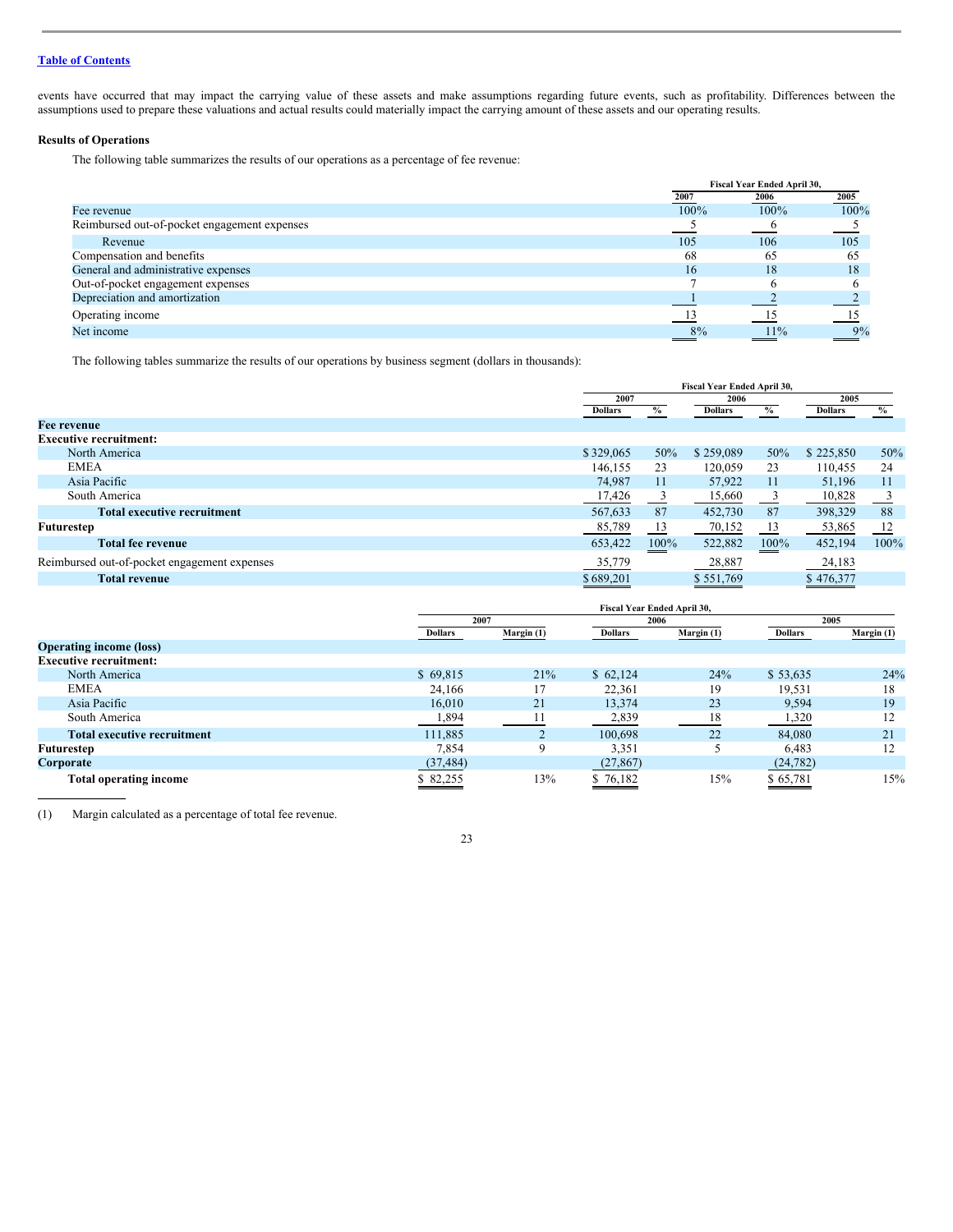#### **Fiscal 2007 Compared to Fiscal 2006**

#### *Fee Revenue.*

Fee revenue increased \$130.5 million, or 25%, to \$653.4 million in fiscal 2007 compared to \$522.9 million in fiscal 2006. The improvement in fee revenue is attributable mainly to an 8% increase in the number of engagements billed within executive recruitment and an increase in average fees from all regions. The Lominger Entities contributed \$11.9 million in revenues during fiscal 2007. Exchange rates favorably impacted fee revenues by \$14.7 million in the current year.

*Executive Recruitment*—Executive recruitment fee revenue increased \$114.9 million, or 25%, due to an increase in the number of engagements billed, an increase in average fee and the Lominger acquisition. On a year-to-date basis, the number of executive recruitment engagements billed have increased by 8% as compared to last year.

North America fee revenue increased \$70.0 million, or 27%, to \$329.1 million primarily due to a 7% increase in the number of engagements billed as well as a 19% increase in average fees as compared to last year. The financial services, technology and industrial sectors were the primary contributors to the increase in fee revenues. An increased demand for the LDS products also resulted in a \$6.3 million increase in fee revenues.

EMEA reported fee revenue of \$146.2 million, an increase of \$26.1 million, or 22%, compared to \$120.1 million last year, which was driven by an 11% increase in the number of engagements billed and an increase in average fees of 10%. The performance in new offices in Denmark, Turkey and the Czech Republic and improved performance in existing offices in Germany, Belgium, Netherlands and the Middle East were the primary contributors to the increase in fee revenues. The financial services, industrial and technology sectors experienced strong growth over the prior year. Exchange rates favorably impacted EMEA fee revenue by \$10.8 million in the current year.

Asia Pacific fee revenue increased \$17.1 million, or 30%, to \$75.0 million, compared to last year due to a 12% increase in the number of engagements billed and an increase in average fees of 16%. The offices of Greater China (Hong Kong, Shanghai and Beijing) and Australasia (Australia and New Zealand) contributed 47% and 22%, respectively of the increase in fee revenue. The financial services, industrial and technology sectors experienced strong growth over the prior year. Exchange rates favorably impacted fee revenue for Asia Pacific by \$1.0 million in the current year.

South America reported fee revenue of \$17.4 million, an increase of \$1.8 million, or 11%, of which \$0.4 million related to the favorable impact of exchange rates. Overall engagements billed within the region were comparable to prior year while average fees increased by 16%. Every country in the region experienced growth over the prior year with Brazil contributing approximately one-third of the increase in fee revenues.

*Futurestep*—Fee revenue increased \$15.6 million, or 22%, to \$85.8 million in fiscal 2007 compared to \$70.2 million in fiscal 2006. The improvement in fee revenue, reflected across all regions, is due to an increase in average fees resulting from our continued strategic emphasis on larger outsourced recruiting solutions. Of the total increase in fee revenue, Asia-Pacific experienced the largest increase in fee revenue of \$6.6 million, or 45%, to \$21.1 million reflecting increased revenue from areas including RPO and Interim Solutions. Europe fee revenue increased \$6.6 million, or 24%, to \$33.9 million, arising from increased business in France, the United Kingdom, Spain and Australia and a migration to larger engagements. Exchange rates favorably impacted fee revenue by \$2.5 million in the current year.

#### *Compensation and Benefits.*

Compensation and benefits expense increased \$106.5 million, or 31%, to \$447.7 million in fiscal 2007 from \$341.2 million in fiscal 2006. The increase in compensation and benefits expense is primarily due to increased global headcount of 421, or 23%, compared to prior year, including an 16% increase in the average number of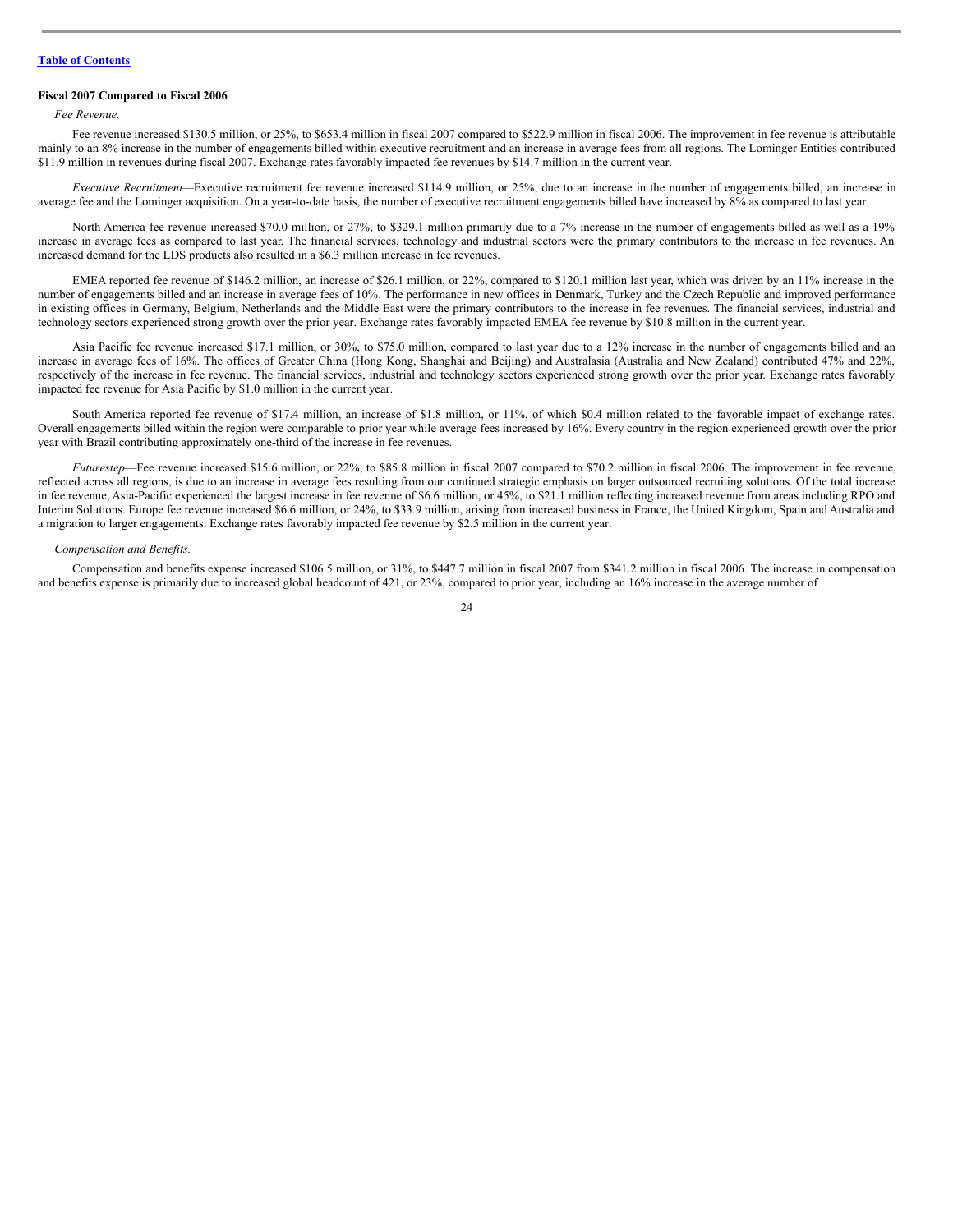consultants, coupled with increased profitability and retention awards. Increased compensation and benefits also resulted from a \$5.2 million charge for executive employment contract changes recorded in the fourth quarter of fiscal 2007 and \$4.6 million of compensation and benefits from the Lominger Entities that wasn't present last year. Exchange rates unfavorably impacted compensation and benefits expense by \$9.3 million in the current year.

Executive recruitment compensation and benefits costs of \$365.0 million increased \$88.5 million, or 32%, compared to \$276.5 million in the prior year primarily due to consultants hired over the past year. In the current year, the number of consultants increased by 50, or 11%, compared to last year. Exchange rates impacted executive recruitment compensation and benefits expense unfavorably by \$7.7 million. Executive recruitment compensation and benefits expense, as a percentage of fee revenue, increased to 64% in fiscal year 2007 compared to 61% in fiscal 2006.

Futurestep compensation and benefits expense increased \$9.8 million, or 20%, to \$58.4 million from \$48.6 million in the prior year due to significant investments in our employees which increased Futurestep average consultant headcount by 50% over the past year. Exchange rates unfavorably impacted Futurestep compensation and benefits expense by \$1.6 million. Futurestep compensation and benefits expense, as a percentage of fee revenue, declined to 68% from 69% in the prior year.

Corporate compensation and benefits expense increased \$8.3 million, or 52%, to \$24.3 million, primarily from a \$5.2 million charge for executive contract changes recorded in the fourth quarter of fiscal 2007 and stock-based compensation expense that wasn't present in the prior year.

#### *General and Administrative Expenses.*

General and administrative expenses increased \$11.8 million, or 13%, to \$105.3 million in fiscal 2007 compared to \$93.5 million in 2006. The Lominger Entities contributed \$1.3 million to the increase. Exchange rates unfavorably impacted general and administrative expenses by \$2.6 million in the current year.

Executive recruitment general and administrative expenses increased \$9.4 million, or 14%, from \$67.3 million in the prior year to \$76.7 million in the current year. The increase was driven by other administrative expenses of \$2.1 million, including travel and meeting expenses, an increase in premise and office expense of \$4.9 million and a \$2.6 million increase in business development expenses. Increased premise and office expense was attributable to all regions due to increased rent expense and total space leased. Executive recruitment general and administrative expenses, as a percentage of fee revenue, decreased to 14% from 15% in the prior year.

Futurestep general and administrative expenses increased \$1.7 million, or 12%, to \$16.2 million, primarily due to a net increase in premise and office expense of \$1.3 million resulting from a \$2.2 million increase in rent expense, noted across all regions, and the opening of new offices in Europe and Asia offset by a \$0.9 million reversal of a previously recorded lease reserve. Bad debt expense increased \$0.3 million resulting from an increase in the level of business and corresponding increase in accounts receivable. Futurestep general and administrative expenses, as a percentage of fee revenue, decreased to 19% from 21% in the prior year.

Corporate general and administrative expenses increased \$0.8 million, or 7%, to \$12.4 million primarily due to increased professional fees and premise and office expenses related to additional office space leased in fiscal 2007.

*Out-of-Pocket Engagement Expenses.* Out-of-pocket engagement expenses consist of expenses incurred by candidates and our consultants that are generally billed to clients. Out-of-pocket engagement expenses of \$44.7 million increased \$12.7 million, or 40%, over the prior year. As a percentage of fee revenue, out-of-pocket engagement expenses increased to 7% in current year compared to 6% in prior year.

*Depreciation and Amortization Expenses.* Depreciation and amortization expense of \$9.3 million in fiscal 2007 increased \$0.3 million, or 3%, from prior year. Depreciation expense relates mainly to computer equipment,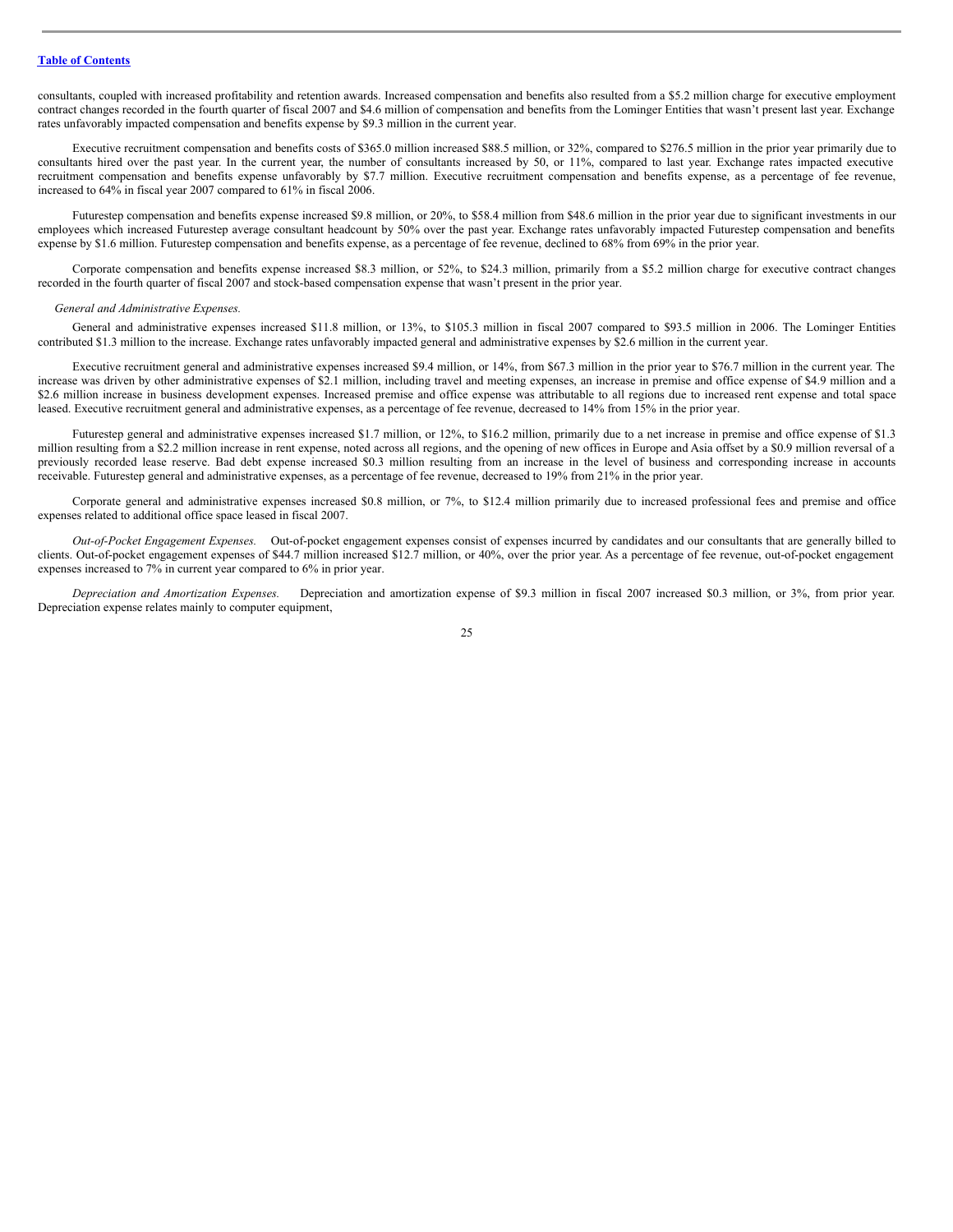software, furniture and leasehold improvements. Increase in expense for the current year is attributable to an increase in fixed asset balances primarily associated with furniture and fixtures and leasehold improvements related to business expansion and office buildout and amortization of software costs that add new functionality in our corporate and executive search segments.

#### *Operating Income.*

Operating income increased \$6.1 million, or 8%, to \$82.3 million in the current year compared to \$76.2 million in the prior year, resulting from increased revenue of \$137.4 million offset by a \$131.3 million increase to operating expenses, primarily compensation and benefits and general and administrative expenses in the current year. The Lominger Entities contributed \$2.6 million for the year ended April 30, 2007.

Executive recruitment operating income increased \$11.2 million, or 11%, to \$111.9 million in fiscal 2007 compared to \$100.7 million in fiscal 2006. The improvement in executive recruitment operating income is attributable to increased revenues offset by additional compensation expense relating to increased headcount and variable payouts as discussed previously, as well as increased professional fees, premise and other general administrative expense. Executive recruitment operating income, as a percentage of fee revenue, decreased to 20% from 22%, due to certain executive employment contract changes, our continued investment in Leadership Development Solutions and increases in profitability based compensation during the current year.

Futurestep operating income increased by \$4.5 million to \$7.9 million in fiscal 2007 as compared to operating income of \$3.4 million in fiscal 2006. The increase in Futurestep operating income is primarily due to higher average fees in engagements billed, a \$0.9 million reversal of a previously recorded lease reserve and improvements in compensation and benefits and general and administrative expenses as a percentage of fee revenue in the current year. Futurestep operating income, as a percentage of fee revenue, improved to 9% from 5% last year.

*Interest Income and Other Income, Net.* Interest income and other income, net decreased by \$0.7 million in fiscal 2007 from \$11.1 million in fiscal 2006. Interest and dividend income increased as a result of higher yields on larger balances of funds available for investment compared to prior year; however, this increase was not large enough to offset the \$4.5 million realization of a loss recovery on a previously impaired investment in fiscal 2006.

*Interest Expense.* Interest expense, primarily related to convertible securities and borrowings under Company Owned Life Insurance Policies ("COLI") policies, was \$10.2 million in fiscal year 2007 and 2006. Interest expense related to the convertible securities was \$4.9 million in fiscal 2007; as these securities were converted to shares of the Company's common stock in April 2007 there will not be any interest expense in fiscal 2008 related to the securities. See Note 10 of the "Notes to our Consolidated Financial Statements" for more detailed information on the conversion of these securities.

*Provision for Income Taxes.* The provision for income taxes was \$30.2 million in fiscal 2007 compared to \$19.6 million in fiscal 2006. The provision for income taxes in the current year reflects a 36.6% effective tax rate. The provision for income taxes for the prior year reflects a 25.4% tax rate. Excluding the \$4.5 million realization of a loss recovery on a previously impaired investment and a net one-time tax benefit of \$6.5 million the effective tax rate for the fiscal year 2006 would have been 36.0%, which is comparable to the year ended April 30, 2007.

*Equity in Earnings of Unconsolidated Subsidiaries.* Equity in earnings of unconsolidated subsidiaries is comprised of our less than 50% interest in our Mexican subsidiaries. We report our interest in earnings or loss of our Mexican subsidiaries on the equity basis as a one line adjustment to net income, net of taxes. Equity in earnings was \$3.2 million compared to \$2.0 million last year, resulting from increased profitability in both subsidiaries. Dividends received from the Company's unconsolidated subsidiaries equaled \$2.4 million in the current year, and is reflected as a reduction in the carrying value of our investment.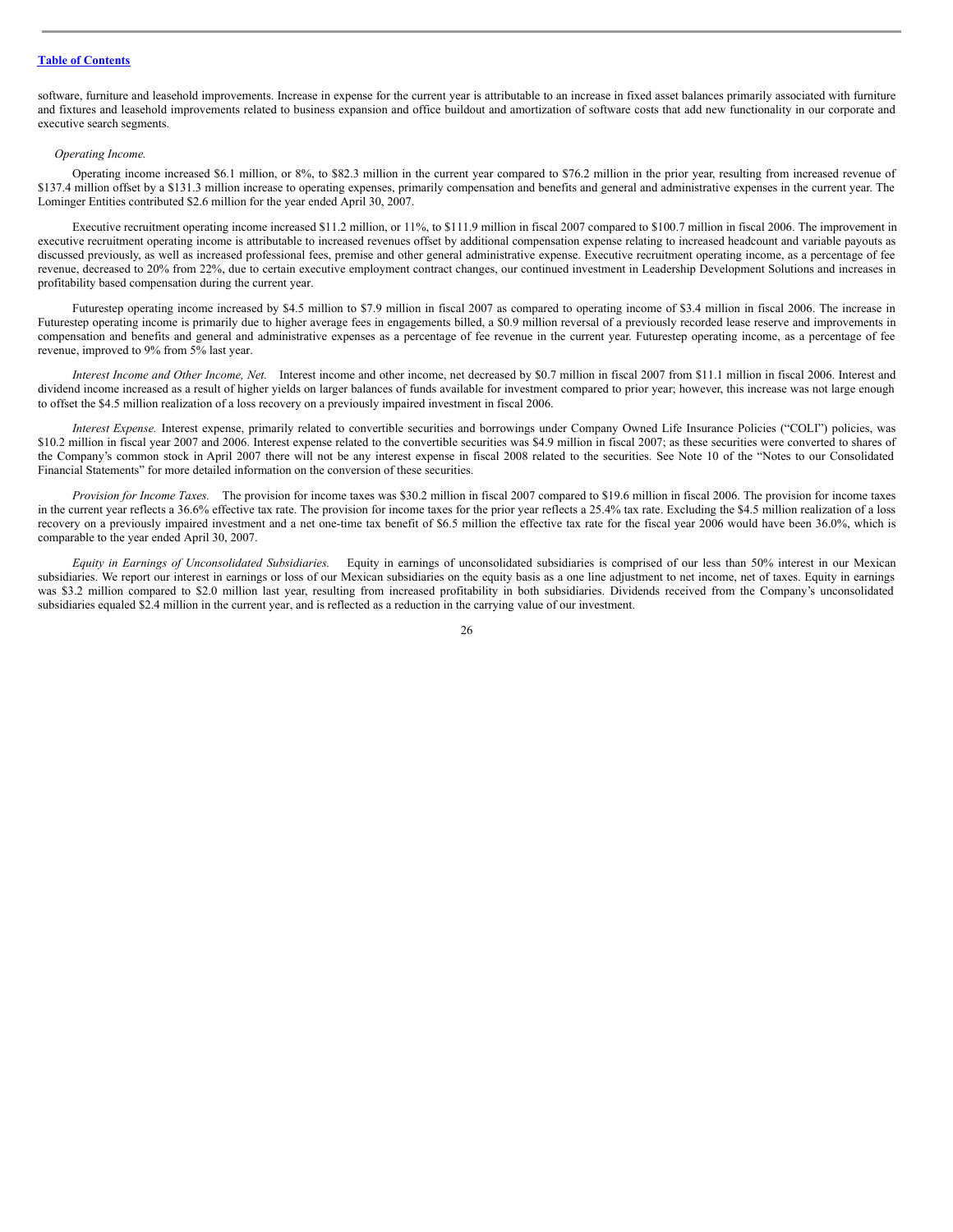#### **Fiscal 2006 Compared to Fiscal 2005**

*Fee Revenue.*

Fee revenue increased \$70.7 million, or 16%, to \$522.9 million in fiscal 2006 compared to \$452.2 million in fiscal 2005. The improvement in fee revenue is attributable mainly to a 29% increase in the number of engagements billed. Contributing factors to increased revenue during fiscal year 2006 include the opening of new offices in Europe and Asia, strong performances in the North America and Asia Pacific regions, as well as the continued growth of our Futurestep subsidiary. Exchange rates unfavorably impacted fee revenues by \$4.9 million in fiscal 2006, mainly related to European revenues.

*Executive Recruitment*—Executive recruitment fee revenue increased \$54.4 million, or 14%, due to a 15% increase in the number of engagements billed as well as average fee increases in certain regions. Emergent economies, newly established offices, as well as expanding industries in various regions also factored in the overall growth in fee revenue.

North America fee revenue increased \$33.2 million, or 15%, to \$259.1 million due to an 11% increase in the number of engagements billed as well as a 3% increase in average fees as compared to fiscal 2005. Increased revenue obtained in the industrial sector contributed significantly to the region's revenue, along with growth in the financial services and in the consumer goods markets over the prior fiscal year.

EMEA reported fee revenue of \$120.1 million, an increase of \$9.6 million, or 9%, compared to \$110.5 million in prior year, which was driven by an 11% increase in the number of engagements billed. Business in the European market expanded in 2006 due to strong performances from consultants in the United Kingdom and France, and growth in newer offices established in recent years, such as in the Middle East, Czech Republic, and an affiliate relationship in Russia. Exchange rates unfavorably impacted EMEA fee revenue by \$5.4 million in fiscal 2006.

Asia Pacific fee revenue increased \$6.7 million, or 13%, to \$57.9 million in the year ended April 30, 2006, compared to prior fiscal year due to a 20% increase in the number of engagements billed as well as strong performance in our China offices in Beijing and Shanghai. The growing economy in China has significantly contributed to the improved business experienced by the region in fiscal 2006, attributing to almost half of the total increase in Asia fee revenues over prior year.

South America reported fee revenue of \$15.7 million, an increase of \$4.9 million, or 45%, of which \$1.6 million related to the favorable impact of exchange rates. Revenue increased \$2.5 million in Brazil, a 54% increase over fiscal 2005, primarily due to an 81% increase in the number of engagements billed in fiscal 2006. Overall in the entire region, engagements billed increased by 26% since prior year while average fees increased by 15%.

*Futurestep*—Fee revenue increased \$16.3 million, or 30%, to \$70.2 million in fiscal 2006 compared to \$53.9 million in fiscal 2005. The improvement in fee revenue is due to an increase in the number of engagements billed combined with our continued strategic emphasis on larger outsourced recruiting solutions. Of the total increase in fee revenue, North America experienced the largest increase in fee revenue of \$6.6 million, or 30%, to \$28.3 million reflecting increased revenue from areas including RPO and Interim Solutions. Europe fee revenue increased \$5.8 million, or 27%, to \$27.3 million, arising from increased business in the United Kingdom and Belgium, again attributable to a migration to larger engagements. Exchange rates unfavorably impacted Futurestep Europe fee revenue by \$1.1 million. Asia Pacific fee revenue increased \$3.9 million, or 37% to \$14.6 million, where increased revenues were derived from Australia and New Zealand. Revenue resulting from the opening of an office in India in fiscal year 2006 also contributed to growth.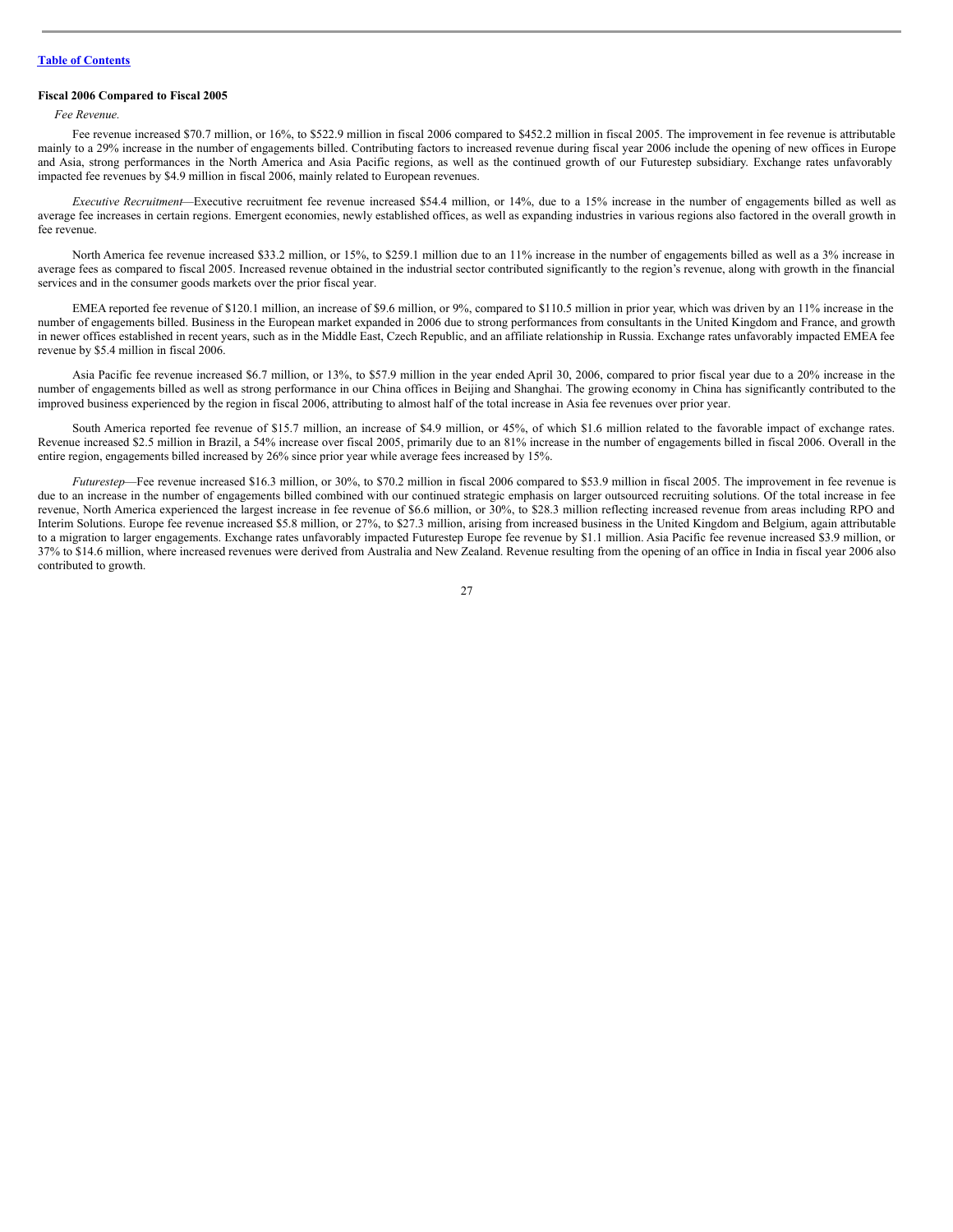# *Compensation and Benefits.*

Compensation and benefits expense increased \$48.3 million, or 17%, to \$341.2 million in fiscal 2006 from \$292.9 million in fiscal 2005. Increased headcount along with increased profitability and internal promotions have contributed to the overall increase in expense in fiscal year 2006. Total headcount increased globally by 266, or 17% over last year as the Company continues to expand its operations across industries and regions worldwide. Exchange rates impacted compensation and benefits expense favorably by \$3.4 million in the current year, due to changes in exchange rates between the US dollar and the Euro and Pound Sterling.

Executive recruitment compensation and benefits costs of \$276.5 million increased \$32.0 million, or 13%, compared to \$244.5 million in the prior year due to increased profitability based rewards and new consultants joining the firm. In the fiscal year 2006, the number of consultants increased by 42 or 11% as compared to prior year. Exchange rates impacted executive recruitment compensation and benefits expense favorably by \$2.8 million. Executive recruitment compensation and benefits expense, as a percentage of fee revenue, remained stable at 61%.

Futurestep compensation and benefits expense increased \$14.5 million, or 43%, to \$48.6 million from \$34.1 million in the prior year primarily due to increased variable compensation as well as increased external contractors' expense arising from increased business, especially in North America. Additionally, average headcount increased by 34%, which significantly contributed to the overall increase in compensation and benefits since fiscal 2005. Exchange rates impacted Futurestep compensation and benefits expense favorably by \$0.6 million. Futurestep compensation and benefits expense, as a percentage of fee revenue, increased to 69% from 63% in the prior year.

Corporate compensation and benefits expense increased \$1.7 million, or 12%, to \$16.0 million, reflecting increased profitability-based rewards and executive benefits. Increases also reflect additional expense derived from fiscal 2006 restricted stock grants as well as from added amortization arising from the Company's prior year contribution to deferred compensation plans.

#### *General and Administrative Expenses.*

General and administrative expenses increased \$10.0 million, or 12%, to \$93.5 million in fiscal 2006 compared to \$83.5 million in 2005. Increases to general and administrative expenses related to increased premise and office expense of \$4.3 million, business development expense of \$2.1 million, bad debt expense of \$1.0 million, and other types of general expenses of \$2.6 million including administrative meeting and travel expense along with certain legal expenses. Exchange rates favorably impacted general and administrative expenses by \$0.5 million in the year ended April 30, 2006.

Executive recruitment general and administrative expenses of \$67.3 million increased \$3.9 million, or 6%, due to premise and office expense of \$2.5 million, business development costs of \$1.4 million, and bad debt expense of \$0.4 million These were offset by a decrease to other general expenses of \$0.4 million versus the prior year.

Premise and office expense increased \$3.1 million in our North and South American regions, resulting from additional space leased as well as rent increases from renewed contracts or office relocations. This was offset by a decrease in Asia of \$0.6 million, resulting from a decrease in the allocation of premise and office expense between shared offices in Australia.

Increased business development costs in the North American and EMEA Search practices were most significant. In North America, increases were \$0.9 million while in EMEA, these increases amounted to \$0.3 million. In Asia and South America, business development expense increased by \$0.1 million in each region. Business development expenses generally fluctuate in conjunction with revenue and overall business activity.

During the year ended April 30, 2006, North America experienced the largest increase in bad debt expense of \$0.6 million, with EMEA having a total increase of \$0.5 million. Both increases are consistent with the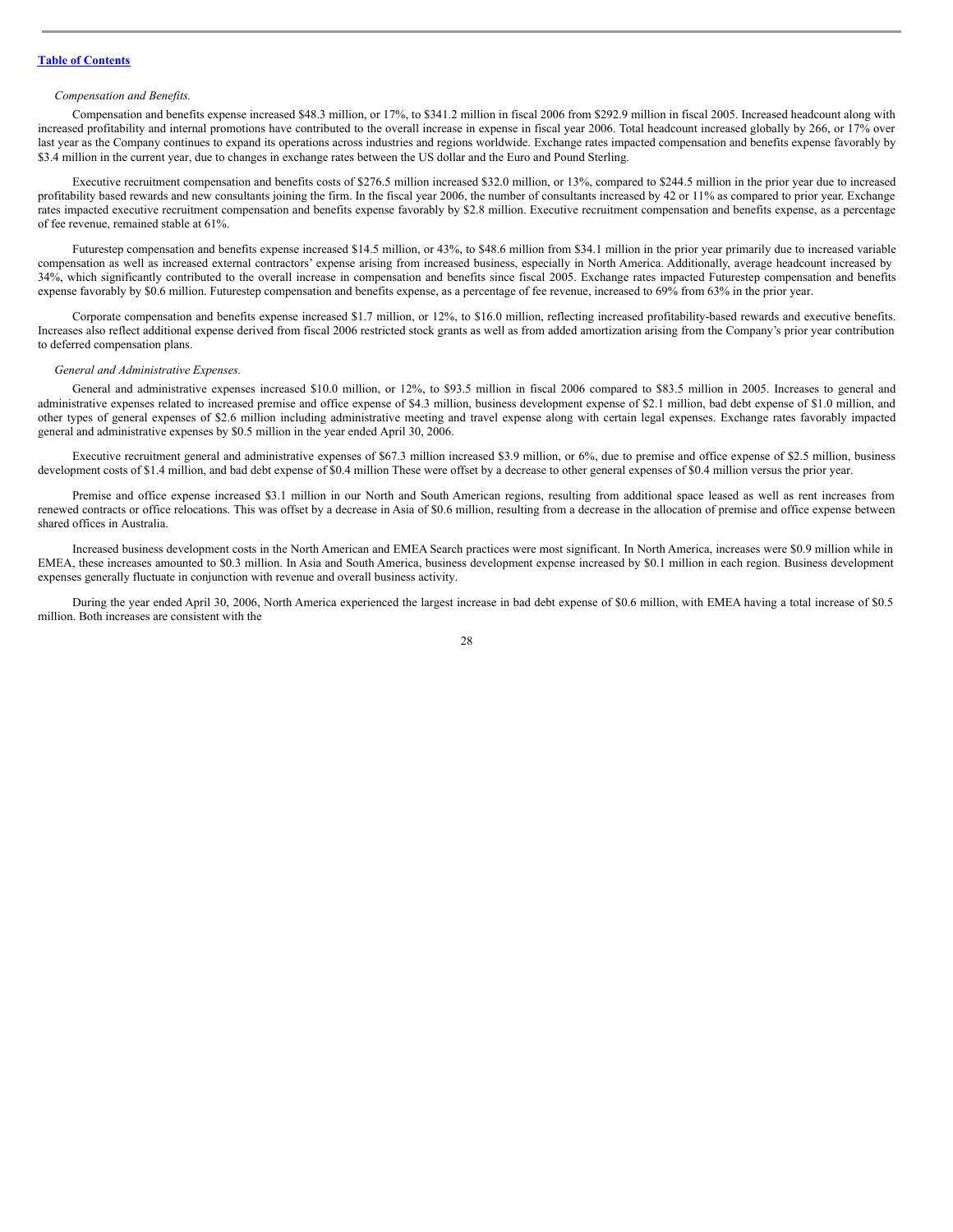increase in revenue in both regions, as opposed to deterioration in collection activity. These amounts were offset by a decrease in Asia of \$0.5 million. Lower bad debt expense for this region in fiscal year 2006 is due to improved collections activity prior to year end. Executive recruitment general and administrative expenses, as a percentage of fee revenue, declined to 15% from 16% in the prior year.

Futurestep general and administrative expenses in fiscal 2006 increased \$4.4 million, or 44%, to \$14.5 million due to a \$1.8 million increase in premise and office expense and a \$1.6 million increase in other general expenses, which included increased meeting and travel expense of \$0.7 million and legal expense \$0.5 million, along with a \$0.4 million increase across the regions in general office expenses, such as regional marketing expenses. The increase in premise and office expense was noted throughout all regions, which all increased since the prior year at \$0.6 million per region. In Europe and Asia, additional rental expense incurred in fiscal year 2006 in relation to new offices opened in Spain and India, respectively, contributed to their overall increase since prior year. Business development expense increased by \$0.5 million, relating mainly to Futurestep's North American and Asian regions. Business development expenses generally fluctuate in conjunction with revenue and overall business activity. The remaining increase of \$0.5 million related to bad debt expense and write offs of accounts receivable in the North American region. Futurestep general and administrative expenses, as a percentage of fee revenue, increased to 21% from 19% in the prior year.

Corporate general and administrative expenses increased \$1.6 million, or 16%, to \$11.6 million primarily due to increased professional fees.

*Out-of-Pocket Engagement Expenses.* Out-of-pocket engagement expenses consist of expenses incurred by candidates and our consultants that are generally billed to clients. During fiscal year 2006, out-of-pocket engagement expenses of \$31.9 million increased \$6.2 million, or 24%, over the prior year. As a percentage of fee revenue, outof-pocket engagement expenses remained stable at 6% in both years.

*Depreciation and Amortization Expenses.* Depreciation and amortization expense of \$9.0 million in fiscal 2006 increased \$0.6 million, or 7%, from prior year. The primary source of the overall increase since the prior year is the \$0.5 million increase in the EMEA Search region, due to replacements of software and hardware in the region in fiscal 2006 as well as office relocations in the Middle East and Germany, which caused larger depreciation expense related to leasehold improvements and furniture and fixtures. North America Search, Futurestep and South America Search depreciation expense increases mainly related to computer software and hardware additions were offset by decreases in Corporate and Asia Search, which experienced decreased expense due to fully depreciated computer equipment by prior year-end.

#### *Operating Income.*

Operating income increased \$10.4 million, or 16%, to \$76.2 million in fiscal 2006 compared to \$65.8 million in the prior year, resulting from increased revenue of \$75.4 million offset by a \$65.0 million increase to operating expenses, primarily compensation and benefits and general and administrative expenses.

Executive recruitment operating income increased \$16.6 million, or 20%, to \$100.7 million in fiscal 2006 compared to \$84.1 million in fiscal 2005. The improvement in executive recruitment operating income is attributable to increased revenues offset by additional compensation expense relating to increased headcount and variable payouts as discussed previously, as well as increased professional fees, premise and other general administrative expense. Executive recruitment operating income, as a percentage of fee revenue, as a result, increased to 22% from 21%, resulting from revenue growth.

Futurestep operating income decreased by \$3.1 million to \$3.4 million in fiscal 2006 as compared to operating income of \$6.5 million in fiscal 2005. The decrease in Futurestep operating income is due to increased compensation and benefits costs arising from increased headcount, significant investment in internal technology to better serve the Futurestep clients and business, as well as one-time write offs of receivables in fiscal year 2006. Futurestep operating income, as a percentage of fee revenue, declined to 5% from 12% last year.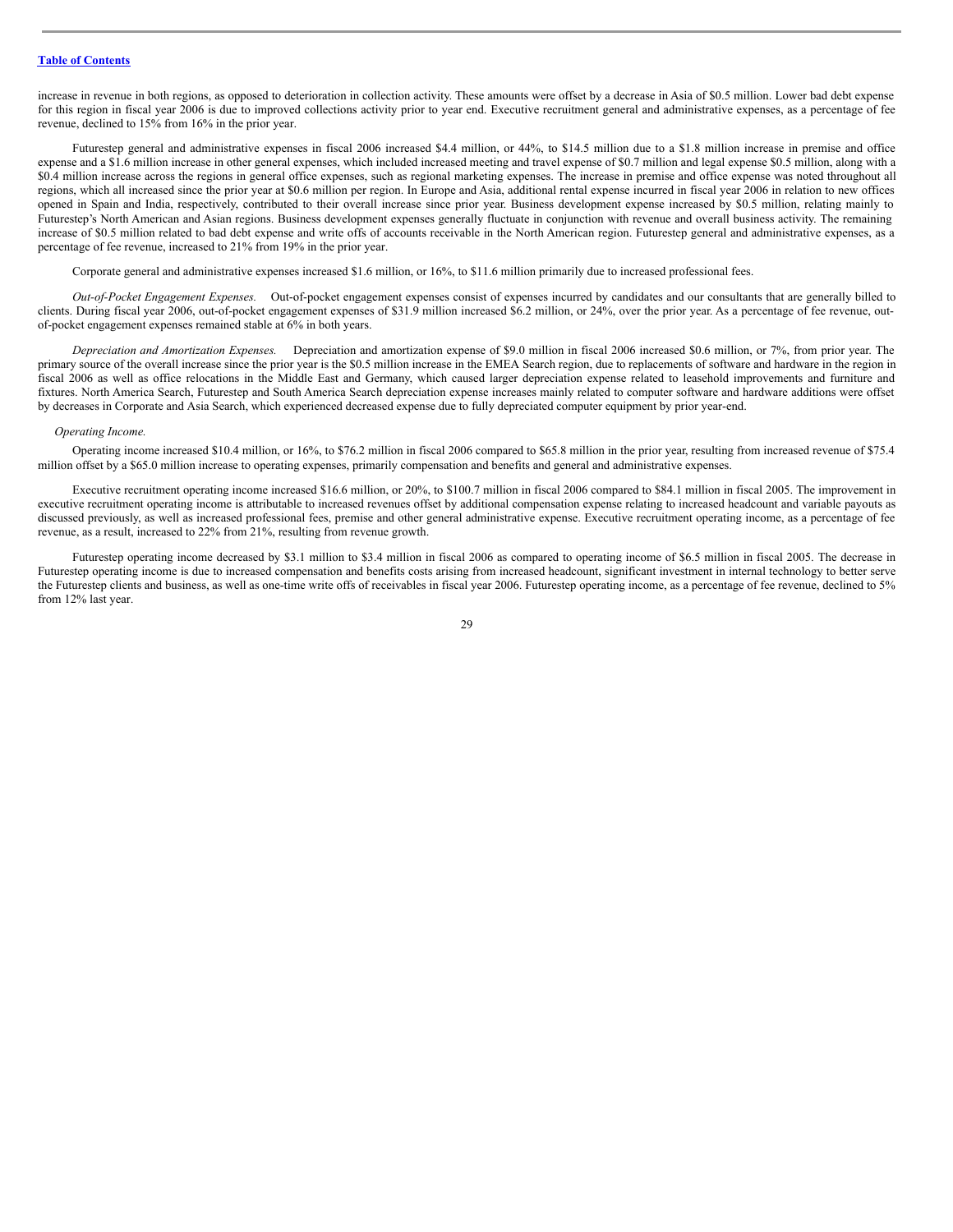*Interest Income and Other Income, Net.* Interest income and other income, net includes interest income of \$11.1 million and \$3.4 million in fiscal 2006 and 2005, respectively. During fiscal year 2006, the Company continued to transfer cash to higher interest rate investments due to the Company's improved cash position, resulting in an increase to interest income of \$2.5 million. Additionally, the Company recovered \$4.5 on an investment that had been previously impaired in 2002. In addition, during fiscal 2006, the Company recognized \$1.0 million in realized gains as a result of the sale of equity securities and \$0.2 million of the increase is associated with interest and dividends, both arising from our ECAP investments.

*Interest Expense.* Interest expense, primarily related to convertible securities and borrowings under Company Owned Life Insurance Policies ("COLI") policies, was \$10.2 million in fiscal 2006, a decrease of \$0.3 million from \$10.5 million in the prior year due to declining rates.

*Provision for Income Taxes.* The provision for income taxes was \$19.6 million in fiscal 2006 compared to \$20.3 million in fiscal 2005. The provision for income taxes in fiscal 2006 reflects a 25.4% effective tax rate. In the third quarter of the year ended April 30, 2006, the Company recovered \$4.5 million on a previously impaired investment, which management considers a non-recurring event. When the investment was originally impaired in fiscal year 2002, a deferred tax asset was booked with a 100% valuation allowance due to the uncertainty regarding the Company's ability to realize a capital loss deduction after the sale of the investment. As a result, there was no tax expense booked on the loss recovery during fiscal year 2006 as there is no taxable income associated with the recovery. In the fourth quarter of fiscal year 2006, the Company recorded a tax benefit of \$8.6 million resulting from the conclusion, on February 16, 2006, of an audit of the Company's U.S. Federal Income Tax returns for the years ended April 30, 1997 through April 30, 2003. The Company also recorded \$2.1 million in tax expense for the expected tax consequences of repatriating certain funds that had previously been considered as permanently reinvested abroad. Excluding these events, the effective tax rate for the year would have been 36.0%.

*Equity in Earnings of Unconsolidated Subsidiaries.* Equity in earnings of unconsolidated subsidiaries is comprised of our less than 50% interest in our Mexican subsidiaries. We report our interest in earnings or loss of our Mexican subsidiaries on the equity basis as a one line adjustment to net income. Equity in earnings was \$2.0 million compared to \$0.2 million last year, resulting from increased profitability in both subsidiaries. Dividends received from the Company's unconsolidated subsidiaries equaled \$2.7 million in fiscal 2006, and is reflected as a reduction in the carrying value of our investment. Fiscal 2005 equity in earnings included an adjustment of \$0.9 million related to stock options issued to our Mexican subsidiaries' employees.

#### **Liquidity and Capital Resources**

We believe that cash on hand, borrowings available under our credit facility and funds from operations will be sufficient to meet our anticipated working capital, debt service requirements, capital expenditures and general corporate requirements. However, adverse changes in our revenue could require us to cut costs or obtain financing to meet our cash needs. There are no trends or demands or commitments that would materially affect liquidity or those that relate to the Company's resources.

# **Off-Balance Sheet Arrangements**

We have no off-balance sheet arrangements and have not entered into any transactions involving unconsolidated, limited purpose entities.

#### **Contractual Obligations**

Contractual obligations represent future cash commitments and liabilities under agreements with third parties, and exclude contingent liabilities for which we cannot reasonably predict future payment. The following table represents our contractual obligations as of April 30, 2007 (in thousands):

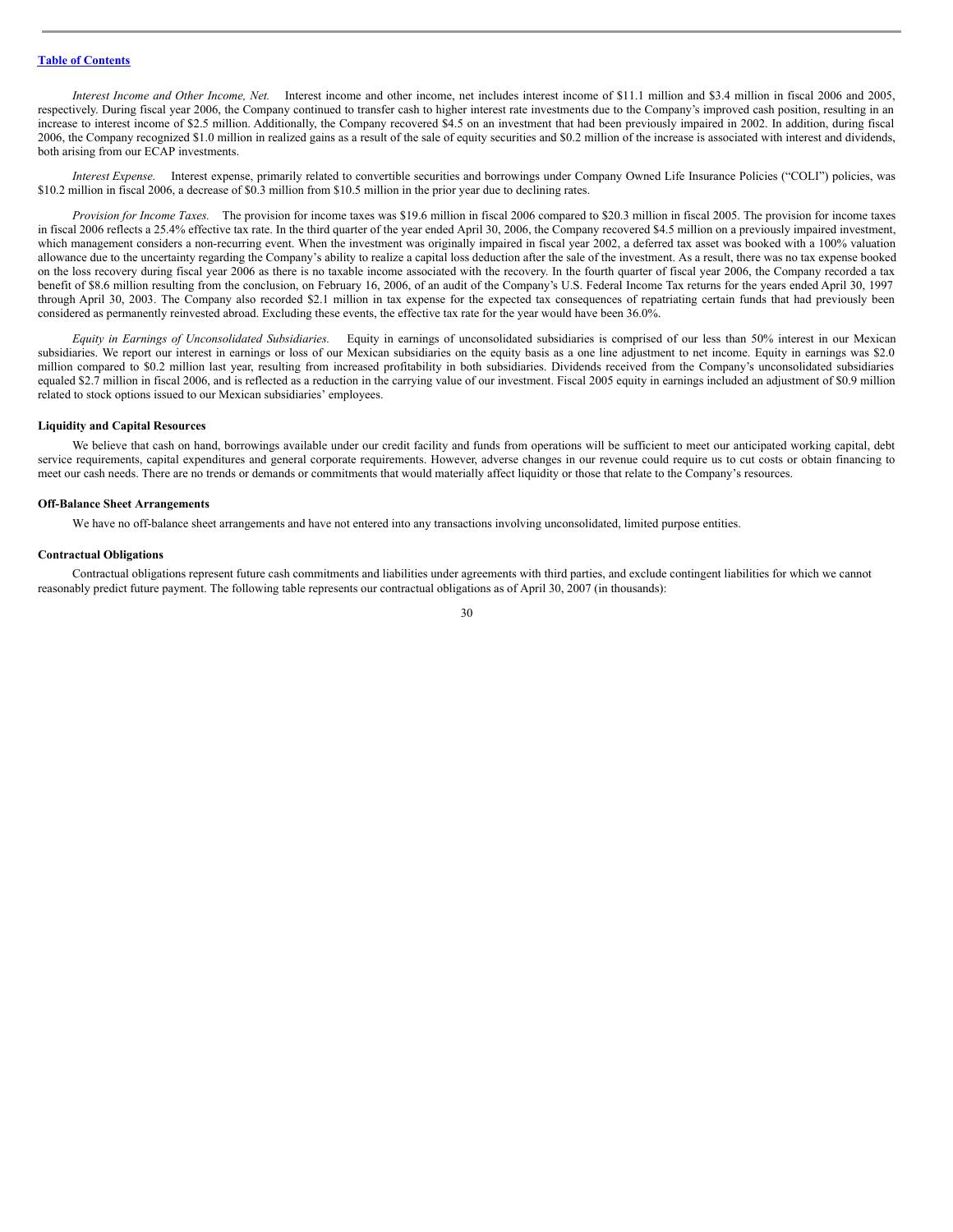|                                   | Payments due In: |                     |           |           |                          |  |  |  |
|-----------------------------------|------------------|---------------------|-----------|-----------|--------------------------|--|--|--|
|                                   | Total            | Less than<br>l year | 1-3 years | 3-5 years | More<br>than<br>5 years  |  |  |  |
| Operating lease commitments $(1)$ | \$114,273        | \$29,356            | 48.124    | 20,696    | 16,097                   |  |  |  |
| Accrued restructuring charges(2)  | 3,800            | 999                 | .903      | 898       | $\overline{\phantom{a}}$ |  |  |  |
| Total                             | \$118,073        | \$ 30,355           | 50,027    | 21,594    | 16,097                   |  |  |  |

(1) See Note 15, Commitments and Contingencies, in the notes to consolidated financial statements for additional information.

(2) See Note 5, Restructuring Liabilities, in the notes to consolidated financial statements for additional information. Note that the above amounts represent rent payments, net of sublease income, on an undiscounted basis.

In addition to the contractual obligations above, we have liabilities related to certain employee benefit plans. These liabilities are recorded in our Consolidated Balance Sheets. The obligations related to these employee benefit plans are described in Note 7, Deferred Compensation and Retirement Plans, Pension Plan, Company Owned Life Insurance Policies and Executive Capital Accumulation Plan.

We also make interest payments on our COLI loans. These loans are described in Note 11 to the Notes to our Consolidated Financial Statements, Long-Term Debt. As the timing of these loan repayments are uncertain, we have not included these obligations in the table above.

Lastly, we have contingent commitments under certain employment agreements that are payable upon termination of employment.

#### *Liquidity.*

The following table presents selected financial information (in thousands):

|                                                    |                          | As of April 30. |         |  |  |  |  |
|----------------------------------------------------|--------------------------|-----------------|---------|--|--|--|--|
|                                                    | 2007                     | 2006            | 2005    |  |  |  |  |
| Cash and cash equivalents                          | \$289,106                | 257,543         | 199.133 |  |  |  |  |
| Marketable securities                              | 35.161                   | 20.654          | 7.815   |  |  |  |  |
| Working capital                                    | 235.271                  | 218,209         | 146,071 |  |  |  |  |
| Long-term debt                                     | $\sim$                   | 45.147          | 44.949  |  |  |  |  |
| Convertible mandatorily redeemable preferred stock | $\overline{\phantom{a}}$ | 10.989          | 10,795  |  |  |  |  |

The net increase in our working capital of \$17.1 million in fiscal 2007 compared to fiscal 2006 is primarily attributable to increases in accounts receivable balances related to overall growth in the number of engagements billed plus higher average fees per engagement in all regions and consistent accounts receivable collection. The net cash position reflects proceeds from exercises of stock options offset by continued investment in the business through our stock buy back program, current year acquisitions and increases in accrued liabilities related primarily to increases in profitability based compensation during the current year.

Cash provided by operating activities was \$102.3 million in the current year, an increase of \$21.9 million, from \$80.5 million in fiscal 2006. The increase in cash provided by operating activities is primarily due to an increase in accounts payable and accrued liabilities of \$28.9 million related to profitability based compensation accruals and \$6.9 million of deferred compensation plan accruals associated to contributions by the Company in various deferred compensations plans on behalf of employees compared to the prior year. The profitability based compensation increases are a direct result of the substantial increase in revenues across business segments compared to prior year. Offsetting these increases is an increase of receivables balances of \$6.5 million resulting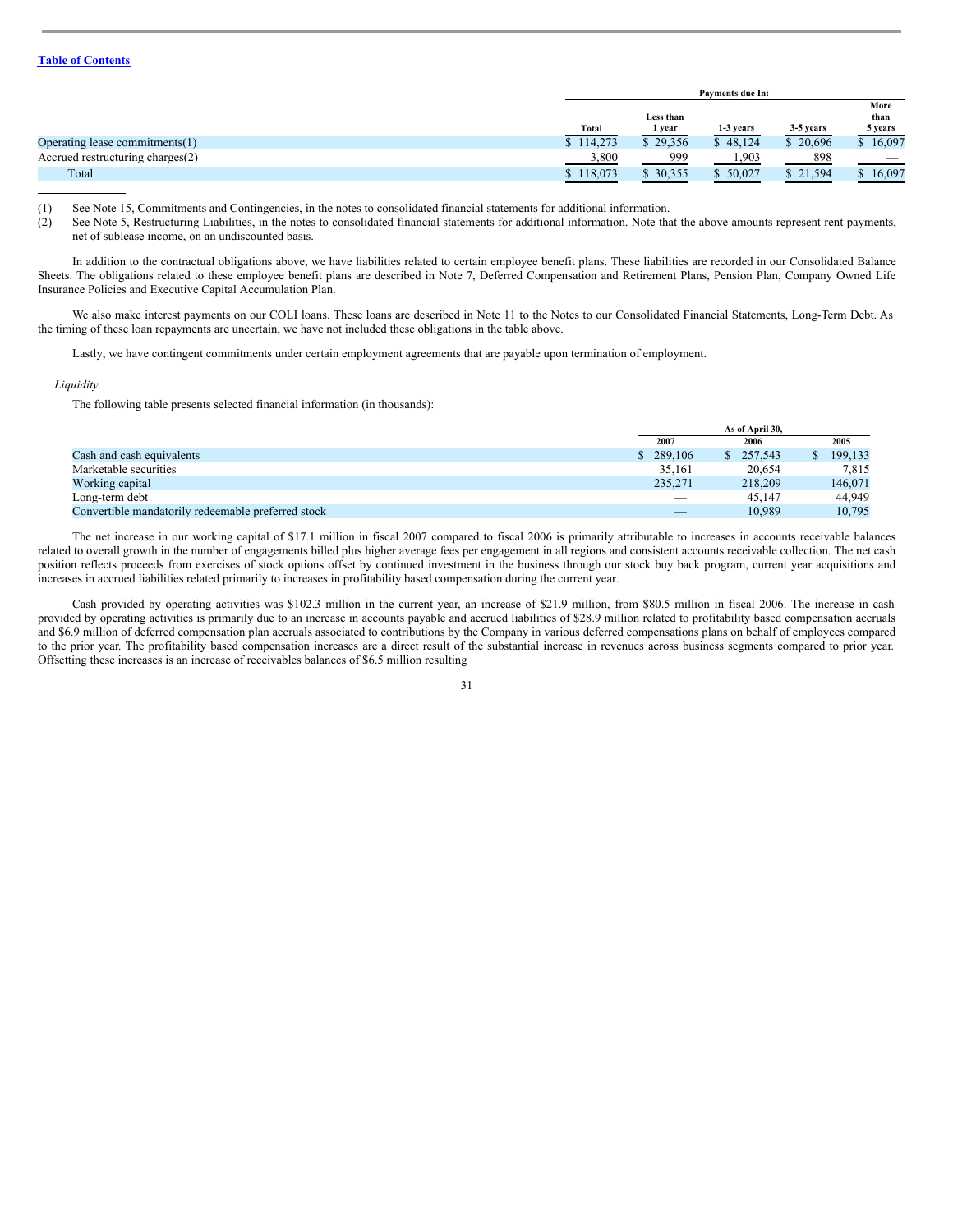from overall growth in the number of engagements billed plus higher average fees per engagement billed throughout the regions and an increase in deferred income tax benefits of \$9.6 primarily associated with increases in deferred compensation plan accruals, ECAP contributions and restricted stock grants.

Cash used in investing activities was \$48.5 million for fiscal 2007, compared to \$21.7 million used in the prior year. For the year ended April 30, 2007, the increase in cash used was primarily attributable to the acquisition of the Lominger Entities of \$20.3 million. Capital expenditures during the year were \$14.1 million, an increase of \$2.8 million over prior year, primarily related to continuing expansion of our Futurestep business and increased systems hardware and software costs. These expenditures primarily related to leasehold improvements from office expansion and internally-developed software projects including *Executive Center* and *Searcher* as well as the implementation of financial reporting software.

Cash used by financing activities was \$26.0 million in fiscal 2007, a \$27.2 million increase from 2006. In the current fiscal year, we repurchased \$57.6 million of common stock, \$56.0 million of which related to the previously announced stock buyback programs approved by the Board of Directors in December 2005, June 2006, and March 2007 as we continue to reinvest in the business. These repurchases were offset by proceeds received from the exercise of stock options of \$20.4 million and the associate tax benefits of \$7.0 million from stock option exercises in the current fiscal year due in part to an increase in vested shares and exercise activity attributable to an increase in the Company's share price.

# *Long-Term Debt.*

Total outstanding borrowings under our COLI policies were \$60.0 million, \$58.4 million and \$56.6 million as of April 30, 2007, 2006 and 2005, respectively. Generally, we borrow under our COLI policies to pay related premiums. Such borrowings do not require annual principal repayments, bear interest primarily at variable rates and are secured by the cash surrender value of the life insurance policies of \$136.5 million, \$129.0 million and \$121.7 million as of April 30, 2007, 2006 and 2005, respectively. At April 30, 2007, the net cash value of these policies was \$76.5 million of which \$63.7 million was held in a trust.

As of April 30, 2007, we had no outstanding amounts related to our 7.5% Convertible Subordinated Notes and 7.5% Convertible Series A Preferred Stock. On March 7, 2007, the Company issued notice for the redemption of its 7.5% Convertible Subordinated Notes in an aggregate principal amount of \$40 million and its 7.5% Convertible Series A Preferred Stock in an aggregate principal price of \$10 million. As of March 7, 2007, \$45.6 million of the 7.5% Convertible Subordinated Notes and \$11.4 million of the 7.5% Convertible Series A Preferred Stock was outstanding. The notes and preferred stock were convertible into shares of the Company's common stock at \$10.19 per share. In response to the redemption notice, the holder of the notes and preferred stock exercised its option to convert the debt and preferred stock pursuant to the terms of the original agreements. The conversion resulted in 5,586,187 shares of the Company's common stock being delivered to the holders of the convertible securities in April 2007.

We have a Senior Secured Revolving Credit Facility which we amended in February 2005 to a \$50 million borrowing capacity with no borrowing base restrictions. The credit facility is secured by substantially all of our assets including certain accounts receivable balances and guarantees by and pledges of a portion of the capital stock of our significant subsidiaries. We are required to meet certain financial condition covenants on a quarterly basis. As of April 30, 2007, we had no outstanding borrowings on our credit facility.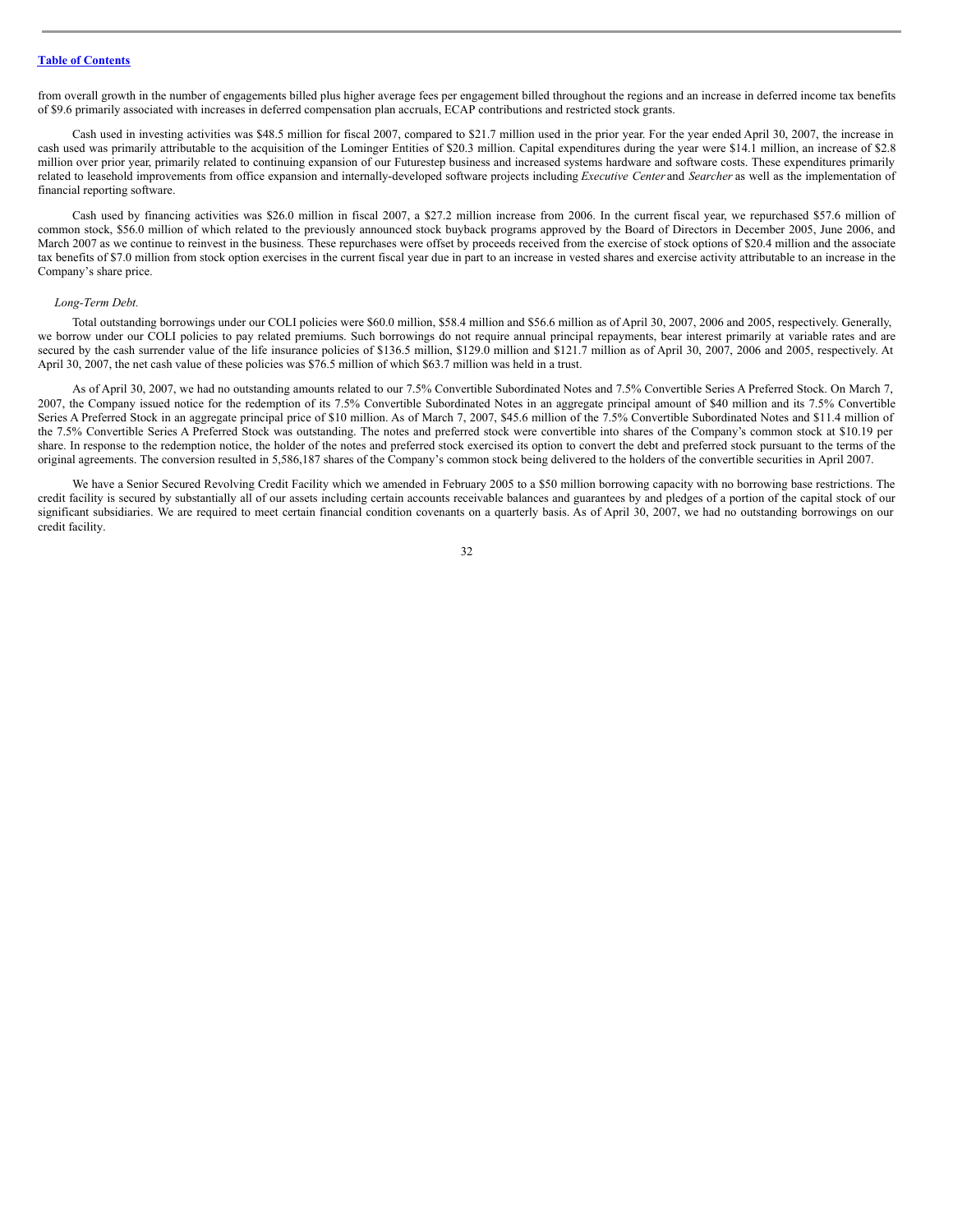#### **Quarterly Results**

The following table sets forth certain unaudited statement of operations data for the quarters in fiscal 2007 and 2006. The unaudited quarterly information has been prepared on the same basis as the annual financial statements and, in management's opinion, includes all adjustments necessary to present fairly the information for the quarters presented (dollars in thousands, except per share amounts).

|                      | <b>Ouarters Ended</b> |                |  |         |         |             |            |  |                |            |  |         |
|----------------------|-----------------------|----------------|--|---------|---------|-------------|------------|--|----------------|------------|--|---------|
|                      | Fiscal 2007           |                |  |         |         | Fiscal 2006 |            |  |                |            |  |         |
|                      | April 30              | <b>Jan. 31</b> |  | Oct. 31 | July 31 |             | April 30   |  | <b>Jan. 31</b> | Oct. 31    |  | July 31 |
| Fee revenue          | 179,702 \$            | 165,239 \$     |  | 155,718 |         | 152,763 \$  | 145,266 \$ |  | 129.626        | 125,789 \$ |  | 122,201 |
| Operating income     | 19,351                | 21,408         |  | 21,148  |         | 20,348      | 20,637     |  | 18,714         | 18,086     |  | 18,745  |
| Net income           | 13,539                | 14,730         |  | 13,566  |         | 13,663      | 20,300     |  | 16,613         | 10,904     |  | 11,613  |
| Net income per share |                       |                |  |         |         |             |            |  |                |            |  |         |
| <b>Basic</b>         | 0.33                  | 0.37           |  | 0.35    |         | 0.35        | 0.51       |  | 0.41           | 0.27       |  | 0.30    |
| Diluted              | 0.30                  | 0.33           |  | 0.31    |         | 0.31        | 0.45       |  | 0.37           | 0.25       |  | 0.27    |

#### **Recently Issued Accounting Standards**

On December 16, 2004, the Financial Accounting Standards Board (FASB) issued FASB Statement No. 123 (revised 2004) ("Statement 123(R)"), Share-Based Payment, which is a revision of FASB Statement No. 123, Accounting for Stock-Based Compensation ("Statement 123"). Statement 123(R) supersedes APB Opinion No. 25, Accounting for Stock Issued to Employees, and amends FASB Statement No. 95, Statement of Cash Flows. Generally, the approach in Statement 123(R) is similar to the approach described in Statement 123. However, Statement 123(R) requires all share-based payments to employees, including grants of employee stock options, to be recognized in the income statement based on their fair values. Pro forma disclosure is no longer an alternative. Statement 123(R) is required to be adopted in fiscal years beginning after June 15, 2005. We adopted Statement 123(R) on May 1, 2006 using the modified-prospective method.

In July 2006, the FASB issued FASB Interpretation No. 48, "Accounting for Uncertainty in Income Taxes*"* ("FIN 48"). Among other things, FIN 48 creates a model to address uncertainty in tax positions and clarifies the accounting for income taxes by prescribing a minimum recognition threshold which all income tax positions must achieve to meet before being recognized in the financial statements. In addition, FIN 48 requires expanded annual disclosures, including a tabular rollforward of the beginning and ending aggregate unrecognized tax benefits as well as specific detail related to tax uncertainties for which it is reasonably possible the amount of unrecognized tax benefit will significantly increase or decrease within 12 months. FIN 48 is effective for the Company on May 1, 2007. Any differences between the amounts recognized in the statement of financial position prior to the adoption of FIN 48 and the amounts reported after adoption are generally accounted for as a cumulative-effect adjustment recorded to the beginning balance of retained earnings. The Company is currently evaluating the impact of FIN 48; however, it is not expected to have a material impact on the Company's consolidated financial position and results of operations.

In September 2006, the FASB issued Statement of Financial Accounting Standards No. 157, "Fair Value Measurements" ("SFAS 157"). The statement defines fair value, establishes a framework for measuring fair value and expands disclosures about fair value measurements. The statement emphasizes that fair value is a market-based measurement, not an entity-specific measurement and establishes a fair value hierarchy. This statement also clarifies how the assumptions of risk and the effect of restrictions on sales or use of an asset effect the valuation. SFAS 157 is effective for financial statements issued for fiscal years beginning after November 15, 2007, and interim periods within those fiscal years. Early adoption is permitted. Management is evaluating the impact this statement may have on the Company's financial statements.

In September 2006, FASB issued Statement of Financial Accounting Standards No. 158, "Employers'Accounting for Defined Benefit Pension and Other Postretirement Plans—an amendment of FASB Statements

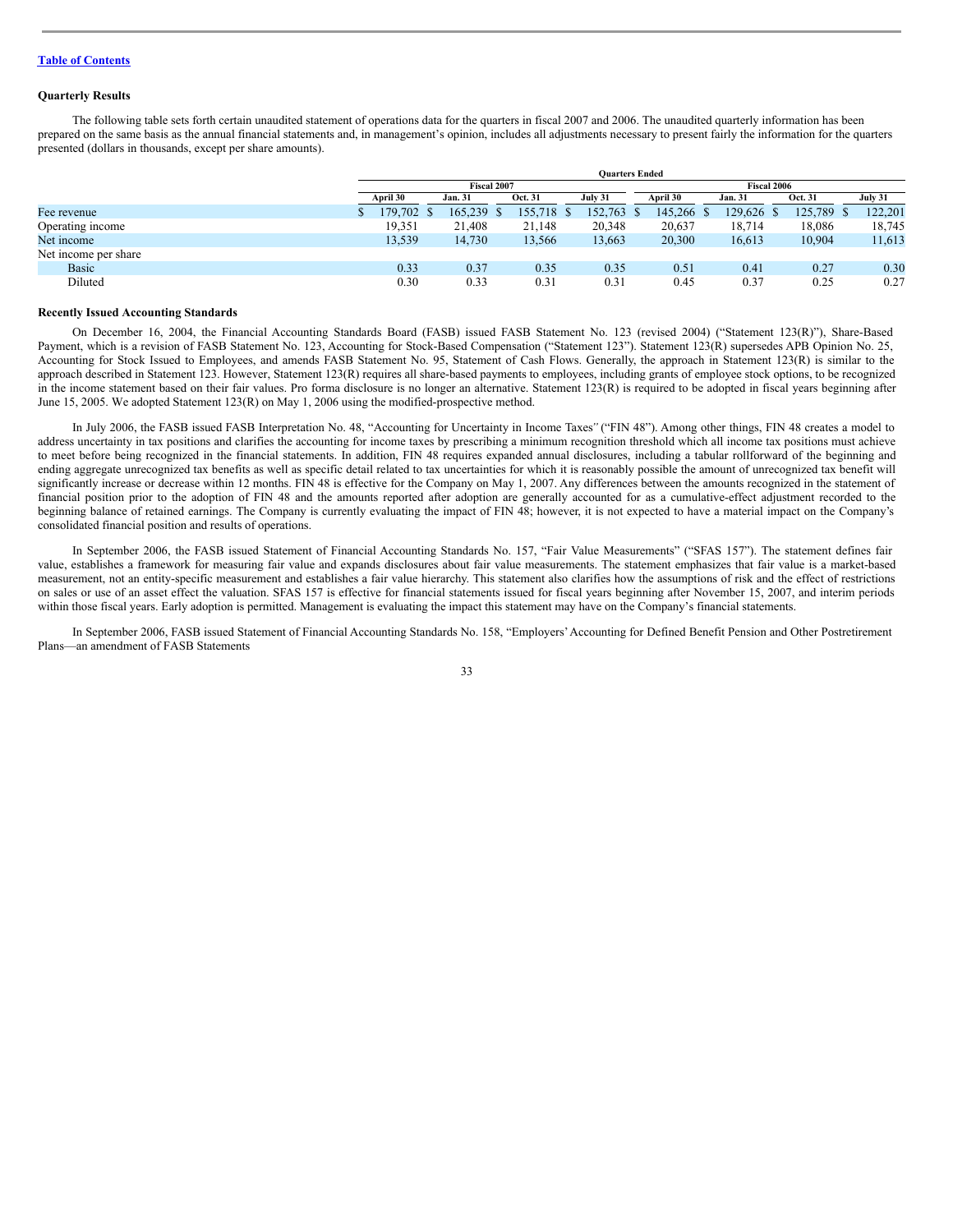No. 87, 88, 106, and 132(R)" ("SFAS No. 158"). SFAS No. 158 retains the previous measurement and disclosure requirements of prior accounting guidance, but now requires the recognition of the funded status of pension and other postretirement benefit plans on the balance sheet ("recognition provisions"). Furthermore, for fiscal years ending after December 15, 2008, FAS 158 requires fiscal-year-end measurements of plan assets and benefit obligations, eliminating the use of earlier measurement dates currently permissible. The recognition provisions of SFAS No. 158 were effective for the Company on April 30, 2007. Previously unrecognized actuarial gains or losses, prior service cost, and any remaining unamortized transition obligation will be recognized on the balance sheet with an offset to accumulated other comprehensive income, net of any resulting deferred tax balances. We adopted SFAS No. 158 on April 30, 2007. Adoption did not have a material impact on the consolidated financial statements.

In February, 2007, FASB issued Statement of Financial Accounting Standards No. 159, "The Fair Value Option for Financial Assets and Financial Liabilities" ("SFAS No. 159") including an amendment of SFAS No. 115. This statement provides companies with an option to report selected financial assets and liabilities at fair value. This statement is effective for fiscal years beginning after November 15, 2007 with early adoption permitted. The Company is assessing SFAS No. 159 and has not yet determined the impact that the adoption of SFAS No. 159 will have on our results of operations or financial position, if any.

#### <span id="page-33-0"></span>**Item 7A.** *Quantitative and Qualitative Disclosures About Market Risk*

As a result of our global operating activities, we are exposed to certain market risks, including foreign currency exchange fluctuations and fluctuations in interest. We manage our exposure to these risks in the normal course of our business as described below. We have not utilized financial instruments for trading, hedging or other speculative purposes nor do we trade in derivative financial instruments.

#### *Foreign Currency Risk.*

Substantially all our foreign subsidiaries' operations are measured in their local currencies. Assets and liabilities are translated into U.S. dollars at the rates of exchange in effect at the end of each reporting period and revenue and expenses are translated at average rates of exchange during the reporting period. Resulting translation adjustments are reported as a component of comprehensive income on our consolidated Statement of Stockholders' Equity.

Transactions denominated in a currency other than the reporting entity's functional currency may give rise to transaction gains and losses that impact our results of operations. Historically, we have not realized significant foreign currency gains or losses on such transactions. In the year ended April 30, 2007, we recognized foreign currency gains, after income taxes, of \$0.7 million primarily related to our EMEA operations.

Our primary exposure to exchange losses is based on outstanding intercompany loan balances denominated in U.S. dollars. If the U.S. dollar strengthened 15%, 25% and 35% against the Pound Sterling, the Euro, the Canadian dollar, the Australian dollar and the Yen, the Company's exchange loss would have been \$2.6 million, \$4.3 million and \$6.1 million, respectively, based on outstanding balances at April 30, 2007. If the U.S. dollar weakened by the same increments against Pounds Sterling, the Euro, the Canadian dollar, the Australian dollar and the Yen, the Company's exchange gain would have been \$2.6 million, \$4.3 million and \$6.1 million, respectively, based on outstanding balances at April 30, 2007.

#### *Interest Rate Risk.*

We primarily manage our exposure to fluctuations in interest rates through our regular financing activities, which generally are short term and provide for variable market rates. As of April 30, 2007, we had no outstanding balance on our credit facility. We have \$60.0 million of borrowings against the cash surrender value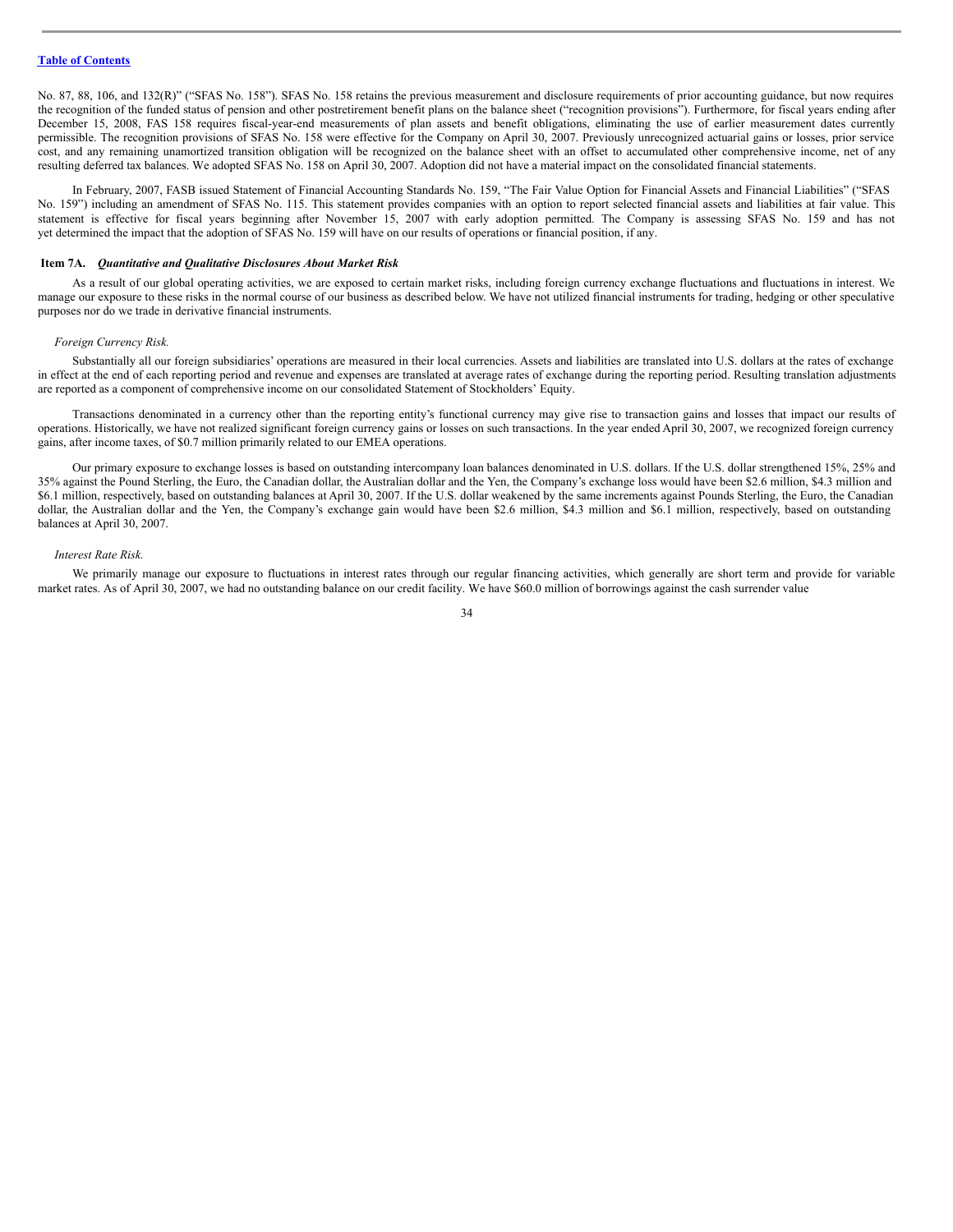of COLI contracts as of April 30, 2007 bearing interest primarily at variable rates. The risk of fluctuations in these variable rates is minimized by the fact that we receive a corresponding adjustment to our borrowed funds crediting rate on the cash surrender value on our COLI contracts.

#### <span id="page-34-0"></span>**Item 8.** *Financial Statements and Supplementary Data*

See Consolidated Financial Statements beginning on page F-1 of this Annual Report on Form 10-K.

Supplemental Financial Information regarding quarterly results is contained in Item 7 under the heading "Quarterly Results."

#### <span id="page-34-1"></span>**Item 9.** *Changes in and Disagreements with Accountants on Accounting and Financial Disclosure*

No changes or disagreements were noted in the current fiscal year.

#### <span id="page-34-2"></span>**Item 9A.** *Disclosure Controls and Procedures*

# (a) Evaluation of Disclosure Controls and Procedures.

Based on their evaluation of our disclosure controls and procedures conducted as of the end of the period covered by this Annual Report on Form 10-K, our Chief Executive Officer and Chief Financial Officer have concluded that our disclosure controls and procedures (as defined in Rules 13a-15(e) and 15d-15(e) promulgated under the Exchange Act) are effective.

# (b) Changes in Internal Control over Financial Reporting.

There were no changes in our internal control over financial reporting during the fourth fiscal quarter or that have materially affected or are reasonably likely to materially affect our internal control over financial reporting, including any corrective actions with regard to significant deficiencies and material weaknesses. See Report of Independent Registered Public Accounting Firm on Internal Control Over Financial Reporting and Management's Report on Internal Control Over Financial Reporting on pages F-2 and F-3, respectively.

#### *Annual Certifications*

The Company submitted an Annual CEO Certification to the New York Stock Exchange with respect to fiscal 2005 pursuant to Section 303A.12(a) of the New York Stock Exchange Listed Company Manual.

The Company filed the CEO and CFO Certifications required by Section 302 of the Sarbanes-Oxley Act as exhibits to its Annual report on Form 10-K for the year ended April 30, 2007.

# <span id="page-34-3"></span>**Item 9B.** *Other Information*

Not applicable.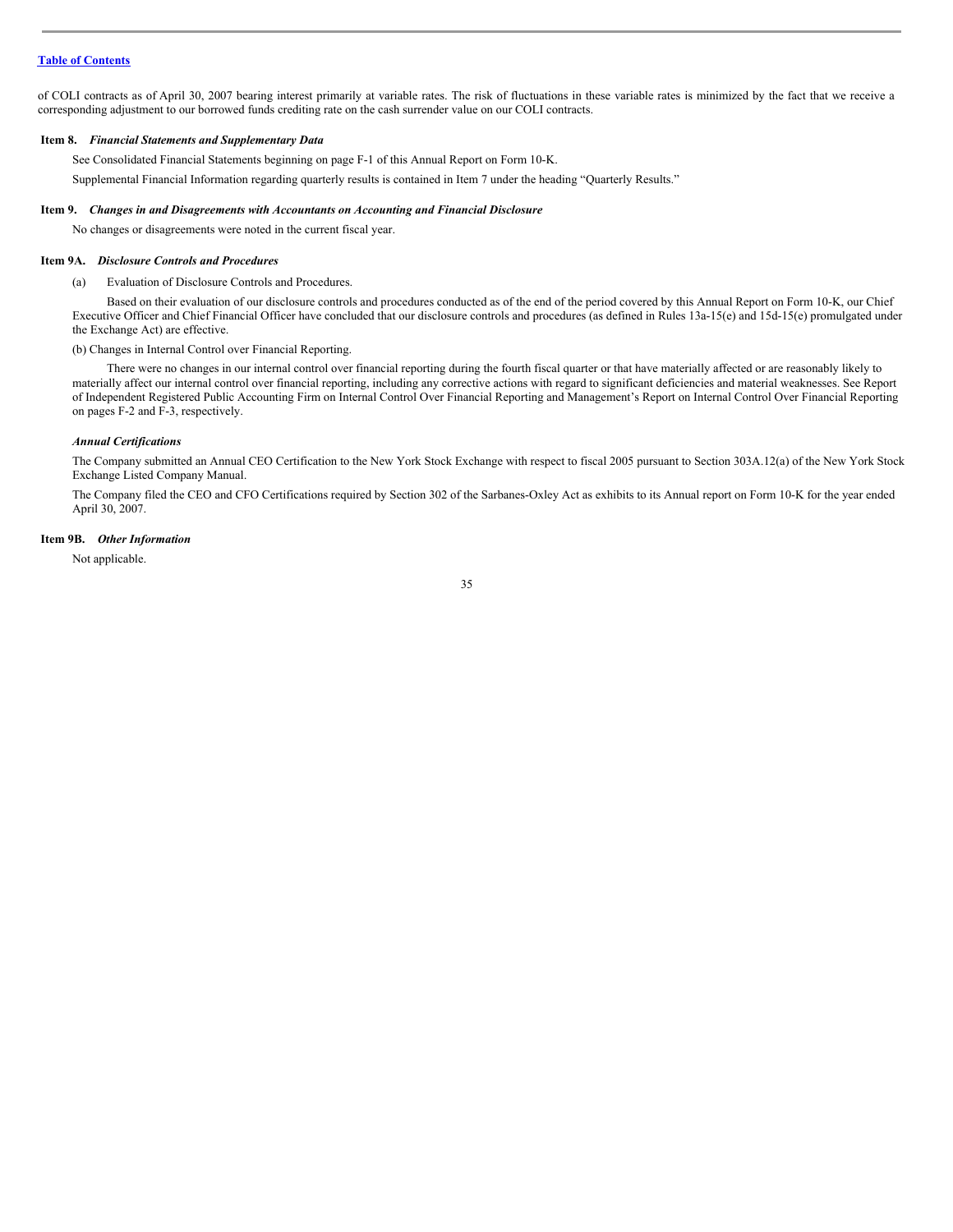# <span id="page-35-0"></span>**PART III.**

## <span id="page-35-1"></span>**Item 10.** *Directors and Executive Of icers of the Registrant*

The information required by this Item will be included under the captions "The Board of Directors," "Nominees for Director—Class 2005," "Nominees for Director— Class 2006," "Nominees for Directors—Class 2007" and "Section 16(a) Beneficial Ownership Reporting Compliance" and elsewhere in our 2007 Proxy Statement, and is incorporated herein by reference. See also "Executive Officers of the Registrant" in Part I of this Annual Report on Form 10-K.

We have adopted a "Code of Business Conduct and Ethics," which is applicable to our directors, chief executive officer and senior financial officers, including our principal accounting officer. The Code of Business Conduct and Ethics is available on our website at www.kornferry.com. We intend to post amendments to or waivers to this Code of Business Conduct and Ethics on our website when adopted. Upon written request, we will provide a copy of the Code of Business Conduct and Ethics free of charge. Requests should be directed to Korn/Ferry International, 1900 Avenue of the Stars, Suite 2600, Los Angeles, California 90067, Attention: Peter Dunn.

#### <span id="page-35-2"></span>**Item 11.** *Executive Compensation*

The information required by this Item will be included in our 2007 Proxy Statement, and is incorporated herein by this reference.

# <span id="page-35-3"></span>**Item 12.** *Security Ownership of Certain Beneficial Owners and Management*

The information required by this Item will be included under the caption "Security Ownership of Certain Beneficial Owners and Management" and elsewhere in our 2007 Proxy Statement, and is incorporated herein by reference.

#### <span id="page-35-4"></span>**Item 13.** *Certain Relationships and Related Transactions*

The information required by this Item will be included under the caption "Certain Relationships and Related Transactions" and elsewhere in our 2007 Proxy Statement, and is incorporated herein by reference.

## <span id="page-35-5"></span>**Item 14.** *Principal Accounting Fees and Services*

The information required by this Item will be included under the captions "Audit Fees," "Audit-Related Fees," "Tax Fees" and "All Other Fees" and elsewhere in our 2007 Proxy Statement, and is incorporated herein by reference.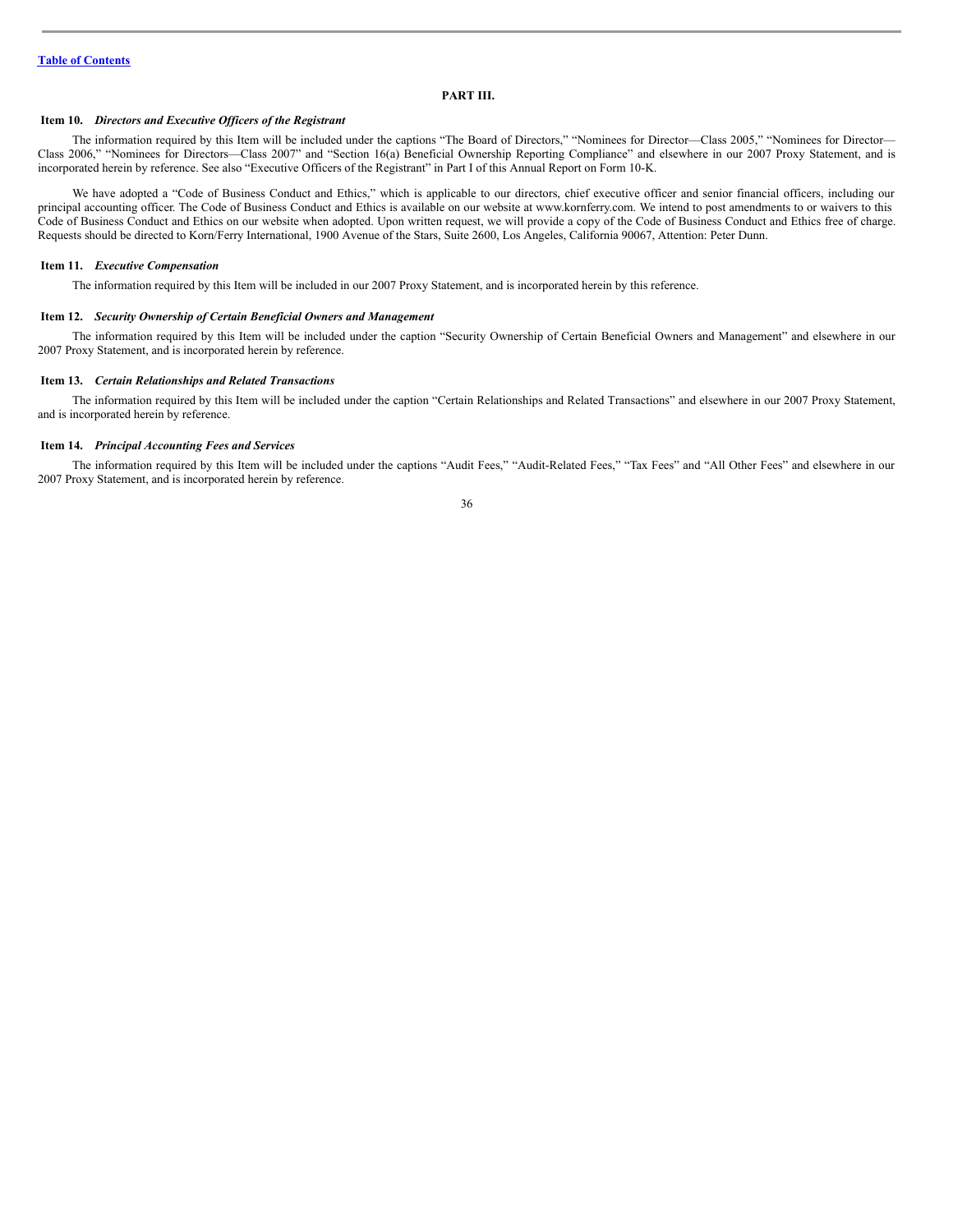# **PART IV.**

# **Item 15.** *Exhibits and Financial Statement Schedules*

*Financial Statements.*

|                                                                                                                                              | Page |
|----------------------------------------------------------------------------------------------------------------------------------------------|------|
| Index to Financial Statements:                                                                                                               |      |
| See Consolidated Financial Statements included as part of this Form 10-K.                                                                    |      |
| Pursuant to Rule 7-05 of Regulation S-X, the schedules have been omitted as the information to be set forth therein is included in the notes |      |
| of the audited consolidated financial statements.                                                                                            |      |

*Exhibits:*

| Exhibit<br>Number | <b>Description of Exhibit</b>                                                                                                                                                                                                                                                                                                                                                                                                          |
|-------------------|----------------------------------------------------------------------------------------------------------------------------------------------------------------------------------------------------------------------------------------------------------------------------------------------------------------------------------------------------------------------------------------------------------------------------------------|
| 3.1               | Certificate of Incorporation of the Company, filed as Exhibit 3.1 to the Company's Quarterly Report on Form 10-Q, filed December 15, 1999, and incorporated<br>herein by reference.                                                                                                                                                                                                                                                    |
| 3.2               | Certificate of Designations of 7.5% Convertible Preferred Stock, filed as Exhibit 3.1 to the Company's Current Report on Form 8-K, filed June 18, 2002, and<br>incorporated herein by reference.                                                                                                                                                                                                                                       |
| 3.3               | Amended and Restated Bylaws of the Company, filed as Exhibit 3.3 to the Company's Annual Report on Form 10-K, filed July 29, 2002, and incorporated<br>herein by reference.                                                                                                                                                                                                                                                            |
| 4.1               | Form of Common Stock Certificate of the Company, filed as Exhibit 4.1 to the Company's Registration Statement on Form S-3 (No. 333-49286), filed<br>November 3, 2000, and incorporated herein by reference.                                                                                                                                                                                                                            |
| 4.2               | Form of 7.5% Convertible Subordinated Note Due 2010, filed as Exhibit 4.1 to the Company's Current Report on Form 8-K, filed June 18, 2002, and<br>incorporated herein by reference.                                                                                                                                                                                                                                                   |
| 4.3               | Form of Stock Purchase Warrant, filed as Exhibit 4.2 to the Company's Current Report on Form 8-K, filed June 18, 2002, and incorporated herein by reference.                                                                                                                                                                                                                                                                           |
| 4.4               | Subordination Agreement, dated as of June 13, 2002, made by Korn/Ferry International, a Delaware corporation, Friedman Fleischer & Lowe Capital Partners,<br>L.P., a Delaware limited partnership, and FFL Executive Partners, L.P., a Delaware limited partnership in favor of Bank of America, N.A., filed as Exhibit<br>4.3 to the Company's Current Report on Form 8-K, filed June 18, 2002, and incorporated herein by reference. |
| $10.1*$           | Form of Indemnification Agreement between the Company and some of its executive officers and Directors, filed as Exhibit 10.1 to the Company's Registration<br>Statement on Form S-1 (No. 333-61697), effective February 10, 1999, and incorporated herein by reference.                                                                                                                                                               |
| $10.2*$           | Form of U.S. and International Worldwide Executive Benefit Retirement Plan, filed as Exhibit 10.3 to the Company's Registration Statement of Form S-1 (No.<br>333-61697), effective February 10, 1999, and incorporated herein by reference.                                                                                                                                                                                           |
| $10.3*$           | Form of U.S. and International Worldwide Executive Benefit Life Insurance Plan, filed as Exhibit 10.4 to the Company's Registration Statement on Form S-1<br>(No. 333-61697), effective February 10, 1999, and incorporated herein by reference.                                                                                                                                                                                       |

10.4\* Worldwide Executive Benefit Disability Plan (in the form of Long-Term Disability Insurance Policy), filed as Exhibit 10.5 to the Company's Registration Statement on Form S-1 (No. 333-61697), effective February 10, 1999, and incorporated herein by reference.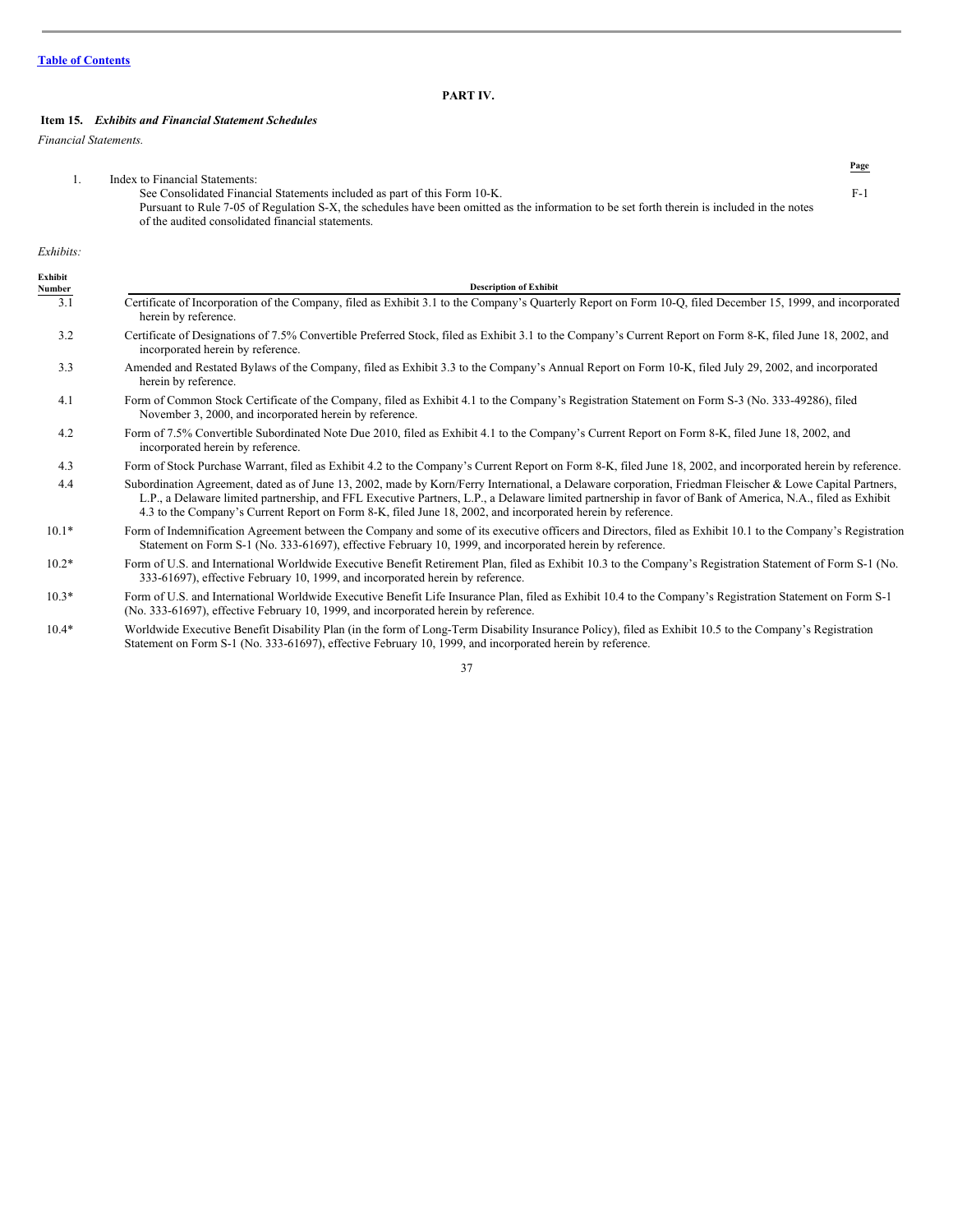**Exhibit Number Description of Exhibit** 10.5\* Form of U.S. and International Enhanced Executive Benefit and Wealth Accumulation Plan, filed as Exhibit 10.6 to the Company's Registration Statement on Form S-1 (No. 333-61697), effective February 10, 1999, and incorporated herein by reference. 10.6\* Form of U.S. and International Senior Executive Incentive Plan, filed as Exhibit 10.7 to the Company's Registration Statement on Form S-1 (No. 333-61697), effective February 10, 1999, and incorporated herein by reference. 10.7\* Executive Salary Continuation Plan, filed as Exhibit 10.8 to the Company's Registration Statement on Form S-1 (No. 333-61697), effective February 10, 1999, and incorporated herein by reference. 10.8\* Form of Amended and Restated Stock Repurchase Agreement, filed as Exhibit 10.10 to the Company's Registration Statement on Form S-1 (No. 333-61697), effective February 10, 1999, and incorporated herein by reference. 10.9\* Form of Standard Employment Agreement, filed as Exhibit 10.11 to the Company's Registration Statement on Form S-1 (No. 333-61697), effective February 10, 1999, and incorporated herein by reference. 10.10\* Form of U.S. and Foreign Executive Participation Program, filed as Exhibit 10.27 to the Company's Registration Statement on Form S-1 (No. 333-61697), effective February 10, 1999, and incorporated herein by reference. 10.11\* Employment Agreement between the Company and Paul C. Reilly, dated May 24, 2001, filed as Exhibit 10.14 to the Company's Annual Report on Form 10-K, filed July 30, 2001, and incorporated herein by reference. 10.12\* Amendment to Employment Agreement between the Company and Paul C. Reilly, dated December 1, 2001, filed as Exhibit 10.1 to the Company's Quarterly Report on Form 10-Q, filed December 17, 2001, and incorporated herein by reference. 10.13\* Second Amendment to Employment Agreement between the Company and Paul C. Reilly, dated July 1, 2003 filed as an Exhibit 10.13 to the Company's Annual Report on Form 10-K, filed July 22, 2003, and incorporated herein by reference. 10.14\* Letter from the Company to Paul C. Reilly, dated June 6, 2001, filed as Exhibit 10.2 to the Company's Quarterly Report on Form 10-Q, filed December 17, 2001, and incorporated herein by reference. 10.15\* Employment Agreement between the Company and Windle B. Priem, dated June 30, 2001, filed as Exhibit 10.1 to the Company's Quarterly Report on Form 10-Q, filed September 14, 2001, and incorporated herein by reference. 10.16\* Employment Agreement between the Company and Gary C. Hourihan effective March 6, 2000, filed as Exhibit 10.22 to the Company's Annual Report on Form 10-K, filed July 31, 2000, and incorporated herein by reference. 10.17\* Korn/Ferry International Special Severance Pay Policy, dated January 1, 2000, filed as Exhibit 10.2 to the Company's Quarterly Report on Form 10-Q, filed March 19, 2001, and incorporated herein by reference.

10.18\* Korn/Ferry International Second Amended and Restated Performance Award Plan, filed as Appendix A to the Company's Definitive Proxy Statement, filed August 12, 2004, and incorporated herein by reference.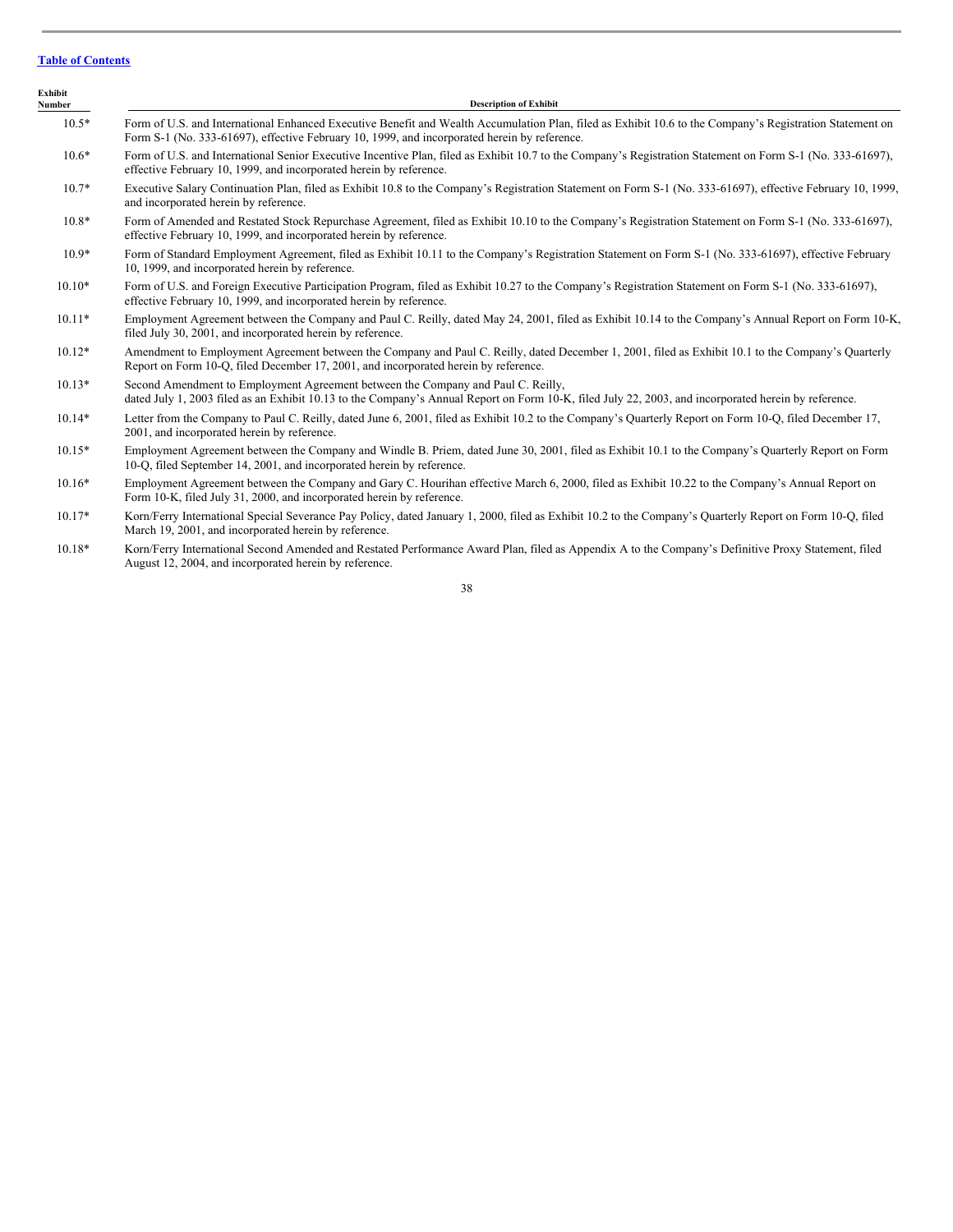| Exhibit<br>Number | <b>Description of Exhibit</b>                                                                                                                                                                                                                                                                                                                                                                                |
|-------------------|--------------------------------------------------------------------------------------------------------------------------------------------------------------------------------------------------------------------------------------------------------------------------------------------------------------------------------------------------------------------------------------------------------------|
| 10.19             | Investor Rights Agreement, dated as of June 13, 2002, by and among Korn/Ferry International, a Delaware corporation, Friedman Fleischer & Lowe Capital<br>Partners, L.P., a Delaware limited partnership, and FFL Executive Partners, L.P., a Delaware limited partnership, filed as Exhibit 10.1 to the Company's Current<br>Report on Form 8-K, filed June 18, 2002, and incorporated herein by reference. |
| $10.21*$          | Letter from Korn/Ferry International Futurestep, Inc. to Robert H. McNabb, dated December 3, 2001, filed as an Exhibit 10.29 to the Company's Amended<br>Annual Report on Form 10-K/A, filed August 12, 2002, and incorporated herein by reference.                                                                                                                                                          |
| $10.22*$          | Letter from the Company to Robert H. McNabb, dated November 29, 2001, filed as an Exhibit 10.30 to the Company's Amended Annual Report on Form 10-<br>K/A, filed August 12, 2002, and incorporated herein by reference.                                                                                                                                                                                      |
| $10.23*$          | Employment Agreement between the Company and Robert H. McNabb, dated October 1, 2003, filed as an Exhibit 10.2 to the Company's Quarterly Report on<br>Form 10-O, filed December 12, 2003, and incorporated herein by reference.                                                                                                                                                                             |
| $10.24*$          | Employee Stock Purchase Plan filed as an Exhibit 10.29 to the Company's Annual Report on Form 10-K, filed July 22, 2003, and incorporated herein by<br>reference.                                                                                                                                                                                                                                            |
| $10.25*$          | Employment Agreement between the Company and Gary D. Burnison, dated October 1, 2003, filed as an Exhibit 10.2 to the Company's Quarterly Report on<br>Form 10-Q, filed March 12, 2004, and incorporated herein by reference.                                                                                                                                                                                |
| 10.26             | Letter Agreement, dated December 31, 2003, among the Company, Friedman Fleischer & Lowe Capital Partners, L.P. and FFL Executive Partners, L.P., filed<br>as an Exhibit 10.1 to the Company's Quarterly Report on Form 10-Q, filed March 12, 2004, and incorporated herein by reference.                                                                                                                     |
| $10.27*$          | Third Amendment to the Employment Agreement between the Company and Paul C. Reilly, dated March 10, 2004, filed as an Exhibit 10.3 to the Company's<br>Quarterly Report on Form 10-Q, filed March 12, 2004, and incorporated herein by reference.                                                                                                                                                            |
| $10.28*$          | Form of Indemnification Agreement between the Company and some of its executive officers and directors, filed as an Exhibit 10.4 to the Company's Quarterly<br>Report on Form 10-O, filed March 12, 2004, and incorporated herein by reference.                                                                                                                                                              |
| 10.29             | Amended and Restated Credit Agreement dated as of February 22, 2005 among the Company, the lenders party thereto and Wells Fargo Bank, N.A., as<br>administrative agent, filed as Exhibit 4.01 to the Company's Current Report on Form 8-K, filed February 23, 2005, and incorporated herein by reference.                                                                                                   |
| $10.30*$          | Fourth Amendment to the Employment Agreement between the Company and Paul C. Reilly, dated March 7, 2005, filed as an Exhibit 10.32 to the Company's<br>Annual Report on Form 10-K, filed July 14, 2005, and incorporated herein by reference.                                                                                                                                                               |
| 10.31             | Summary of Non-Employee Director Compensation, filed as Exhibit 10.1 to the Company's Current Report on Form 8-K, filed January 12, 2006, and<br>incorporated herein by reference.                                                                                                                                                                                                                           |
| $10.32*$          | Fifth Amendment to the Employment Agreement between the Company and Paul C. Reilly, dated April 26, 2006, filed as Exhibit 10.32 to the Company's<br>Annual Report on Form 10-K, filed July 14, 2006, and incorporated herein by reference.                                                                                                                                                                  |

10.33\* Form of Restricted Stock Award Agreement to Employees Under the Performance Award Plan filed as Exhibit 10.1 to the Company's Current Report on Form 8-K, filed June 29, 2006, and incorporated herein by reference.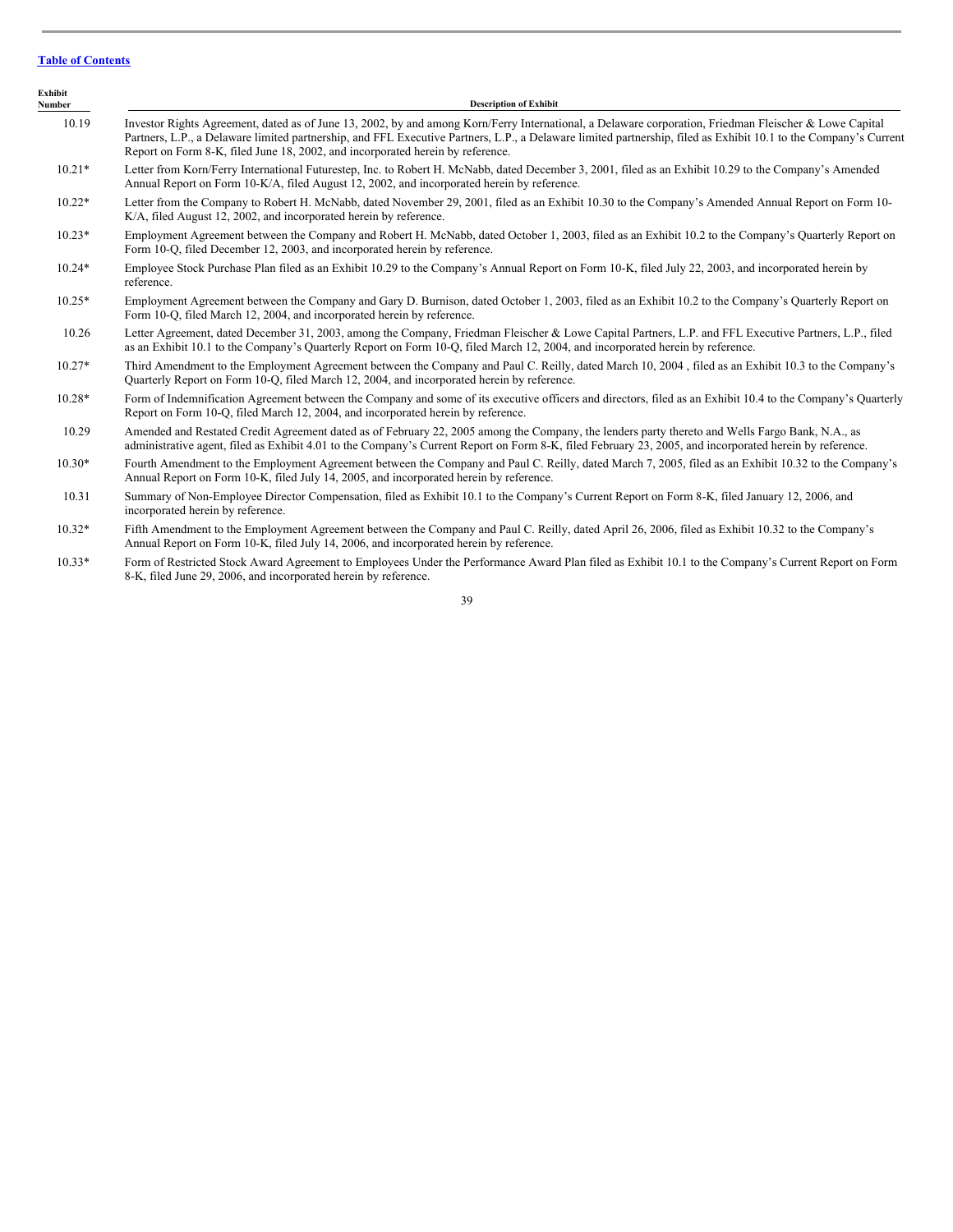| Exhibit<br>Number | <b>Description of Exhibit</b>                                                                                                                                                                                                                                                                                                                                                                                   |
|-------------------|-----------------------------------------------------------------------------------------------------------------------------------------------------------------------------------------------------------------------------------------------------------------------------------------------------------------------------------------------------------------------------------------------------------------|
| $10.34*$          | Form of Restricted Stock Award Agreement to Non-Employee Directors Under the Performance Award Plan filed as Exhibit 10.2 to the Company's Current<br>Report on Form 8-K, filed June 29, 2006, and incorporated herein by reference.                                                                                                                                                                            |
| $10.35*$          | Stock and Asset Purchase Agreement dated as of August 8, 2006 by and among Lominger Limited, Inc., Lominger Consulting, Inc., Michael M. Lombardo,<br>Robert W. Eichinger, and the Company filed as Exhibit 10.1 to the Company's Quarterly Report on Form 10-Q, filed September 8, 2006, and incorporated<br>herein by reference.                                                                              |
| $10.36*$          | Letter Agreement between the Company and Robert H. McNabb dated as of September 29, 2006, filed as an Exhibit 10.1 to the Company's Quarterly Report<br>on Form 10-O, filed December 11, 2006, and incorporated herein by reference.                                                                                                                                                                            |
| $10.37*$          | Letter Agreement dated December 14, 2006 by and among the Company and Gary C. Hourihan, Executive Vice President of the Company and President of<br>Leadership Development Solutions, modifying the terms of Mr. Hourihan's Employment Agreement, dated March 6, 2000., filed as an Exhibit 10.1 to the<br>Company's Quarterly Report on Form 10-Q, filed March 12, 2007, and incorporated herein by reference. |
| $10.38*$          | Letter from the Company to Gary Burnison, dated March 30, 2007.                                                                                                                                                                                                                                                                                                                                                 |
| $10.39*$          | Non Renewal of Employment Agreement between the Company and Paul C. Reilly, dated April 24, 2007.                                                                                                                                                                                                                                                                                                               |
| $10.40*$          | Employment Agreement between the Company and Paul C. Reilly, dated April 24, 2007.                                                                                                                                                                                                                                                                                                                              |
| $10.41*$          | Employment Agreement between the Company and Gary Burnison, dated April 24, 2007.                                                                                                                                                                                                                                                                                                                               |
| 21.1              | Subsidiaries of Korn/Ferry International.                                                                                                                                                                                                                                                                                                                                                                       |
| 23.1              | Consent of Ernst & Young, LLP, Independent Registered Public Accounting Firm.                                                                                                                                                                                                                                                                                                                                   |
| 24.1              | Power of Attorney (contained on signature page).                                                                                                                                                                                                                                                                                                                                                                |
| 31.1              | Chief Executive Officer Certification pursuant to Rule 13a-14(a) under the Exchange Act.                                                                                                                                                                                                                                                                                                                        |
| 31.2              | Chief Financial Officer Certification pursuant to Rule 13a-14(a) under the Exchange Act.                                                                                                                                                                                                                                                                                                                        |
| 32.1              | Chief Executive Officer and Chief Financial Officer Certification pursuant to 18 U.S.C. Section 1350.                                                                                                                                                                                                                                                                                                           |
| $\ast$            | Management contract, compensatory plan or arrangement.                                                                                                                                                                                                                                                                                                                                                          |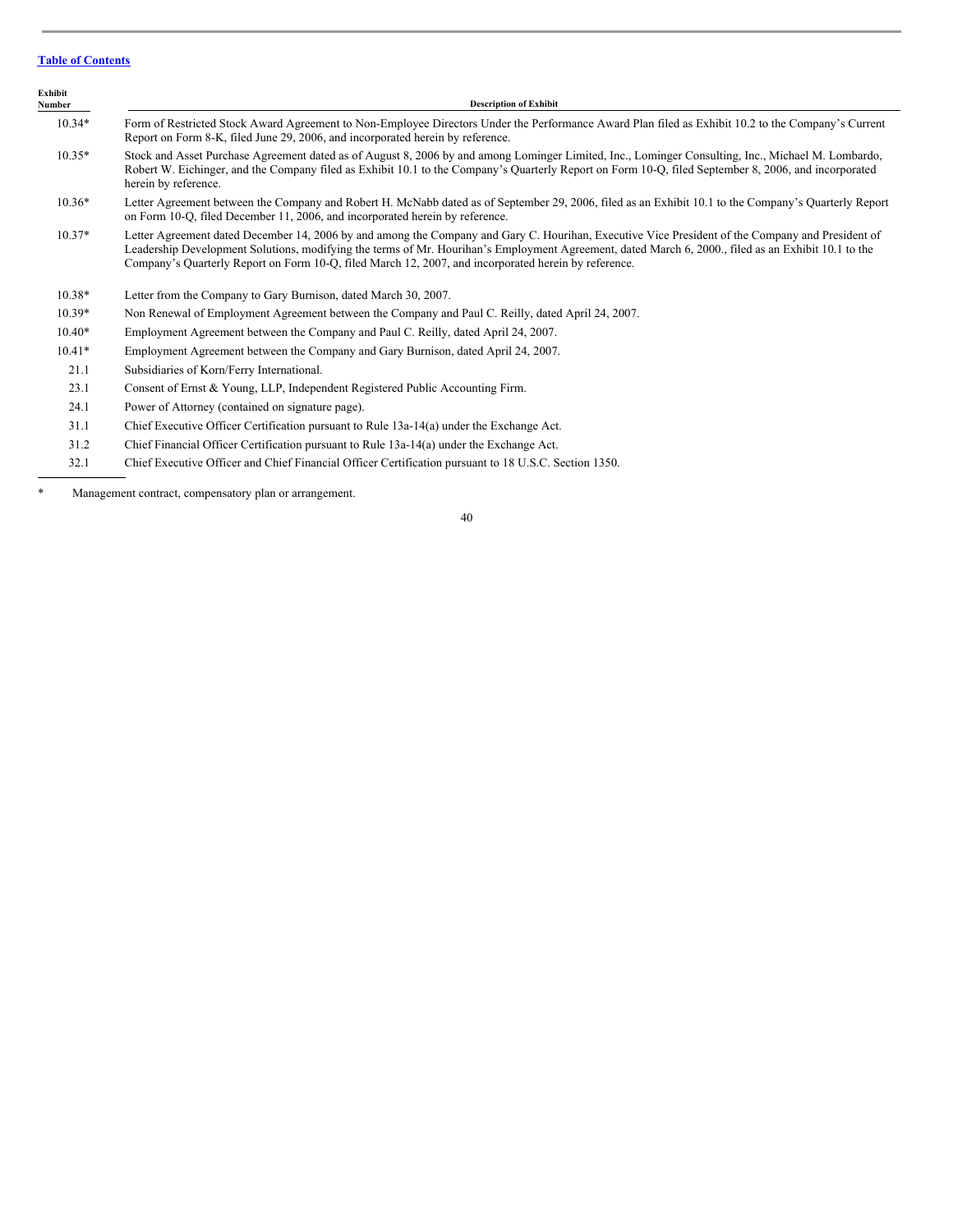### **SIGNATURES**

Pursuant to the requirements of Section 13 or 15(d) of the Securities Exchange Act of 1934, as amended, the registrant has duly caused this report to be signed **on its behalf by the undersigned, thereunto duly authorized.**

KORN/FERRY INTERNATIONAL

By: /s/ GARY D. BURNISON

**Gary D. Burnison Chief Operating Officer, Chief Financial Officer, Executive Vice President and Director**

Date: June 29, 2007

### **POWER OF ATTORNEY**

KNOW ALL MEN BY THESE PRESENTS, that each of the undersigned officers and directors of the registrant hereby constitutes and appoints Peter L. Dunn and Gary D. Burnison, and each of them, as lawful attorney-in-fact and agent for each of the undersigned (with full power of substitution and resubstitution, for and in the name, place and stead of each of the undersigned officers and directors), to sign and file with the Securities and Exchange Commission under the Securities Exchange Act of 1934, as amended, any and all amendments, supplements and exhibits to this report and any and all other documents in connection therewith, hereby granting unto said attorneys-in-fact, and each of them, full power and authority to do and perform each and every act and thing necessary or desirable to be done in order to effectuate the same as fully and to all intents and purposes as each of the undersigned might or could do if personally present, hereby ratifying and confirming all that said attorneys-in-fact and agents, or any of them, or any of their substitutes, may do or cause to be done by virtue hereof.

Pursuant to the requirements of the Securities Exchange Act of 1934, as amended, this report has been signed below by the following persons on behalf of the registrant and in the capacities and on the dates indicated.

| Signature                                                        | <b>Title</b>                                                                                                                | Date                |
|------------------------------------------------------------------|-----------------------------------------------------------------------------------------------------------------------------|---------------------|
| PAUL C. REILLY<br>$\sqrt{s}$<br>Paul C. Reilly                   | Chairman of the Board and Chief Executive Officer                                                                           | June<br>29,<br>2007 |
| <b>GARY D. BURNISON</b><br>$\sqrt{s}$<br><b>Gary D. Burnison</b> | Chief Operating Officer, Chief Financial Officer,<br>Executive Vice President (Principal Financial<br>Officer) and Director | June<br>29,<br>2007 |
| <b>JAMES E. BARLETT</b><br>/s/<br>James E. Barlett               | Director                                                                                                                    | June<br>29,<br>2007 |
| FRANK V. CAHOUET<br>/s/<br>Frank V. Cahouet                      | Director                                                                                                                    | June<br>29,<br>2007 |
| <b>SAKIE FUKUSHIMA</b><br>$\sqrt{s}$<br>Sakie Fukushima          | Director                                                                                                                    | June<br>29,<br>2007 |
| PATTI S. HART<br>/s/<br>Patti S. Hart                            | Director                                                                                                                    | June<br>29,<br>2007 |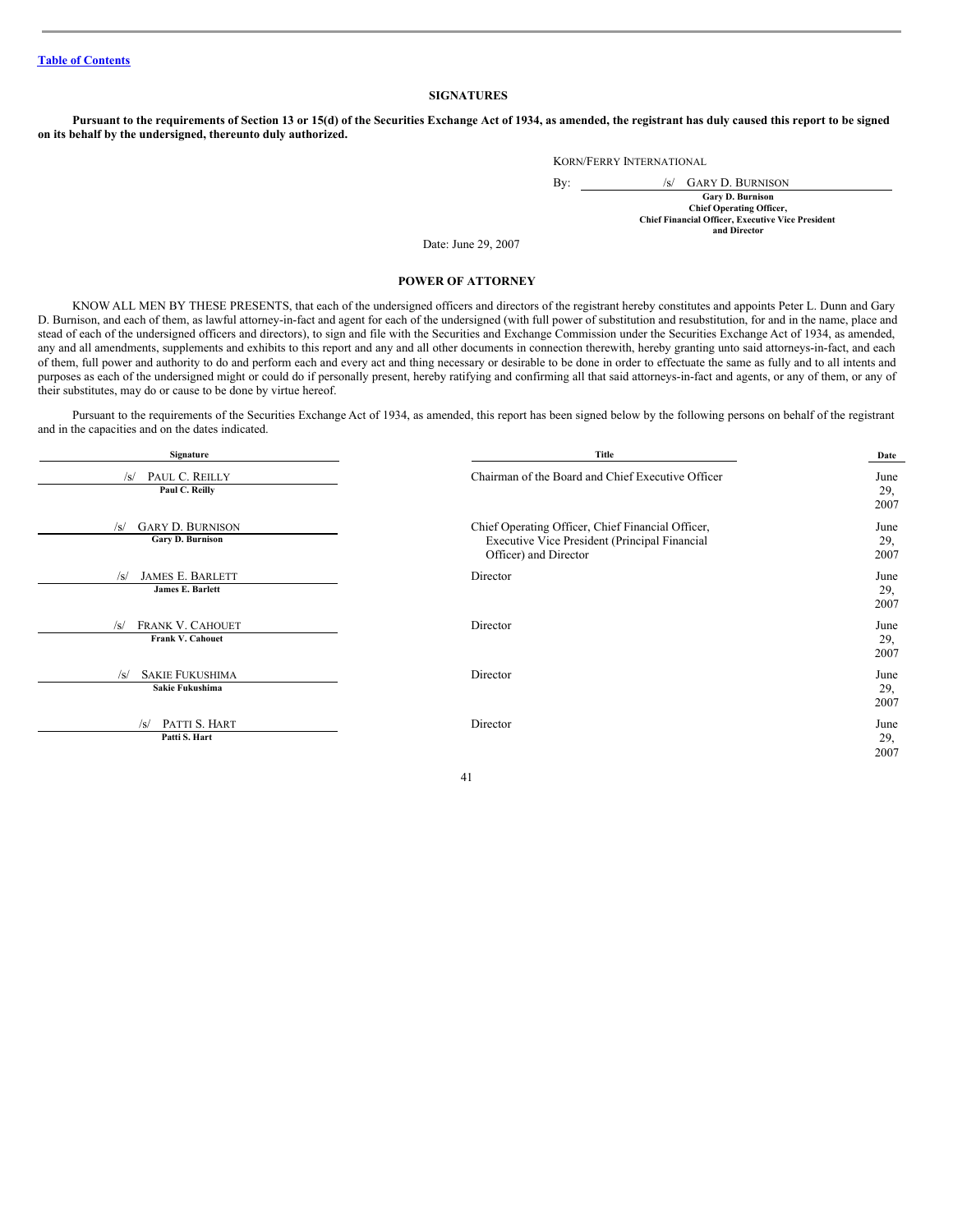| Signature                                                        | Title    | Date                |
|------------------------------------------------------------------|----------|---------------------|
| DAVID L. LOWE<br>/s/<br>David L. Lowe                            | Director | June<br>29,<br>2007 |
| <b>EDWARD D. MILLER</b><br>$\sqrt{s}$<br><b>Edward D. Miller</b> | Director | June<br>29,<br>2007 |
| <b>IHNO SCHNEEVOIGT</b><br>$\sqrt{s}$<br><b>Ihno Schneevoigt</b> | Director | June<br>29,<br>2007 |
| <b>GERHARD SCHULMEYER</b><br>/s/<br><b>Gerhard Schulmeyer</b>    | Director | June<br>29,<br>2007 |
| <b>KEN WHIPPLE</b><br>$\sqrt{s}$<br><b>Ken Whipple</b>           | Director | June<br>29,<br>2007 |
| HARRY L. YOU<br>$\sqrt{s}$<br>Harry L. You                       | Director | June<br>29,<br>2007 |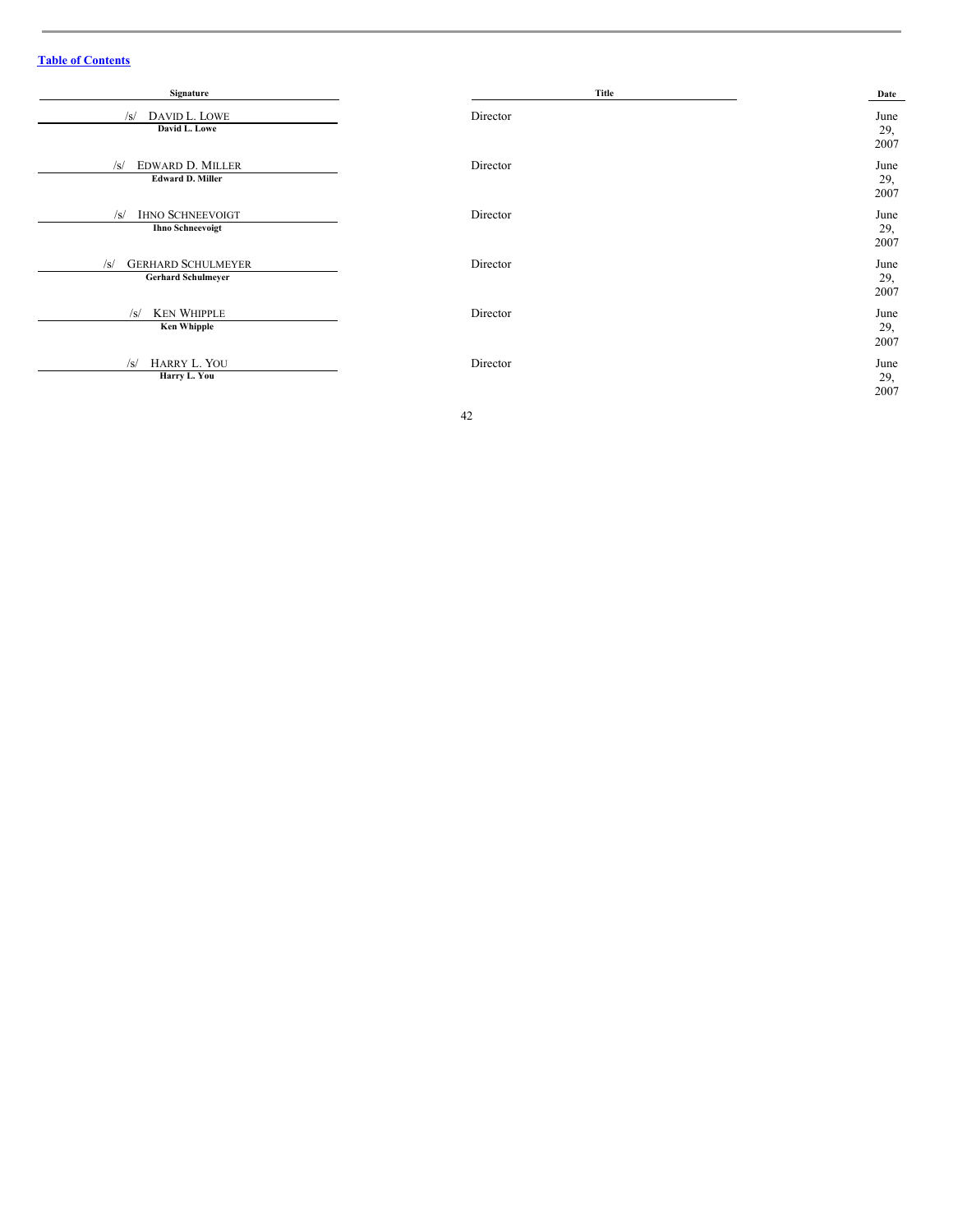## **INDEX TO FINANCIAL STATEMENTS**

| Management's Report on Internal Control over Financial Reporting                                     | $F-2$ |
|------------------------------------------------------------------------------------------------------|-------|
| Report of Independent Registered Public Accounting Firm on Internal Control over Financial Reporting |       |
|                                                                                                      | $F-3$ |
| Report of Independent Registered Public Accounting Firm                                              | $F-4$ |
| Consolidated Balance Sheets as of April 30, 2007 and 2006                                            | $F-5$ |
| Consolidated Statements of Income for the three years ended April 30, 2007.                          | $F-6$ |
| Consolidated Statements of Stockholders' Equity for the three years ended April 30, 2007             | $F-7$ |
| Consolidated Statements of Cash Flows for the three years ended April 30, 2007                       | $F-8$ |
| Notes to Consolidated Financial Statements                                                           | $F-9$ |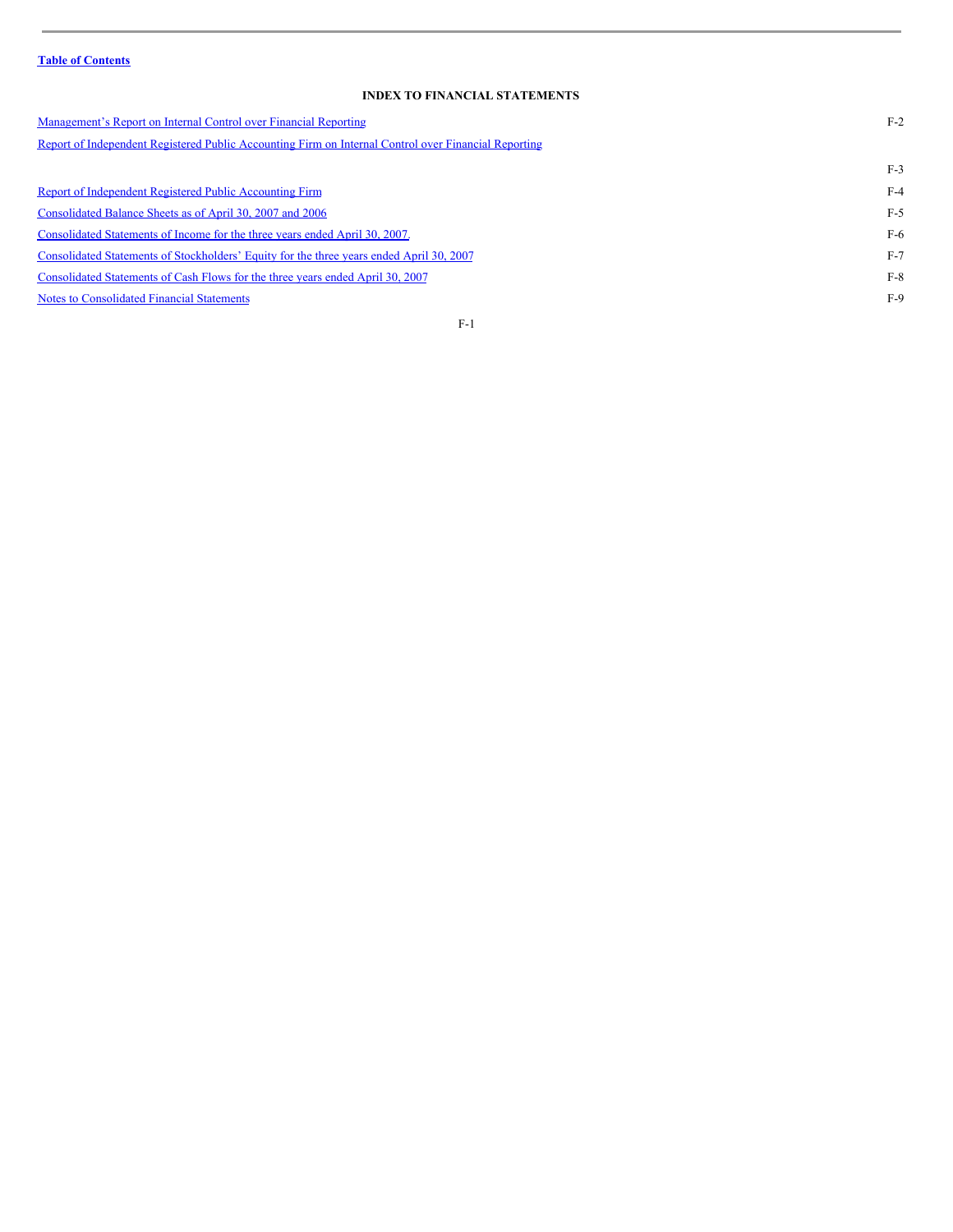### <span id="page-43-0"></span>**MANAGEMENT'S REPORT ON INTERNAL CONTROL OVER FINANCIAL REPORTING**

Management of Korn/Ferry International, Inc. (the "Company") is responsible for establishing and maintaining adequate internal control over financial reporting and for the assessment of the effectiveness of internal control over financial reporting. As defined by the SEC, internal control over financial reporting is a process designed by, or supervised by, the Company's principal executive and principal financial officers, to provide reasonable assurance regarding the reliability of financial reporting and the preparation of financial statements in accordance with U.S. generally accepted accounting principles.

The Company's internal control over financial reporting is supported by written policies and procedures, that (1) pertain to the maintenance of records that, in reasonable detail, accurately and fairly reflect the transactions and dispositions of the Company's assets; (2) provide reasonable assurance that transactions are recorded as necessary to permit preparation of financial statements in accordance with generally accepted accounting principles, and that receipts and expenditures of the Company are being made only in accordance with authorizations of the Company's management and directors; and (3) provide reasonable assurance regarding prevention or timely detection of unauthorized acquisition, use or disposition of the Company's assets that could have a material effect on the financial statements.

Because of its inherent limitations, internal control over financial reporting may not prevent or detect misstatements. Projections of any evaluation of effectiveness to future periods are subject to the risk that control may become inadequate because of changes in conditions, or that the degree of compliance with the policies or procedures may deteriorate.

In connection with the preparation of the Company's annual financial statements, management of the Company has undertaken an assessment of the effectiveness of the Company's internal control over financial reporting as of April 30, 2007 based on criteria established in *Internal Control—Integrated Framework* issued by the Committee of Sponsoring Organizations of the Treadway Commission ("the COSO Framework"). Management's assessment included an evaluation of the design of the Company's internal control over financial reporting and testing of the operational effectiveness of the Company's internal control over financial reporting.

Based on this assessment, management did not identify any material weakness in the Company's internal control over financial reporting, and management has concluded that the Company's internal control over financial reporting was effective as of April 30, 2007.

Ernst & Young, LLP, the independent registered public accounting firm that audited the Company's financial statements included in this annual report, has issued an attestation report on management's assessment of internal control over financial reporting, a copy of which is included in this Annual Report on Form 10-K.

June 26, 2007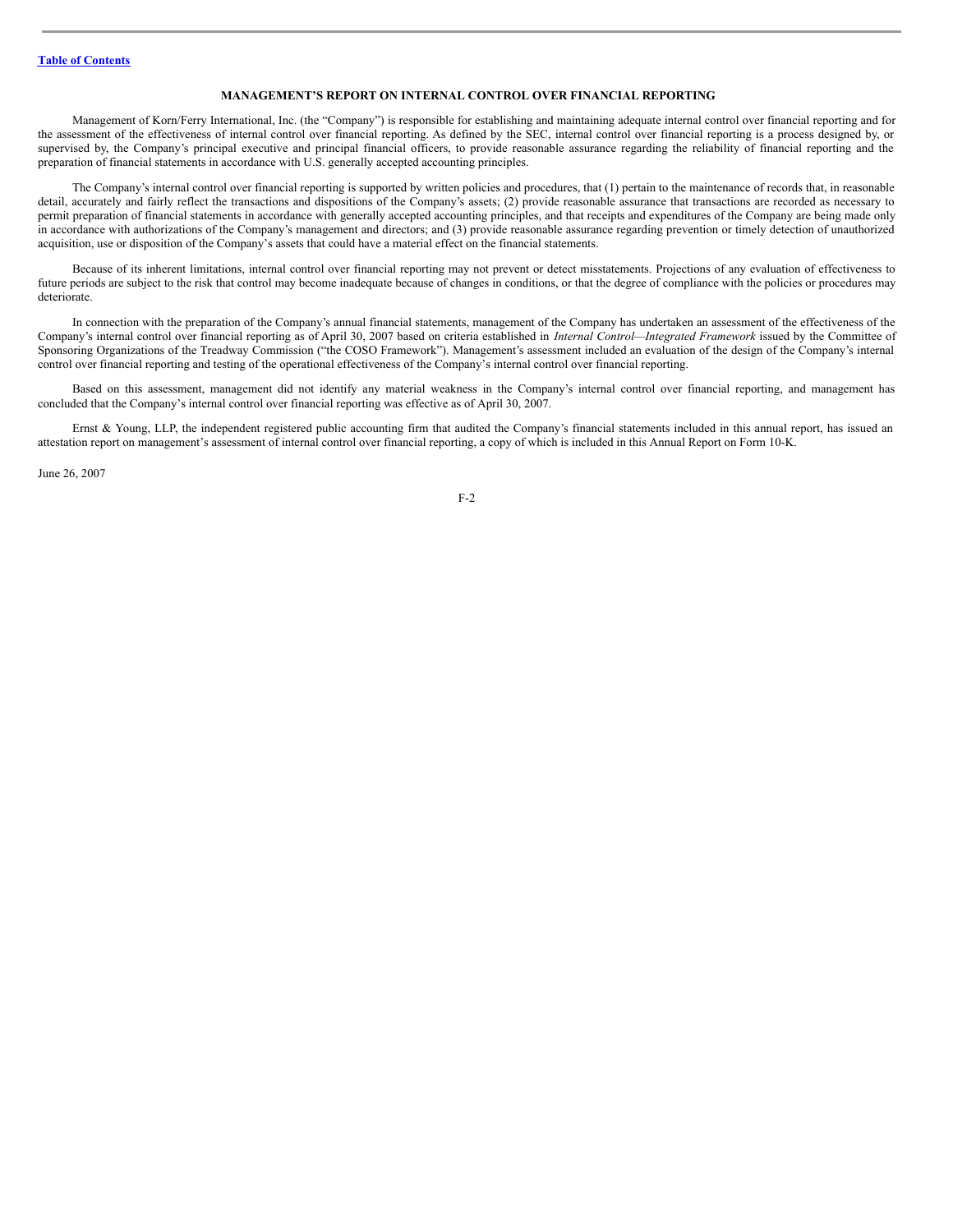### <span id="page-44-0"></span>**REPORT OF INDEPENDENT REGISTERED PUBLIC ACCOUNTING FIRM ON INTERNAL CONTROL OVER FINANCIAL REPORTING**

Stockholders and Board of Directors Korn/Ferry International

We have audited management's assessment, included in the accompanying Management's Report on Internal Control Over Financial Reporting, that Korn/Ferry International and subsidiaries (the "Company") maintained effective internal control over financial reporting as of April 30, 2007, based on criteria established in *Internal Control—Integrated Framework* issued by the Committee of Sponsoring Organizations of the Treadway Commission (the COSO criteria). The Company's management is responsible for maintaining effective internal control over financial reporting and for its assessment of the effectiveness of internal control over financial reporting. Our responsibility is to express an opinion on management's assessment and an opinion on the effectiveness of the Company's internal control over financial reporting based on our audit.

We conducted our audit in accordance with the standards of the Public Company Accounting Oversight Board (United States). Those standards require that we plan and perform the audit to obtain reasonable assurance about whether effective internal control over financial reporting was maintained in all material respects. Our audit included obtaining an understanding of internal control over financial reporting, evaluating management's assessment, testing and evaluating the design and operating effectiveness of internal control, and performing such other procedures as we considered necessary in the circumstances. We believe that our audit provides a reasonable basis for our opinion.

A company's internal control over financial reporting is a process designed to provide reasonable assurance regarding the reliability of financial reporting and the preparation of financial statements for external purposes in accordance with generally accepted accounting principles. A company's internal control over financial reporting includes those policies and procedures that (1) pertain to the maintenance of records that, in reasonable detail, accurately and fairly reflect the transactions and dispositions of the assets of the company; (2) provide reasonable assurance that transactions are recorded as necessary to permit preparation of financial statements in accordance with generally accepted accounting principles, and that receipts and expenditures of the company are being made only in accordance with authorizations of management and directors of the company; and (3) provide reasonable assurance regarding prevention or timely detection of unauthorized acquisition, use, or disposition of the company's assets that could have a material effect on the financial statements.

Because of its inherent limitations, internal control over financial reporting may not prevent or detect misstatements. Also, projections of any evaluation of effectiveness to future periods are subject to the risk that controls may become inadequate because of changes in conditions, or that the degree of compliance with the policies or procedures may deteriorate.

In our opinion based on our audit, management's assessment that the Company maintained effective internal control over financial reporting as of April 30, 2007, is fairly stated, in all material respects, based on the COSO criteria. Also, in our opinion based on our audit, Korn/Ferry International and subsidiaries maintained, in all material respects, effective internal control over financial reporting as of April 30, 2007, based on the COSO criteria**.**

We also have audited, in accordance with the standards of the Public Company Accounting Oversight Board (United States), the consolidated balance sheets of Korn/Ferry International and subsidiaries as of April 30, 2007 and 2006, and the related consolidated statements of income, stockholders' equity, and cash flows for each of the three years in the period ended April 30, 2007 and our report dated June 26, 2007 expressed an unqualified opinion thereon.

/s/ ERNST & YOUNG LLP

Los Angeles, California June 26, 2007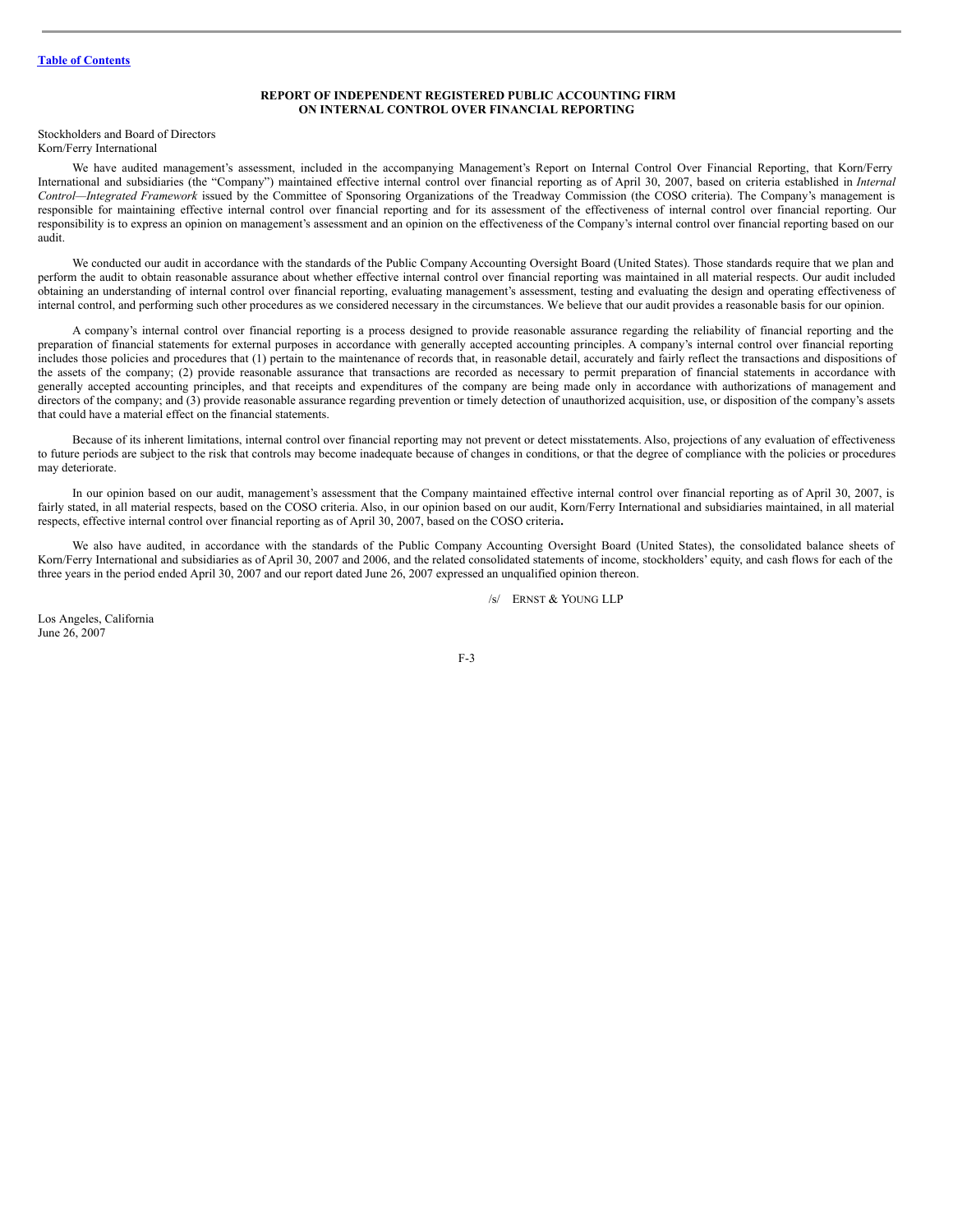### <span id="page-45-0"></span>**REPORT OF INDEPENDENT REGISTERED PUBLIC ACCOUNTING FIRM**

Stockholders and Board of Directors Korn/Ferry International

We have audited the accompanying consolidated balance sheets of Korn/Ferry International and subsidiaries (the "Company") as of April 30, 2007 and 2006, and the related consolidated statements of income, stockholders' equity, and cash flows for each of the three years in the period ended April 30, 2007. These financial statements are the responsibility of the Company's management. Our responsibility is to express an opinion on these financial statements based on our audits.

We conducted our audits in accordance with the standards of the Public Company Accounting Oversight Board (United States). Those standards require that we plan and perform the audit to obtain reasonable assurance about whether the financial statements are free of material misstatement. An audit includes examining, on a test basis, evidence supporting the amounts and disclosures in the financial statements. An audit also includes assessing the accounting principles used and significant estimates made by management, as well as evaluating the overall financial statement presentation. We believe that our audits provide a reasonable basis for our opinion.

In our opinion, the financial statements referred to above present fairly, in all material respects, the consolidated financial position of Korn/Ferry International and subsidiaries at April 30, 2007 and 2006, and the consolidated results of their operations and their cash flows for each of the three years in the period ended April 30, 2007, in conformity with U.S. generally accepted accounting principles.

As discussed in Note 1 to the consolidated financial statements, the Company changed its method of accounting for Share-Based Payments in accordance with Statement of Financial Accounting Standards No. 123 (revised 2004) on May 1, 2006.

Additionally, as discussed in Note 1 to the consolidated financial statements, the Company changed its method of accounting for Defined Benefit Pension and Other Post Retirement Plans in accordance with Statement of Financial Accounting Standards No. 158 on April 30, 2007.

We also have audited, in accordance with the standards of the Public Company Accounting Oversight Board (United States), the effectiveness of the Company's internal control over financial reporting as of April 30, 2007, based on criteria established in Internal Control-Integrated Framework issued by the Committee of Sponsoring Organizations of the Treadway Commission and our report dated June 26, 2007, expressed an unqualified opinion thereon.

/s/ ERNST & YOUNG LLP

Los Angeles, California June 26, 2007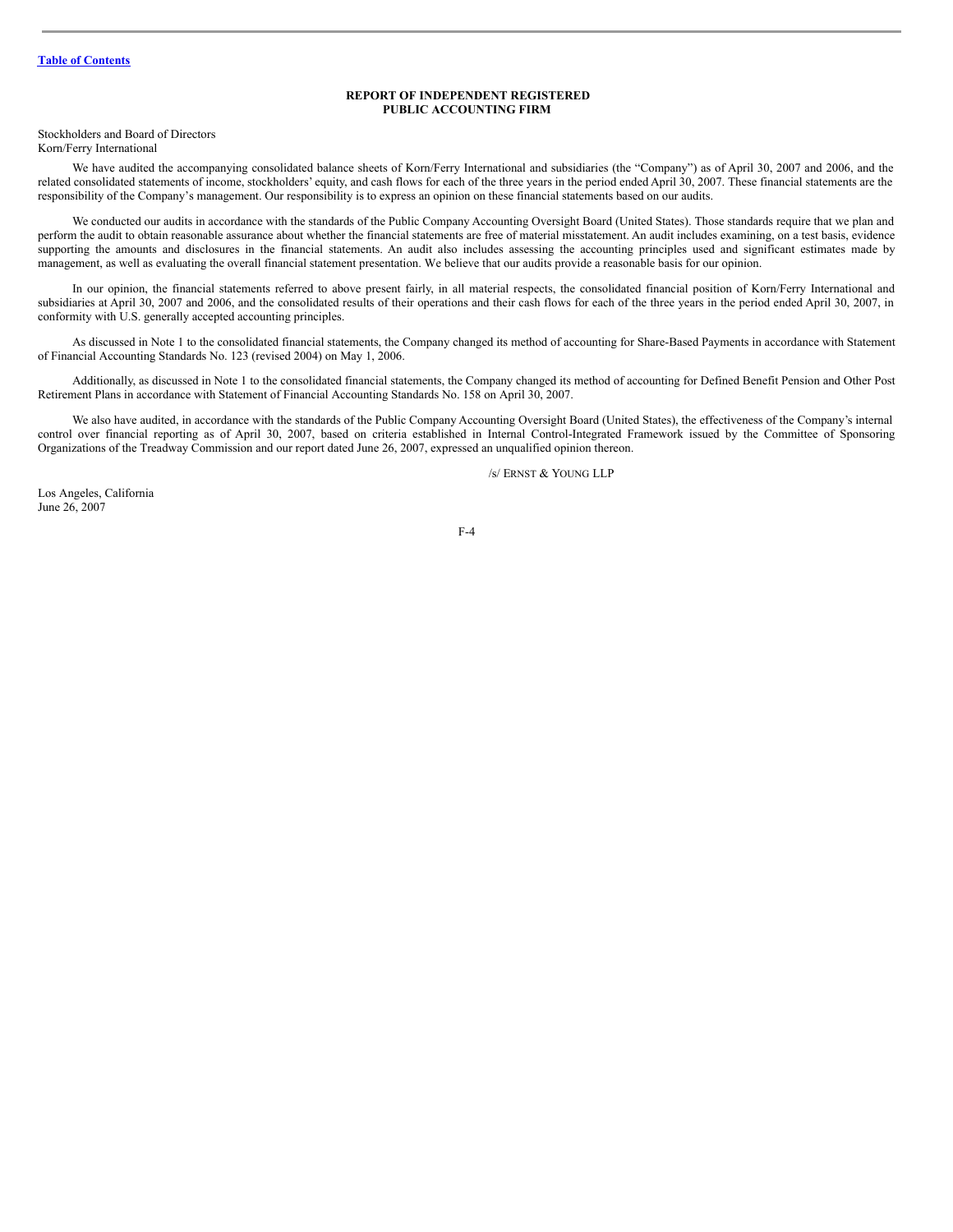### <span id="page-46-0"></span>**CONSOLIDATED BALANCE SHEETS (in thousands, except per share amounts)**

|                                                                                                                                                |           | April 30,             |
|------------------------------------------------------------------------------------------------------------------------------------------------|-----------|-----------------------|
|                                                                                                                                                | 2007      | 2006                  |
| <b>ASSETS</b>                                                                                                                                  |           |                       |
| Cash and cash equivalents                                                                                                                      | \$289,106 | \$257,543             |
| Marketable securities                                                                                                                          | 35,161    | 20,654                |
| Receivables due from clients, net of allowance for doubtful accounts of \$9,822 and \$8,818, respectively                                      | 107,751   | 87,287                |
| Income tax and other receivables                                                                                                               | 6.357     | 5,328                 |
| Deferred income taxes                                                                                                                          | 9,524     | 9.669                 |
| Prepaid expenses                                                                                                                               | 16,861    | 14,019                |
| Total current assets                                                                                                                           | 464,760   | 394,500               |
| Property and equipment, net                                                                                                                    | 25,999    | 20,533                |
| Cash surrender value of company owned life insurance policies, net of loans                                                                    | 76,478    | 70,592                |
| Deferred income taxes                                                                                                                          | 42,013    | 32,267                |
| Goodwill                                                                                                                                       | 124,268   | 109,484               |
| Intangible assets, net                                                                                                                         | 18,040    |                       |
| Investments and other                                                                                                                          | 9,933     | 8,115                 |
| <b>Total assets</b>                                                                                                                            | \$761,491 | \$635,491             |
| <b>LIABILITIES AND STOCKHOLDERS' EQUITY</b>                                                                                                    |           |                       |
| Accounts payable                                                                                                                               | \$10,383  | $\mathbb{S}$<br>9,731 |
| Income taxes payable                                                                                                                           | 22,432    | 17,138                |
| Compensation and benefits payable                                                                                                              | 158,145   | 121,885               |
| Other accrued liabilities                                                                                                                      | 38,529    | 27,537                |
| Total current liabilities                                                                                                                      | 229,489   | 176,291               |
| Deferred compensation and other retirement plans                                                                                               | 91,360    | 71,790                |
| Long-term debt                                                                                                                                 |           | 45,147                |
| Other liabilities                                                                                                                              | 7,687     | 7,523                 |
| 7.5 % Convertible mandatorily redeemable preferred stock, net of unamortized discount and issuance costs, redemption value of \$11,387 in 2006 |           | 10,989                |
| <b>Total liabilities</b>                                                                                                                       | 328,536   | 311,740               |
| Stockholders' equity:                                                                                                                          |           |                       |
| Common stock, \$0.01 par value, 150,000 shares authorized, 52,323 and 43,628 shares issued and 47,174 and 41,201 shares outstanding,           |           |                       |
| respectively                                                                                                                                   | 400.126   | 344,285               |
| Retained earnings (deficit)                                                                                                                    | 32,344    | (23, 154)             |
| Unearned restricted stock compensation                                                                                                         | (19, 567) | (7, 731)              |
| Accumulated other comprehensive income                                                                                                         | 20,605    | 10,910                |
| Stockholders' equity                                                                                                                           | 433,508   | 324,310               |
| Less: Notes receivable from stockholders                                                                                                       | (553)     | (559)                 |
| Total stockholders' equity                                                                                                                     | 432,955   | 323,751               |
| Total liabilities and stockholders' equity                                                                                                     | \$761,491 | \$635,491             |

The accompanying notes are an integral part of these consolidated financial statements.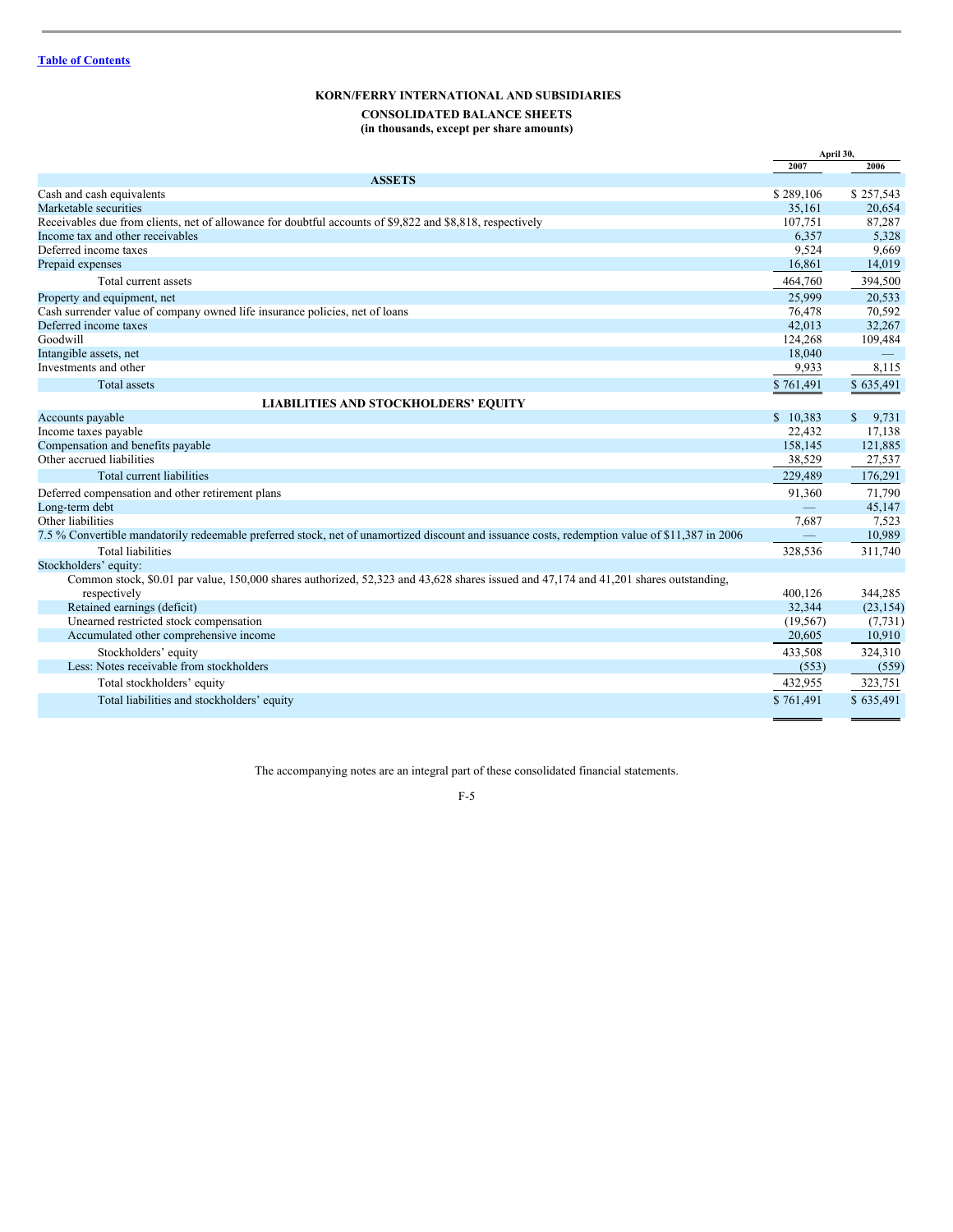<span id="page-47-0"></span>**CONSOLIDATED STATEMENTS OF INCOME (in thousands, except per share amounts)**

|                                                                                                | Fiscal Year Ended April 30, |   |         |    |         |
|------------------------------------------------------------------------------------------------|-----------------------------|---|---------|----|---------|
|                                                                                                | 2007                        |   | 2006    |    | 2005    |
| Fee revenue                                                                                    | 653,422                     | S | 522,882 | S. | 452,194 |
| Reimbursed out-of-pocket engagement expenses                                                   | 35,779                      |   | 28,887  |    | 24,183  |
| Total revenue                                                                                  | 689,201                     |   | 551,769 |    | 476,377 |
| Compensation and benefits                                                                      | 447,692                     |   | 341,196 |    | 292,913 |
| General and administrative expenses                                                            | 105,312                     |   | 93,462  |    | 83,544  |
| Out-of-pocket engagement expenses                                                              | 44,662                      |   | 31,927  |    | 25,702  |
| Depreciation and amortization                                                                  | 9,280                       |   | 9,002   |    | 8,437   |
| Total operating expenses                                                                       | 606,946                     |   | 475,587 |    | 410,596 |
| Operating income                                                                               | 82,255                      |   | 76,182  |    | 65,781  |
| Interest and other income, net                                                                 | 10,416                      |   | 11,086  |    | 3,360   |
| Interest expense                                                                               | 10,172                      |   | 10,244  |    | 10,463  |
| Income before provision for income taxes and equity in earnings of unconsolidated subsidiaries | 82,499                      |   | 77,024  |    | 58,678  |
| Provision for income taxes                                                                     | 30,164                      |   | 19,594  |    | 20,251  |
| Equity in earnings of unconsolidated subsidiaries                                              | 3,163                       |   | 2,000   |    | 193     |
| Net income                                                                                     | 55,498                      |   | 59,430  |    | 38,620  |
| Basic earnings per common share                                                                | 1.40                        |   | 1.49    |    | 1.00    |
| Basic weighted average common shares outstanding                                               | 39,774                      |   | 39,890  |    | 38,516  |
| Diluted earnings per common share                                                              | 1.24                        |   | 1.32    |    | 0.90    |
| Diluted weighted average common shares outstanding                                             | 46,938                      |   | 47,270  |    | 46,229  |

The accompanying notes are an integral part of these consolidated financial statements.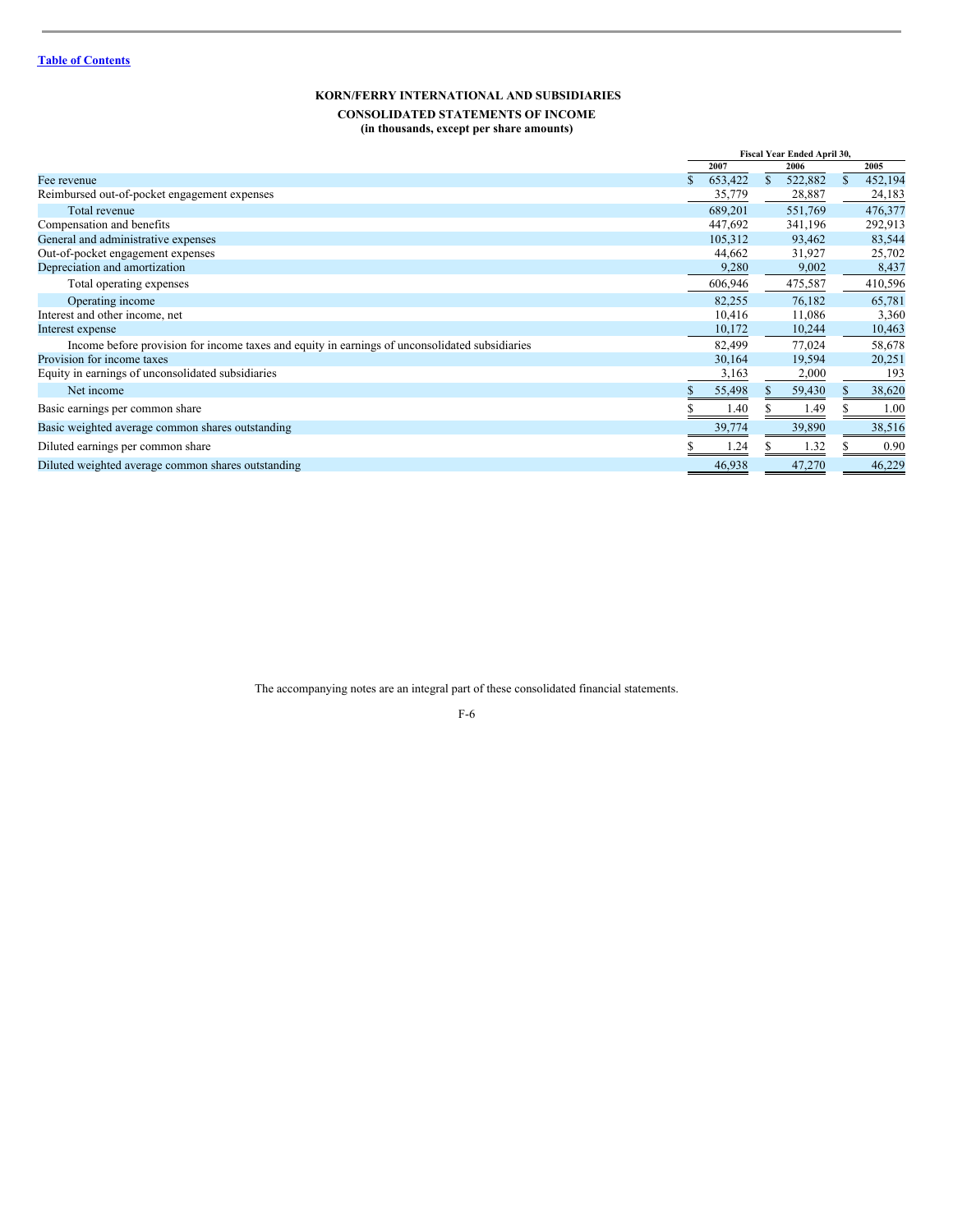## <span id="page-48-0"></span>**KORN/FERRY INTERNATIONAL AND SUBSIDIARIES CONSOLIDATED STATEMENTS OF STOCKHOLDERS' EQUITY (in thousands)**

|                                                                 | Number<br>of<br><b>Shares</b> | Common<br><b>Stock</b>   | Retained<br><b>Earnings</b><br>(Deficit)                                                                                                                                                                                       | Unearned<br><b>Restricted</b><br><b>Stock</b><br>Compensation | Accumulated<br>Other<br>Comprehensive<br>Income (Loss) | Stockholders'<br>Equity  | Comprehensive<br>Income  |
|-----------------------------------------------------------------|-------------------------------|--------------------------|--------------------------------------------------------------------------------------------------------------------------------------------------------------------------------------------------------------------------------|---------------------------------------------------------------|--------------------------------------------------------|--------------------------|--------------------------|
| Balance as of May 1, 2004                                       | 38,170                        | \$307,003                | \$(121, 204)                                                                                                                                                                                                                   | $\mathbb{S}$<br>(2, 341)                                      | $\mathbf S$<br>(1, 596)                                | $\mathbb{S}$<br>181,862  | $\overline{\phantom{m}}$ |
| Purchase of stock                                               | (187)                         | (3,486)                  |                                                                                                                                                                                                                                |                                                               |                                                        | (3,486)                  |                          |
| Issuance of stock                                               | 1,695                         | 18,266                   | $\overline{\phantom{a}}$                                                                                                                                                                                                       | $\qquad \qquad -$                                             |                                                        | 18,266                   |                          |
| Issuance of restricted stock                                    | 210                           | 4,049                    |                                                                                                                                                                                                                                | (4,049)                                                       |                                                        |                          |                          |
| Amortization of unearned restricted stock compensation          |                               | $\overline{\phantom{m}}$ |                                                                                                                                                                                                                                | 2,035                                                         | $\overline{\phantom{a}}$                               | 2,035                    | $\overline{\phantom{m}}$ |
| Variable stock-based compensation                               |                               | 1,076                    |                                                                                                                                                                                                                                |                                                               |                                                        | 1,076                    |                          |
| Tax benefit from exercise of stock options                      | $\overline{\phantom{m}}$      | 3,837                    | $\overline{\phantom{m}}$                                                                                                                                                                                                       | $\overline{\phantom{m}}$                                      | $\overline{\phantom{m}}$                               | 3,837                    | $\overline{\phantom{m}}$ |
| Comprehensive income:                                           |                               |                          |                                                                                                                                                                                                                                |                                                               |                                                        |                          |                          |
| Net income                                                      |                               | $\equiv$                 | 38,620                                                                                                                                                                                                                         |                                                               | $\qquad \qquad -$                                      | 38,620                   | $\mathbb{S}$<br>38,620   |
| Reclassification adjustment for gains included in net income    |                               |                          |                                                                                                                                                                                                                                |                                                               | (639)                                                  | (639)                    | (639)                    |
| Unrealized gain on marketable securities, net of taxes          |                               |                          |                                                                                                                                                                                                                                |                                                               | 1,122                                                  | 1,122                    | 1,122                    |
| Foreign currency translation adjustments                        |                               |                          |                                                                                                                                                                                                                                |                                                               | 10,792                                                 | 10,792                   | 10,792                   |
| Comprehensive income                                            | $\overline{\phantom{a}}$      |                          | $\overline{\phantom{a}}$                                                                                                                                                                                                       |                                                               | $\overline{\phantom{0}}$                               |                          | $\mathbf{s}$<br>49,895   |
| Balance as of April 30, 2005                                    | 39,888                        | 330,745                  | (82, 584)                                                                                                                                                                                                                      | (4, 355)                                                      | 9,679                                                  | 253,485                  | $\overline{\phantom{0}}$ |
| Purchase of stock                                               | (1,045)                       | (20, 687)                | $\overbrace{\qquad \qquad }^{}$                                                                                                                                                                                                | $\overline{\phantom{0}}$                                      | $\overline{\phantom{0}}$                               | (20, 687)                |                          |
| Issuance of stock                                               | 1,941                         | 20,049                   |                                                                                                                                                                                                                                | $\overline{\phantom{0}}$                                      | $\overline{\phantom{0}}$                               | 20,049                   |                          |
| Issuance of restricted stock                                    | 417                           | 7.471                    |                                                                                                                                                                                                                                | (7,511)                                                       |                                                        | (40)                     |                          |
| Amortization of unearned restricted stock compensation          |                               | $\overline{\phantom{0}}$ |                                                                                                                                                                                                                                | 4,135                                                         |                                                        | 4,135                    |                          |
| Variable stock-based compensation                               | $\overline{\phantom{a}}$      | 837                      | $\overline{\phantom{m}}$                                                                                                                                                                                                       | $\overline{\phantom{m}}$                                      |                                                        | 837                      |                          |
| Tax benefit from exercise of stock options                      |                               | 5.870                    |                                                                                                                                                                                                                                |                                                               | $\overline{\phantom{a}}$                               | 5.870                    | $\overline{\phantom{a}}$ |
| Comprehensive income:                                           |                               |                          |                                                                                                                                                                                                                                |                                                               |                                                        |                          |                          |
| Net income                                                      |                               |                          | 59,430                                                                                                                                                                                                                         |                                                               | $\overline{\phantom{0}}$                               | 59,430                   | s<br>59,430              |
| Reclassification adjustment for gains included in net income    |                               |                          | $\overline{\phantom{0}}$                                                                                                                                                                                                       |                                                               | (573)                                                  | (573)                    | (573)                    |
| Unrealized gain on marketable securities, net of taxes          |                               |                          |                                                                                                                                                                                                                                |                                                               | 872                                                    | 872                      | 872                      |
| Foreign currency translation adjustments                        |                               |                          |                                                                                                                                                                                                                                |                                                               | 932                                                    | 932                      | 932                      |
| Comprehensive income                                            |                               |                          |                                                                                                                                                                                                                                |                                                               | $\overline{\phantom{0}}$                               | $\qquad \qquad -$        | 60,661<br>S              |
| Balance as of April 30, 2006                                    | 41,201                        | 344,285                  | (23, 154)                                                                                                                                                                                                                      | (7, 731)                                                      | 10,910                                                 | 324,310                  | $\overline{\phantom{a}}$ |
| Purchase of stock                                               | (2, 722)                      | (57, 622)                |                                                                                                                                                                                                                                | $\overline{\phantom{0}}$                                      | $\overline{\phantom{0}}$                               | (57, 622)                |                          |
| Issuance of stock                                               | 1,996                         | 22,986                   |                                                                                                                                                                                                                                | $\overline{\phantom{0}}$                                      | $\overline{\phantom{0}}$                               | 22,986                   |                          |
| Conversion of 7.5% Convertible Series A Preferred Stock         | 1,117                         | 11,257                   |                                                                                                                                                                                                                                |                                                               |                                                        | 11,257                   | $\overline{\phantom{0}}$ |
| Conversion of 7.5% Convertible Subordinated Notes               | 4,469                         | 45,043                   |                                                                                                                                                                                                                                | $\overline{\phantom{0}}$                                      | $\overline{\phantom{0}}$                               | 45,043                   | $\qquad \qquad -$        |
| Issuance of restricted stock                                    | 1,187                         | 23,296                   |                                                                                                                                                                                                                                | (23, 296)                                                     | $\overline{\phantom{0}}$                               |                          | $\overline{\phantom{0}}$ |
| Forfeiture of restricted stock                                  | (74)                          | (1, 374)                 | and the contract of the contract of the contract of the contract of the contract of the contract of the contract of the contract of the contract of the contract of the contract of the contract of the contract of the contra | 1,374                                                         |                                                        |                          |                          |
| Amortization of unearned restricted stock compensation          |                               | $\overline{\phantom{0}}$ |                                                                                                                                                                                                                                | 10,086                                                        | $\overline{\phantom{0}}$                               | 10.086                   |                          |
| Variable stock-based compensation                               |                               | (339)                    |                                                                                                                                                                                                                                | $\overline{\phantom{0}}$                                      |                                                        | (339)                    | $\qquad \qquad -$        |
| Stock-based compensation                                        |                               | 5,583                    |                                                                                                                                                                                                                                |                                                               | $\overline{\phantom{0}}$                               | 5.583                    |                          |
| Tax benefit from exercise of stock options                      | ــ                            | 7,011                    |                                                                                                                                                                                                                                |                                                               |                                                        | 7,011                    | $\overline{\phantom{0}}$ |
| Comprehensive income:                                           |                               |                          |                                                                                                                                                                                                                                |                                                               |                                                        |                          |                          |
| Net income                                                      | $\overline{\phantom{a}}$      | $\equiv$                 | 55,498                                                                                                                                                                                                                         | $\overline{\phantom{0}}$                                      | $\qquad \qquad -$                                      | 55,498                   | $\mathbb{S}$<br>55,498   |
| Adjustment to initially apply SFAS No. 158, net of income taxes |                               | $\overline{\phantom{0}}$ | $\overline{\phantom{0}}$                                                                                                                                                                                                       | $\overline{\phantom{0}}$                                      | (335)                                                  | (335)                    | (335)                    |
| Unrealized gain on marketable securities, net of taxes          |                               |                          |                                                                                                                                                                                                                                |                                                               | 844                                                    | 844                      | 844                      |
|                                                                 |                               |                          |                                                                                                                                                                                                                                |                                                               | 9,186                                                  | 9,186                    | 9,186                    |
| Foreign currency translation adjustments                        |                               |                          |                                                                                                                                                                                                                                |                                                               |                                                        |                          |                          |
| Comprehensive income                                            |                               | $\overline{\phantom{a}}$ |                                                                                                                                                                                                                                |                                                               | $\overline{\phantom{m}}$                               | $\overline{\phantom{m}}$ | 65,193<br>S.             |
| Balance as of April 30, 2007                                    | 47,174                        | \$400,126                | \$ 32,344                                                                                                                                                                                                                      | S<br>(19, 567)                                                | S<br>20.605                                            | 433,508                  |                          |

The accompanying notes are an integral part of these consolidated financial statements.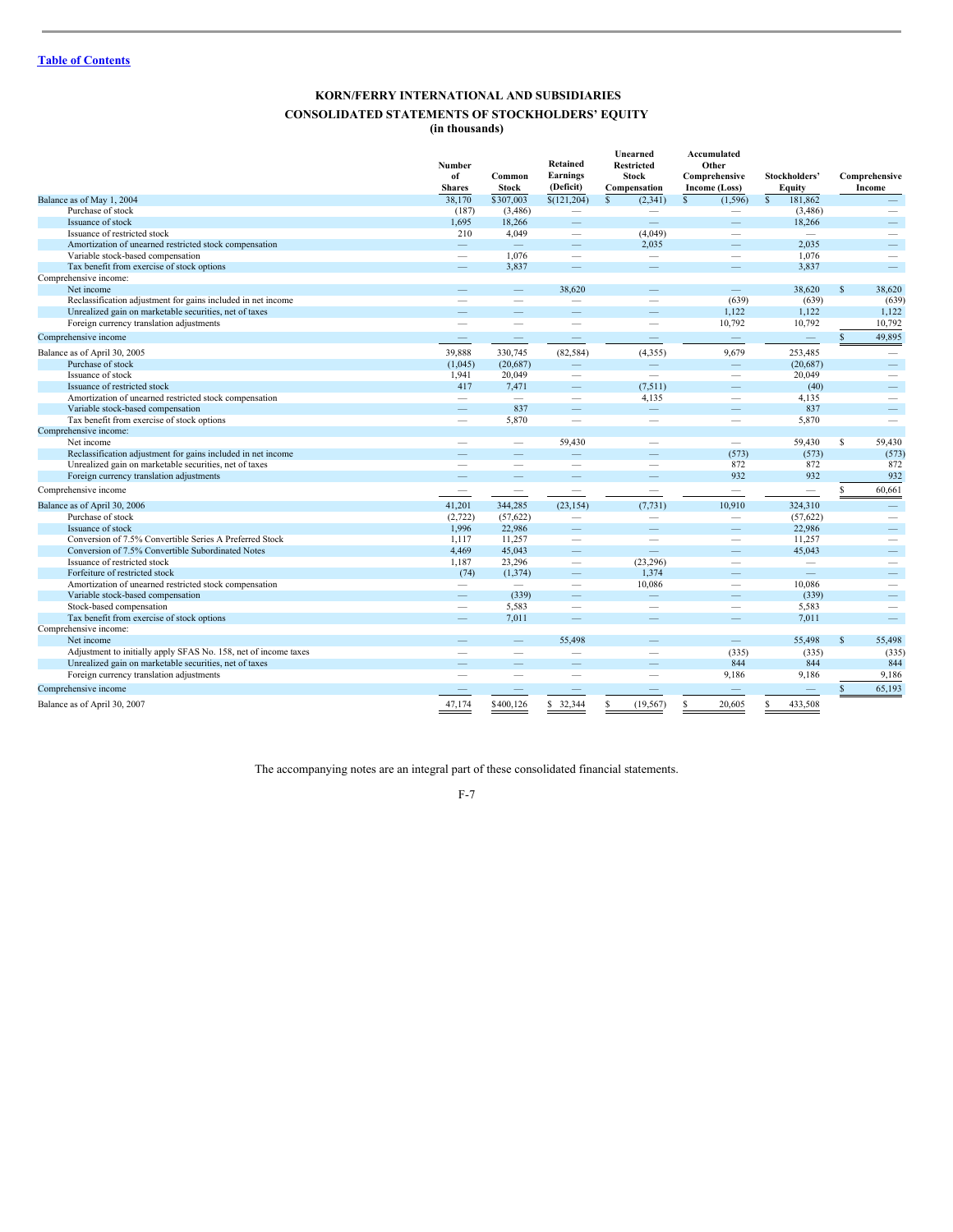# <span id="page-49-0"></span>**CONSOLIDATED STATEMENTS OF CASH FLOWS**

**(in thousands)**

|                                                                                                                      |                          | Fiscal Year Ended April 30, |                   |
|----------------------------------------------------------------------------------------------------------------------|--------------------------|-----------------------------|-------------------|
|                                                                                                                      | 2007                     | 2006                        | 2005              |
| Cash from operating activities:                                                                                      |                          |                             |                   |
| Net income                                                                                                           | \$55,498                 | \$59,430                    | \$ 38,620         |
| Adjustments to reconcile net income to net cash provided by operating activities:                                    |                          |                             |                   |
| Depreciation and amortization                                                                                        | 9,280                    | 9,002                       | 8,437             |
| Stock compensation expense                                                                                           | 5,695                    |                             |                   |
| Interest paid in kind and amortization of discount on convertible securities                                         | 915                      | 975                         | 1,415             |
| Gain (loss) on disposition of property and equipment                                                                 | $\frac{1}{2}$            | 59                          | (7)               |
| Provision for doubtful accounts                                                                                      | 6,583                    | 6,475                       | 5,481             |
| Gains on cash surrender value of life insurance policies                                                             | (5,647)                  | (5,460)                     | (5,682)           |
| Realized gains on marketable securities                                                                              | (2,138)                  | (1,234)                     | (1,303)           |
| Recovery on investment loss                                                                                          | $\equiv$                 | (4,685)                     | $\qquad \qquad -$ |
| Deferred income tax benefit                                                                                          | (12, 571)                | (2,183)                     | (3,081)           |
| Non cash compensation arrangements                                                                                   | 10,838                   | 6,246                       | 4,234             |
| Change in other assets and liabilities, net of effect of acquisitions:                                               |                          |                             |                   |
| Deferred compensation                                                                                                | 19,570                   | 12,656                      | 4,550             |
| Receivables                                                                                                          | (25,966)                 | (19, 459)                   | (22, 437)         |
| Prepaid expenses                                                                                                     | (2, 332)                 | (309)                       | (3,582)           |
| Investment in unconsolidated subsidiaries                                                                            | (3,668)                  | (3,160)                     | (1,676)           |
| Income taxes payable                                                                                                 | 5,178                    | 1,566                       | 12,444            |
| Accounts payable and accrued liabilities                                                                             | 44,328                   | 15,470                      | 49,053            |
| Other                                                                                                                | (3,232)                  | (803)                       | (2,520)           |
| Net cash provided by operating activities                                                                            | 102,331                  | 74,586                      | 83,946            |
| Cash from investing activities:                                                                                      |                          |                             |                   |
| Purchase of property and equipment                                                                                   | (14, 108)                | (11,310)                    | (7,525)           |
| Purchase of marketable securities                                                                                    | (10, 870)                | (10, 198)                   | (7, 815)          |
| Cash paid for acquisitions, net of cash required                                                                     | (24, 129)                | (1,049)                     | (419)             |
| Premiums on life insurance policies                                                                                  | (1, 844)                 | (1, 853)                    | (1, 894)          |
| Proceeds from life insurance policy benefits                                                                         | $\overline{\phantom{m}}$ | $\overline{\phantom{m}}$    | 737               |
| Proceeds from sale of equity securities                                                                              | ÷,                       | $\equiv$                    | 992               |
| Dividends received from unconsolidated subsidiaries                                                                  | 2,429                    | 2,669                       | 1,476             |
|                                                                                                                      |                          |                             |                   |
| Net cash used in investing activities                                                                                | (48, 522)                | (21, 741)                   | (14, 448)         |
| Cash from financing activities:                                                                                      |                          |                             |                   |
| Payments on life insurance policy loans                                                                              |                          |                             | (3,264)           |
| Borrowings under life insurance policies                                                                             | 1,611                    | 1,768                       | 4,114             |
| Purchase of common stock                                                                                             | (57, 622)                | (20, 687)                   | (3,486)           |
| Proceeds from issuance of common stock upon exercise of employee stock options and in connection with employee stock |                          |                             |                   |
| purchase plan                                                                                                        | 22,975                   | 20,049                      | 18,227            |
| Tax benefit from exercise of stock options                                                                           | 7,011                    | 5,870                       | 3,837             |
| Receipts on stockholders' notes                                                                                      | 6                        | 24                          | 27                |
| Net cash (used in) provided by financing activities                                                                  | (26, 019)                | 7,024                       | 19,455            |
| Effect of exchange rate changes on cash $\&$ cash equivalents                                                        | 3,773                    | (1, 459)                    | 2,078             |
|                                                                                                                      |                          |                             |                   |
| Net increase in cash and cash equivalents                                                                            | 31,563                   | 58,410                      | 91,031            |
| Cash and cash equivalents at beginning of the year                                                                   | 257,543                  | 199,133                     | 108,102           |
| Cash and cash equivalents at end of the year                                                                         | \$289,106                | \$257,543                   | \$199,133         |
| Supplemental disclosures of consolidated cash flow information:                                                      |                          |                             |                   |
| Cash paid for interest                                                                                               | \$10,019                 | \$<br>4,401                 | \$<br>6,757       |
| Cash paid for income taxes                                                                                           | \$<br>27,951             | \$14,033                    | \$<br>6,731       |
|                                                                                                                      |                          |                             |                   |
| Supplemental disclosures of non-cash investing and financing activities:                                             |                          |                             |                   |
| Conversion of debt to equity                                                                                         | \$56,300                 | \$.                         | $\mathbf S$       |

The accompanying notes are an integral part of these consolidated financial statements.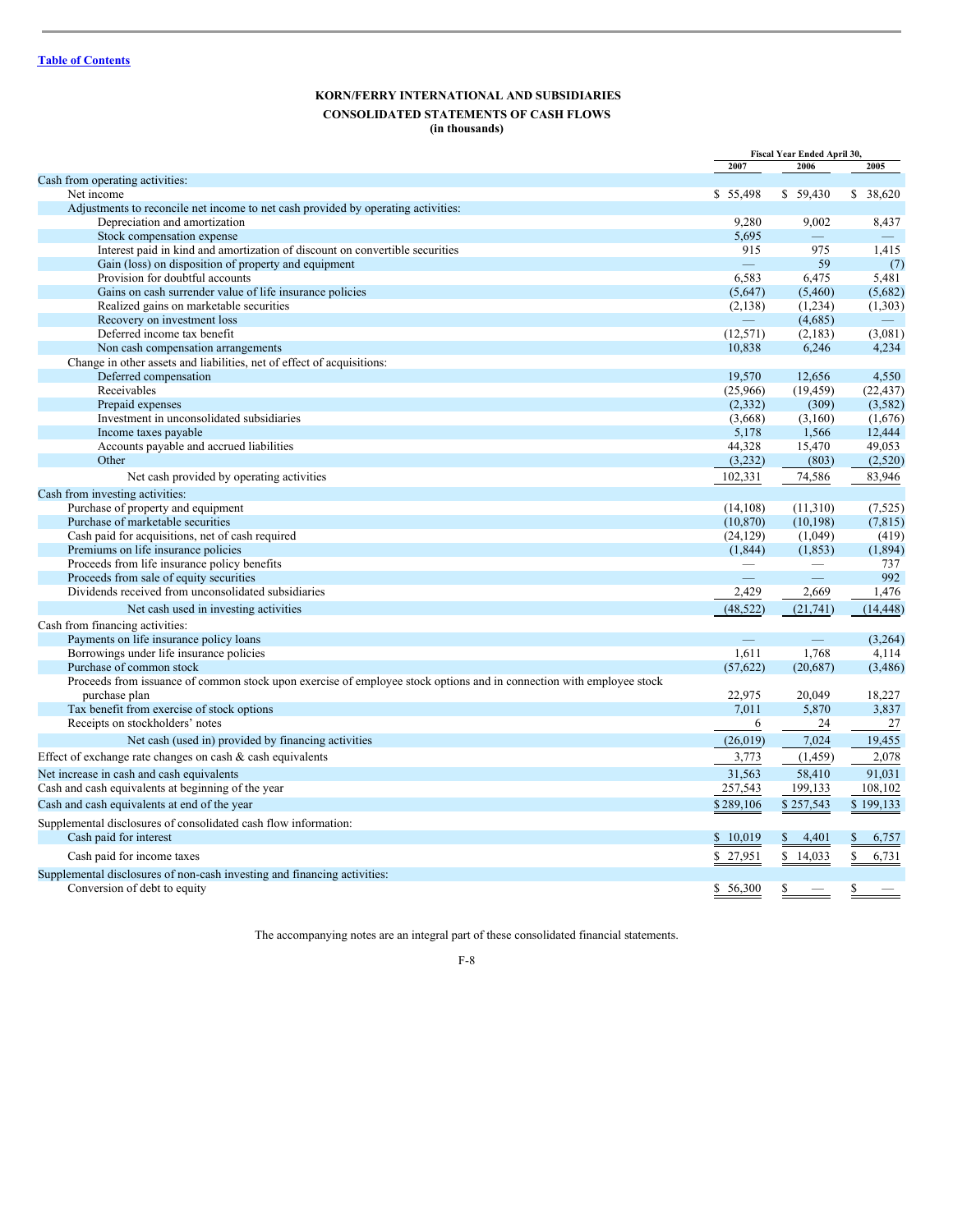### <span id="page-50-0"></span>**NOTES TO CONSOLIDATED FINANCIAL STATEMENTS**

**April 30, 2007**

# **(dollars in thousands, except per share amounts)**

### **1. Organization and Summary of Significant Accounting Policies**

#### *Nature of Business*

Korn/Ferry International ("KFY" or the "Company"), a Delaware corporation, and its subsidiaries are engaged in the business of providing executive search, outsourced recruiting and leadership development solutions on a retained basis.

#### *Basis of Consolidation and Accounting for Investments*

The consolidated financial statements include the accounts of the Company and its wholly-owned subsidiaries. All intercompany balances and transactions have been eliminated in consolidation.

Investments in affiliated companies which are 50% or less owned and where the Company exercises significant influence over operations are accounted for using the equity method. Investments in companies in which the Company does not have a controlling interest, or an ownership and voting interest so large as to exert significant influence, are accounted for at market value if the investment is publicly traded or at cost if the investment is not publicly traded. Dividends and other distributions of earnings from both market-value and cost-method investments are included in other income when declared. Dividends received from our two unconsolidated subsidiaries in Mexico were \$2.4 million, \$2.7 million and \$1.5 million in the years ended April 30, 2007, 2006 and 2005, respectively. Unrealized gains and losses on investments accounted for at market value are reported net of tax as a component of accumulated other comprehensive income until the investment is sold or an unrealized loss is no longer considered temporary, at which time the realized or recognized gain or loss is included in operations.

#### *Basis of Presentation*

The accounting and reporting policies of the Company conform with U.S. generally accepted accounting principles ("U.S. GAAP") and prevailing practice within the industry.

#### *Use of Estimates and Uncertainties*

The preparation of the consolidated financial statements in conformity with U.S. GAAP requires management to make estimates and assumptions that affect the reported amounts of assets and liabilities and disclosure of contingent assets and liabilities at the date of the financial statements and the reported amounts of revenue and expenses during the reporting period. As a result, actual results could differ from these estimates. The most significant areas that require management judgment are revenue recognition (discussed below), deferred compensation (see Note 7) and evaluation of the carrying value of goodwill and intangible assets (see Note 14) and deferred income taxes (see Note 8).

#### *Revenue Recognition*

Substantially all professional fee revenue is derived from fees for professional services related to executive recruitment, middle-management recruitment and related services performed on a retained basis. Fee revenue from recruitment activities is generally one-third of the estimated first year compensation plus a percentage of the fee to cover indirect expenses. Fee revenue is recognized as earned. The Company generally bills clients in three monthly installments commencing the month of client acceptance. Fees earned in excess of the initial contract amount are billed upon completion of the engagement. Any services that are provided on a contingent basis are recognized once the contingency is fulfilled.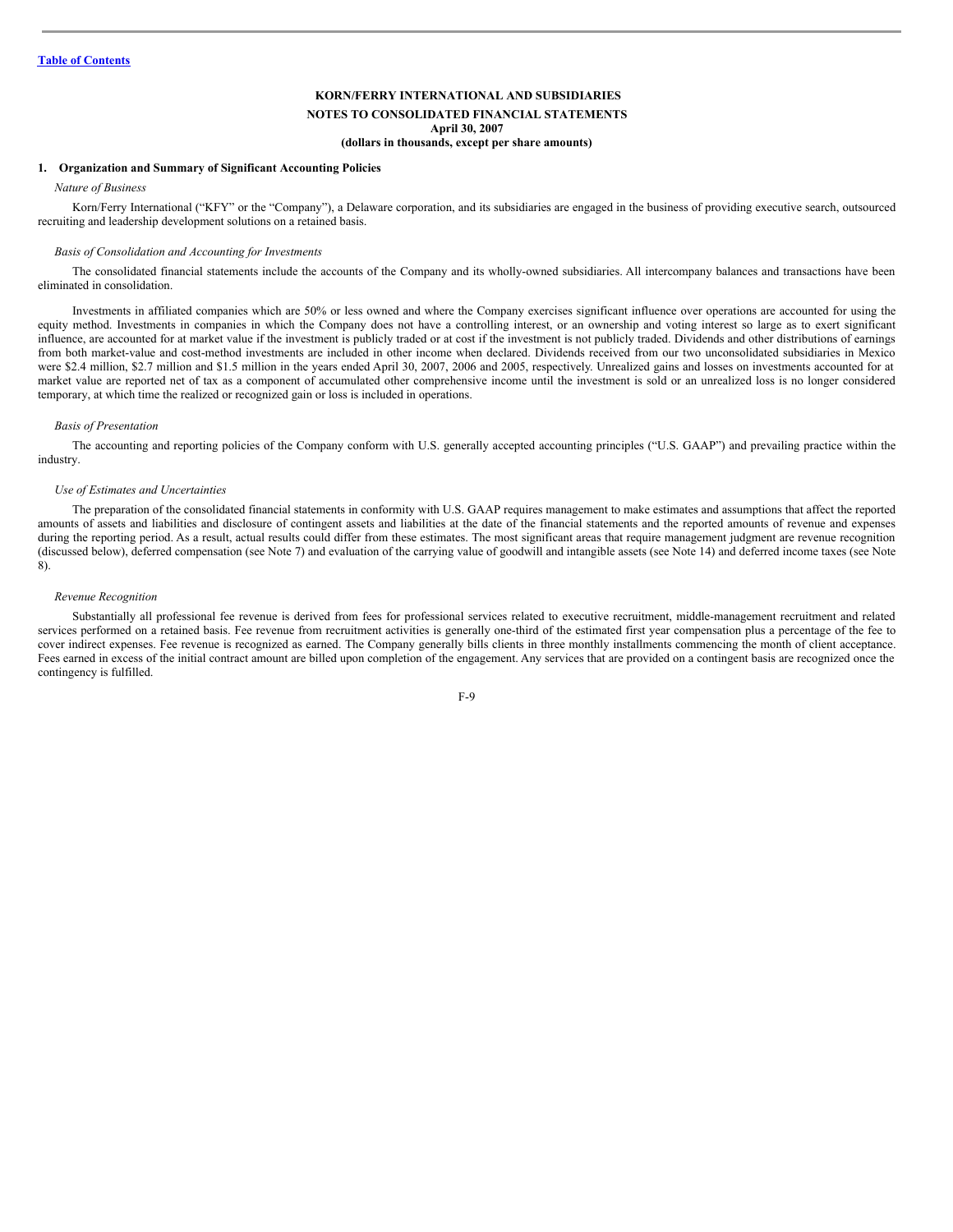## **NOTES TO CONSOLIDATED FINANCIAL STATEMENTS—(Continued)**

**April 30, 2007**

## **(dollars in thousands, except per share amounts)**

### *Allowance for Doubtful Accounts*

A provision is established for doubtful accounts through a charge to general and administrative expense based on historical experience. After all collection efforts have been exhausted, the Company reduces the allowance for doubtful accounts for balances identified as uncollectible. Total write-offs of accounts receivable were \$5,653, \$4,818 and \$4,333 for fiscal 2007, 2006 and 2005, respectively.

### *Cash and Cash Equivalents*

The Company considers cash equivalents to be only those investments which are highly liquid, readily convertible and mature within three months from the date of purchase.

#### *Available for Sale Securities*

The Company considers its marketable securities as available-for-sale as defined in Statement of Financial Accounting Standards ("SFAS") No. 115, "Accounting for Certain Investments in Debt and Equity Securities" ("SFAS No. 115"). These investments are recorded at fair value and are classified as marketable securities in the accompanying consolidated balance sheets as of April 30, 2007 and 2006. The changes in fair values are recorded as unrealized gains (losses) as a separate component of stockholders' equity. The fair values of available-for-sale investments by type as of April 30, 2007 and 2006 are as follows:

| 2007                     | Amortized<br>Cost | <b>Gross</b><br><b>Unrealized</b><br>Gains | <b>Gross</b><br><b>Unrealized</b><br>Losses | <b>Estimated</b><br>Fair<br>Value |
|--------------------------|-------------------|--------------------------------------------|---------------------------------------------|-----------------------------------|
| Type of security:        |                   |                                            |                                             |                                   |
| Fixed income mutual fund | \$4,358           | S<br>120                                   | \$<br>(254)                                 | \$4,224                           |
| Equity securities        | 27,824            | 4,190                                      | (1,077)                                     | 30,937                            |
| Total                    | \$32,182          | \$4,310                                    | (1,331)                                     | \$35,161                          |
|                          |                   |                                            |                                             |                                   |
| 2006                     | Amortized<br>Cost | <b>Gross</b><br><b>Unrealized</b><br>Gains | <b>Gross</b><br><b>Unrealized</b><br>Losses | <b>Estimated</b><br>Fair<br>Value |
| Type of security:        |                   |                                            |                                             |                                   |
| Fixed income mutual fund | \$3,067           | S                                          | \$<br>(114)                                 | \$2,953                           |
| Equity securities        | 16,045            | 1,718                                      | (62)                                        | 17,701                            |

The primary objectives for these investments are liquidity and safety of the principal. Investments are made based on the Company's investment policy which restricts the types of investments that can be made.

Realized capital gains and losses on investments are determined on a specific-identification basis.

### *Goodwill and Intangible Assets*

Goodwill arising from acquisitions (see Notes 13 and 14) is recorded as the excess of the purchase price over the fair value of assets acquired. Purchased intangible assets are recorded at the estimated fair value of customer lists, intellectual property and trademarks acquired. Customer lists are amortized using the straight-line method over the estimated useful lives of 18 years.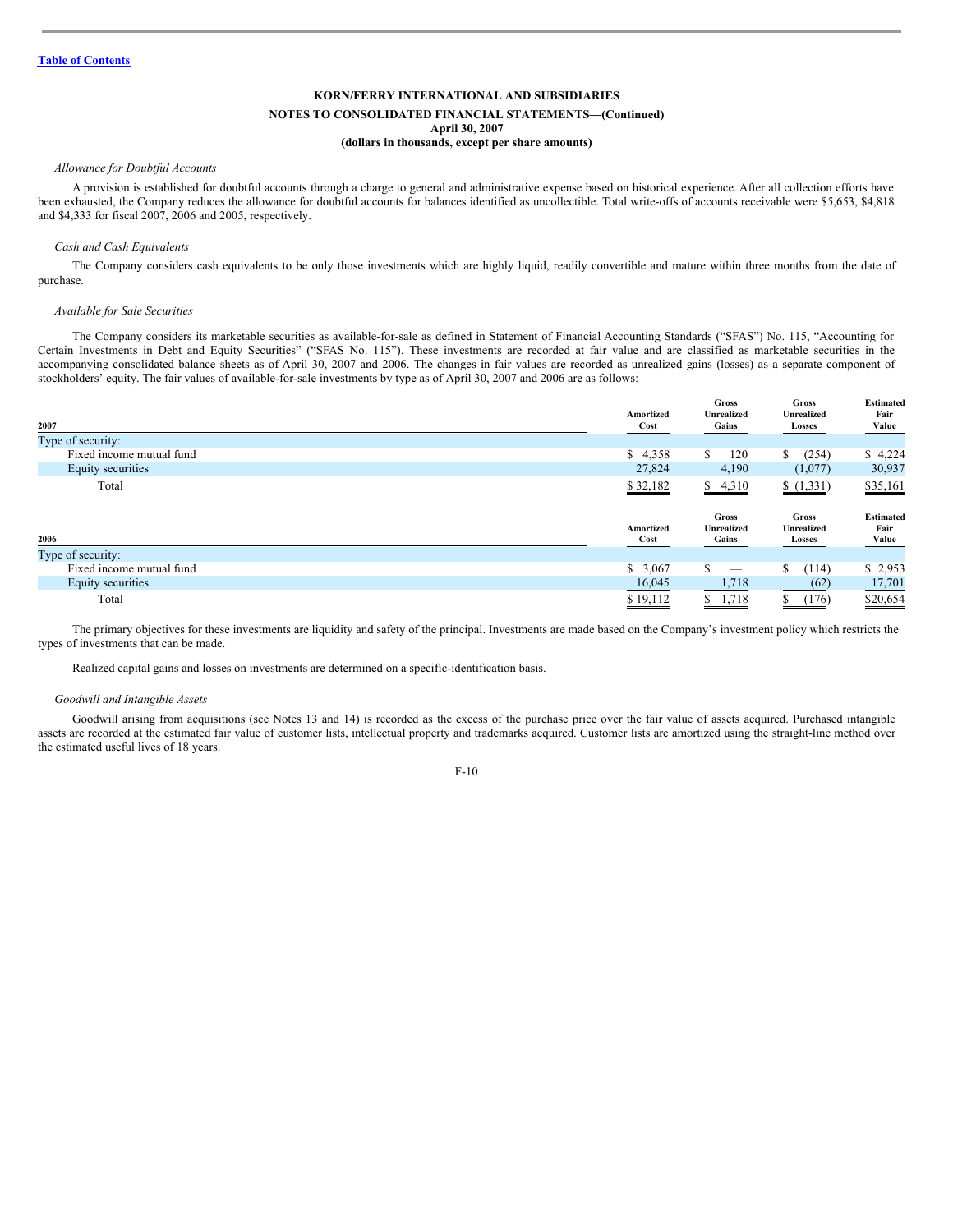# **NOTES TO CONSOLIDATED FINANCIAL STATEMENTS—(Continued)**

**April 30, 2007**

## **(dollars in thousands, except per share amounts)**

In accordance with SFAS No. 142, "Goodwill and Other Intangible Assets," the Company's annual goodwill impairment test was performed as of January 31, 2007. The goodwill impairment test compares the fair value of a reporting unit with its carrying amount, including goodwill. If the carrying amount of a reporting unit exceeds its fair value, goodwill of the reporting unit would be considered impaired. To measure the amount of the impairment loss, the implied fair value of a reporting unit's goodwill is compared to the carrying amount of that goodwill. The implied fair value of goodwill shall be determined in the same manner as the amount of goodwill recognized in a business combination. If the carrying amount of a reporting unit's goodwill exceeds the implied fair value of that goodwill, an impairment loss shall be recognized in an amount equal to that excess. For each of these tests, the fair value of each of the Company's reporting units was determined using a combination of valuation techniques, including a discounted cash flow methodology. These impairment tests indicated that the fair value of each reporting unit exceeded its carrying amount. As a result, no impairment charge was recognized. There was also no indication of impairment in the fourth quarter of fiscal 2007.

As of April 30 2007, there were no indicators of impairment with respect to the Company's intangible assets.

#### *Stock Based Compensation*

The Company has employee compensation plans under which various types of stock-based instruments are granted. These instruments, as more fully described below, principally include stock options, stock appreciation rights ("SARs"), restricted stock, and an Employee Stock Purchase Plan ("ESPP").

Prior to May 1, 2006, the Company accounted for employee stock-based compensation under the recognition and measurement principles of Accounting Principles Board Opinion ("APB") No. 25, "Accounting for Stock Issued to Employees," ("APB No. 25"), and related Interpretations, as permitted by SFAS No. 123, "Accounting for Stock-Based Compensation" ("SFAS No. 123"). Under the recognition principles of APB No. 25, compensation expense related to restricted stock and SARs was recognized in the Company's consolidated financial statements. However, APB No. 25 generally did not require the recognition of compensation expense for stock options because the exercise price of these instruments was generally equal to the market value of the underlying common stock on the date of grant, and the related number of shares granted were fixed at that point in time. Compensation expense for the ESPP was not recognized since the ESPP was considered non-compensatory under APB No. 25.

Effective May 1, 2006, the Company adopted the fair value recognition provisions of SFAS No. 123(R), "Share-Based Payment" ("SFAS No. 123(R)"). In addition to recognizing compensation expense related to restricted stock and SARs, SFAS No. 123(R) also requires the Company to recognize compensation expense related to the estimated fair value of stock options and for purchases under the ESPP. The Company adopted SFAS No. 123(R) using the modified-prospective-transition method. Under that transition method, compensation expense recognized subsequent to adoption includes: (a) compensation cost for all share-based payments granted prior to, but not yet vested as of May 1, 2006, based on the values estimated in accordance with the original provisions of SFAS No. 123, and (b) compensation cost for all share-based payments granted or modified subsequent to May 1, 2006, based on the grant-date fair values estimated in accordance with the provisions of SFAS No. 123(R). Consistent with the modifiedprospective-transition method, the Company's results of operations for prior periods have not been adjusted to reflect the adoption of SFAS No. 123(R).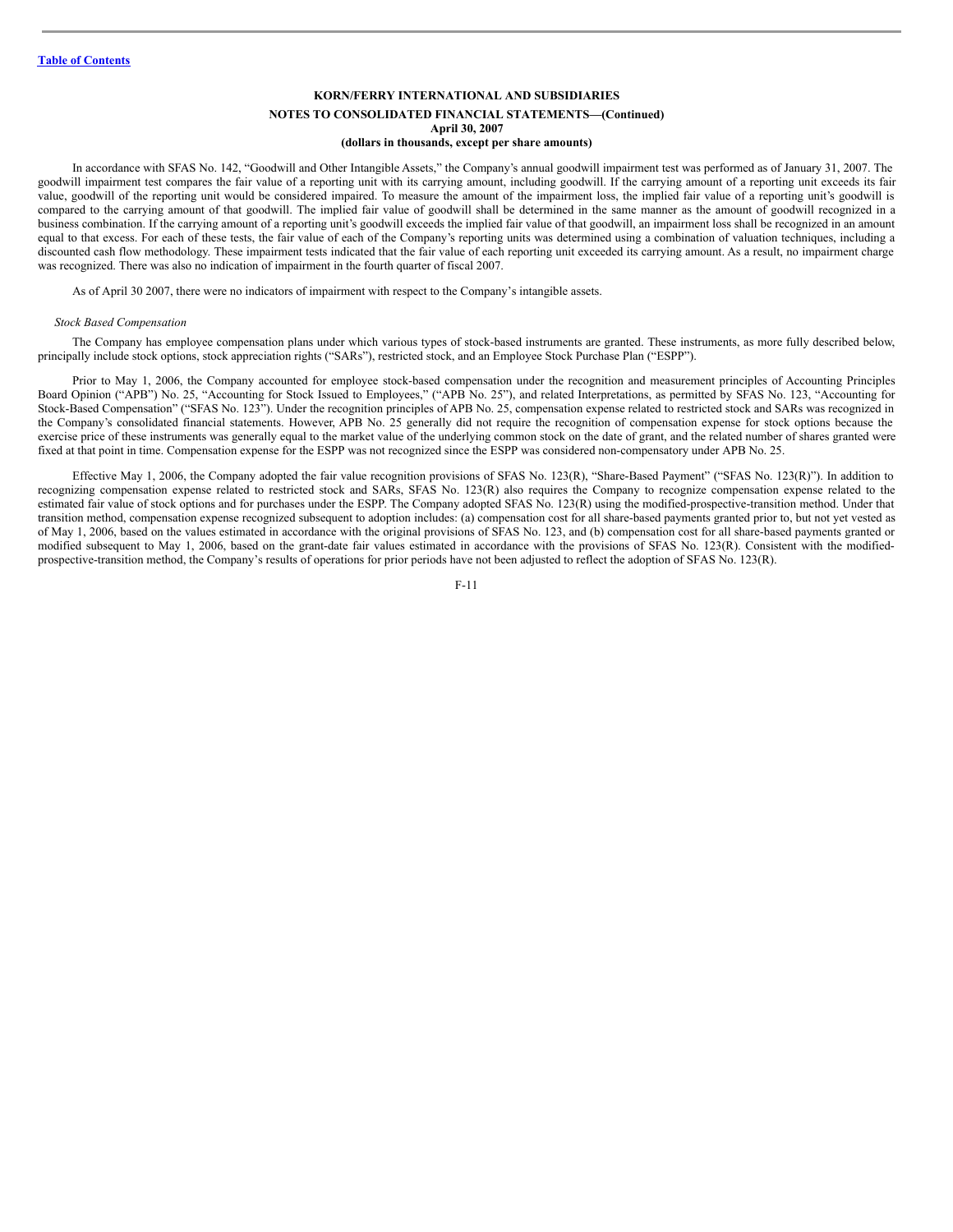### **NOTES TO CONSOLIDATED FINANCIAL STATEMENTS—(Continued)**

## **April 30, 2007**

## **(dollars in thousands, except per share amounts)**

As a result of recognizing compensation expense for stock options and the ESPP pursuant to the provisions of SFAS No. 123(R), the Company's income before income taxes and net income in fiscal 2007, were \$5,894 and \$3,743 lower, respectively, than if the Company had continued to account for the stock-based compensation under APB No. 25. Basic and diluted earnings per share ("EPS") for fiscal 2007 were \$0.09 and \$0.08 lower, respectively, than if the Company had continued to account for the stockbased compensation under APB No.25.

The following table reflects the components of stock-based compensation expense recognized in the Company's consolidated statements of income for fiscal 2007, 2006, and 2005:

|                                                    |         | Fiscal Year Ended April 30, |         |  |  |
|----------------------------------------------------|---------|-----------------------------|---------|--|--|
|                                                    | 2007    | 2006                        | 2005    |  |  |
| Stock options and SARs                             | \$4.974 | \$1.525                     | \$1,242 |  |  |
| Restricted stock                                   | 10.086  | 4.135                       | 2,034   |  |  |
| <b>Employee Stock Purchase Plan</b>                | 496     |                             |         |  |  |
| Total stock-based compensation expense, pre-tax    | 15.556  | 5.660                       | 3,276   |  |  |
| Tax benefit from stock-based compensation expense  | (5,875) | (2,017)                     | (973)   |  |  |
| Total stock-based compensation expense, net of tax | \$9.681 | \$ 3.643                    | \$2,303 |  |  |

The above table does not reflect any stock option or ESPP compensation for fiscal 2006 or 2005 as the Company generally did not record stock option or ESPP expense under APB No. 25, as previously discussed.

The following table illustrates the effect on net income and earnings per share as if the Company had applied the fair value recognition provisions of SFAS No. 123(R):

|                                                                                       | <b>Fiscal Year Ended</b> | April 30,            |
|---------------------------------------------------------------------------------------|--------------------------|----------------------|
|                                                                                       | 2006                     | 2005                 |
| Net income, as reported                                                               | \$59,430                 | \$38,620             |
| Stock-based employee compensation charges, net of related tax effects:                |                          |                      |
| Employee stock compensation expense included in net income, as reported, net          | 3.643                    | 2,303                |
| Employee stock compensation expense determined under the fair-value based method, net | (9, 483)                 | (8,770)              |
| Net income, as adjusted                                                               | \$53,590                 | \$32,153             |
| Interest expense on convertible securities, net of related tax effects                | 3,113                    | 3,103                |
| Net income for diluted EPS, as adjusted                                               | \$56,703                 | \$35,256             |
| <b>Basic EPS</b>                                                                      |                          |                      |
| As reported                                                                           | 1.49                     | 1.00<br>$\mathbf{s}$ |
| Pro forma                                                                             | 1.38<br>S.               | 0.83<br>S.           |
| <b>Dilutive EPS</b>                                                                   |                          |                      |
| As reported                                                                           | 1.32                     | 0.90<br>\$           |
| Pro forma                                                                             | 1.20                     | 0.76                 |
|                                                                                       |                          |                      |

The Company uses the Black-Scholes option valuation model to estimate the grant date fair value of employee stock options. The expected volatility reflects the consideration of the historical volatility in the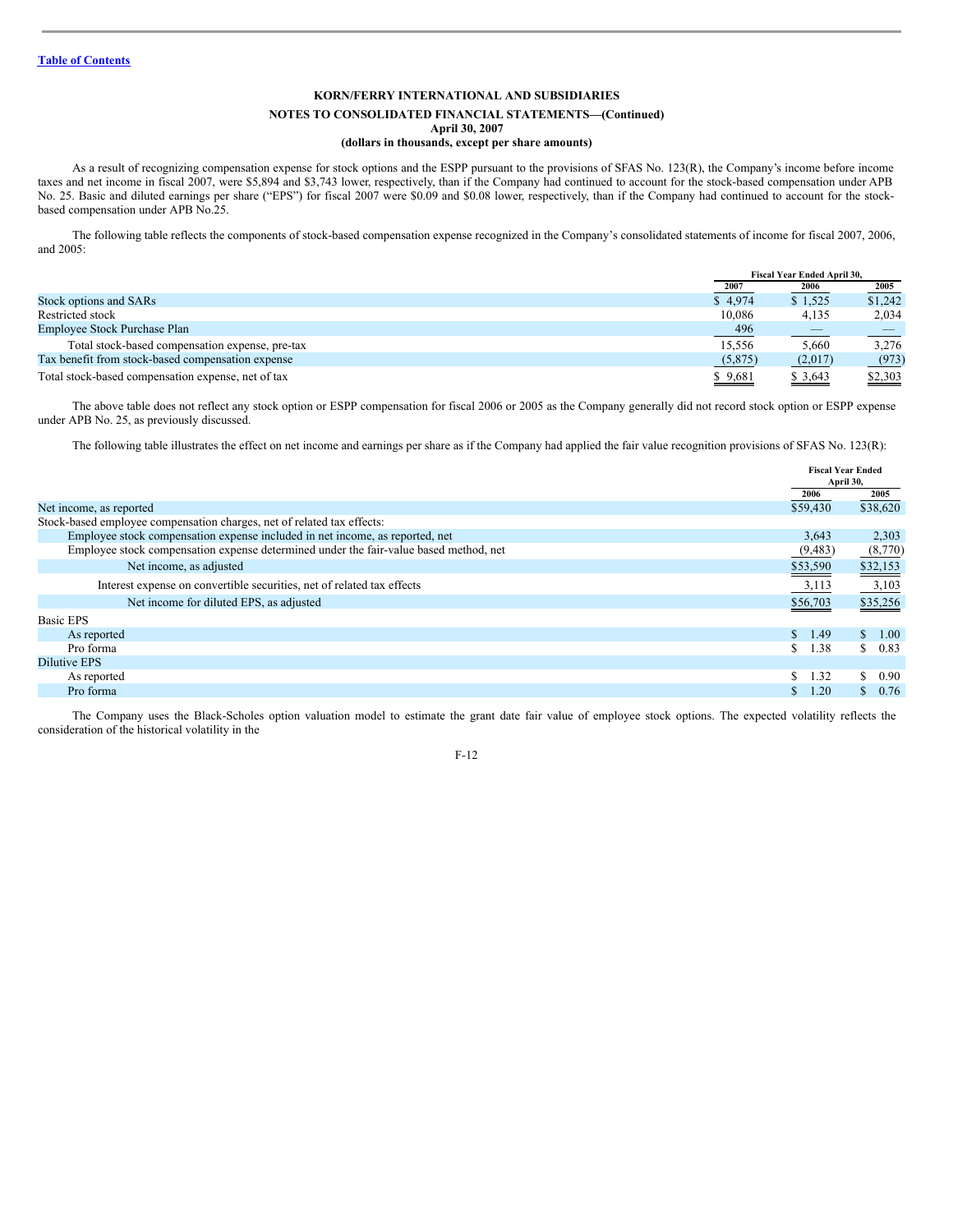### **NOTES TO CONSOLIDATED FINANCIAL STATEMENTS—(Continued)**

## **April 30, 2007**

## **(dollars in thousands, except per share amounts)**

Company's publicly traded instruments during the period the option is granted. The Company believes historical volatility in these instruments is more indicative of expected future volatility than the implied volatility in the price of the Company's common stock. The expected life of the options is estimated using historical data. The risk-free interest rate is based on the U.S. Treasury zero-coupon issue with a remaining term approximating the expected term of the options. Upon adoption of SFAS No. 123(R), the Company began using historical data to estimate forfeiture rates applied to the gross amount of expense determined using the option valuation model. Prior to adoption of SFAS No. 123(R), the Company recognized forfeitures as they occurred. There was no material impact upon adoption of SFAS No. 123(R) between these methods of accounting for forfeitures. The following assumptions were used by the Company for options granted in the respective periods:

|                                 |         | <b>Fiscal Year</b><br>Ended April 30, |         |
|---------------------------------|---------|---------------------------------------|---------|
|                                 | 2007    | 2006                                  | 2005    |
| Expected stock volatility       | 48.05%  | 50.0%                                 | 63.1%   |
| Risk-free interest rate         | 4.95%   | 3.83%                                 | 3.69%   |
| Expected option life (in years) | 4.00    | 4.50                                  | 4.50    |
| Expected dividend yield         | $0.0\%$ | $0.0\%$                               | $0.0\%$ |

The Black-Scholes option pricing model was developed for use in estimating the fair value of traded options. The assumptions used in option valuation models are highly subjective, particularly the expected stock price volatility of the underlying stock. For purposes of pro forma disclosures, the estimated fair values of the options are amortized over the options' vesting periods.

### *Translation of Foreign Currencies*

Generally, financial results of the Company's foreign subsidiaries are measured in their local currencies. Assets and liabilities are translated into U.S. dollars at the rates of exchange in effect at the end of each year and revenue and expenses are translated at average rates of exchange during the year. Resulting translation adjustments are reported as a component of comprehensive income. Gains and losses from foreign currency transactions of these subsidiaries and the translation of the financial results of subsidiaries operating in highly inflationary economies are included in general and administrative expenses. Foreign currency (gains) and losses, on an after tax basis, included in net income, were \$148, \$374 and (\$439) in fiscal 2007, 2006 and 2005, respectively.

#### *Fair Value of Financial Instruments*

The carrying amount of cash, cash equivalents and accounts receivable approximates fair value due to the short maturity of these instruments. The fair values of marketable securities are obtained from quoted market prices.

As of April 30, 2007, the Company had no outstanding amounts related to its 7.5% Convertible Subordinated Notes and 7.5% Convertible Series A Preferred Stock (see Note 10).

At April 30, 2006, the carrying value of the Company's long-term debt and convertible mandatorily redeemable preferred stock was \$45,147 and \$10,989, respectively. The long-term debt had a fair value of approximately \$93,869 and the convertible mandatorily redeemable preferred stock had a fair value of approximately \$23,467 at April 30, 2006. The fair value of these instruments was estimated assuming the holder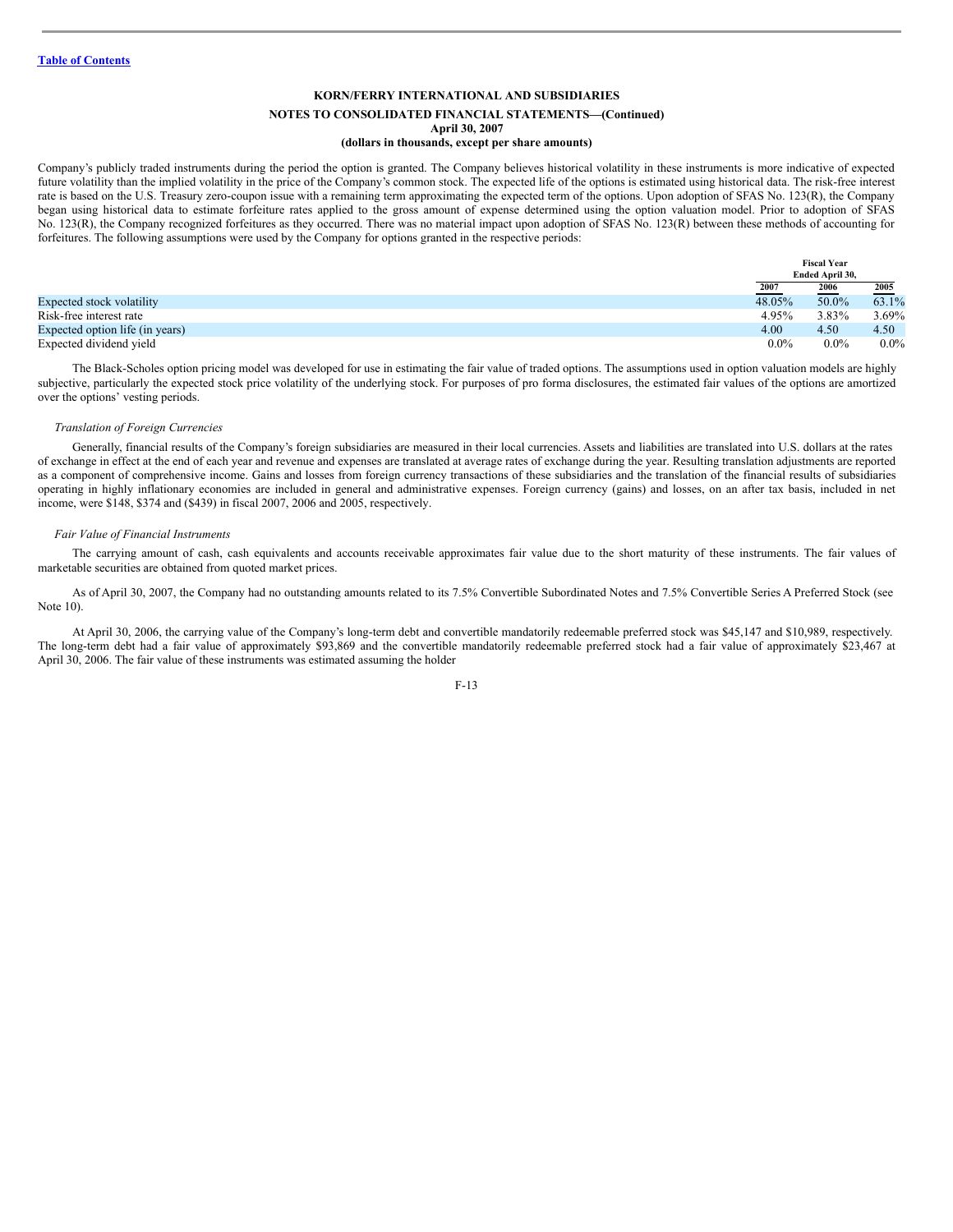### **NOTES TO CONSOLIDATED FINANCIAL STATEMENTS—(Continued)**

# **April 30, 2007**

## **(dollars in thousands, except per share amounts)**

had converted the securities to common stock at a conversion price of \$10.19 based on the Company's stock price of \$21.00 at April 30, 2006. If the conversion had occurred at April 30, 2006, the holder would have received a total of 4,468,950 and 1,117,237 shares for the debt and stock, respectively.

#### *Concentration of Credit Risk*

Financial instruments which potentially subject the Company to concentrations of credit risk consist principally of receivables due from clients. Concentrations of credit risk with respect to receivables are limited due to the Company's large number of clients and their dispersion across many different industries and countries worldwide. At April 30, 2007, the Company had no significant credit concentrations.

### *Cash Surrender Value of Life Insurance*

The change in the cash surrender value ("CSV") of company owned life insurance ("COLI") contracts, net of insurance premiums paid and gains realized, is reported in compensation and benefits expense (see Note 7).

#### *Reclassifications*

Certain prior year reported amounts have been reclassified to conform to the current year presentation.

### *Recently Issued Accounting Standards*

The Company adopted SFAS No. 123(R) on May 1, 2006 using the modified-prospective method (see the*Stock Based Compensation* section above).

In September 2006, FASB issued SFAS No. 158, "Employers' Accounting for Defined Benefit Pension and Other Postretirement Plans—an amendment of FASB Statements No. 87, 88, 106, and 132(R)" ("SFAS No. 158"). SFAS No. 158 retains the previous measurement and disclosure requirements of prior accounting guidance, but now requires the recognition of the funded status of pension and other postretirement benefit plans on the balance sheet ("recognition provisions"). Furthermore, for fiscal years ending after December 15, 2008, SFAS No. 158 requires fiscal-year-end measurements of plan assets and benefit obligations, eliminating the use of earlier measurement dates currently permissible. The recognition provisions of SFAS No. 158 were effective for the Company on April 30, 2007. Previously unrecognized actuarial gains or losses, prior service cost, and any remaining unamortized transition obligation will be recognized on the balance sheet with an offset to accumulated other comprehensive income, net of any resulting deferred tax balances. The Company adopted SFAS No. 158 on April 30, 2007. The adoption did not have a material impact on the consolidated financial statements (see note 7).

In July 2006, the FASB issued FASB Interpretation No. 48, "Accounting for Uncertainty in Income Taxes*"* ("FIN 48"). Among other things, FIN 48 creates a model to address uncertainty in tax positions and clarifies the accounting for income taxes by prescribing a minimum recognition threshold which all income tax positions must achieve to meet before being recognized in the financial statements. In addition, FIN 48 requires expanded annual disclosures, including a tabular rollforward of the beginning and ending aggregate unrecognized tax benefits as well as specific detail related to tax uncertainties for which it is reasonably possible the amount of unrecognized tax benefit will significantly increase or decrease within 12 months. FIN 48 is effective for the Company on May 1, 2007. Any differences between the amounts recognized in the statement of financial position prior to the adoption of FIN 48 and the amounts reported after adoption are generally accounted for as a cumulative-effect adjustment recorded to the beginning balance of retained earnings. The Company is assessing the impact this statement will have on its results of operations and or financial position.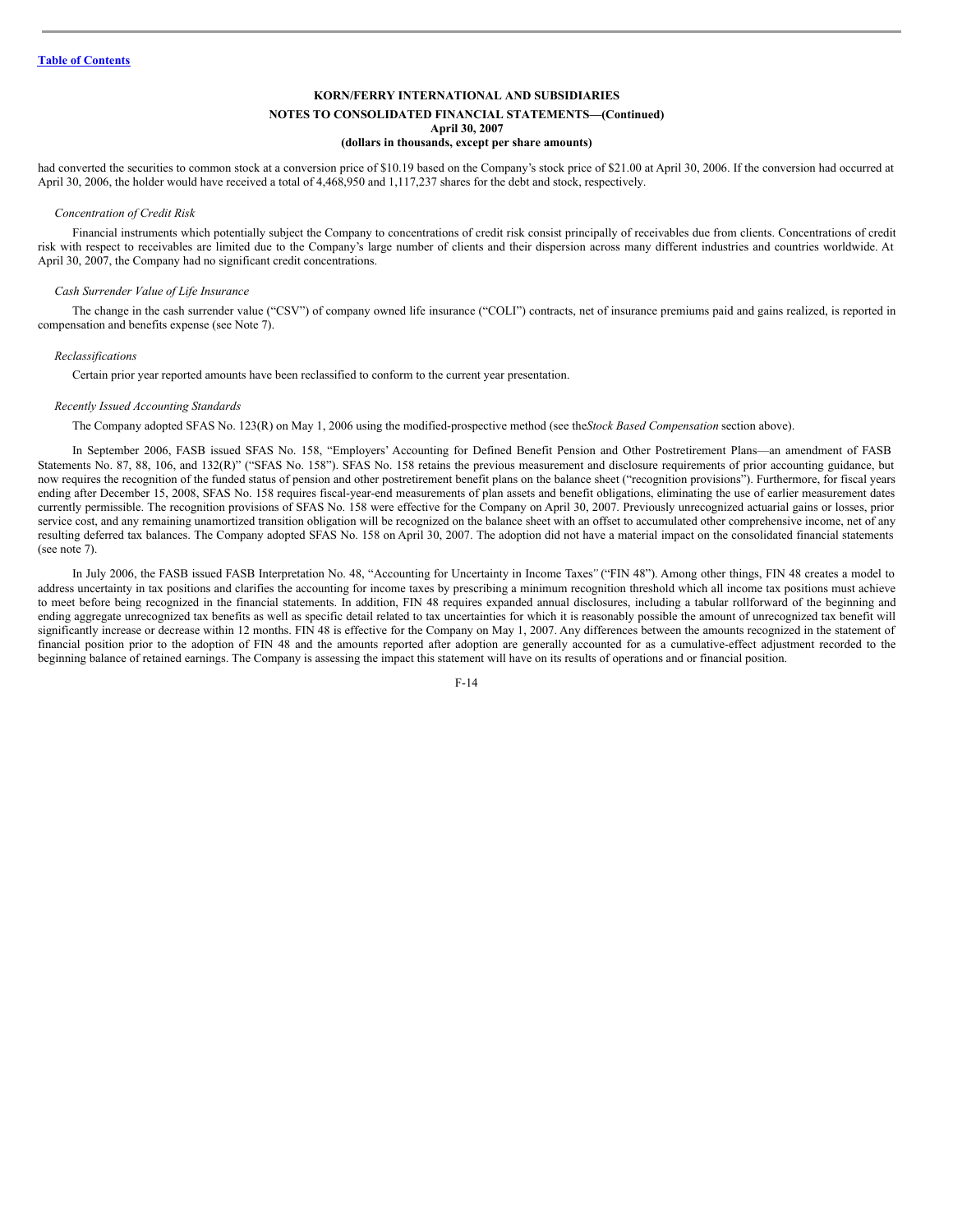### **NOTES TO CONSOLIDATED FINANCIAL STATEMENTS—(Continued)**

**April 30, 2007**

## **(dollars in thousands, except per share amounts)**

In September 2006, the FASB issued SFAS No. 157, "Fair Value Measurements" ("SFAS No. 157"). The statement defines fair value, establishes a framework for measuring fair value and expands disclosures about fair value measurements. The statement emphasizes that fair value is a market-based measurement, not an entity-specific measurement and establishes a fair value hierarchy. This statement also clarifies how the assumptions of risk and the effect of restrictions on sales or use of an asset effect the valuation. SFAS No. 157 is effective for financial statements issued for fiscal years beginning after November 15, 2007, and interim periods within those fiscal years. Early adoption is permitted. The Company is assessing the impact this statement will have on its results of operations and or financial position.

In February, 2007, FASB issued SFAS No. 159, "The Fair Value Option for Financial Assets and Financial Liabilities" ("SFAS No. 159") including an amendment of SFAS No. 115. This statement provides companies with an option to report selected financial assets and liabilities at fair value. This statement is effective for fiscal years beginning after November 15, 2007 with early adoption permitted. The Company is assessing the impact this statement will have on its results of operations and or financial position.

### **2. Basic and Diluted Earnings Per Share**

Basic earnings per common share ("basic EPS") was computed by dividing net income by the weighted average number of common shares outstanding. Diluted earnings per common share ("diluted EPS") reflects the potential dilution that would occur if all in-the-money outstanding options or other contracts to issue common stock were exercised or converted and was computed by dividing adjusted net income, after assumed conversion of subordinated notes and preferred stock, by the weighted average number of common shares outstanding plus dilutive common equivalent shares. The following is a reconciliation of the numerator and denominator (shares in thousands) used in the computation of basic and diluted EPS:

|                                                                        |          | Fiscal Year Ended April 30, |            |  |  |
|------------------------------------------------------------------------|----------|-----------------------------|------------|--|--|
|                                                                        | 2007     | 2006                        | 2005       |  |  |
| <b>Net income (Numerator):</b>                                         |          |                             |            |  |  |
| Net income                                                             | \$55,498 | \$59,430                    | \$ 38,620  |  |  |
| Interest expense on convertible securities, net of related tax effects | 2,863    | 3,113                       | 3,103      |  |  |
| Net income for diluted EPS                                             | \$58,361 | \$62,543                    | \$41,723   |  |  |
| <b>Shares (Denominator):</b>                                           |          |                             |            |  |  |
| Weighted average shares for basic EPS                                  | 39,774   | 39,890                      | 38,516     |  |  |
| Effect of:                                                             |          |                             |            |  |  |
| Convertible subordinated notes                                         | 4,083    | 4,470                       | 4,470      |  |  |
| Convertible preferred stock                                            | 1,016    | 1,117                       | 1,118      |  |  |
| Warrants                                                               | 123      | 95                          | 93         |  |  |
| Restricted stock                                                       | 274      | 273                         | 182        |  |  |
| Stock options                                                          | 1,665    | 1,412                       | 1,831      |  |  |
| Employee stock purchase plan                                           |          | 13                          | 19         |  |  |
| Adjusted weighted average shares for diluted EPS                       | 46,938   | 47,270                      | 46,229     |  |  |
| <b>Basic earnings per share</b>                                        | 1.40     | 1.49                        | 1.00       |  |  |
| Diluted earnings per share                                             | 1.24     | 1.32                        | 0.90<br>ъ. |  |  |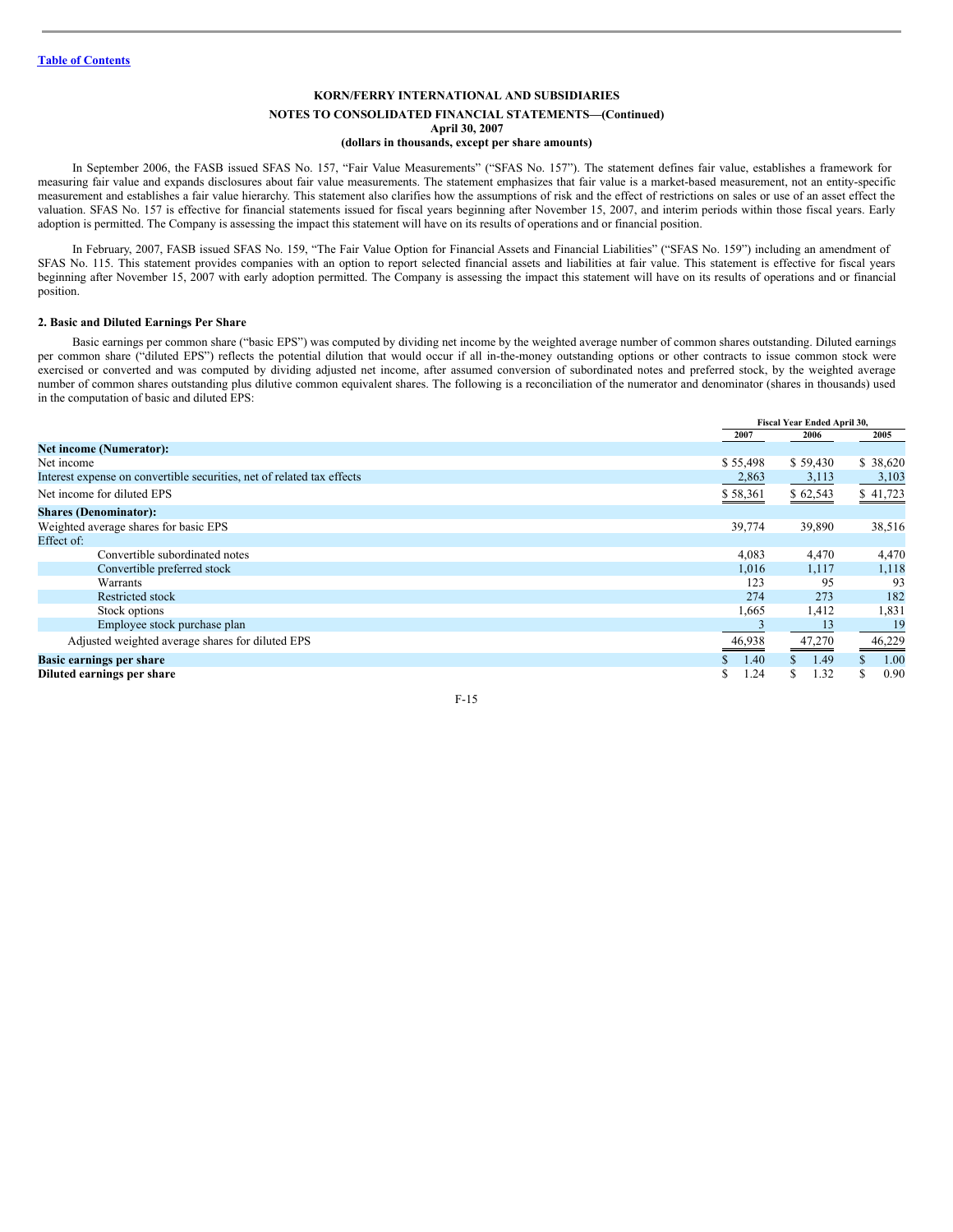### **NOTES TO CONSOLIDATED FINANCIAL STATEMENTS—(Continued)**

**April 30, 2007**

## **(dollars in thousands, except per share amounts)**

Assumed exercises or conversions have been excluded in computing the diluted earnings per share when their inclusion would be anti-dilutive.

### **3. Comprehensive Income**

Comprehensive income is comprised of net income and all changes to stockholders' equity, except those changes resulting from investments by owners (changes in paid in capital) and distributions to owners (dividends).

Total comprehensive income is as follows:

|                                                                 | Fiscal Year Ended April 30, |                          |          |  |
|-----------------------------------------------------------------|-----------------------------|--------------------------|----------|--|
|                                                                 | 2007                        | 2006                     | 2005     |  |
| Net income                                                      | \$55,498                    | \$59,430                 | \$38,620 |  |
| Reclassification adjustment for gains included in net income    |                             | (573)                    | (639)    |  |
| Adjustment to initially apply SFAS No. 158, net of income taxes | (335)                       | $\overline{\phantom{a}}$ |          |  |
| Unrealized gain on marketable securities, net of taxes          | 844                         | 872                      | 1.122    |  |
| Foreign currency translation adjustments                        | 9,186                       | 932                      | 10,792   |  |
| Comprehensive income                                            | \$65,193                    | \$60,661                 | \$49,895 |  |

The accumulated other comprehensive income at April 30, 2007 is comprised of foreign currency translation adjustments, unrealized gains and the implementation effect of SFAS No. 158 of \$19,314, \$1,626 and (\$335), respectively. The accumulated other comprehensive income at April 30, 2006 included foreign currency translation adjustments and unrealized gains of \$10,128 and \$782 respectively. Comprehensive income includes income tax adjustments of \$594 and \$1,103 as of April 30, 2007 and 2006, respectively.

### **4. Employee Stock Plans**

*Stock Option Plans*

The maximum number of shares of common stock reserved for stock option issuance is 16 million, subject to adjustment for certain changes in the Company's capital structure and other extraordinary events.

The Company's employee stock option plans provide for option grants designated as either nonqualified, incentive stock options or SARs. Options granted to officers, non-employee directors and other key employees generally vest over a three to five year period and generally expire ten years from the date of grant. Stock options are granted at a price equal to the fair market value of the common stock on the date of grant. Key employees are eligible to receive a grant of stock options annually with the number of options determined by the employee's performance level. In addition, certain key management typically receives stock option grants upon commencement of employment.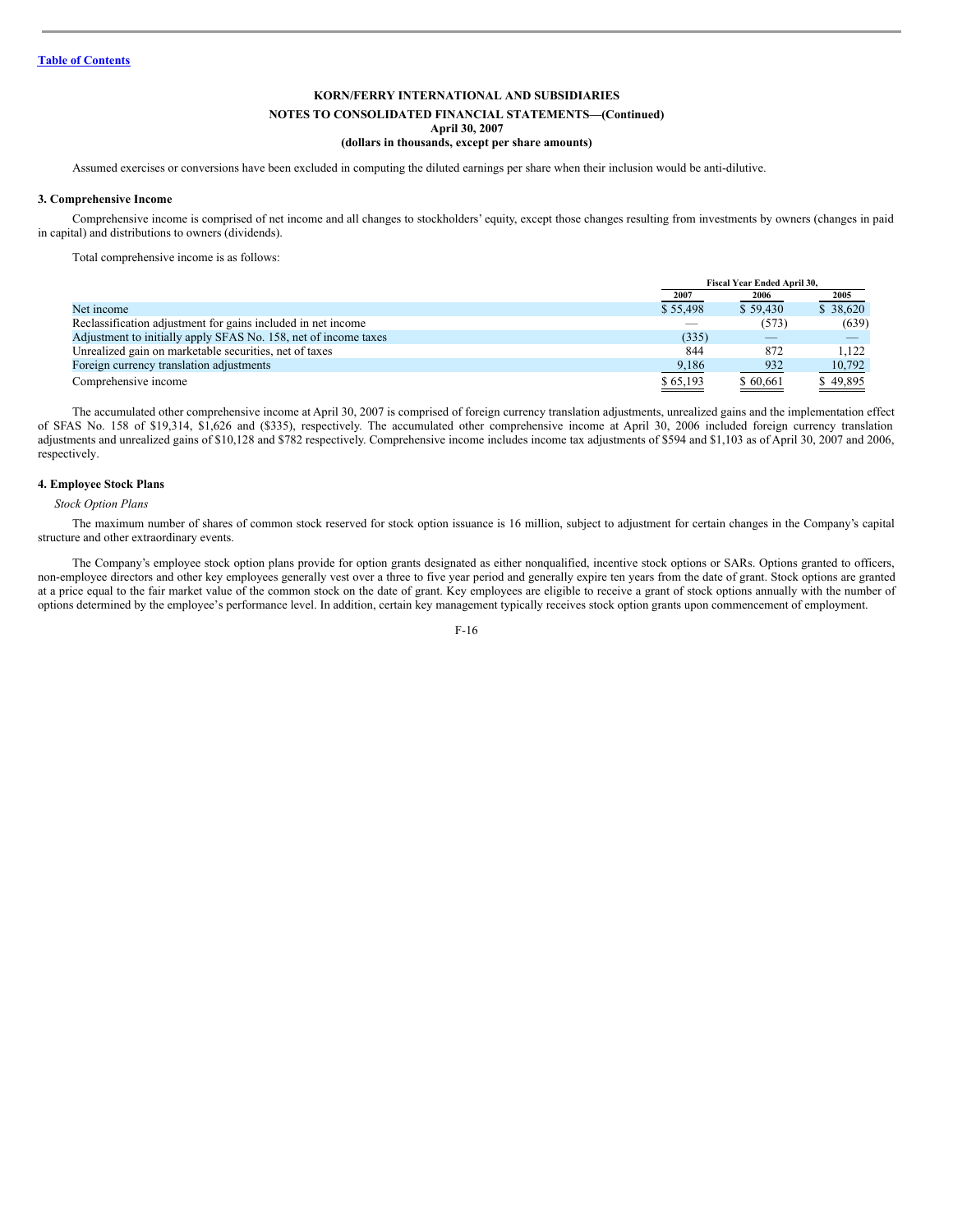### **NOTES TO CONSOLIDATED FINANCIAL STATEMENTS—(Continued)**

# **April 30, 2007**

## **(dollars in thousands, except per share amounts)**

### The status of stock options and SARs issued under the Company's performance award plans are summarized below:

|                               | Number of<br><b>Shares</b><br>(in thousands) |          | Weighted<br>Average<br><b>Exercise Price</b> | Weighted<br>Average<br>Remaining<br>Contractual<br>term (in years) | Aggregate<br>Intrinsic<br>Value |
|-------------------------------|----------------------------------------------|----------|----------------------------------------------|--------------------------------------------------------------------|---------------------------------|
| Outstanding at May 1, 2004    | 8,958                                        |          | 11.28                                        |                                                                    |                                 |
| Granted                       | 815                                          | ъ        | 19.11                                        |                                                                    |                                 |
| Exercised                     | (1,581)                                      | \$       | 10.49                                        |                                                                    |                                 |
| Canceled/forfeited            | (363)                                        | S        | 13.79                                        |                                                                    |                                 |
| Outstanding at April 30, 2005 | 7,829                                        | \$       | 12.14                                        |                                                                    |                                 |
| Granted                       | 837                                          | ς        | 17.99                                        |                                                                    |                                 |
| Exercised                     | (1,783)                                      | <b>S</b> | 9.81                                         |                                                                    |                                 |
| Canceled/forfeited            | (141)                                        | \$.      | 15.13                                        |                                                                    |                                 |
| Outstanding at April 30, 2006 | 6,742                                        | \$       | 13.42                                        |                                                                    |                                 |
| Granted                       | 113                                          | ς        | 21.09                                        |                                                                    |                                 |
| Exercised                     | (1, 945)                                     | \$       | 10.88                                        |                                                                    |                                 |
| Canceled/forfeited            | (172)                                        | S        | 16.74                                        |                                                                    |                                 |
| Outstanding at April 30, 2007 | 4,738                                        | \$       | 14.52                                        | 5.6                                                                | \$43,533                        |
| Exercisable at April 30, 2007 | 3,973                                        | S        | 13.72                                        | 5.1                                                                | \$39,816                        |

Included in the table above are 61 SARs outstanding as of April 30, 2007 with a weighted average exercise price of \$12.42. As of April 30, 2007, there was \$3,365 of total unrecognized compensation cost related to nonvested awards of stock options and SARs. That cost is expected to be recognized over a weighted-average period of one year. For stock option awards subject to graded vesting that were issued after May 1, 2006, the Company recognize the total compensation cost on a straight-line basis over the service period for the entire award.

Summary information about the Company's stock options and SARs outstanding at April 30, 2007 is presented in the following table (shares in thousands):

|                                |                                           | <b>Options Outstanding</b>                                  |  |                                              |                                           | <b>Options Exercisable</b>                                  |                                              |
|--------------------------------|-------------------------------------------|-------------------------------------------------------------|--|----------------------------------------------|-------------------------------------------|-------------------------------------------------------------|----------------------------------------------|
| <b>Range of Exercise Price</b> | Outstanding<br>as of<br>April 30,<br>2007 | Weighted<br>Average<br>Remaining<br><b>Contractual Life</b> |  | Weighted<br>Average<br><b>Exercise Price</b> | Exercisable<br>as of<br>April 30,<br>2007 | Weighted<br>Average<br>Remaining<br><b>Contractual Life</b> | Weighted<br>Average<br><b>Exercise Price</b> |
| $$6.16 - $7.38$                | 892                                       | 5.0                                                         |  | 7.36                                         | 892                                       | 5.0                                                         | 7.36                                         |
| $$7.39 - $11.00$               | 948                                       | 6.1                                                         |  | 8.22                                         | 948                                       | 6.1                                                         | 8.22                                         |
| $$11.01 - $14.50$              | 260                                       | 2.9                                                         |  | 13.31                                        | 260                                       | 2.9                                                         | 13.31                                        |
| $$14.51 - $37.80$              | 2,638                                     | 5.9                                                         |  | 19.33                                        | 1,873                                     | 5.0                                                         | 19.58                                        |
|                                | 4,738                                     | 5.6                                                         |  | 14.52                                        | 3,973                                     | 5.1                                                         | 13.72                                        |

Additional information pertaining to stock options:

|                                                      |        | <b>Fiscal Year Ended April 30.</b> |         |  |  |
|------------------------------------------------------|--------|------------------------------------|---------|--|--|
|                                                      | 2007   | 2006                               | 2005    |  |  |
| Weighted average fair value of stock options granted | \$9.12 | \$8.70                             | \$10.29 |  |  |
| Total fair value of stock options and SARs vested    | 10.245 | 10.324                             | 13.723  |  |  |
| Total intrinsic value of stock options exercised     | 20,422 | 16.256                             | 13.527  |  |  |
| Total intrinsic value of SARs paid                   | 319    | 240                                | 389     |  |  |

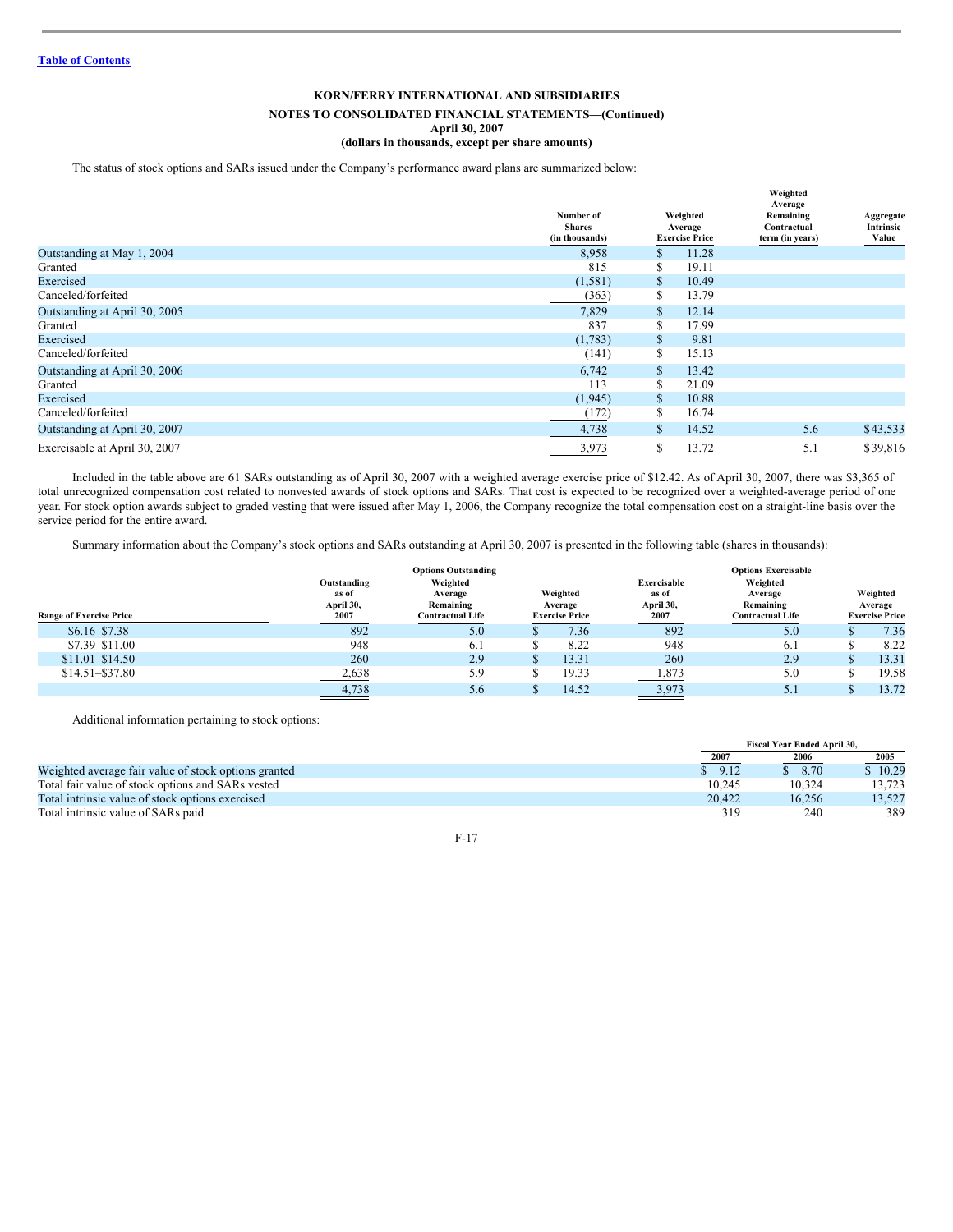### **NOTES TO CONSOLIDATED FINANCIAL STATEMENTS—(Continued)**

**April 30, 2007**

## **(dollars in thousands, except per share amounts)**

### *Restricted Stock Plan*

The Company grants restricted stock to executive officers and other senior employees generally vesting over a three to four year period. Restricted stock is granted at a price equal to the fair market value of the common stock on the date of grant. Employees may receive restricted stock annually in conjunction with the Company's performance review as well as throughout the year upon commencement of employment. The fair values of restricted stock are determined based on the closing price of the Company's common stock on the grant dates.

The status of the Company's unvested restricted common stock is summarized below:

|                               | Number of<br><b>Shares</b><br>(in thousands) |    | Weighted<br><b>Average Fair</b><br>Value |  |
|-------------------------------|----------------------------------------------|----|------------------------------------------|--|
| Outstanding at May 1, 2005    | 438                                          |    | 13.84                                    |  |
| Issuances                     | 417                                          | ۰Δ | 17.97                                    |  |
| Vested                        | (168)                                        |    | 12.13                                    |  |
| Outstanding at April 30, 2006 | 687                                          |    | 16.63                                    |  |
| Issuances                     | 1,187                                        | D. | 19.64                                    |  |
| Vested                        | (444)                                        |    | 16.35                                    |  |
| Forfeited                     | (74)                                         |    | 18.38                                    |  |
| Outstanding at April 30, 2007 | 1,356                                        |    | 19.26                                    |  |

As of April 30, 2007, there was \$19,567 of total unrecognized compensation cost related to nonvested awards of shares of restricted stock. That cost is expected to be recognized over a period of 2.8 years. For restricted stock awards subject to graded vesting that were issued after May 1, 2006, the Company recognizes the total compensation cost on a straight-line basis over the service period for the entire award.

### *Employee Stock Purchase Plan*

In October 2003, the Company implemented an ESPP that, in accordance with Section 423 of the Internal Revenue code, allows eligible employees to authorize payroll deductions of up to 15% of their salary to purchase shares of the Company's common stock at 85% of the fair market price of the common stock on the last day of the enrollment period. The maximum number of shares of common stock reserved for ESPP issuance is 1,500, subject to adjustment for certain changes in the Company's capital structure and other extraordinary events. In fiscal years 2007, 2006, and 2005, employees purchased 142 shares at \$17.81 per share, 183 shares at \$15.06 per share, and 153 shares at \$13.14 per share, respectively. At April 30, 2007, the plan had approximately 900 shares available for future issuance.

### **5. Restructuring Liability**

A roll-forward of the restructuring liability at April 30, 2007 is as follows:

|                                | Severance | <b>Facilities</b> | Other                           | <b>Total</b> |
|--------------------------------|-----------|-------------------|---------------------------------|--------------|
| Liability as of April 30, 2005 | -61       | \$7,389           | $\sigma$<br>$\sim$              | \$7,450      |
| Payments                       |           | (1,984)           | $\hspace{0.1mm}-\hspace{0.1mm}$ | (1,985)      |
| Liability as of April 30, 2006 | 60        | 5,405             | $\overline{\phantom{a}}$        | 5,465        |
| Charged to expense             | $-$       | (1,223)           |                                 | (1,223)      |
| Payments                       | _         | (1,219)           | $\hspace{0.1mm}-\hspace{0.1mm}$ | (1,219)      |
| Liability as of April 30, 2007 | 60        | \$2,963           | ა—                              | \$ 3,023     |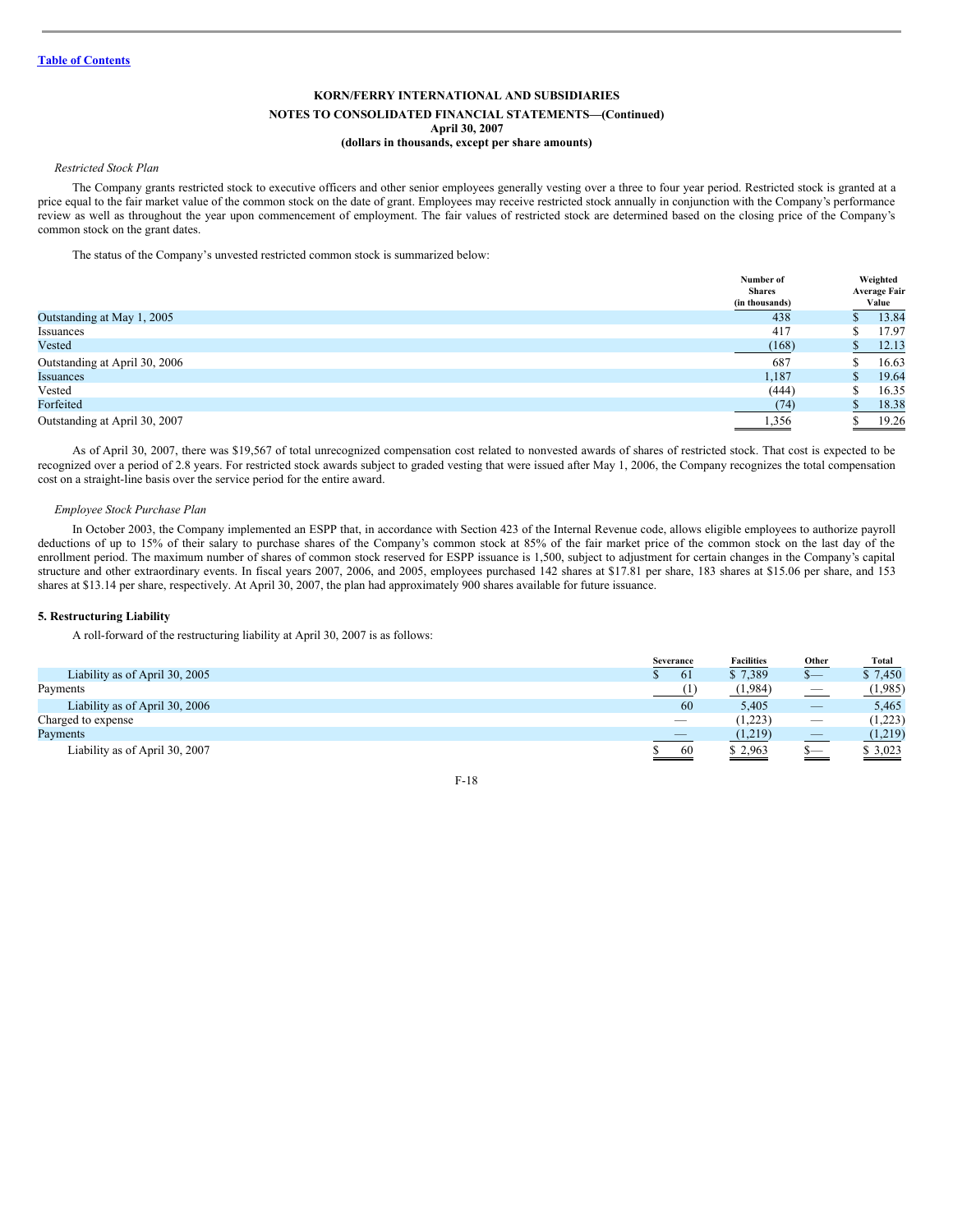### **NOTES TO CONSOLIDATED FINANCIAL STATEMENTS—(Continued)**

**April 30, 2007**

## **(dollars in thousands, except per share amounts)**

The severance accrual includes amounts paid monthly and are expected to be paid in full by March 2008. The accrued liability for facilities costs primarily relates to commitments under operating leases, net of sublease income, of which \$2,061 is included in other long-term liabilities, which will be paid over the next five years.

In the fourth quarter of fiscal 2007 the Company adjusted its facilities reserves by \$1,223 primarily resulting from its Futurestep operations assuming occupancy of a portion of a facility in April 2007 that was previously reserved for as part of the previously approved restructuring initiatives.

Due to deteriorating economic conditions encountered in the beginning of fiscal 2002, the Company began to develop a restructuring initiative designed to reduce the workforce by nearly 30%, or over 850 employees. Such initiatives included consolidating back-office functions of Futurestep and executive recruitment, exiting the college recruitment market, discontinuing the operations of JobDirect and writing down other related assets and goodwill. At that time, management believed that the then approved restructuring initiative included all restructuring activities that would be required. Subsequently, however, the continued downturn in the recruiting industry, as a result of a downturn in the global economy, forced management to take additional action and recommend additional restructuring plans to the Board of Directors. Each of the resulting restructuring charges for fiscal 2004 of \$8,526 and fiscal 2003 of \$16,281 were, at the time they were accounted for, viewed by management as discrete events, resulting from separate restructuring plans, each of which was individually approved by the Company's executive management team and the Board of Directors.

The approved restructuring plan complied with all requirements of SFAS No. 146, "Accounting for Costs Associated with Exit of Disposal Activities," which included management (a) had the authority to approve action and commit to the restructuring plan which was written and approved by the Board of Directors; (b) identified the number of employees to be terminated, the job classification or functions, their locations and their expected completion date; (c) established terms of the benefit arrangement, including the benefits that the employees were to receive upon termination; and (d) actions required to complete the plan indicated that it was unlikely that significant changes to the plan would occur.

|                              |           | Fiscal Year Ended April 30, 2004 |  |                         |         |  |  |
|------------------------------|-----------|----------------------------------|--|-------------------------|---------|--|--|
|                              |           | Restructuring                    |  | <b>Asset Impairment</b> |         |  |  |
|                              | Severance | <b>Facilities</b>                |  | and Other               |         |  |  |
| <b>Executive recruitment</b> |           |                                  |  |                         |         |  |  |
| North America                | 455       | \$(191)                          |  | _                       | \$264   |  |  |
| <b>EMEA</b>                  | 4,405     | 309                              |  | 196                     | 4,910   |  |  |
| Asia Pacific                 | 160       | $-$                              |  | -                       | 160     |  |  |
| South America                | 58        |                                  |  | __                      | 58      |  |  |
| Total executive recruitment  | 5,078     | 118                              |  | 196                     | 5,392   |  |  |
| <b>Futurestep</b>            | 1.474     | 1,303                            |  | 205                     | 2,982   |  |  |
| Corporate                    | 152       |                                  |  | _                       | 152     |  |  |
| Total                        | \$6,704   | \$1,421                          |  | 401                     | \$8,526 |  |  |

Executive recruitment severance of \$5,078 included 112 employees terminated. The \$118 of facilities restructuring charge is net of an \$875 favorable adjustment related to previously reported restructured properties as a result of subleases executed at better terms than originally anticipated. The facilities restructuring charge primarily related to lease termination costs, net of estimated sublease income, for excess space in three executive recruitment offices. The other asset impairment charge of \$196 related to the writedown of related fixed assets.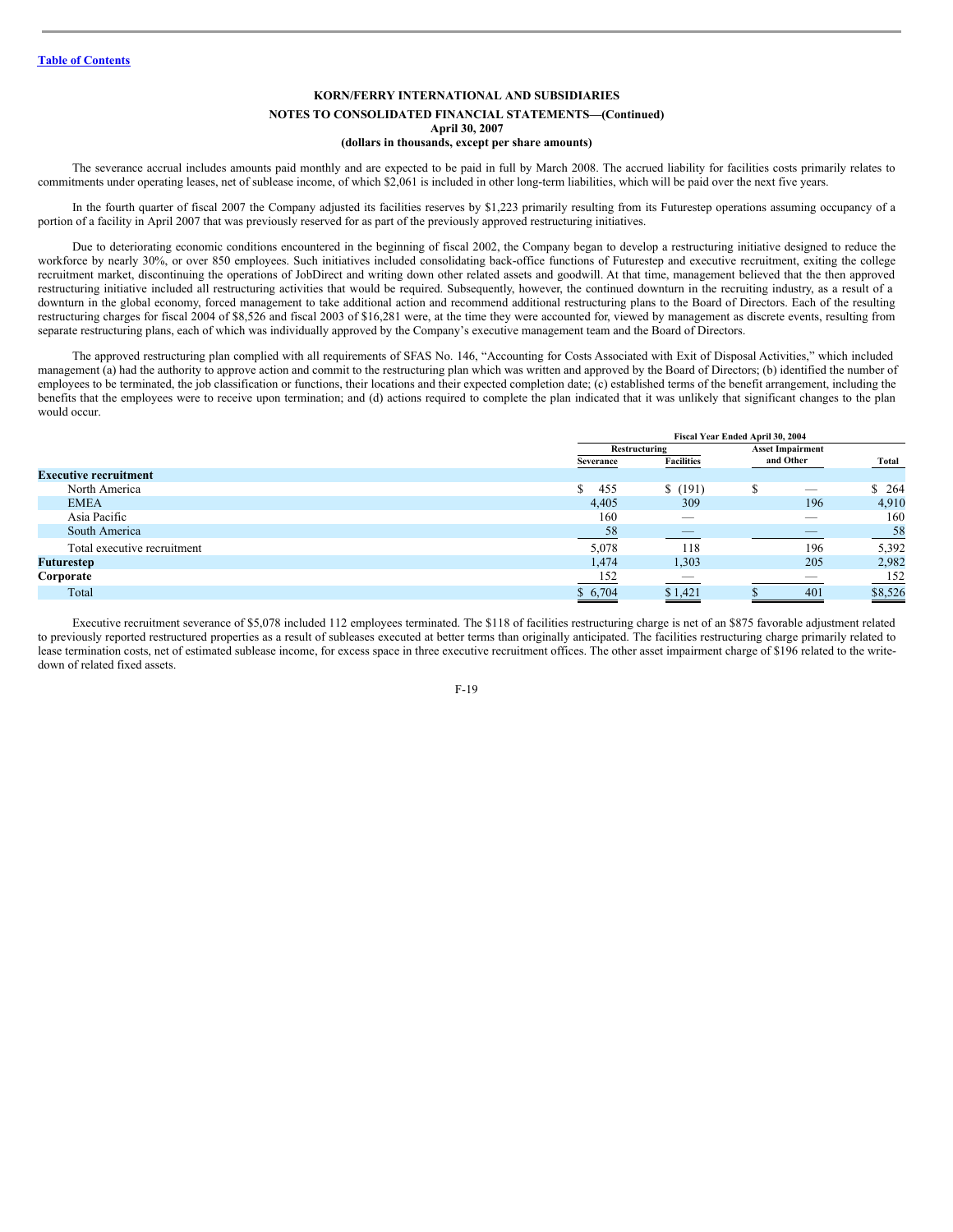### **NOTES TO CONSOLIDATED FINANCIAL STATEMENTS—(Continued)**

# **April 30, 2007**

## **(dollars in thousands, except per share amounts)**

Futurestep severance of \$1,474 included 43 employees terminated. Facilities of \$1,303 primarily related to five Futurestep offices that were closed as employees were co-located with executive recruitment offices. The other asset impairment charge of \$205 related to the write-down of related fixed assets.

### **6. Employee Tax Deferred Savings Plan**

The Company has an Employee Tax Deferred Savings Plan that covers eligible employees in the United States. The discretionary accrued contribution to this plan was \$1,213, \$544 and \$948 for fiscal 2007, 2006 and 2005, respectively.

## 7. Deferred Compensation and Retirement Plans, Pension Plan, Company Owned Life Insurance Policies and Executive Capital Accumulation Plan

The Company maintains several employee benefit plans. The total long-term benefit liability for the deferred compensation, retirement, pension plans and Executive Capital Accumulation Plan (ECAP) were as follows:

| <b>Fiscal Year Ended</b> |          |
|--------------------------|----------|
| April 30,                |          |
| 2007                     | 2006     |
| \$51,804                 | \$48,532 |
| 3,160                    | 4,220    |
| 2,664                    | 2,409    |
| 33,732                   | 16,629   |
| \$91,360                 | \$71,790 |
|                          |          |

### *Deferred Compensation Plans*

The Enhanced Wealth Accumulation Plan ("EWAP") was established in fiscal 1994. Certain vice presidents elected to participate in a "deferral unit" that required the participant to contribute a portion of their compensation for an eight year period, or in some cases, make an after tax contribution, in return for defined benefit payments from the Company over a fifteen year period generally at retirement age of 65 or later. Participants were able to acquire additional "deferral units" every five years. The EWAP replaced the Wealth Accumulation Plan ("WAP") in fiscal 1994 and vice presidents who did not choose to roll over their WAP units into the EWAP continue to be covered under the earlier version in which participants generally vest and commence receipt of benefit payments at retirement age of 65. In June 2003, the Company amended the EWAP and WAP plans, so as not to allow new participants or the purchase of additional deferral units by existing participants.

The Company also maintains a Senior Executive Incentive Plan ("SEIP") for participants approved by the Board. Generally, to be eligible, the vice president must be participating in the EWAP. Participation in the SEIP required the participant to contribute a portion of their compensation during a four-year period, or in some cases make an after tax contribution, in return for a defined benefit paid by the Company generally over a fifteen year period after ten years of participation in the plan or such later date as elected by the participant. In June 2003, the Company amended the SEIP plan, so as not to allow new participants or the purchase of additional deferral units by existing participants.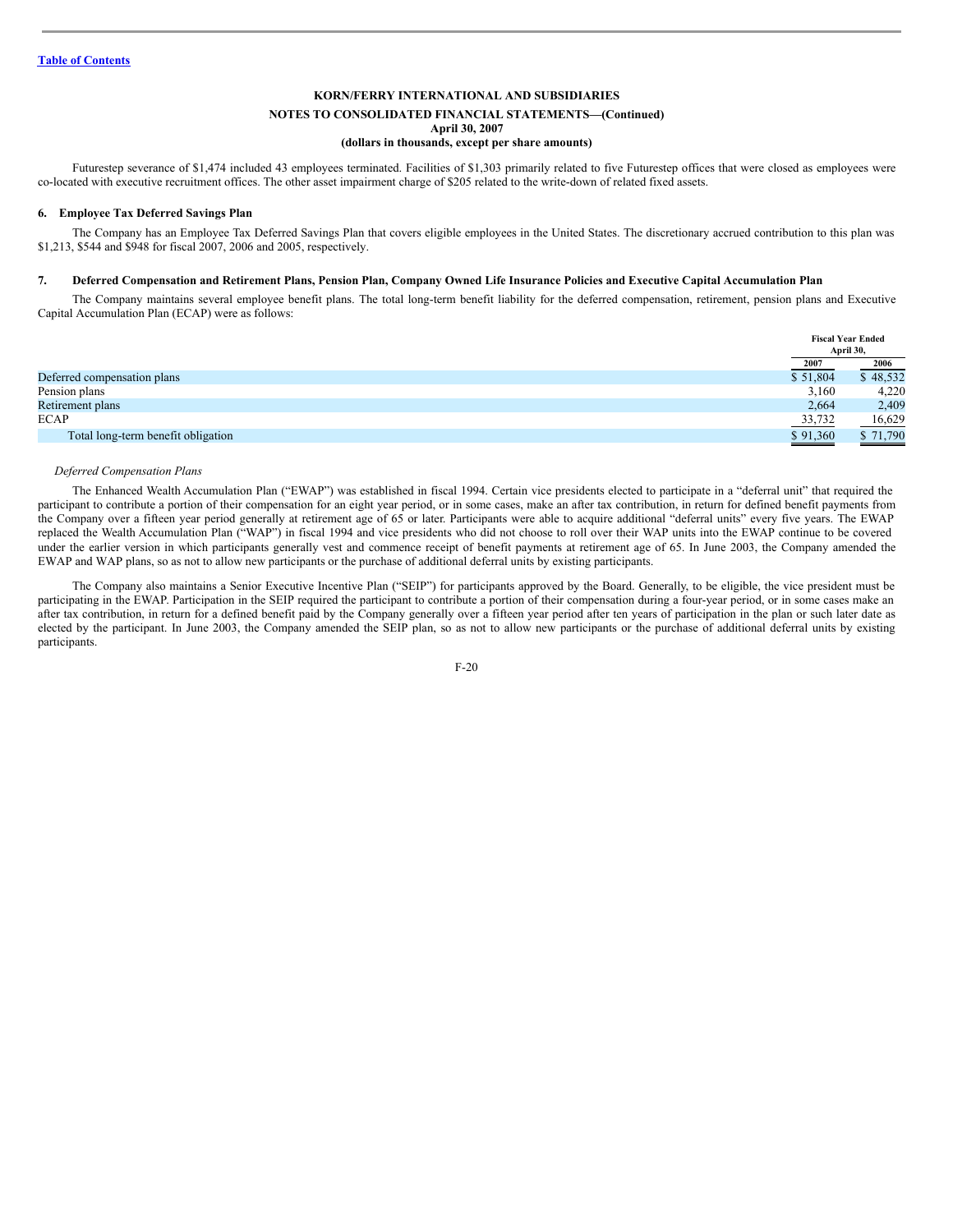### **NOTES TO CONSOLIDATED FINANCIAL STATEMENTS—(Continued)**

**April 30, 2007**

## **(dollars in thousands, except per share amounts)**

The Company also established several deferred compensation plans for vice-presidents that provide defined benefit payments to participants based on the deferral of compensation subject to vesting and retirement or termination provisions.

Certain current and former employees also have individual deferred compensation arrangements with the Company which provide for payment of defined amounts over certain periods commencing at specified dates or events.

#### *Pension Plan*

The Company has a defined benefit pension plan, referred to as the Worldwide Executive Benefit Plans ("WEB" plans), covering certain executives in the United States and foreign countries. The WEB plans are designed to integrate with government sponsored and local benefits and provide a monthly benefit to vice presidents upon retirement from the Company. Each year a plan participant accrued and was fully vested in one-twentieth of the targeted benefits expressed as a percentage set by the Company for that year. Upon retirement, a participant receives a monthly benefit payment equal to the sum of the percentages accrued over such participant's term of employment, up to a maximum of 20 years, multiplied by the participant's highest average monthly salary during the 36 consecutive months in the final 72 months of active full-time employment through June 2003. In June 2003, the Company froze the WEB plan, so as to not allow new participants, future accruals and future salary increases.

#### *Accounting for Deferred Compensation and Pension Plans*

For financial accounting purposes, the Company estimates the present value of the future benefits payable under these plans as of the estimated payment commencement date. The Company also estimates the remaining number of years a participant will be employed by the Company. Then, each year during the period of estimated employment, the Company accrues a liability and recognizes expense for a portion of the future benefit using the "benefit/years of service" attribution method for the SEIP, WAP and EWAP plans and the "projected unit credit" method for the WEB plan.

In calculating the accrual for future benefit payments, management has made assumptions regarding employee turnover, participant vesting, violation of non-competition provisions and the discount rate. Management periodically reevaluates all assumptions. If assumptions change in future reporting periods, the changes may impact the measurement and recognition of benefit liabilities and related compensation expense.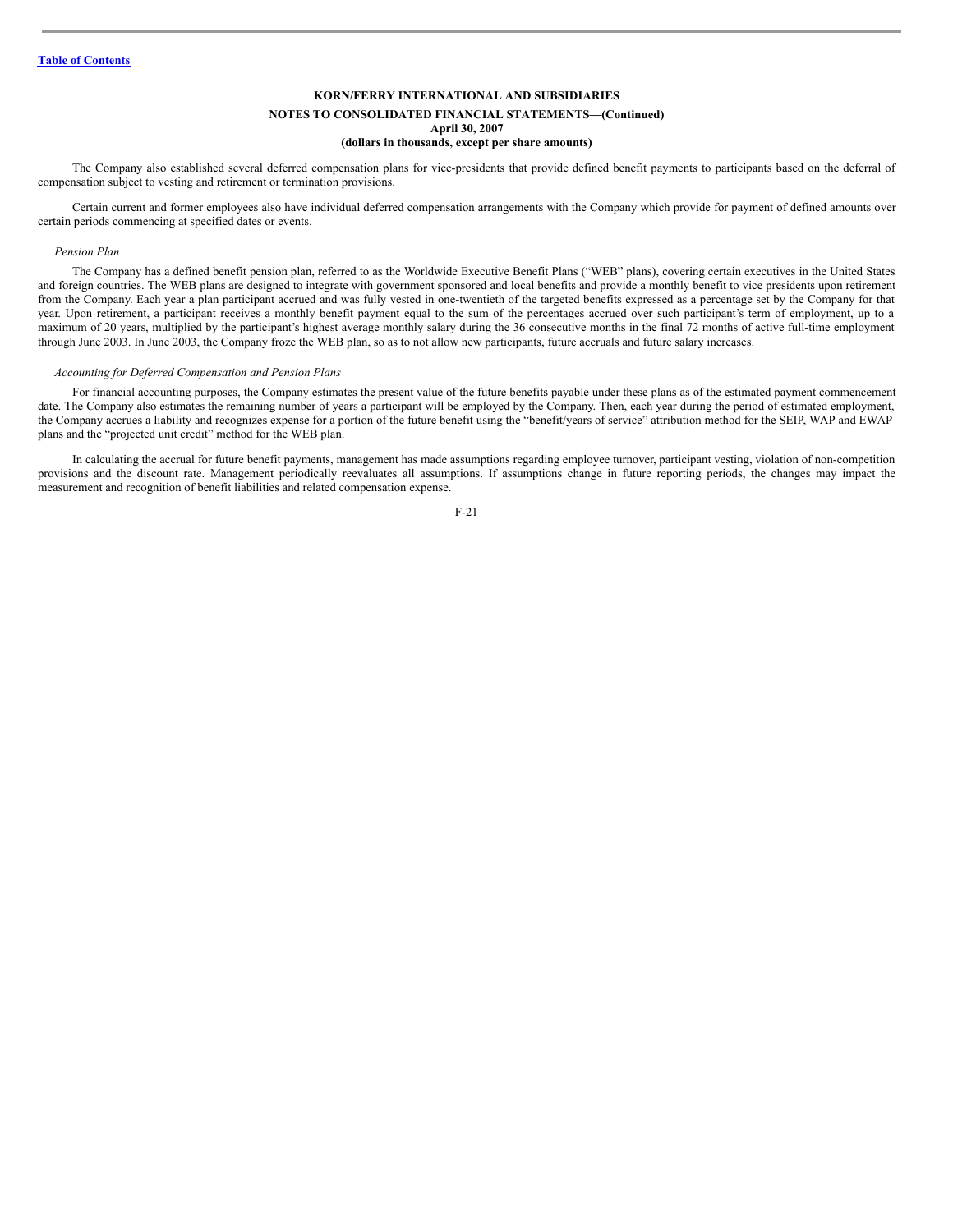### **NOTES TO CONSOLIDATED FINANCIAL STATEMENTS—(Continued)**

# **April 30, 2007**

# **(dollars in thousands, except per share amounts)**

SFAS No. 158 was effective for the Company as of April 30, 2007. The impact of adopting SFAS No. 158 on individual line items of the balance sheet as of April 30, 2007 is summarized below:

|                                                  | Before application of<br><b>SFAS No. 158</b> | Adjustments | After application of<br><b>SFAS No. 158</b> |
|--------------------------------------------------|----------------------------------------------|-------------|---------------------------------------------|
| Long term deferred income taxes                  | 40,962                                       | 1,051<br>ъ. | 42,013                                      |
| Total assets                                     | 760,440                                      | 1,051       | 761.491                                     |
| Income taxes payable                             | 21,759                                       | 673         | 22,432                                      |
| Total current liabilities                        | 228,816                                      | 673         | 229,489                                     |
| Deferred compensation and other retirement plans | 90.647                                       | 713         | 91,360                                      |
| Total liabilities                                | 327,150                                      | 1,386       | 328,536                                     |
| Accumulated other comprehensive income           | 20,940                                       | (335)       | 20,605                                      |
| Total shareholders' equity                       | 433,290                                      | (335)       | 432,955                                     |
| Total liabilities and shareholders' equity       | 760,440                                      | 1.051       | 761.491                                     |

### *International Retirement Plans*

The Company also maintains various retirement plans statutorily required in seven foreign jurisdictions. The aggregate of the long-term benefit obligation accrued at April 30, 2007 and 2006 is \$2,664 for 92 participants and \$2,409 for 73 participants, respectively. The Company's contribution to these plans was \$651 and \$596 in fiscal 2007 and 2006, respectively.

#### *Executive Capital Accumulation Plan*

In January 2004, the Company implemented the Executive Capital Accumulation Plan ("ECAP"). The ECAP is intended to provide certain employees an opportunity to defer salary and/or bonus on a pre-tax basis. Company contributions into this plan are discretionary and are granted to key employees annually based on the employees' performance. In addition, certain key management may receive Company ECAP contributions upon commencement of employment. Participants generally vest in Company contributions over a three-year period. Participants have the ability to allocate their deferrals among a number of investment options and may receive their benefits at termination, retirement or "in service" either in a lump sum or in quarterly installments over five, ten or fifteen years. In the current fiscal year, two similar plans were fully implemented in the Company's Asian and Canadian regions.

Employer ECAP contributions were \$7,694, \$8,409, and \$5,409 in fiscal 2007, 2006, and 2005, respectively. The Company expects to make an ECAP contribution of approximately \$8.0 million in fiscal year 2008. In addition, the Company may make additional ECAP contributions in fiscal 2008 if key employees are hired.

The roll-forward of the ECAP liability is as follows:

| Liability as of April 30, 2006         | $\frac{\text{Total}}{\$16,629}$ |
|----------------------------------------|---------------------------------|
| Employee contributions                 | 5,956                           |
| Amortization of employer contributions | 8,019                           |
| Gain on investment                     | 3,262                           |
| <b>Employee Distributions</b>          | (186)                           |
| Translation                            | 52                              |
| Liability as of April 30, 2007         | \$33,732                        |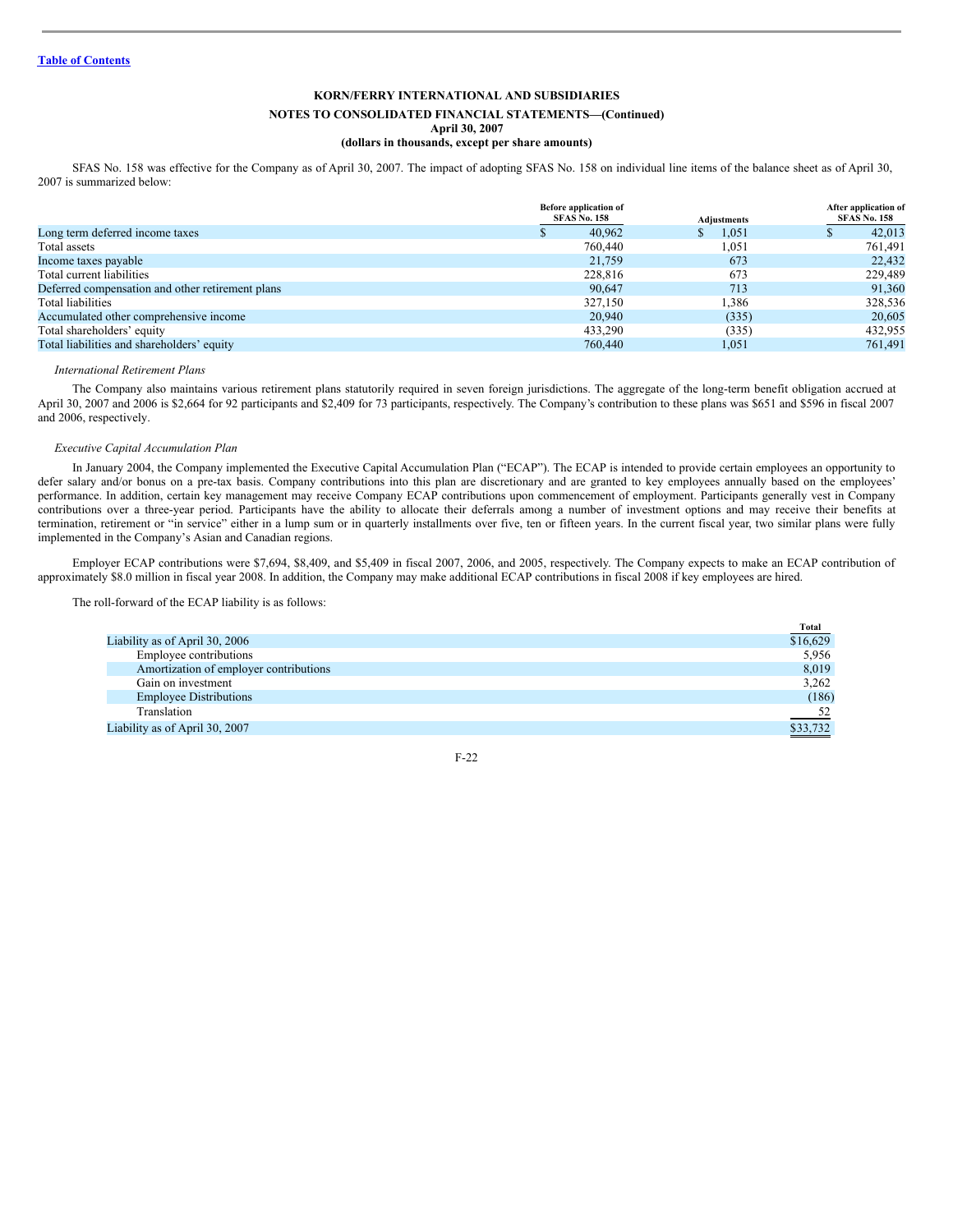## **NOTES TO CONSOLIDATED FINANCIAL STATEMENTS—(Continued)**

**April 30, 2007**

## **(dollars in thousands, except per share amounts)**

The following tables reconcile the benefit obligation for the deferred compensation plans and the pension plan:

|                                                | Fiscal Year Ended April 30, |          |          |
|------------------------------------------------|-----------------------------|----------|----------|
|                                                | 2007                        | 2006     | 2005     |
| <b>Deferred Compensation Plan:</b>             |                             |          |          |
| Benefit obligation at beginning of year        | \$50,031                    | \$56,721 | \$51,435 |
| Service cost                                   | 1,210                       | 1,677    | 1,740    |
| Interest cost                                  | 3,030                       | 3,178    | 3,253    |
| Plan participants' contributions with interest | 798                         | 1,021    | 1,397    |
| Amortization of actuarial (gain) loss          | 3,199                       | (9,011)  | 2,202    |
| Benefits paid                                  | (3,395)                     | (3,555)  | (3,306)  |
| Benefit obligation at end of year              | 54,873                      | 50,031   | 56,721   |
| Less: current portion of benefit obligation    | (3,069)                     | (2,755)  | (2,713)  |
| Long-term benefit obligation at April 30, 2007 | \$51,804                    | \$47,276 | \$54,008 |
|                                                |                             |          |          |
|                                                | 2007                        | 2006     | 2005     |
| Components of net periodic benefit costs:      |                             |          |          |
| Service cost                                   | \$1,210                     | \$1,677  | \$1,740  |
| Interest cost                                  | 3,030                       | 3,178    | 3,253    |
| Amortization of actuarial loss                 |                             | 360      | 187      |
| Amortization of transition obligation          | 212                         | 212      | 212      |
| Net periodic benefit cost                      | \$4,452                     | \$5,427  | \$5,392  |
|                                                |                             |          |          |
|                                                | 2007                        | 2006     | 2005     |
| Weighted average assumptions                   |                             |          |          |
| Discount rate (beginning of year)              | 6.25%                       | 5.75%    | 6.50%    |
| Discount rate (end of year)                    | 5.90%                       | 6.25%    | 5.75%    |
| Rate of compensation increase                  | $0.00\%$                    | $0.00\%$ | $0.00\%$ |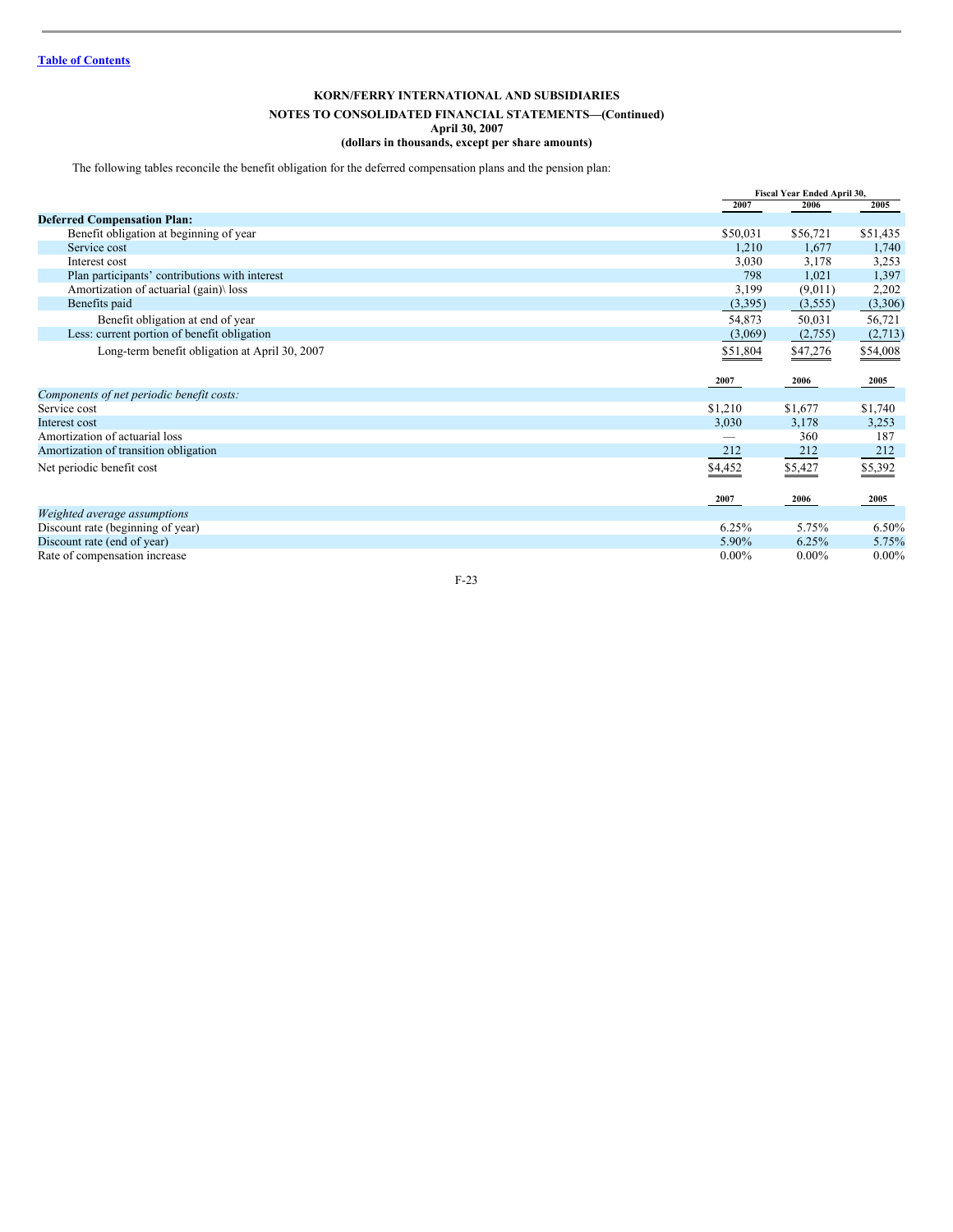# **NOTES TO CONSOLIDATED FINANCIAL STATEMENTS—(Continued)**

## **April 30, 2007 (dollars in thousands, except per share amounts)**

|                                                                                |                                       | Fiscal Year Ended April 30, |                    |
|--------------------------------------------------------------------------------|---------------------------------------|-----------------------------|--------------------|
|                                                                                | 2007                                  | 2006                        | 2005               |
| Pension plan:                                                                  |                                       |                             |                    |
| Benefit obligation at beginning of year                                        | \$3,098                               | \$3,463                     | \$3,180            |
| Service cost                                                                   |                                       |                             |                    |
| Interest cost                                                                  | 188                                   | 194                         | 201                |
| Actuarial loss (gain)                                                          | 136                                   | (132)                       | 458                |
| Benefits paid                                                                  | (122)                                 | (427)                       | (376)              |
| Benefit obligation at end of year                                              | 3,300                                 | 3,098                       | 3,463              |
| Less: current portion of benefit obligation                                    | (140)                                 | (126)                       | (103)              |
| Long-term benefit obligation at April 30, 2007                                 | \$3,160                               | \$2,972                     | \$3,360            |
|                                                                                |                                       |                             |                    |
|                                                                                | 2007                                  | 2006                        | 2005               |
| Components of net periodic benefit costs                                       |                                       |                             |                    |
| Service cost                                                                   | S.<br>$\hspace{0.1mm}-\hspace{0.1mm}$ | $s -$                       | S.<br>$\sim$       |
| Interest cost                                                                  | 188                                   | 194                         | 201                |
| Amortization of actuarial gain                                                 | (95)                                  | (86)                        | (150)              |
| Net periodic benefit cost                                                      | \$93                                  | \$108                       | $\frac{\$}{\$}$ 51 |
|                                                                                |                                       |                             |                    |
|                                                                                | 2007                                  | 2006                        | 2005               |
| Weighted average assumptions used to determine Benefit obligations at April 30 |                                       |                             |                    |
| Discount rate (beginning of year)                                              | 6.25%                                 | 5.75%                       | 6.50%              |
| Discount rate (end of year)                                                    | 5.90%                                 | 6.25%                       | 5.75%              |
| Rate of compensation increase                                                  | $0.00\%$                              | $0.00\%$                    | $0.00\%$           |

*Estimated Future Benefit Payments*

The following benefit payments, which reflect expected future service, as appropriate, are expected to be paid April 30:

|                 | Pension<br><b>Benefits</b> | <b>Deferred</b><br>Compensation<br>Plans |
|-----------------|----------------------------|------------------------------------------|
| 2008            | $\overline{\$}$ 205        | 3,415<br>D                               |
| 2009            | 197                        | 3,627                                    |
| 2010            | 204                        | 3,983                                    |
| 2011            | 236                        | 4,579                                    |
| 2012            | 242                        | 4,235                                    |
| Years 2013-2017 | 1,195                      | 23,209                                   |

*Company Owned Life Insurance (COLI)*

The Company purchased COLI contracts insuring participants and former participants in the deferred compensation and pension plans. The gross CSV of these contracts of \$136,462 and \$128,965 is offset by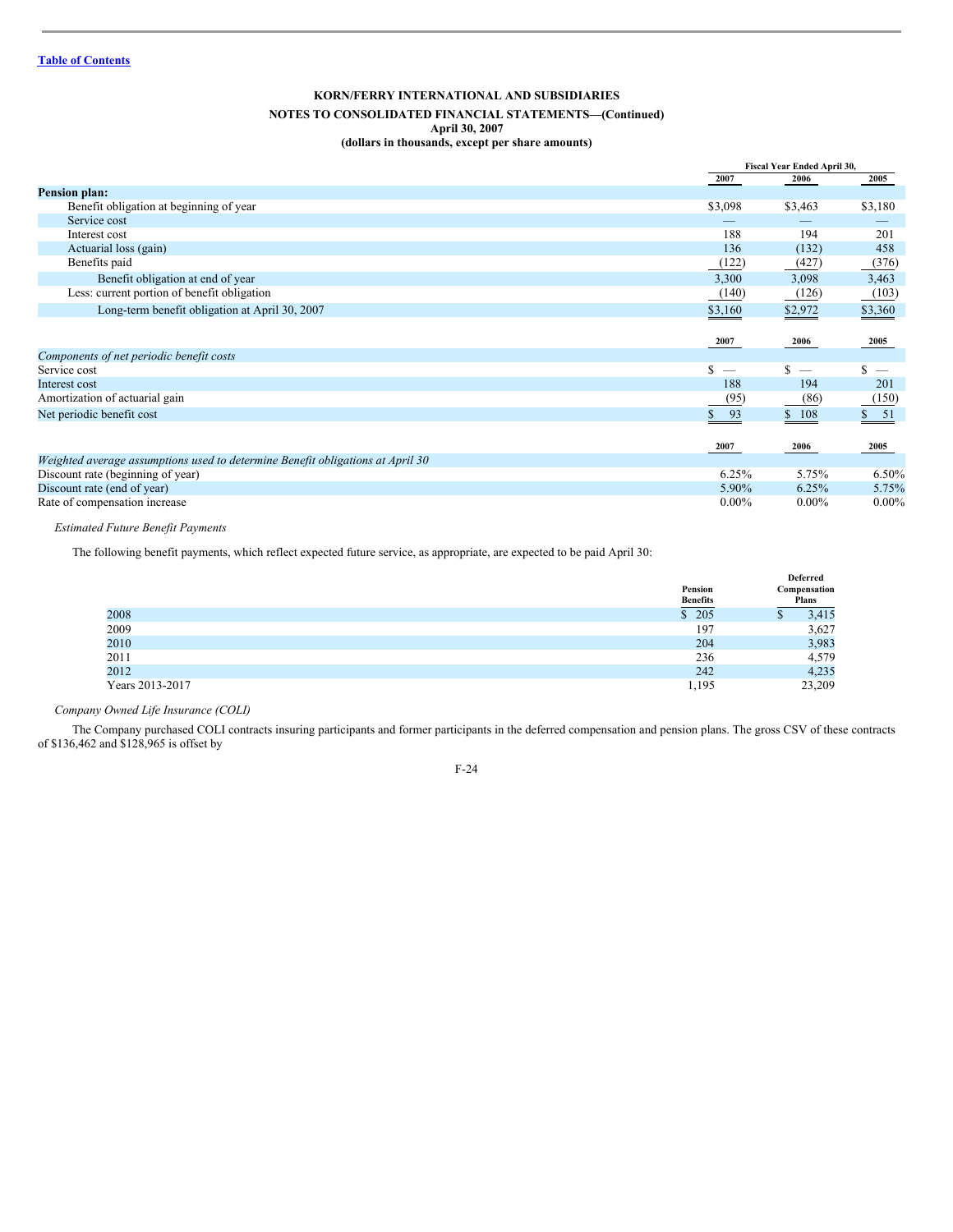## **NOTES TO CONSOLIDATED FINANCIAL STATEMENTS—(Continued)**

**April 30, 2007**

## **(dollars in thousands, except per share amounts)**

outstanding policy loans of \$59,984 and \$58,373 in the accompanying consolidated balance sheets as of April 30, 2007 and 2006, respectively. Total death benefits payable, net of loans under COLI contracts, were \$221,943 and \$219,270 at April 30, 2007 and 2006, respectively. Management intends to use the future death benefits from these insurance contracts to fund the deferred compensation and pension arrangements; however, there may not be a direct correlation between the timing of the future cash receipts and disbursements under these arrangements. In addition, certain policies are held in trusts to provide additional benefit security for the deferred compensation and pension plans. As of April 30, 2007, COLI contracts with a net cash surrender value of \$63,732 and death benefits payable, net of loans, of \$136,318 were held in trust for these purposes.

## **8. Income Taxes**

The provision for income taxes is based on reported income before income taxes. Deferred income tax assets and liabilities reflect the impact of temporary differences between the amounts of assets and liabilities recognized for financial reporting purposes and the amounts recognized for tax purposes, as measured by applying the currently enacted tax laws.

The provision for domestic and foreign income taxes consists of the following:

|                            |          | Fiscal Year Ended April 30, |             |  |
|----------------------------|----------|-----------------------------|-------------|--|
|                            | 2007     | 2006                        | 2005        |  |
| Current income taxes:      |          |                             |             |  |
| Federal                    | \$18,353 | \$7,346                     | 8,608<br>S. |  |
| <b>State</b>               | 6,543    | 1,636                       | 3,584       |  |
| Foreign                    | 14,869   | 12,795                      | 11,140      |  |
| Total                      | 39,765   | 21,777                      | 23,332      |  |
| Deferred income taxes:     |          |                             |             |  |
| Federal                    | (5,525)  | (86)                        | (1, 812)    |  |
| State                      | (1, 543) | (1,285)                     | (1, 166)    |  |
| Foreign                    | (2,533)  | (812)                       | (103)       |  |
| Total                      | (9,601)  | (2,183)                     | (3,081)     |  |
| Provision for income taxes | \$30,164 | \$19,594                    | \$20,251    |  |

The domestic and foreign components of income (loss) from continuing operations before domestic and foreign income and other taxes and equity in earnings of unconsolidated subsidiaries were as follows:

|                                                                                                | <b>Fiscal Year Ended April 30.</b> |           |        |
|------------------------------------------------------------------------------------------------|------------------------------------|-----------|--------|
|                                                                                                | 2007                               | 2006      | 2005   |
| Domestic                                                                                       | \$ 38,008                          | \$ 38.749 | 27.530 |
| Foreign                                                                                        | 44.491                             | 38.275    | 31,148 |
| Income before provision for income taxes and equity in earnings of unconsolidated subsidiaries | \$ 82,499                          | \$ 77,024 | 58,678 |
|                                                                                                |                                    |           |        |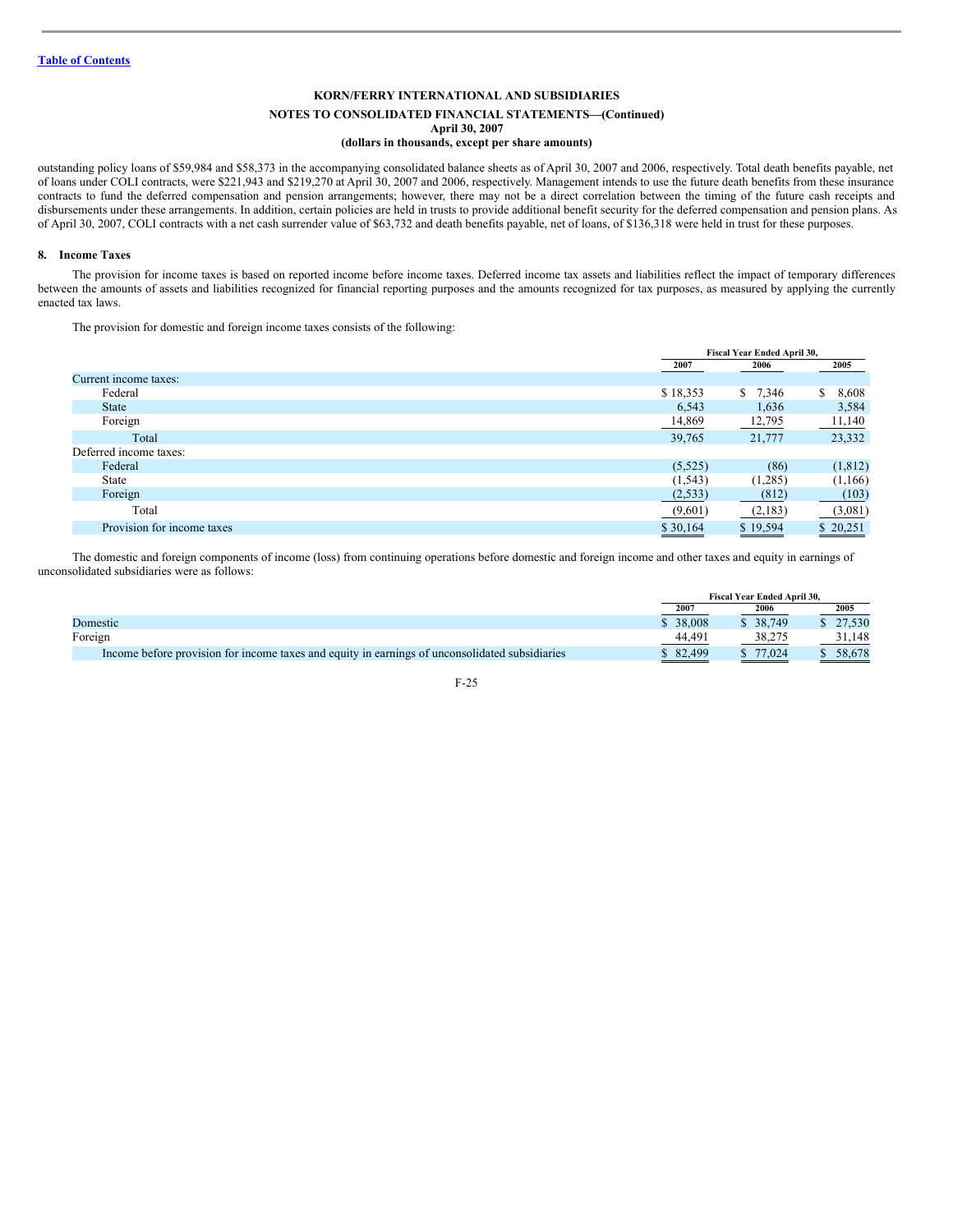### **NOTES TO CONSOLIDATED FINANCIAL STATEMENTS—(Continued)**

# **April 30, 2007**

## **(dollars in thousands, except per share amounts)**

The difference between the effective tax rate in the consolidated financial statements and the statutory federal income tax rate is attributed to the following:

|                                                        |       | <b>Fiscal Year Ended</b><br>April 30, |                                 |
|--------------------------------------------------------|-------|---------------------------------------|---------------------------------|
|                                                        | 2007  | 2006                                  |                                 |
| U.S. federal statutory tax rate                        | 35.0% | 35.0%                                 | $\frac{2005}{35.0\%}$           |
| Foreign source income, net of credits used             | 3.1   | 2.3                                   | 2.6                             |
| Income subject to net higher (lower) foreign tax rates | (3.9) | (1.8)                                 | 0.2                             |
| COLI increase, net                                     | (2.6) | (2.6)                                 | (3.6)                           |
| Repatriation of foreign earnings                       | 1.9   | 2.8                                   | $\hspace{0.1mm}-\hspace{0.1mm}$ |
| Loss recovery                                          | --    | (2.1)                                 |                                 |
| Effect of IRS audit                                    | _     | (11.2)                                | $\hspace{0.1mm}-\hspace{0.1mm}$ |
| State income taxes, net of federal benefit             | 5.9   | 3.0                                   | 4.0                             |
| Non-deductible interest expense                        | 0.4   | 0.5                                   |                                 |
| Adjustments for contingencies and valuation allowance  | (2.5) |                                       | (3.2)                           |
| Other                                                  | (0.7) | (0.5)                                 | (0.5)                           |
| Effective tax rate                                     | 36.6% | 25.4%                                 | 34.5%                           |

The effective tax rate of 25.4% in the fiscal 2006 was impacted by three items not present in the other years presented. In the fourth quarter of fiscal 2006, the Company finalized an audit with the IRS, pertaining to the fiscal years 1997 to 2003. As a result of the audit, the Company booked a tax benefit of \$8.6 million. This benefit was offset by an accrual that the Company made in accordance with Accounting Principles Board Opinion No. 23 "Accounting for Income Taxes in Special Areas ("APB 23"). The Company decided to repatriate a certain portion of its previously undistributed foreign earnings. This resulted in tax expense of \$2.1 million. The final item that impacted the effective tax rate was a loss recovery of \$4.6 million that occurred in the Company's third quarter of fiscal 2006. The Company realized a recovery on an investment that had previously been impaired. For tax purposes, the Company had a 100% valuation allowance on this item as it was determined to be unlikely that the Company would be able to use the resulting capital loss. The income of \$4.6 million generated by the loss recovery did not result in tax expense as a result, which lowered the effective tax rate for fiscal 2006.

In fiscal 2007, the Company also made an accrual in accordance with Accounting Principles Board Opinion No. 23, "Accounting for Income Taxes in Special Areas" ("APB 23") to reflect the Company's decision to repatriate an additional portion of its previously undistributed foreign earnings. This resulted in tax expense of \$1.6 million.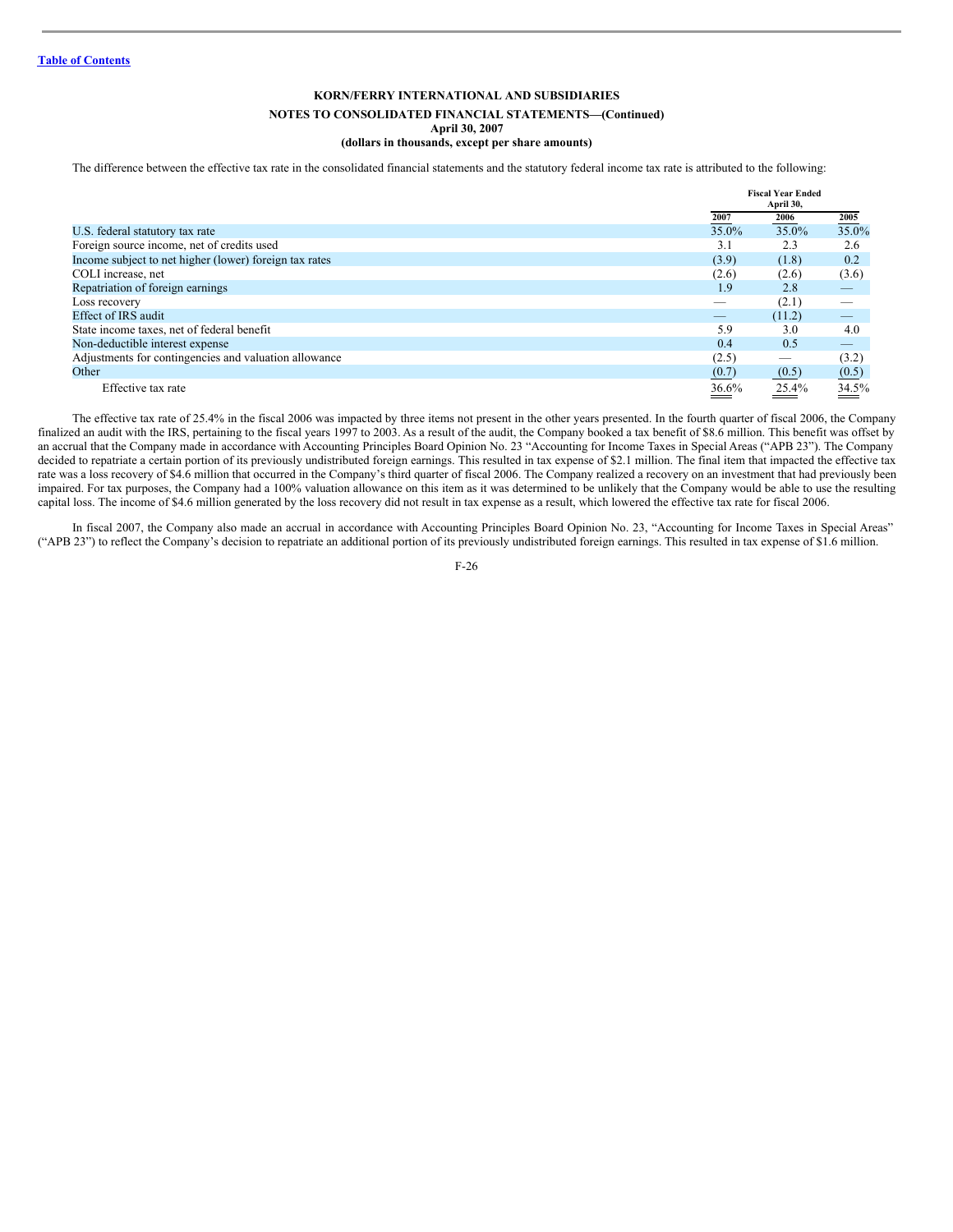## **NOTES TO CONSOLIDATED FINANCIAL STATEMENTS—(Continued)**

**April 30, 2007**

# **(dollars in thousands, except per share amounts)**

The significant components of deferred tax assets and liabilities are as follows:

|                                                      |            | As of April 30, |
|------------------------------------------------------|------------|-----------------|
|                                                      | 2007       | 2006            |
| Deferred income tax assets attributable to:          |            |                 |
| Deferred compensation                                | \$34,928   | \$28,458        |
| Allowance for doubtful accounts                      | 1,450      | 1,667           |
| Accrued liabilities and other                        | 10,255     | 5,527           |
| Property and equipment                               | 2,589      | 1,961           |
| Loss and credit carryforwards                        | 4,327      | 6,809           |
| Other                                                | 12,164     | 10,873          |
| Deferred tax assets before valuation allowances      | \$65,713   | \$55,295        |
| Deferred tax liabilities attributable to:            |            |                 |
| Property and equipment                               | \$<br>(63) | S<br>(526)      |
| Accrued liabilities and other                        | (2,170)    | (589)           |
| Other                                                | (8,609)    | (5,633)         |
| Deferred tax liabilities before valuation allowances | (10, 842)  | (6,748)         |
| Valuation allowances                                 | (3,334)    | (6,611)         |
| Net deferred income tax assets                       | \$51,537   | \$41,936        |

Certain deferred tax amounts and valuation allowances were adjusted in the current year based on differences between the prior year's provision and related tax return filings. Changes to the valuation allowance balances run through the provision for income taxes in the respective year.

The deferred tax amounts have been classified in the consolidated balance sheets as of April 30:

|                                      | 2007     | 2006     |
|--------------------------------------|----------|----------|
| Current deferred tax assets          | \$10,438 | \$11,733 |
| Current deferred tax liabilities     | (914)    | (2,064)  |
| Current deferred tax asset, net      | 9.524    | 9.669    |
| Non-current deferred tax asset       | 53,618   | 43.552   |
| Non-current deferred tax liabilities | (8,271)  | (4,674)  |
| Valuation allowance                  | (3,334)  | (6,611)  |
| Non-current deferred tax asset, net  | 42,013   | 32,267   |
| Net deferred tax assets              | \$51,537 | \$41,936 |

SFAS No. 109, "Accounting for Income Taxes", requires that deferred tax assets be reduced by a valuation allowance if it is more likely than not that some portion or all of the deferred tax asset will not be realized. Management believes sufficient uncertainty exists regarding the realizability of capital loss carry-forwards and has therefore established a valuation allowance for this portion of the deferred tax asset. Realization of the deferred income tax asset is dependent on the Company generating sufficient taxable income in future years as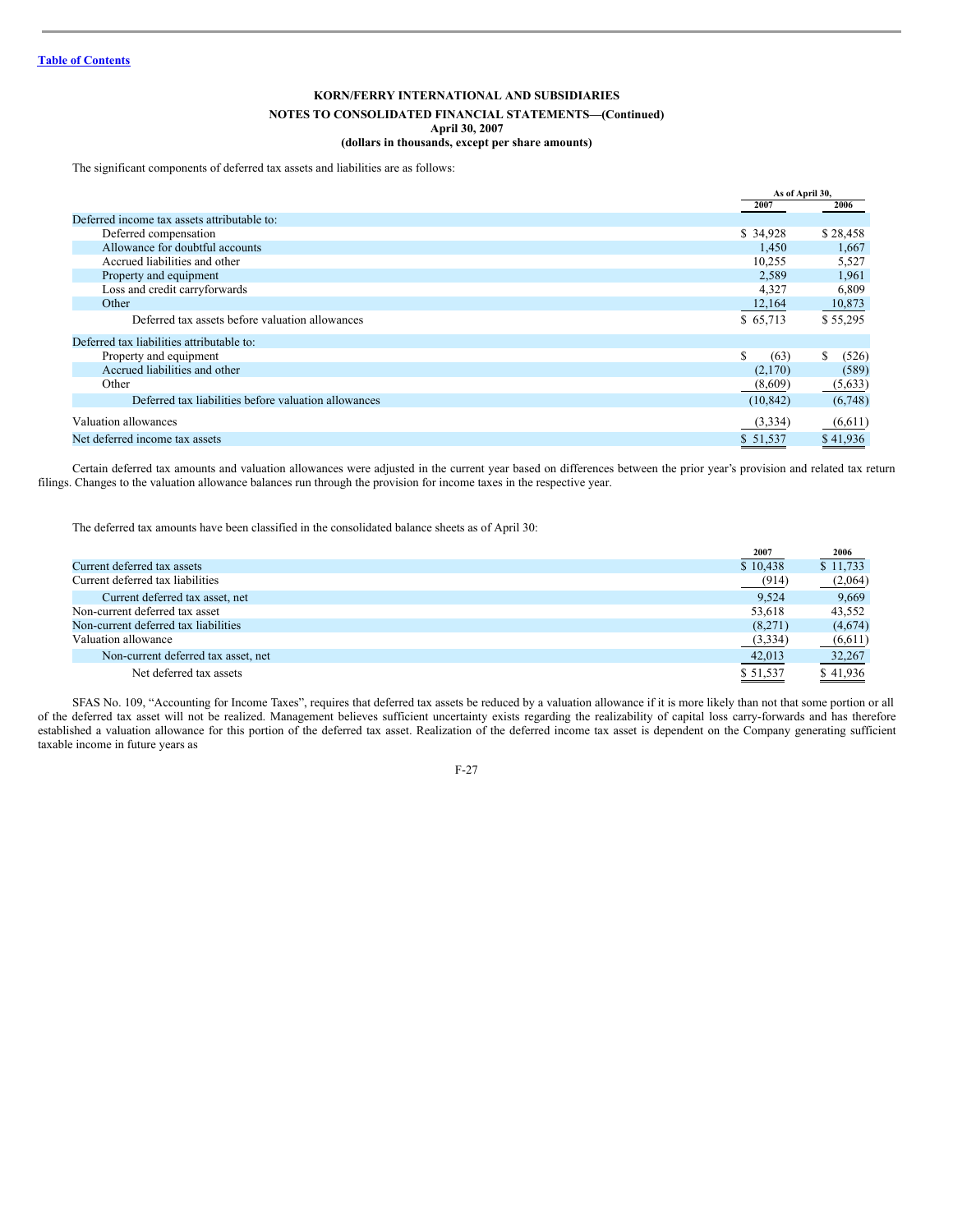## **NOTES TO CONSOLIDATED FINANCIAL STATEMENTS—(Continued)**

**April 30, 2007**

# **(dollars in thousands, except per share amounts)**

the deferred income tax charges become currently deductible for tax reporting purposes. Although realization is not assured, management believes that it is more likely than not that the net deferred income tax asset will be realized.

At April 30, 2007, the Company had state net operating loss carryforwards of approximately \$8,497 to offset future tax liabilities. The losses attributable to the various states may be carried forward five to 20 years.

The Company has not provided for U.S. deferred income taxes on approximately \$94,991 of undistributed earnings and associated withholding taxes of the foreign subsidiaries as the Company has taken the position under APB 23, that its foreign earnings will be permanently reinvested offshore. If a distribution of these earnings were to be made, the Company might be subject to both foreign withholding taxes and U.S. income taxes, net of any allowable foreign tax credits or deductions. However, an estimate of these taxes is not practicable.

The Company's income tax returns are routinely audited by the Internal Revenue Service and various state and foreign tax authorities. Significant disputes may arise with these tax authorities involving issues of the timing and amount of deductions and allocations of income among various tax jurisdictions because of differing interpretations of tax laws and regulations. The Company periodically evaluates its exposures associated with tax filing positions. While management believes its positions comply with applicable laws, the Company records liabilities based upon estimates of the ultimate outcomes of these matters.

### **9. Property and Equipment and Long-lived Assets**

Property and equipment is carried at cost, less accumulated depreciation. Leasehold improvements are amortized on a straight-line basis over the estimated useful life of the asset, or the lease term, whichever is shorter. Software development costs for internal use are capitalized in accordance with Statement of Position 98-1, "Accounting for the Cost of Computer Software Developed or Obtained for Internal Use" and, once placed in service, amortized using the straight-line method over the estimated useful life, generally three years. All other property and equipment is depreciated or amortized on a straight-line basis over the estimated useful lives of three to ten years.

Property and equipment consists of the following:

|                                                 |           | As of April 30, |
|-------------------------------------------------|-----------|-----------------|
|                                                 | 2007      | 2006            |
| Property and equipment:                         |           |                 |
| Computer equipment and software                 | \$56,405  | \$51,263        |
| Furniture and fixtures                          | 22,359    | 21,024          |
| Leasehold improvements                          | 23,902    | 22,851          |
| <b>Automobiles</b>                              | 2,480     | 2,053           |
|                                                 | 105.146   | 97.191          |
| Less: Accumulated depreciation and amortization | (79, 147) | (76, 658)       |
| Property and equipment, net                     | \$25,999  | \$20,533        |

The Company reviews long-lived assets for impairment whenever events or changes in circumstances indicate that the carrying value of an asset may not be recoverable.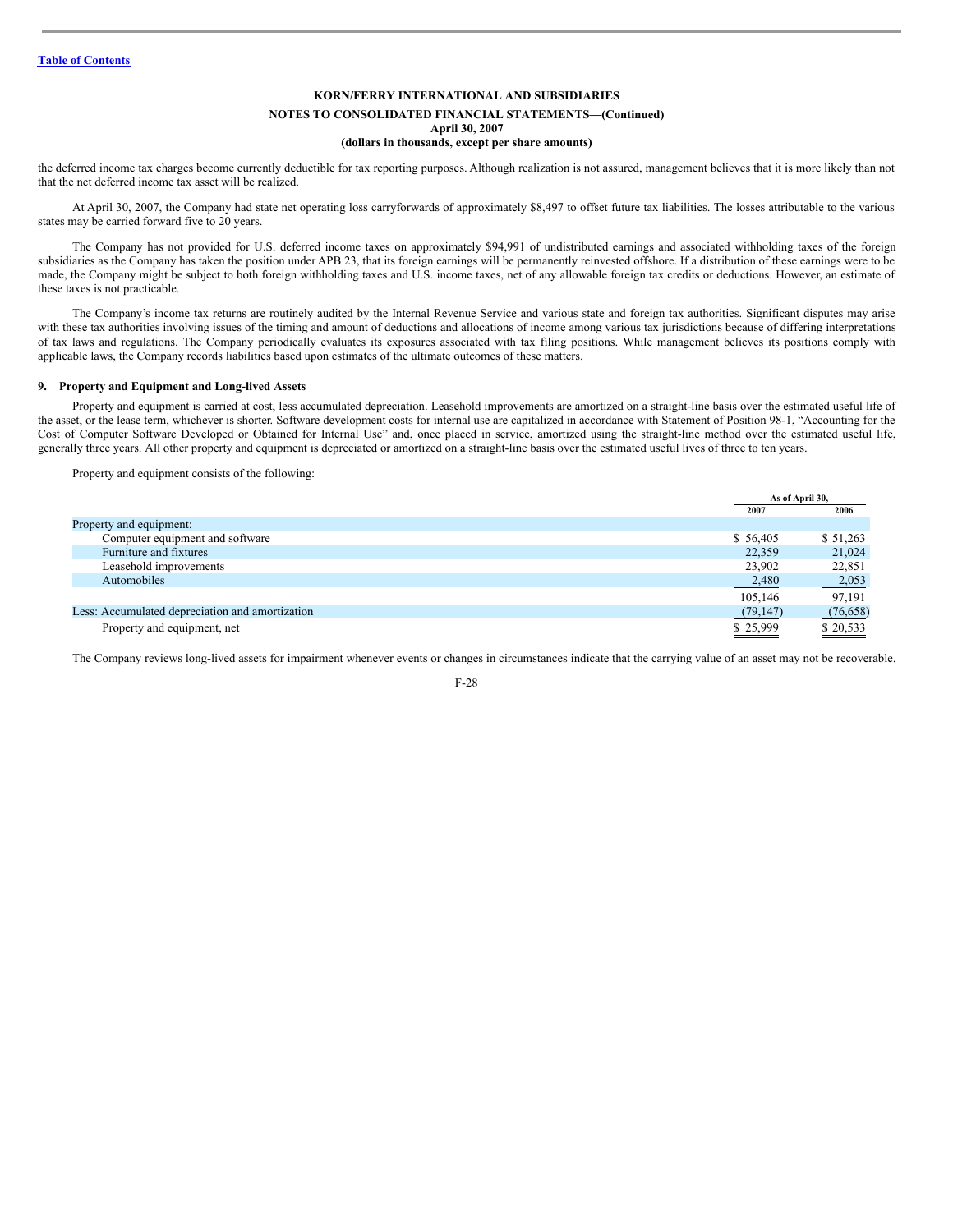### **NOTES TO CONSOLIDATED FINANCIAL STATEMENTS—(Continued) April 30, 2007**

### **(dollars in thousands, except per share amounts)**

### **10. Convertible Mandatory Redeemable Securities**

In June 2002, the Company issued 7.5% Convertible Subordinated Notes in an aggregate principal amount of \$40.0 million and 10,000 shares of 7.5% Convertible Series A Preferred Stock at an aggregate purchase price of \$10.0 million. The notes and preferred stock have priority over common stockholders. The notes and preferred stock are convertible into shares of the Company's common stock at \$10.19 per share. The Company also issued warrants to purchase 274,207 shares of its common stock at an exercise price of \$11.94. The warrants expire in 2012. The warrants were recorded at fair value resulting in discounts on the notes and preferred stock (together "the securities") of \$1.2 million and \$0.3 million, respectively, and are amortized over the life of the securities. In May 2003, the FASB issued SFAS No. 150, "Accounting for Certain Financial Instruments with Characteristics of both Liabilities and Equity," effective at the beginning of the first interim period after June 15, 2003. This Statement required mandatorily redeemable instruments be classified as liabilities. The Company adopted this Statement in the first quarter of fiscal 2004 and classified its convertible mandatorily redeemable preferred stock as a liability. The Company reported its accretion on redeemable preferred stock as interest expense in fiscal 2007, 2006 and 2005.

Interest and dividends are payable semi-annually in either additional securities or cash at the option of the Company. The Company also incurred issuance costs of \$4.3 million that have been deferred and were being amortized over the life of the securities as interest expense with respect to \$3.4 million allocated to the notes and \$0.9 million allocated to the preferred stock.

On March 7, 2007, the Company issued notice for the redemption of its 7.5% Convertible Subordinated Notes in an aggregate principal amount of \$40 million and its 7.5% Convertible Series A Preferred Stock in an aggregate principle price of \$10 million. As of March 7, 2007, \$45.6 million of the 7.5% Convertible Subordinated Notes and \$11.4 million of the 7.5% Convertible Series A Preferred Stock was outstanding. The notes and preferred stock were convertible into shares of the Company's common stock at \$10.19 per share. In response to the redemption notice, the debt holder exercised its option to convert the debt pursuant to the terms of the original debt agreement. The conversion resulted in 5,586,187 shares of the Company's common stock being delivered to the debt holder in April 2007. As of April 30, 2007 there are no outstanding amounts related to the 7.5% Convertible Subordinated Notes and 7.5% Convertible Series A Preferred Stock.

#### **11. Long-Term Debt**

The Company's long-term debt consists of the following:

|                                          |                                | As of April 30. |  |
|------------------------------------------|--------------------------------|-----------------|--|
|                                          | 2007                           | 2006            |  |
| Convertible subordinated notes (Note 10) |                                | 45,147          |  |
| Total long-term debt                     | $\overbrace{\hspace{25mm}}^{}$ | 45,147          |  |
| Less: current maturities                 |                                |                 |  |
| Long-term debt                           | $\overline{\phantom{a}}$       | 45.147          |  |

The Company amended their Senior Secured Revolving Credit Facility (the "Facility") in February 2005 from Wells Fargo Bank to a \$50 million borrowing capacity with no borrowing base restrictions. Borrowings under the line of credit bear interest, at management's discretion, either at the bank's prime rate or at the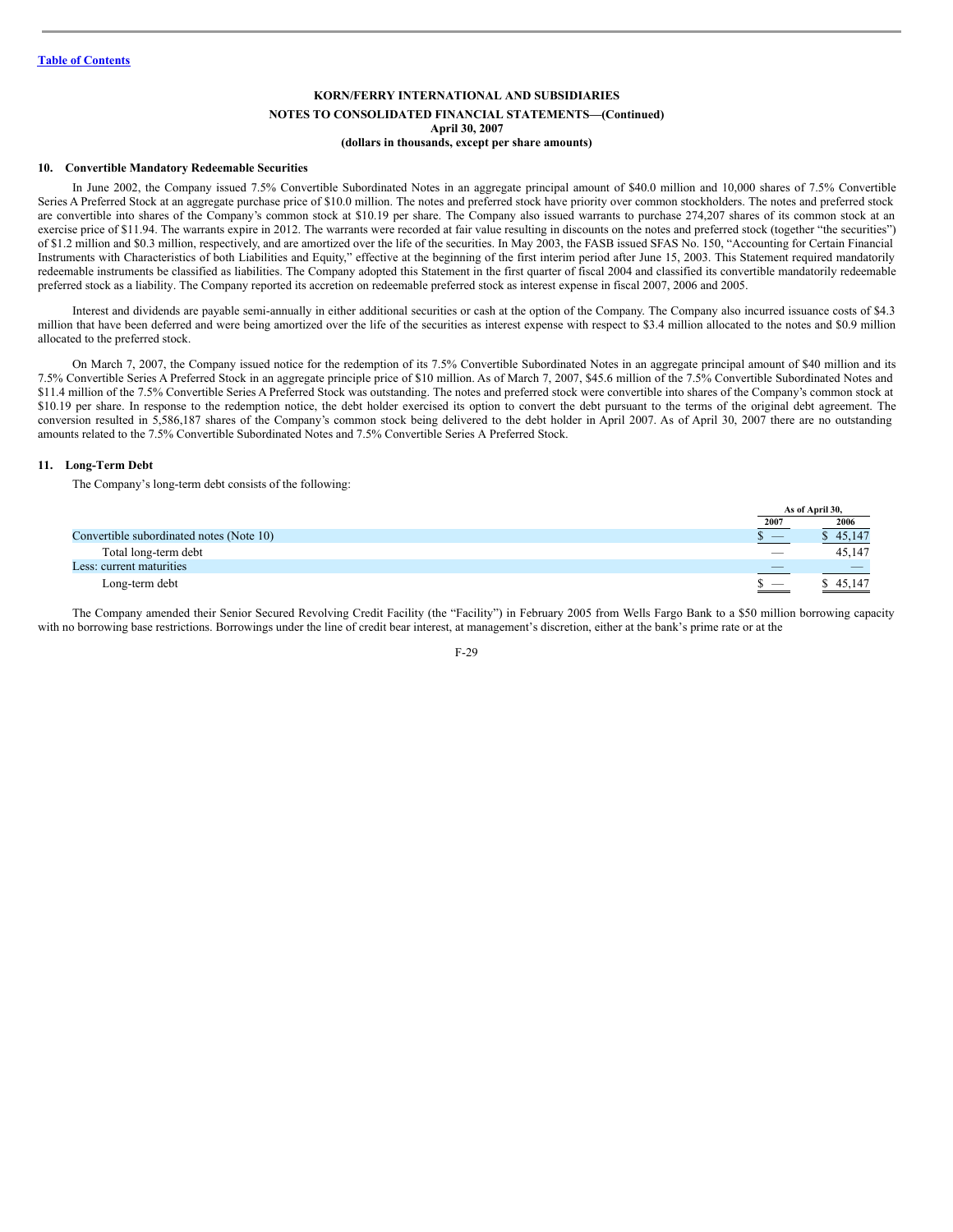## **NOTES TO CONSOLIDATED FINANCIAL STATEMENTS—(Continued)**

**April 30, 2007**

## **(dollars in thousands, except per share amounts)**

Eurodollar rate plus 1.25% per annum, which were 8.25% and 5.35%, respectively, at April 30, 2007. The Company pays commitment fees of 0.25% on the balance of the unused line of credit on a quarterly basis. The Facility is secured by substantially all of the Company's assets including certain accounts receivable balances and guarantees by and pledges of the capital stock of significant subsidiaries. The financial covenants include a minimum fixed charge ratio, a maximum leverage ratio, a minimum Earnings Before Income Taxes, Depreciation and Amortization ("EBITDA"), and quick ratio. The Facility also includes customary events of default that permit the lender to accelerate the maturity of the borrowings outstanding upon the occurrence of an event of default that remains uncured after an applicable cure period. The Company had no outstanding borrowings under its Facility at April 30, 2007.

The Company has outstanding borrowings against the cash surrender value of COLI contracts of \$59,984 and \$58,373 at April 30, 2007 and 2006, respectively. These borrowings are secured by the cash surrender value of the life insurance policies. Principal payments are not scheduled and interest is payable at least annually, at various fixed and variable rates ranging from 5.08% to 8.00% (see Note 7).

### **12. Business Segments**

The Company operates in two global business segments in the retained recruitment industry, executive recruitment and Futurestep. These segments are distinguished primarily by the candidates' level of compensation. The executive recruitment business segment is managed by geographic regional leaders. Revenue from leadership development solutions and other consulting and coaching engagements is included in executive recruitment. Futurestep's worldwide operations are managed by the Chief Executive Officer of Futurestep. The executive recruitment geographic regional leaders and the Chief Executive Officer of Futurestep report directly to the Chief Executive Officer of the Company.

A summary of the Company's results of operations by business segment are as follows:

|                                    |              | Fiscal Year Ended April 30, |            |              |  |
|------------------------------------|--------------|-----------------------------|------------|--------------|--|
|                                    | 2007         |                             | 2006       | 2005         |  |
| <b>Fee revenue:</b>                |              |                             |            |              |  |
| <b>Executive recruitment:</b>      |              |                             |            |              |  |
| North America                      | <sup>S</sup> | 329,065                     | \$ 259,089 | 225,850<br>S |  |
| <b>EMEA</b>                        |              | 146,155                     | 120.059    | 110,455      |  |
| Asia Pacific                       |              | 74,987                      | 57,922     | 51,196       |  |
| South America                      |              | 17,426                      | 15,660     | 10,828       |  |
| <b>Total executive recruitment</b> |              | 567,633                     | 452,730    | 398,329      |  |
| <b>Futurestep</b>                  |              | 85,789                      | 70,152     | 53,865       |  |
| <b>Total fee revenue</b>           | 653,422      |                             | 522,882    | 452,194      |  |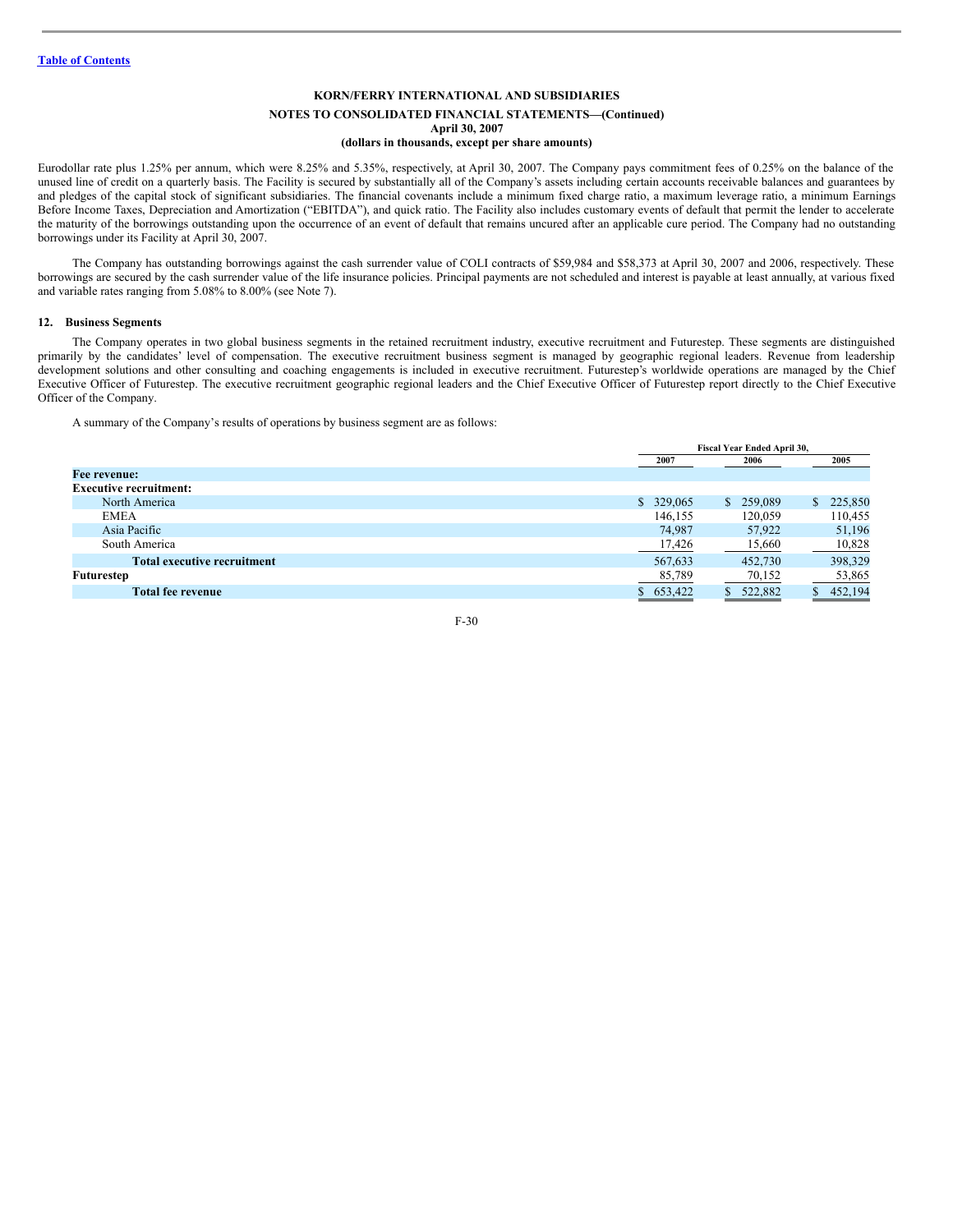# **NOTES TO CONSOLIDATED FINANCIAL STATEMENTS—(Continued)**

**April 30, 2007**

**(dollars in thousands, except per share amounts)**

|                                     |            | Fiscal Year Ended April 30, |                         |  |
|-------------------------------------|------------|-----------------------------|-------------------------|--|
|                                     | 2007       | 2006                        | 2005                    |  |
| <b>Total revenue:</b>               |            |                             |                         |  |
| <b>Executive recruitment:</b>       |            |                             |                         |  |
| North America                       | \$ 348,780 | \$274,927                   | 239,460<br>\$           |  |
| <b>EMEA</b>                         | 151,606    | 124,136                     | 114,429                 |  |
| Asia Pacific                        | 76,650     | 59,525                      | 52,590                  |  |
| South America                       | 17,912     | 16,357                      | 11,385                  |  |
| <b>Total executive recruitment</b>  | 594,948    | 474,945                     | 417,864                 |  |
| <b>Futurestep</b>                   | 94,253     | 76,824                      | 58,513                  |  |
| <b>Total revenue</b>                | \$689,201  | \$551,769                   | $\mathbb{S}$<br>476,377 |  |
|                                     |            | Fiscal Year Ended April 30, |                         |  |
|                                     | 2007       | 2006                        | 2005                    |  |
| <b>Operating income (loss):</b>     |            |                             |                         |  |
| <b>Executive recruitment:</b>       |            |                             |                         |  |
| North America                       | \$69,815   | \$62,124                    | \$53,635                |  |
| <b>EMEA</b>                         | 24,166     | 22,361                      | 19,531                  |  |
| Asia Pacific                        | 16,010     | 13,374                      | 9,594                   |  |
| South America                       | 1,894      | 2,839                       | 1,320                   |  |
| <b>Total executive recruitment</b>  | 111,885    | 100,698                     | 84,080                  |  |
| <b>Futurestep</b>                   | 7,854      | 3,351                       | 6,483                   |  |
| Corporate                           | (37, 484)  | (27, 867)                   | (24, 782)               |  |
| <b>Total operating income</b>       | \$ 82,255  | \$76,182                    | \$65,781                |  |
|                                     |            | Fiscal Year Ended April 30, |                         |  |
|                                     | 2007       | 2006                        | 2005                    |  |
| Depreciation and amortization:      |            |                             |                         |  |
| <b>Executive recruitment:</b>       |            |                             |                         |  |
| North America                       | \$ 3,032   | \$3,271                     | \$3,093                 |  |
| <b>EMEA</b>                         | 2,344      | 3,094                       | 2,552                   |  |
| Asia Pacific                        | 1,317      | 961                         | 1,213                   |  |
| South America                       | 317        | 249                         | 223                     |  |
| <b>Total executive recruitment</b>  | 7,010      | 7,575                       | 7,081                   |  |
| <b>Futurestep</b>                   | 1,502      | 1,179                       | 792                     |  |
| Corporate                           | 768        | 248                         | 564                     |  |
| Total depreciation and amortization | \$9,280    | \$9,002                     | 8,437<br>\$             |  |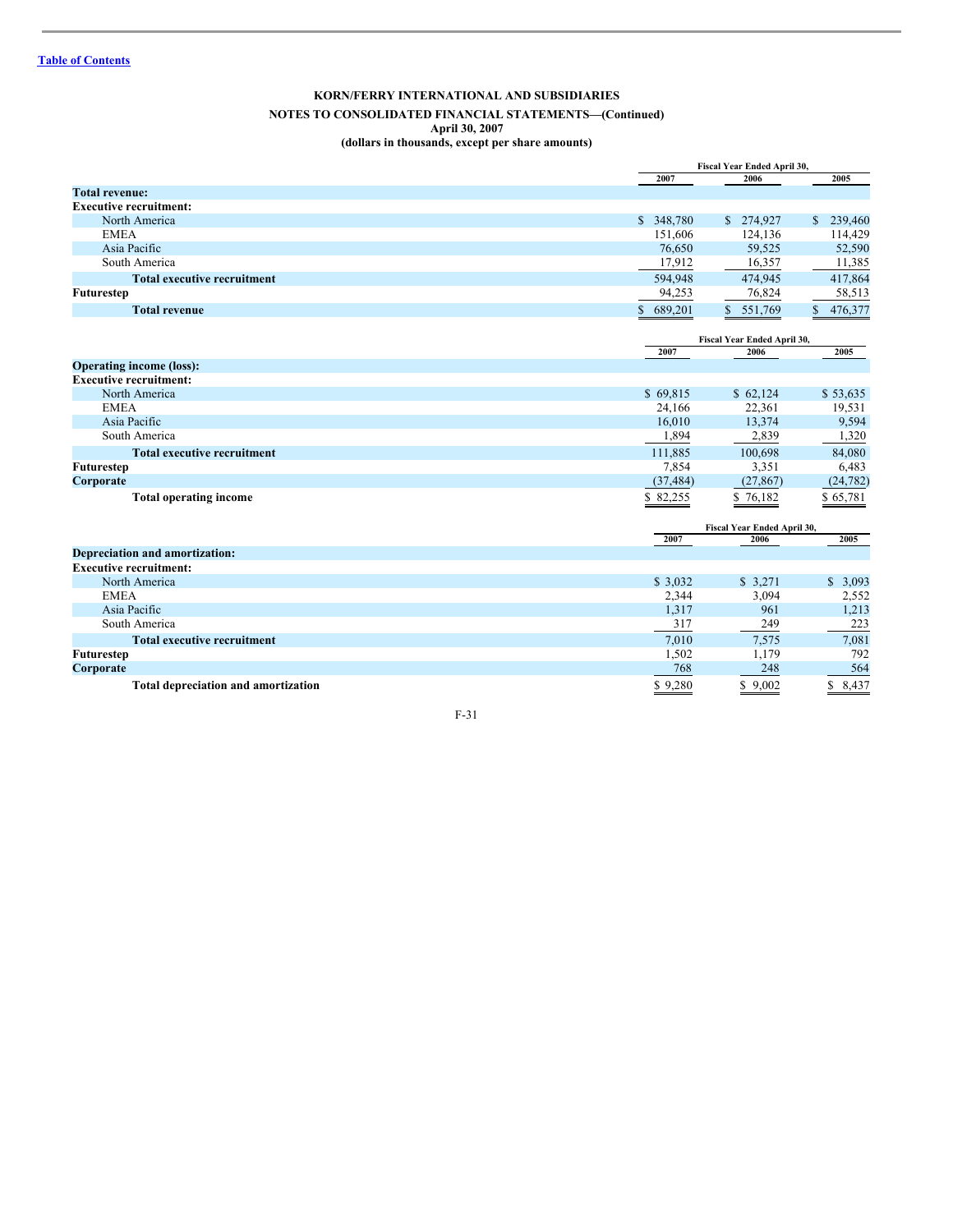# **NOTES TO CONSOLIDATED FINANCIAL STATEMENTS—(Continued)**

**April 30, 2007**

# **(dollars in thousands, except per share amounts)**

|                                    |           | Fiscal Year Ended April 30, |                         |  |  |
|------------------------------------|-----------|-----------------------------|-------------------------|--|--|
|                                    | 2007      | 2006                        | 2005                    |  |  |
| Identifiable assets:               |           |                             |                         |  |  |
| <b>Executive recruitment:</b>      |           |                             |                         |  |  |
| North America                      | \$287,024 | \$239,935                   | 225,266<br><sup>S</sup> |  |  |
| <b>EMEA</b>                        | 123,904   | 103.824                     | 87,789                  |  |  |
| Asia Pacific                       | 75,883    | 62,937                      | 49,219                  |  |  |
| South America                      | 12,589    | 11,529                      | 8,310                   |  |  |
| <b>Total executive recruitment</b> | 499,400   | 418,225                     | 370,584                 |  |  |
| <b>Futurestep</b>                  | 68.841    | 57,355                      | 50,293                  |  |  |
| Corporate                          | 193,250   | 159,911                     | 113,291                 |  |  |
| <b>Total identifiable assets</b>   | 761,491   | 635,491                     | 534,168                 |  |  |

A summary of long-lived assets included in identifiable assets by business segment are as follows:

|                                    |             | As of April 30,       |             |
|------------------------------------|-------------|-----------------------|-------------|
|                                    | 2007        | 2006                  | 2005        |
| Long-lived assets:                 |             |                       |             |
| <b>Executive recruitment:</b>      |             |                       |             |
| North America                      | \$<br>7,841 | 6,517<br><sup>S</sup> | 6,725<br>S. |
| <b>EMEA</b>                        | 6,184       | 6,490                 | 7,992       |
| Asia Pacific                       | 2,685       | 2,766                 | 1,963       |
| South America                      | 1,146       | 662                   | 636         |
| <b>Total executive recruitment</b> | 17,856      | 16,435                | 17,316      |
| Futurestep                         | 4,391       | 2,682                 | 679         |
| Corporate                          | 3,752       | 1,416                 | 292         |
| <b>Total long-lived assets</b>     | \$25,999    | \$ 20,533             | 18,287      |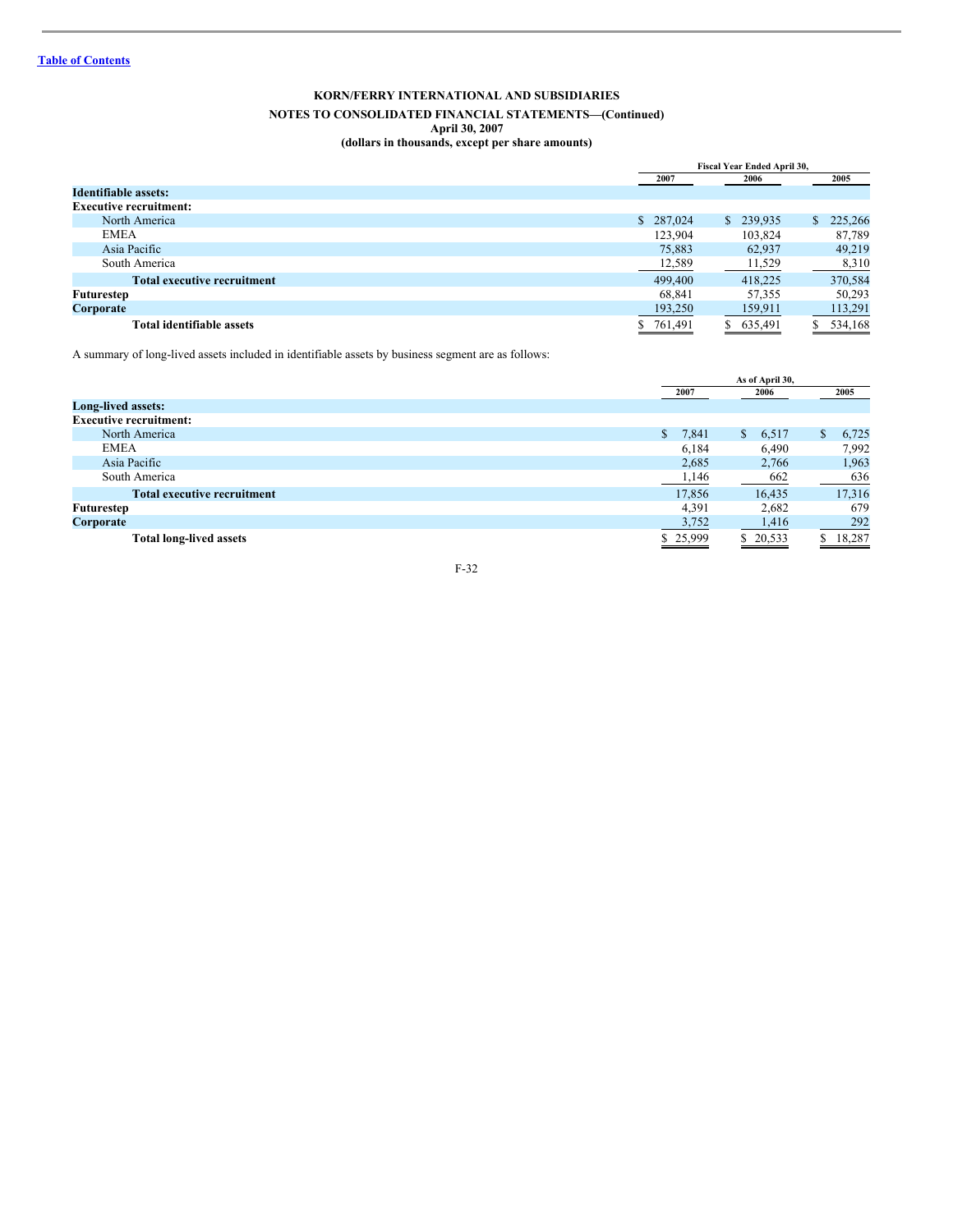## **NOTES TO CONSOLIDATED FINANCIAL STATEMENTS—(Continued)**

**April 30, 2007**

## **(dollars in thousands, except per share amounts)**

A summary of goodwill included in identifiable assets by business segment are as follows:

|                                    |              | As of April 30, |         |  |
|------------------------------------|--------------|-----------------|---------|--|
|                                    | 2007         | 2006            | 2005    |  |
| Goodwill                           |              |                 |         |  |
| <b>Executive recruitment:</b>      |              |                 |         |  |
| North America                      | 63,767<br>\$ | 54,394<br>S.    | 50,235  |  |
| <b>EMEA</b>                        | 31.721       | 27,902          | 28,735  |  |
| Asia Pacific                       | 972          | 972             | 972     |  |
| <b>Total executive recruitment</b> | 96,460       | 83,268          | 79,942  |  |
| <b>Futurestep</b>                  | 27,808       | 26,216          | 27,072  |  |
| <b>Total goodwill</b>              | 124,268      | 109,484         | 107,014 |  |

The Company's clients were not concentrated in any specific geographic region and no single client accounted for a significant amount of the Company's revenue during fiscal 2007, 2006 or 2005.

#### **13. Acquisitions**

The Company acquired Lominger Limited, Inc., a Minnesota corporation, and Lominger Consulting, Inc., a Minnesota corporation (together referred to as the "Lominger Entities"), as well as all of the intellectual property rights of Drs. Robert W. Eichinger and Michael M. Lombardo (the co-founders of the Lominger Entities), on August 8, 2006. The purchase price for the transaction totaled \$24,400, subject to adjustment, and was preliminarily allocated as follows: \$6,600 to goodwill, \$18,100 to purchased intangibles, \$4,500 to total assets acquired and \$4,800 to total liabilities assumed. We account for goodwill and purchased intangibles in accordance with SFAS 142, "Goodwill and Other Intangible Assets" ("SFAS No. 142"). Accordingly, the Company's preliminary estimates of goodwill could be revised during the twelve months following the acquisition date as any necessary final purchase accounting adjustments are recorded. Actual results of operations of the Lominger Entities are included in the Company's consolidated financial statements from August 8, 2006, the effective date of this acquisition.

The Company completed other smaller acquisitions during the year ended April 30, 2007. The aggregate purchase price for these transactions, including acquisition costs of \$355, paid in cash was \$3,955 and was allocated as follows: \$3,720 to goodwill, \$435 to total assets acquired and \$200 to total liabilities assumed. Goodwill was assigned to the executive recruitment segment. The acquired consultants will also be eligible to receive earnout payments of up to \$4,500 over the next five years if certain financial metrics are achieved during that period.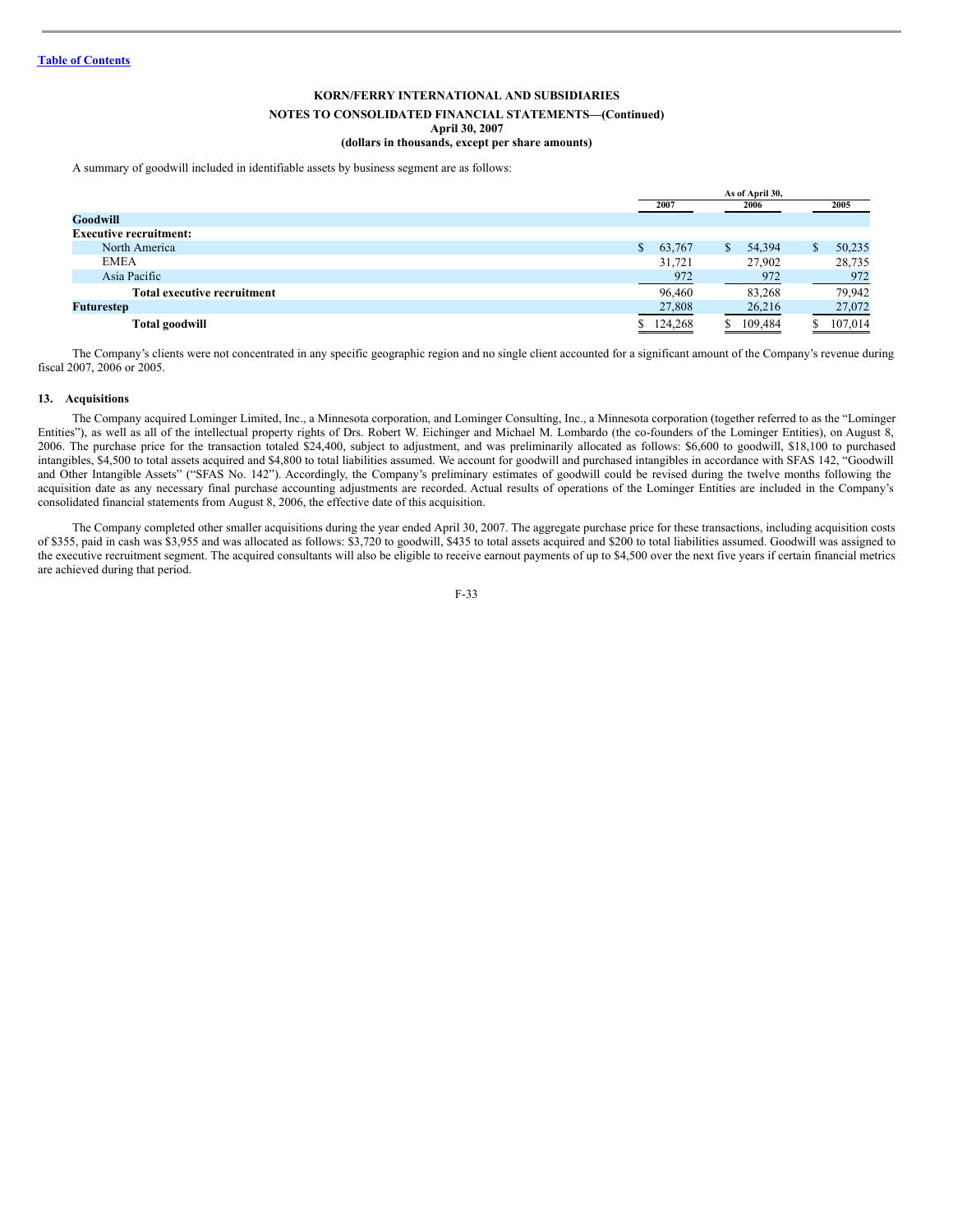## **NOTES TO CONSOLIDATED FINANCIAL STATEMENTS—(Continued)**

**April 30, 2007**

# **(dollars in thousands, except per share amounts)**

## **14. Goodwill and Intangible Assets**

Amortized intangible assets as of April 30, 2007 are comprised of the following:

|                                |                             | 2007                           |          |                                               |
|--------------------------------|-----------------------------|--------------------------------|----------|-----------------------------------------------|
|                                | Gross<br>Carrying<br>Amount | Accumulated<br>Amortization    | Net      | Weighted<br>Average<br>Amortization<br>Period |
| Amortized intangible assets:   |                             |                                |          |                                               |
| Customer List                  | \$2,900                     | (121)                          | \$2,779  | 18 years                                      |
| Unamortized intangible assets: |                             |                                |          |                                               |
| Intellectual property          | 11,461                      | $\overbrace{\hspace{25mm}}^{}$ | 11,461   | $\overline{\phantom{a}}$                      |
| Trademarks                     | 3,800                       | $\overbrace{\hspace{25mm}}^{}$ | 3,800    | $\qquad \qquad - \qquad$                      |
|                                | \$15,261                    | $\overline{\phantom{0}}$       | \$15,261 |                                               |

The Company had no amortizable intangible assets as of April 30, 2006.

Amortization expense for amortized intangible assets was \$121 for the twelve months ended April 30, 2007. The Company had no amortized intangible assets as of April 30, 2006. Estimated annual amortization expense related to amortizing intangible assets by fiscal year is as follows:

|                     | <b>Estimated Annual</b>     |       |
|---------------------|-----------------------------|-------|
|                     | <b>Amortization Expense</b> |       |
| 2008                | w                           | 161   |
| 2009                |                             | 161   |
| 2010                |                             | 161   |
| 2011                |                             | 161   |
| 2012 and thereafter |                             | 2,135 |
|                     |                             | 2.779 |

All amortizable intangible assets will be fully amortized by the end of 2025.

The changes in the carrying amount of goodwill by reportable operating segment are as follows:

|                              | North<br>America | <b>EMEA</b>              | Asia<br>Pacific                | <b>Total</b><br><b>Executive</b><br>Recruiting | Futurestep               | Total     |
|------------------------------|------------------|--------------------------|--------------------------------|------------------------------------------------|--------------------------|-----------|
| Balance as of May 1, 2005    | \$50,235         | \$28,735                 | \$972                          | \$79,942                                       | \$27,072                 | \$107,014 |
| Additions                    | 1,049            | $\overline{\phantom{a}}$ |                                | 1.049                                          | $\hspace{0.05cm}$        | 1,049     |
| Exchange rate fluctuations   | 3,110            | (833)                    |                                | 2,277                                          | (856)                    | 1,421     |
| Balance as of April 30, 2006 | 54,394           | 27.902                   | 972                            | 83.268                                         | 26,216                   | 109,484   |
| <b>Additions</b>             | 9,077            | 1,236                    | $\overbrace{\hspace{25mm}}^{}$ | 10,313                                         | $\qquad \qquad - \qquad$ | 10,313    |
| Exchange rate fluctuations   | 296              | 2,583                    |                                | 2,879                                          | 1,592                    | 4,471     |
| Balance as of April 30, 2007 | \$63,767         | \$31,721                 | \$972                          | \$96,460                                       | \$27,808                 | \$124,268 |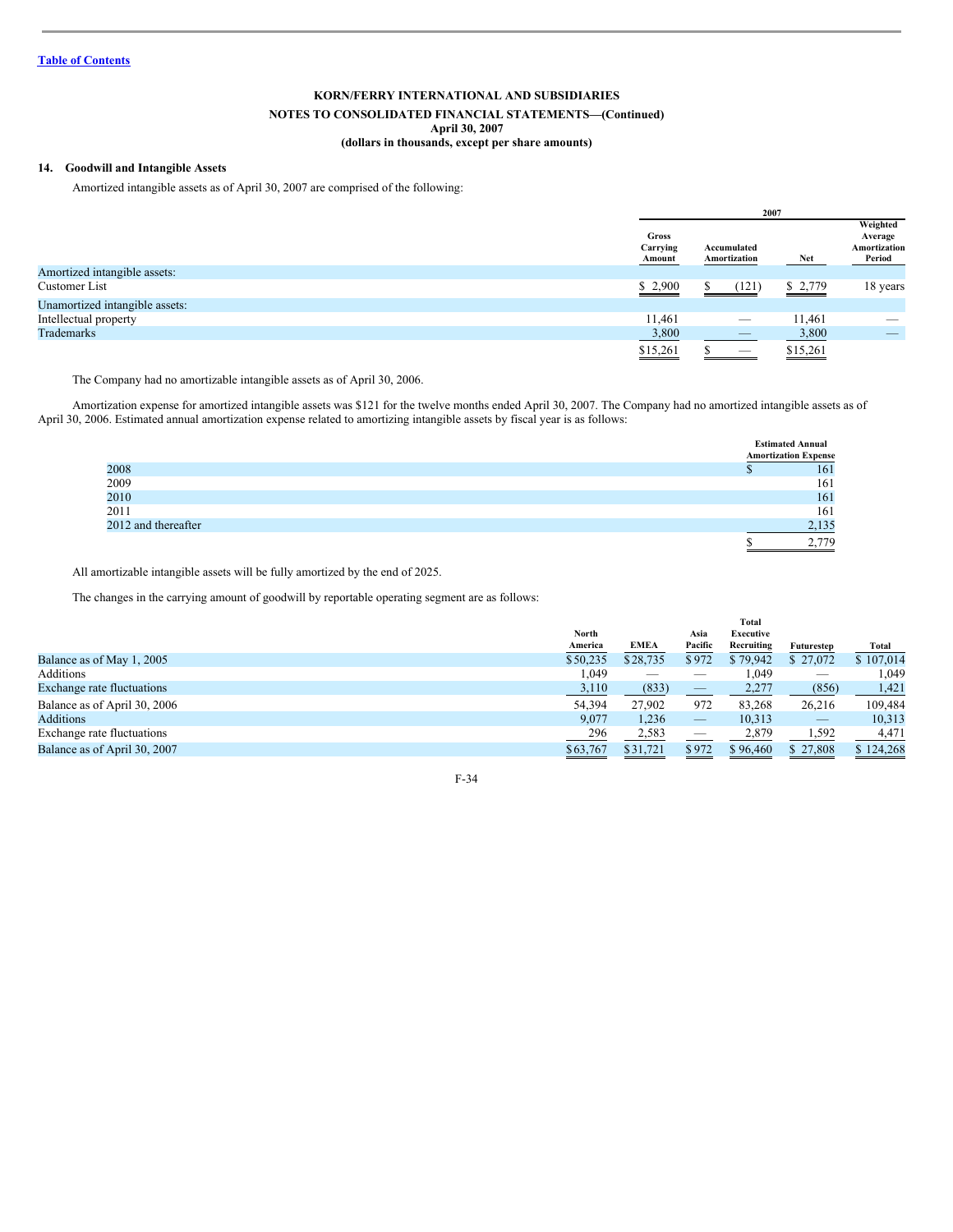## **NOTES TO CONSOLIDATED FINANCIAL STATEMENTS—(Continued)**

# **April 30, 2007**

# **(dollars in thousands, except per share amounts)**

## **15. Commitments and Contingencies**

The Company leases office premises and certain office equipment under leases expiring at various dates through 2016. Total rental expense for fiscal years 2007, 2006 and 2005 amounted to \$27,985, \$22,357 and \$20,658, respectively.

At April 30, 2007, minimum future commitments under noncancelable operating leases with lease terms in excess of one year excluding commitments accrued in the restructuring liability, as follows:

| Year Ending April 30, |         |
|-----------------------|---------|
| 2008                  | 29,356  |
| 2009                  | 27,065  |
| 2010                  | 21,059  |
| 2011                  | 14,291  |
| 2012                  | 6,405   |
| Thereafter            | 16,097  |
|                       | 114,273 |

The Company has standby letters of credit in the aggregate amount of \$15,000 in conjunction with the Senior Secured Revolving Credit Facility arrangement. As of April 30, 2007, the Company has outstanding standby letters of credit of \$7,852 in connection with office leases.

As of April 30, 2007 the Company has employment agreements with certain of its executive officers, with initial terms through April 2007 that provide certain benefits if these executives are terminated or resign under certain limited circumstances. The maximum amount payable under these agreements, in aggregate, is \$4,225 and \$4,800 prior to and following a change in control, respectively. In certain cases, executives' outstanding options will immediately vest and remain exercisable for periods ranging from three months to their original expiration date following termination of employment.

The Company has a policy of entering into offer letters of employment or letters of promotion with vice presidents which provide for an annual base salary and discretionary and incentive bonus payments. Certain key vice presidents who typically have been employed by the firm for several years may also have a standard form employment agreement. In addition, the Company has a severance policy for all of its vice presidents that provides for minimum payments based on length of service. Upon termination without cause, the Company is required to pay the greater of the amount due under the employment agreement, if any, or the severance policy. The Company also requires its vice presidents to agree in their employment letters and their employment agreement, if applicable, not to compete with the Company both during the term of their employment, and for a period of up to two years after their employment ends. For a period of two years after their employment with the Company, former vice presidents are prohibited from soliciting employees of the Company for employment outside of the Company.

From time to time the Company has been and is involved in litigation incidental to its business. The Company is currently not a party to any litigation which, if resolved adversely against the Company, would, in the opinion of the Company after consultation with legal counsel, have a material adverse effect on the Company's business, financial position or results of operations.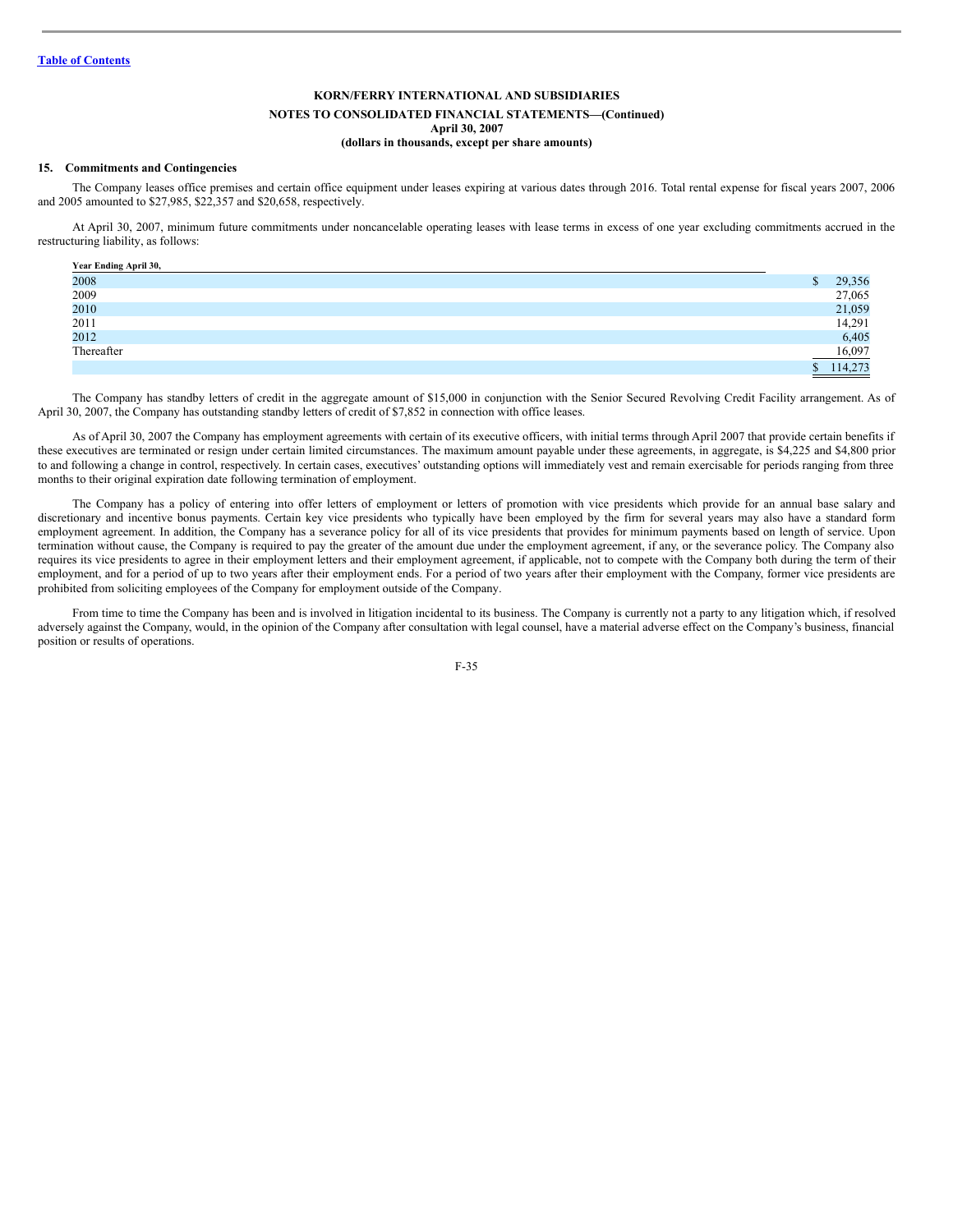Gary Burnison 2731 Appalachian Court Westlake Village, CA 91362

# **RE: Notice of Renewal of Employment Agreement**

Dear Gary,

It is my pleasure to notify you that the Korn/Ferry International (the "Company") has elected to renew the Employment Agreement between you and the Company dated October 1, 2003 (the "Agreement") for an additional one year term as permitted by Section 2 of the Agreement, such additional year to commence on May 1, 2007 and conclude on April 30, 2008.

1

Sincerely,

/s/ Kenneth Whipple Kenneth Whipple Chair, Compensation Committee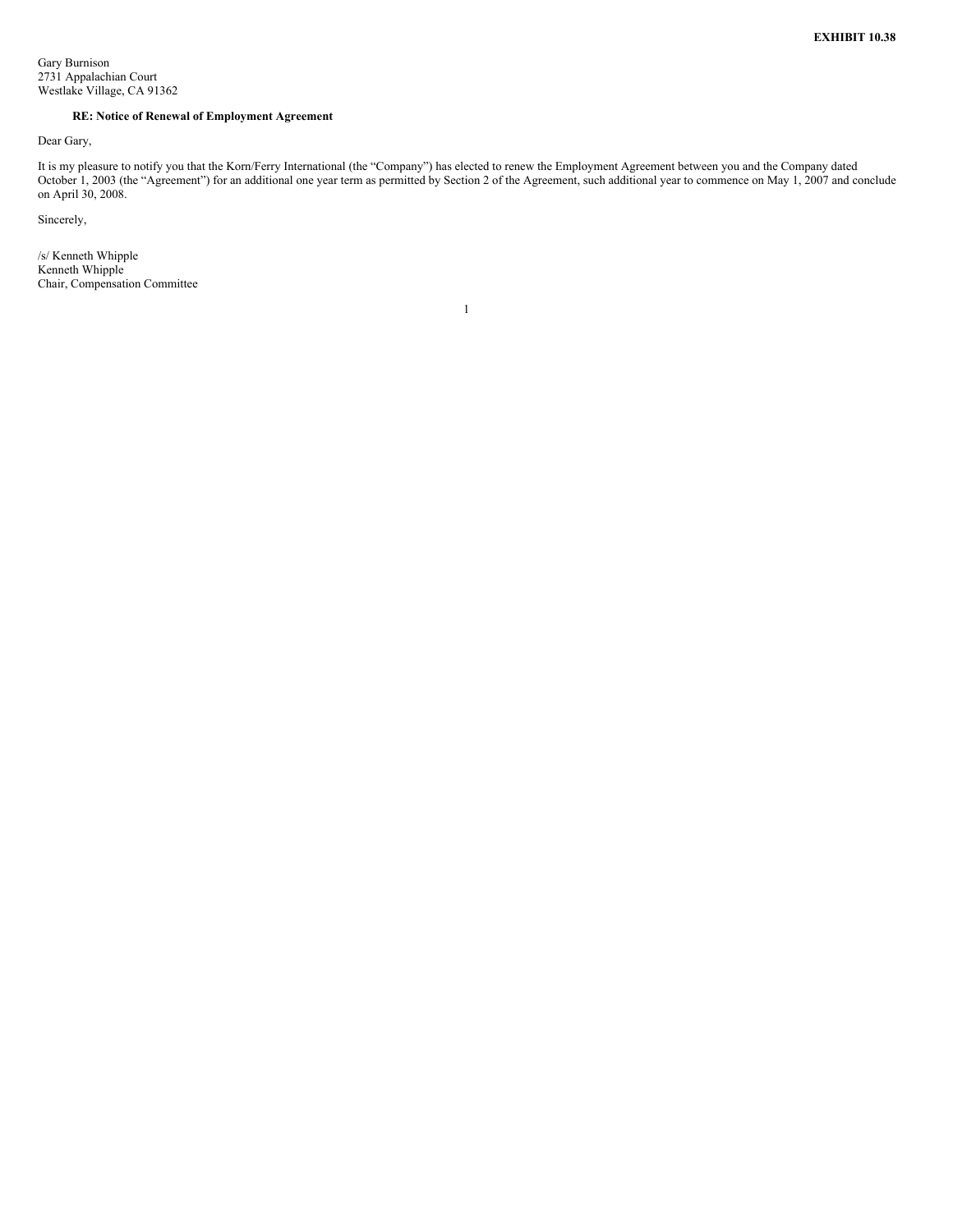### **AGREEMENT**

This AGREEMENT (this "Agreement") is made as of April 24, 2007, by and between KORN/FERRY INTERNATIONAL, a Delaware corporation with its principal offices in Los Angeles, California (the "Company"), and PAUL C. REILLY, an individual ("Executive").

### **RECITALS**

A. The Company and Executive previously entered into an Employment Agreement dated as of May 24, 2001, as amended as of December 1, 2001, July 1, 2001, March 10, 2004, March 7, 2005 and April 26, 2006 (the "Prior Agreement"), pursuant to which, among other things, Executive was employed as the Company's Chair and Chief Executive Officer ("CEO").

B. The Company does not wish to renew the Prior Agreement, but simultaneously with the execution of this Agreement, the Company will enter into a new employment agreement (the "New Agreement") under which Executive will continue in employment with the Company on and after July 1, 2007 (the "Start Date") as the Company's Chair, subject to the terms set forth in the New Agreement.

NOW THEREFORE, in consideration of the foregoing recitals and mutual promises and covenants herein contained, the Company and Executive agree as follows:

#### **AGREEMENT**

#### 1. Non renewal of Prior Agreement.

(a) Notification. The Company hereby notifies Executive, and Executive acknowledges receipt of notice of the Company's election not to renew the Prior Agreement.

(b) Consequences of Notification. Provided that Executive's employment with the Company under the Prior Agreement does not terminate prior to June 30, 2007 (the "Term End Date"), payments and benefits required to be paid or provided to Executive under Section 8(d) of the Prior Agreement upon his termination of employment by reason of the Company's failure to renew the Prior Agreement shall be paid or provided to Executive in accordance with the following: (i) any and all unvested equity awards (whether in the form of stock options, restricted stock, restricted stock units or otherwise) granted by the Company to Executive prior to the Start Date (including, for avoidance of doubt, those granted pursuant to Sections 2(c) and 3(c) of this Agreement) shall become fully vested and, in the case of the restricted stock, delivered to Executive, on the Start Date; (ii) the Company shall pay to Executive, within 30 days after the date of Executive's termination of employment under the New Agreement for any or no reason, a single cash lump sum in the amount of \$1,625,000, which sum represents the "one times [Executive's] then current Base Salary and target bonus" which would be payable to Executive under Section 8(d) of the Prior Agreement if his employment terminated on the Term End Date by reason of the Company's failure to renew the Prior Agreement and which the parties agree shall be payable to Executive (or in the event of his death, to his estate) when Executive's employment with the Company under the New Agreement shall terminate for any or no reason; and (iii) for a period of one year commencing on the date that Executive's employment with the Company under the New Agreement shall terminate for any or no reason (without regard to subsection (d) below), Executive's and Executive's dependents' shall be entitled to continued participation in the Company's group health plans at the same benefit level and to the same extent, and for the same contribution, if any, as continued participation is available to other executive officers of the Company.

(c) Additional Payment Upon Termination of Employment. If Executive's termination of employment with the Company should occur at any time after July 1, 2008, the Company shall pay to Executive (or in the event of his death, to his estate), within 30 days after the date of Executive's termination of employment with the Company under the New Agreement for any reason, a single cash lump sum in an amount equivalent to interest on the \$1,625,000 amount specified in Section 1(b)(ii) (computed at an annual rate equal to the prime rate as quoted in The Wall Street Journal on July 1, 2008) for the period beginning on July 1, 2008 and ending on the last business day preceding the date on which such interest equivalent amount is paid.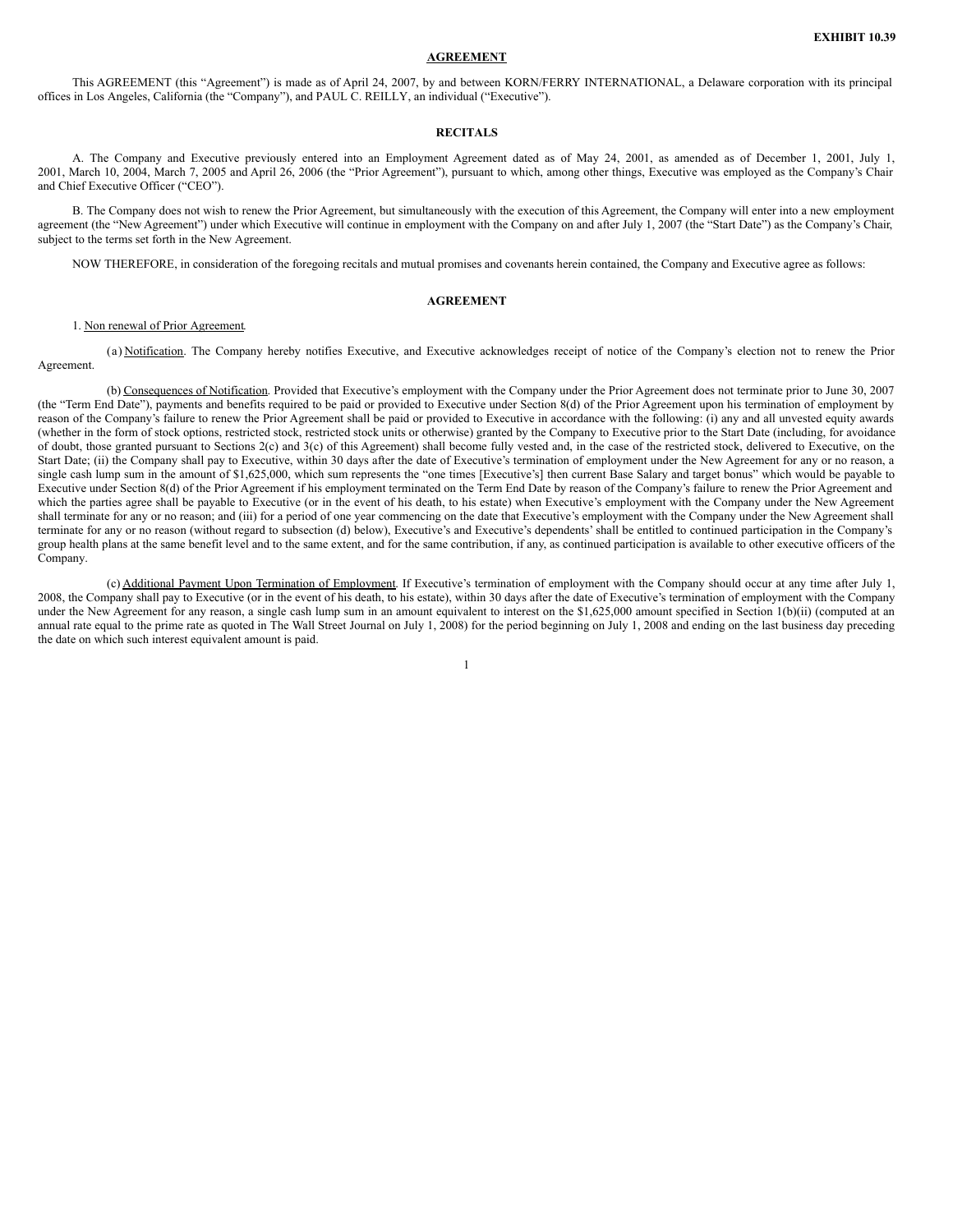(d) Definition of Termination of Employment. For purposes of this Section 1 (other than Section 1(b)(iii) hereof), Executive's termination of employment with the Company shall be deemed to have occurred on the date of his "separation from service" with the Company, as determined under the provisions of section 409A of the Internal Revenue Code of 1986 as amended, and the proposed or final (as applicable) regulations issued thereunder, and the rulings, notices and other guidance issued by the IRS interpreting same (the "Section 409A Rules"). For purposes of the foregoing, if Executive has not otherwise incurred a separation from service with the Company as determined under the Section 409A Rules (a "Separation from Service"), and if then permissible under the Section 409A Rules, Executive shall be treated as incurring a Separation from Service on the first date on or after July 1, 2008 that it is reasonably anticipated that the bona fide level of services Executive will thereafter perform will be permanently reduced to a level that is less than 50% (but more than 20%) of the average level of bona fide services Executive performed during the immediately preceding 12 months or during such other preceding period as applicable under the Section 409A Rules.

2. Compensation Under Prior Agreement for Fiscal Year Ending April 30, 2007. Prior to the Start Date, Executive shall continue to be employed by the Company upon the terms and conditions set forth in the Prior Agreement, and shall receive, for services rendered during the fiscal year ending April 30, 2007, compensation under the Prior Agreement as follows (and only as follows):

(a) a base salary at Executive's base salary rate under the Prior Agreement of \$650,000 per year;

(b) a cash incentive award for the Company's fiscal year ending April 30, 2007 in an amount and on a basis consistent with his prior annual cash incentive awards under the Prior Agreement, and in any event with a target cash award equal to 150% of the above referenced base salary rate, payable at such time as annual cash awards are paid to executive officers generally, but not later than 120 days after the end of such fiscal year; and

(c) except as provided in the last sentence of this clause (c), subject to the terms of the terms and conditions of the Korn/Ferry International Performance Award Plan, a grant of restricted shares of the Company's common stock with a grant value of two (2) times Executive's current base salary rate of \$650,000 (as determined by the Board and/or the Compensation Committee using the same method and assumptions as applied to determine grants of restricted stock for the Company's other executive officers). Such restricted stock will be awarded after April 30, 2007 but prior to the Start Date and, except as provided in Section 1(b)(i) above, will vest as follows: 25% at the end of each year after the date of the award, subject to Executive's continuous employment with the Company.

3. Prior Agreement Compensation for Beginning of Fiscal Year Ending April 30, 2008. Notwithstanding Section 1, and notwithstanding anything in the Prior Agreement to the contrary, between May 1, 2007 and the Term End Date, Executive shall continue to be employed by the Company upon the terms and conditions set forth in the Prior Agreement, and shall receive for services rendered during that period compensation under the Prior Agreement as follows (and only as follows):

(a) a base salary at Executive's base salary rate under the Prior Agreement of \$650,000 per year;

(b) a cash incentive award equal to \$162,500, payable at such time as annual cash incentive awards for the Company's fiscal year ending April 30, 2008 are paid to executive officers generally, but not later than 120 days after the end of such fiscal year; provided that such annual cash incentive award shall be considered earned only if Executive is employed by the Company on the Term End Date; and

(c) except as provided in the last sentence of this clause (c), subject to the terms of the terms and conditions of the Korn/Ferry International Performance Award Plan, a grant of 9,420 restricted shares of the Company's common stock. Such restricted stock will be awarded after April 30, 2007 but prior to the Start Date and, except as provided in Section 1(b)(i) above, will vest as follows: 25% at the end of each year after the date of the award, subject to Executive's continuous employment with the Company.

For the avoidance of doubt, the descriptions of compensation and entitlements set forth in Section 1(b) in respect of non-renewal of the Prior Agreement, and in Sections 2 and 3 for the periods prior to the Start Date, are intended to clarify Executive's entitlements under the Prior Agreement in the event of non-renewal of the Prior Agreement, not to supplement, expand or diminish Executive's entitlements under the Prior Agreement, except as otherwise specifically provided for herein.

4. Effect of Agreement on Prior Agreement. Executive acknowledges and agrees that the Prior Agreement shall not automatically renew pursuant to its terms. The Company's obligations to Executive under the Prior Agreement, as clarified and explained in Sections 2 and 3 of this Agreement, shall continue to be in effect until, but shall terminate no later

 $\overline{\phantom{a}}$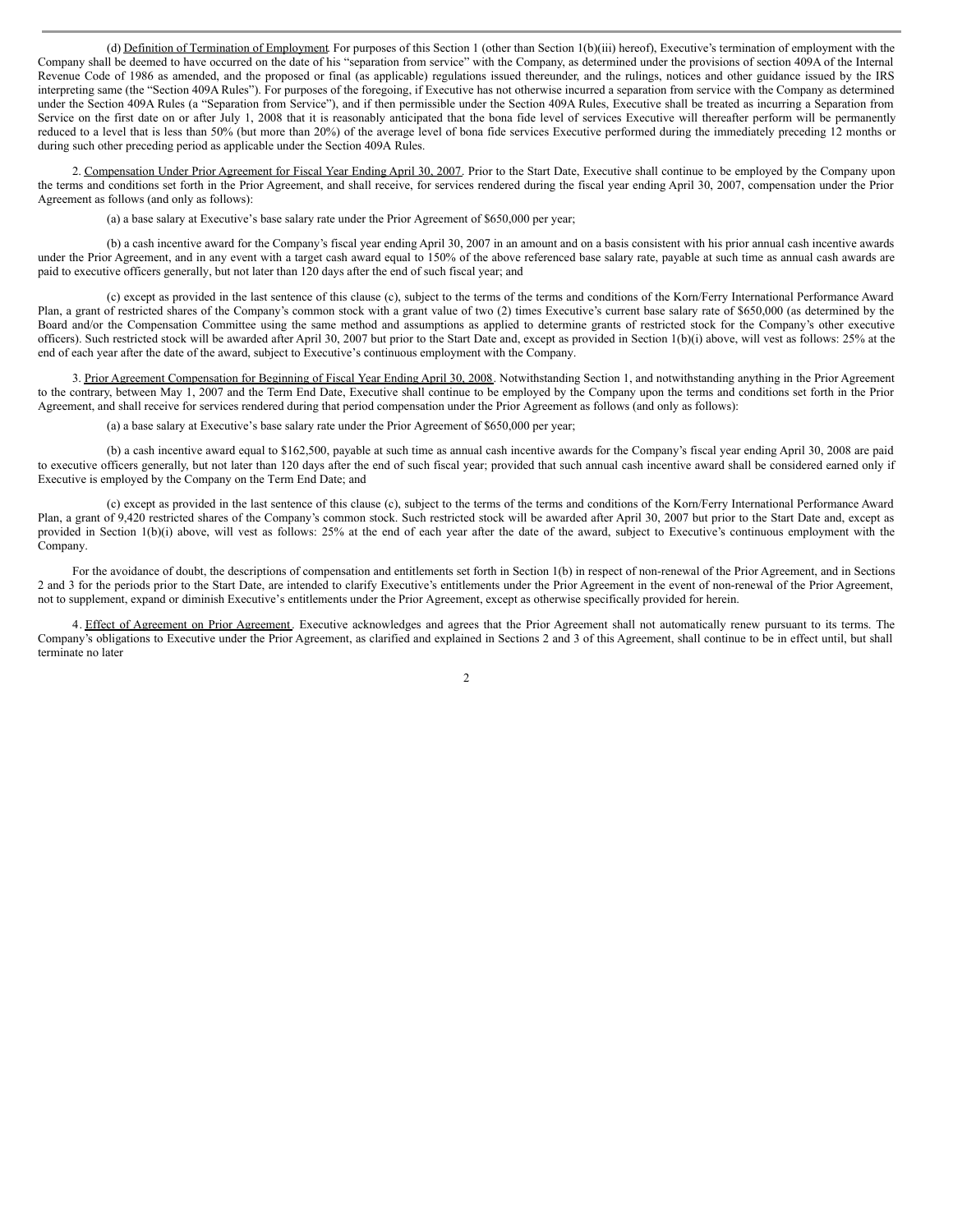than, the Term End Date. Without limiting the foregoing, neither the execution nor the performance of this Agreement or the New Agreement by the Company and/or Executive shall constitute "Good Reason" for resignation under the Prior Agreement.

5 . Application of Section 409A. Notwithstanding any inconsistent provision of this Agreement or the Prior Agreement, to the extent the Company or Executive determines in good faith that one or more of the payments or benefits received or to be received by Executive pursuant to this Agreement or the Prior Agreement in connection with Executive's termination of employment would constitute deferred compensation subject to the Section 409A Rules, the Company and Executive agree to negotiate in good faith to reform any provisions of this Agreement and/or the Prior Agreement to maintain to the maximum extent practicable the original intent of the applicable provisions without violating the Section 409A Rules, if the Company or Executive deems in good faith such reformation necessary or advisable pursuant to the Section 409A Rules to avoid the incurrence by Executive of any additional tax, interest and penalties under the Section 409A Rules. Such reformation shall not result in a reduction of the aggregate amount of payments or benefits under this Agreement or the Prior Agreement, nor the obligation of the Company to pay interest (other than the interest payable pursuant to Section 1(c) above) on any payments delayed for the purposes of avoiding a violation of the Section 409A Rules. Notwithstanding the foregoing or anything to the contrary contained in any other provision of this Agreement or the Prior Agreement, if Executive is a "specified employee" within the meaning of the Section 409A Rules at the time of Executive's Separation from Service, then any payment otherwise required to be made to Executive under this Agreement or under the Prior Agreement on account of Executive's Separation from Service, to the extent such payment (after taking in to account all exclusions applicable to such payment under the Section 409A Rules) is properly treated as deferred compensation subject to the Section 409A Rules, shall not be made until the first business day after (i) the expiration of six (6) months from the date of Executive's Separation from Service, or (ii) if earlier, the date of Executive's death (the "Delayed Payment Date" ). On the Delayed Payment Date, all payments delayed pursuant to the preceding sentence shall be paid in a single cash lump sum to Executive or, if he has died, to his estate.

6 Entire Agreement. This Agreement, together with the Prior Agreement, contains the entire understanding and agreement between the parties concerning the subject matter hereof and thereof and supersedes all prior agreements, understandings, discussions, negotiations and undertakings, whether written or oral, between the parties with respect thereto.

7. Amendment or Waiver. No provision in this Agreement may be amended unless such amendment is agreed to in writing and signed by Executive and an authorized officer of the Company. Except as set forth herein, no delay or omission to exercise any right, power or remedy accruing to any party shall impair any such right, power or remedy or shall be construed to be a waiver of or an acquiescence to any breach hereof. No waiver by either party of any breach by the other party of any condition or provision contained in this Agreement to be performed by such other party shall be deemed a waiver of a similar or dissimilar condition or provision at the same or any prior or subsequent time. Any waiver must be in writing and signed by Executive or an authorized officer of the Company, as the case may be.

8. Counterparts and Facsimile. This Agreement may be executed in any number of counterparts, each such counterpart shall be deemed to be an original instrument, and all such counterparts together shall constitute but one agreement. Any such counterpart may contain one or more signature pages. A copy of this Agreement executed by any party and transmitted by facsimile shall be binding upon the parties as if executed and delivered in person.

9. Governing Law. This Agreement shall be governed by and construed and interpreted in accordance with the laws of California without reference to principles of conflict of laws.

IN WITNESS WHEREOF, the undersigned have executed this Agreement on the date first above written.

The Company: KORN/FERRY INTERNATIONAL

/s/ Ken Whipple

By: Ken Whipple

Its: Director

/s/ Peter Dunn

By: Peter Dunn

Its: General Counsel

Executive: /s/ Paul C. Reilly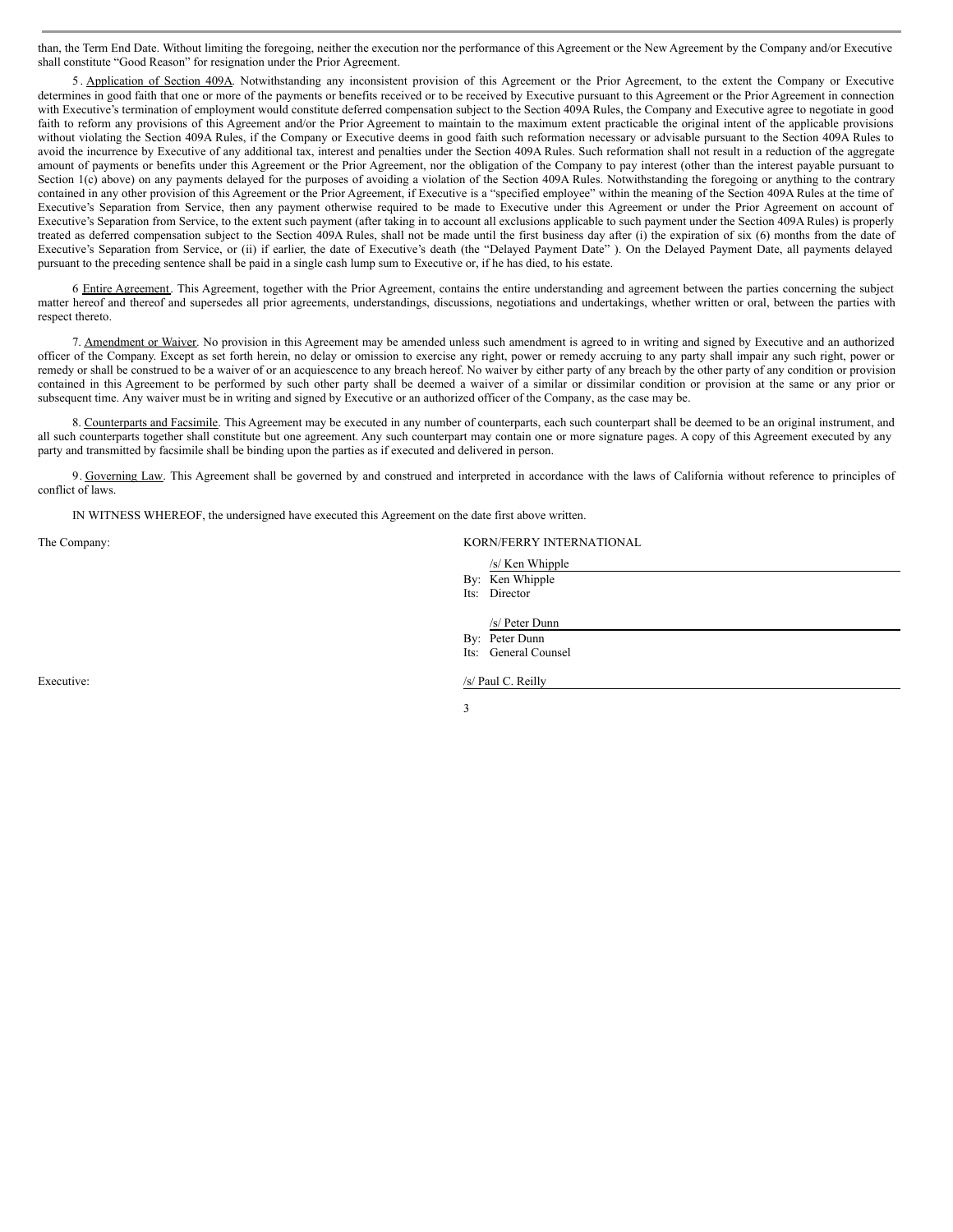**EMPLOYMENT AGREEMENT BETWEEN KORN/FERRY INTERNATIONAL AND PAUL C. REILLY**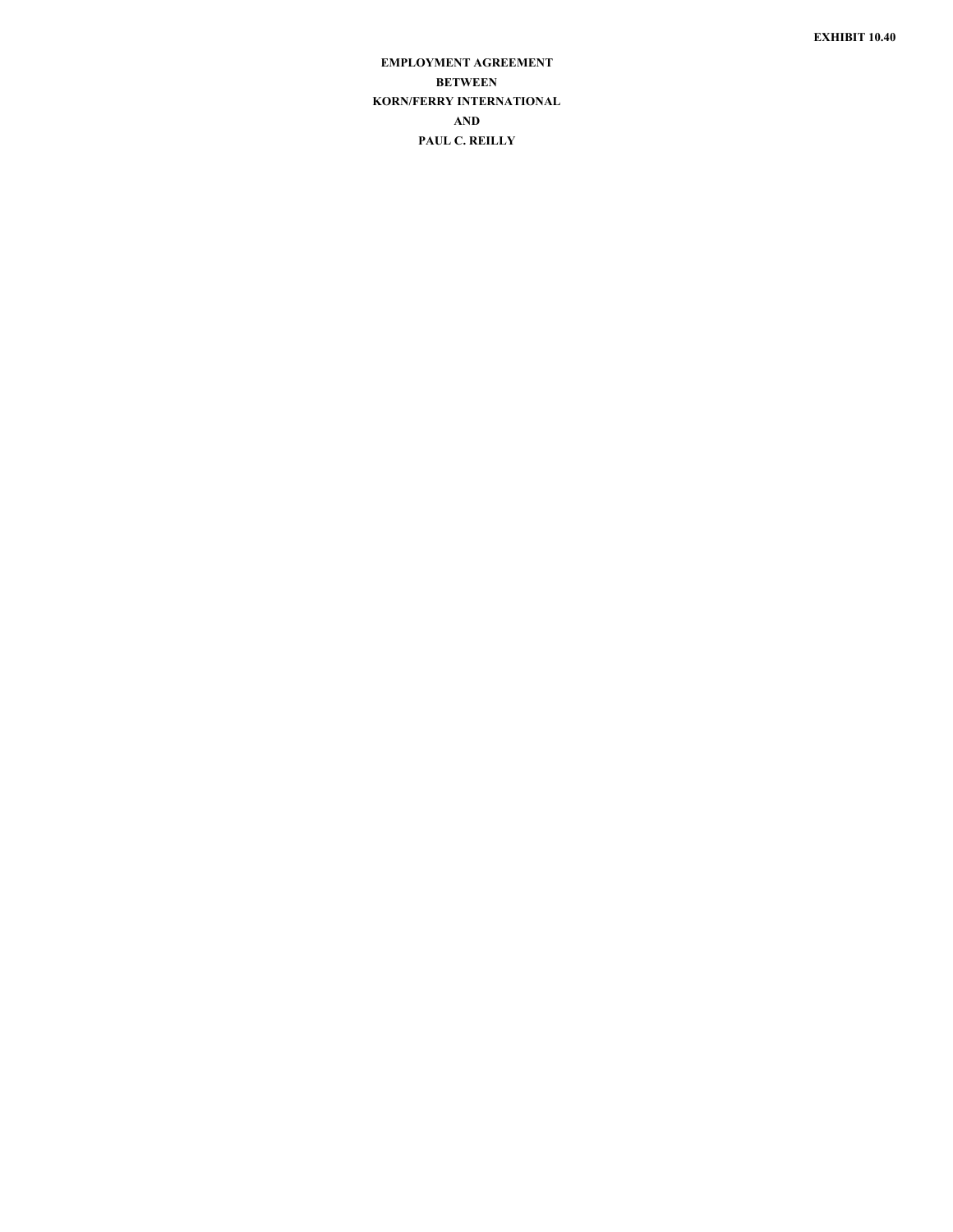| 1.  | Employment                                                                        | PAGE<br>1        |
|-----|-----------------------------------------------------------------------------------|------------------|
| 2.  | <b>At-Will Employment</b>                                                         | 1                |
| 3.  | <b>Position, Duties and Responsibilities</b>                                      | 1                |
| 4.  | <b>Cash Compensation</b>                                                          | $\mathbf{2}$     |
| 5.  | <b>Equity Incentives</b>                                                          | $\boldsymbol{2}$ |
| 6.  | <b>Employee Benefit Programs and Perquisites</b>                                  | $\overline{2}$   |
|     | (a) General                                                                       | $\overline{c}$   |
|     | Reimbursement of Business Expenses<br>(b)                                         | $\overline{2}$   |
|     | Administrative Support<br>(c)                                                     | $\overline{2}$   |
| 7.  | <b>Termination of Employment</b>                                                  | $\boldsymbol{2}$ |
|     | Death<br>(a)                                                                      | 2                |
|     | Disability<br>(b)                                                                 | $\overline{2}$   |
|     | Termination by the Company for Cause or Voluntary Termination by Executive<br>(c) | 3                |
|     | Termination by the Company Without Cause or by Executive for Good Reason<br>(d)   | 3                |
|     | Other Programs, Etc<br>(e)                                                        | 3                |
|     | Certain Additional Payments by the Company<br>(f)                                 | 3                |
|     | Certain Definitions<br>(g)                                                        | $\overline{4}$   |
| 8.  | No Mitigation; No Offset                                                          | 5                |
| 9.  | <b>Application of Section 409A</b>                                                | 5                |
|     | 10. Confidential Information; Cooperation with Regard to Litigation               | 5                |
|     | Nondisclosure of Confidential Information<br>(a)                                  | 5                |
|     | Definition of Confidential Information<br>(b)                                     | 6                |
|     | (c) Cooperation in Litigation                                                     | 6                |
|     | 11. Nonsolicitation                                                               | 6                |
| 12. | <b>Agreement to Submit Resignation as Director</b>                                | 6                |
|     | 13. Remedies                                                                      | 6                |
|     | 14. Resolution of Disputes                                                        | 6                |
|     | 15. Indemnification                                                               | 6                |
|     | (a) Company Indemnity                                                             | 6                |
|     | (b) No Presumption Regarding Standard of Conduct                                  | 7                |
|     | 16. Effect of Agreement on Other Benefits                                         | 7                |
| 17. | <b>Expenses of Counsel for Executive</b>                                          | 7                |
|     | 18. Assignment; Binding Nature                                                    | $\overline{7}$   |
|     | 19. Representations                                                               | 7                |
|     | 20. Entire Agreement                                                              | 7                |
|     | 21. Amendment or Waiver                                                           | 7                |
|     | 22. Severability                                                                  | 8                |
| 23. | Survivorship                                                                      | 8                |
| 24. | <b>Beneficiaries/References</b>                                                   | 8                |
|     | 25. Governing Law                                                                 | 8                |
|     | 26. Counterparts and Facsimile                                                    | 8                |
|     | 27. Notices                                                                       | 8                |
|     |                                                                                   |                  |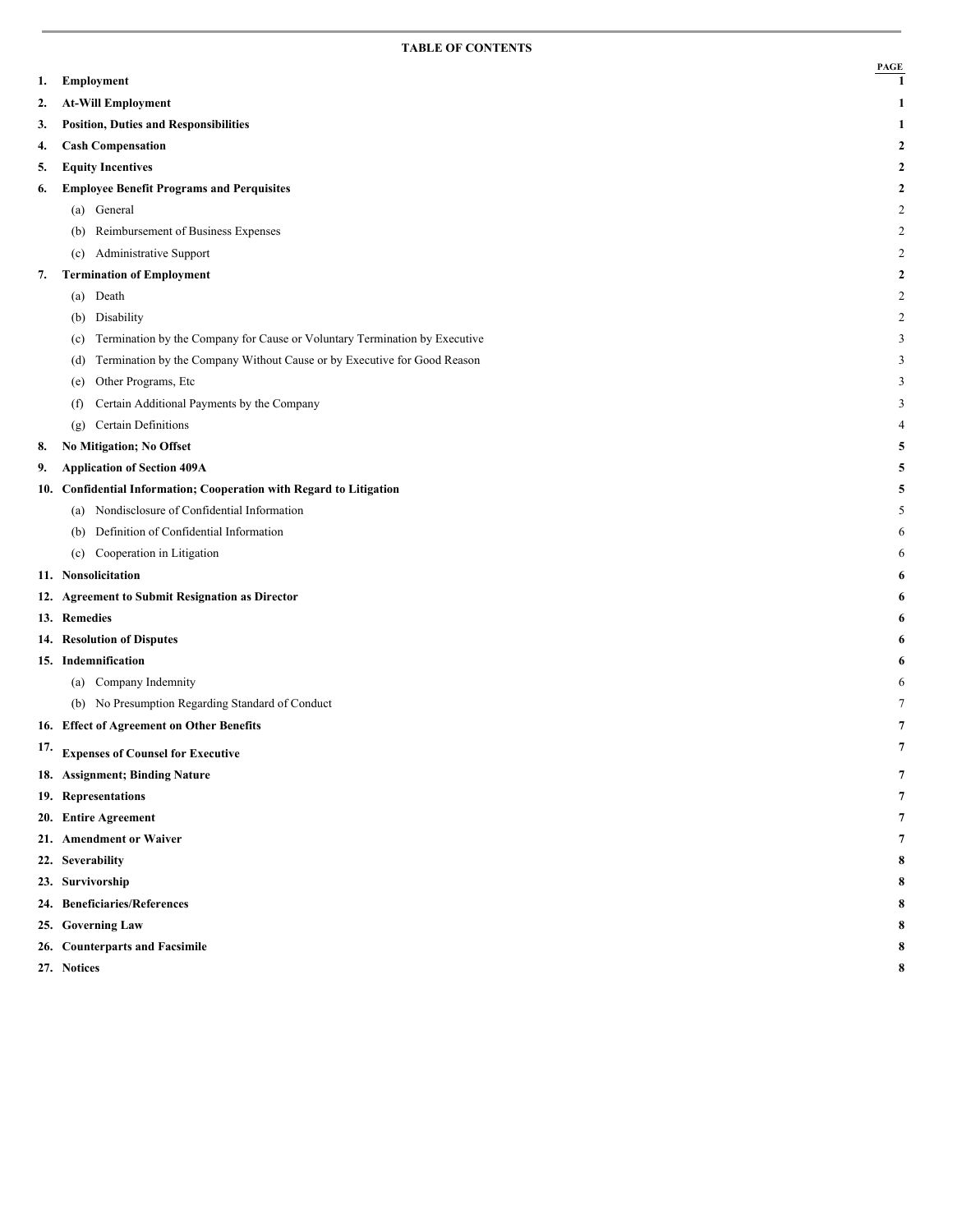#### **EMPLOYMENT AGREEMENT**

This EMPLOYMENT AGREEMENT (this "Agreement") is made as of April 24, 2007, by and between KORN/FERRY INTERNATIONAL, a Delaware corporation with its principal offices in Los Angeles, California (the "Company"), and PAUL C. REILLY, an individual ("Executive"), it being the understanding and agreement of the parties that the terms and conditions of this Employment Agreement shall be effective on the date above-written, but shall only be operative on July 1, 2007 (the "Start Date") if and only if Executive is continuously employed with the Company between the date hereof and the date immediately preceding the Start Date (the "Term End Date").

#### **AGREEMENT**

1. Employment. The Company agrees to continue to employ Executive and Executive agrees to continue to be employed by the Company, on and after the State Date upon the terms and conditions set forth in this Agreement.

2. At-Will Employment. Executive's employment under this Agreement will begin on the Start Date, unless otherwise mutually agreed by the Company and Executive. Executive's employment with the Company shall be "at-will," such that Executive may terminate his employment at any time, for any or no reason, with or without Good Reason (as defined in Section 7(g) of this Agreement) and with or without advance notice, and the Company may terminate Executive's employment at any time, with or without Cause (as defined in Section 7(g) of this Agreement), for any reason or no reason and with or without advance notice, upon a resolution adopted by a majority of the then-serving members of the Board of Directors of the Company (the "Board") other than Executive.

3. Position, Duties and Responsibilities. Executive will serve as Chair of the Board ("Chair"), reporting directly and solely to the Board, with duties and responsibilities customary to such office including, among others, to:

Collaborate with and mentor the CEO;

Participate in Company activities consistent with his position as Chair and as requested by the CEO;

Assist in managerial activities of the Company consistent with his position as Chair such as recruiting, retention, external affairs, strategic planning and international activities;

Coordinate the activities of the Board, including the establishment of agendas for and leadership of Board meetings;

Preside over meetings of the Company's stockholders;

Schedule meetings of the Board and consult with the CEO, the Lead Director, and other directors, as appropriate, when establishing agendas for meetings of the Board;

Advise the chairs of the Board's various committees regarding their agendas, as needed, and stay current with such agendas;

Consult with the CEO over the flow of information to the Board, such as the quality, quantity, and timeliness of the flow of information.

Assist the Board in promoting compliance with and implementation of the Company's corporate governance guidelines.

Collaborate with the Lead Director and the Chair of the Nominating and Governance Committee in the evaluation of the Board.

Notwithstanding the foregoing, it is understood and agreed that Executive may engage in personal, charitable, professional and investment activities to the extent such activities do not result in a violation of Sections 10 or 11 hereof and do not conflict or interfere with Executive's obligations to the Company pursuant to this Agreement, or Executive's ability to perform the duties and functions of Executive pursuant to this Agreement.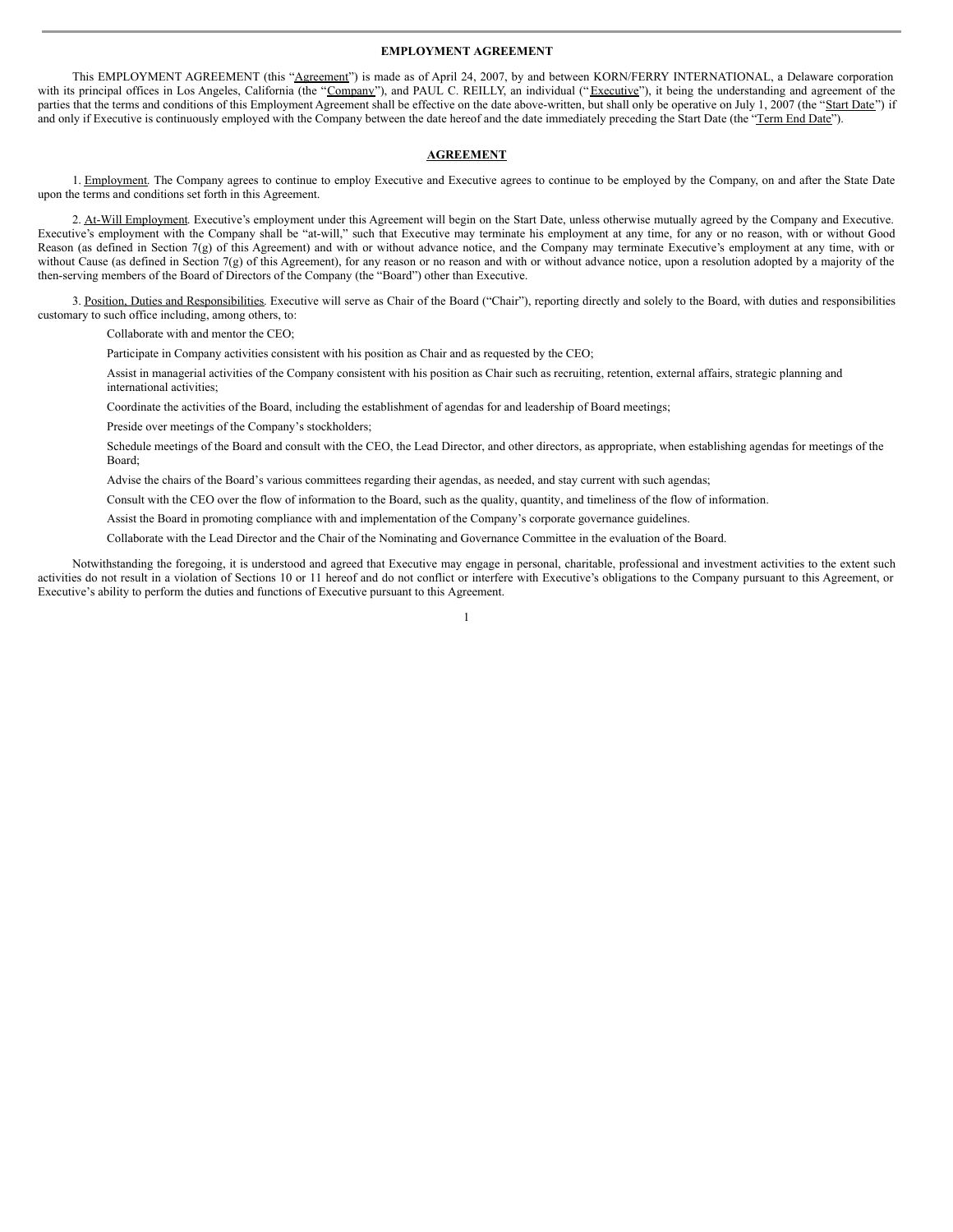4. Cash Compensation. In consideration of Executive's services to the Company pursuant to this Agreement on and after the Start Date, Executive shall receive a base salary of \$41,666.67 per month ("Base Salary") (\$500,000 on an annualized basis), payable in accordance with the Company's regular payroll practices applicable to the payment of salaries of senior executives. Additionally, in the first year of employment, Executive shall receive a guaranteed cash bonus of \$62,500 per month ("Guaranteed Bonus") (\$750,000 on an annualized basis), payable in accordance with the Company's regular payroll practices applicable to the payment of salaries of senior executives. Executive's Base Salary may be increased (but not decreased) following the first year of employment under this Agreement in the discretion of the Board. Any bonuses that may be awarded to Executive after the first year of his employment under this Agreement shall be solely at the discretion of the Board.

5. Equity Incentives. On the Start Date, Executive shall be awarded a grant of 25,000 restricted shares of the Company's common stock (Executive's 'Restricted Stock"). Executive's Restricted Stock shall fully vest on June 30, 2008, provided that Executive is continuously employed with the Company from the Start Date to such date (except as set forth in Section 7 below). Executive's Restricted Stock shall be otherwise subject to the terms and conditions of the Korn/Ferry International Performance Award Plan.

#### 6. Employee Benefit Programs and Perquisites.

(a) General. Executive will be entitled to participate in such retirement or pension plans, group health, long term disability and group life insurance plans, and any other welfare and fringe benefit plans, arrangements, programs and perquisites, as are sponsored or maintained by the Company from time to time for the benefit of its senior executives generally, including six weeks paid vacation.

(b) Reimbursement of Business Expenses. Executive is authorized to incur reasonable expenses in accordance with the Company's written policy in carrying out Executive's duties and responsibilities under this Agreement. The Company will promptly reimburse Executive for all such expenses that are so incurred (including those incurred prior to the Start Date) upon presentation of appropriate vouchers or receipts, subject to the Company's expense reimbursement policies applicable to senior executive officers generally.

(c) Administrative Support. Executive shall continue to receive from the Company secretarial, administrative and other support services at the levels and locations currently provided to him as of the date of this Agreement, consistent with Executive's status as Chair.

#### 7. Termination of Employment.

(a) Death. If Executive's employment with the Company terminates before June 30, 2008 by reason of Executive's death, then, within the time period permitted by law (and in any event within 15 days of Executive's death), the Company will pay to Executive's estate an amount equal to Executive's Accrued Compensation (as defined in Section 7(g)) through the date of Executive's death, and pay to Executive's estate within fifteen (15) days of Executive's death the aggregate amount of monthly Base Salary and Guaranteed Bonus that Executive would have earned for continuous service as Chair during the period between the date of Executive's death and June 30, 2008. Further, Executive's Restricted Stock will become fully vested as of the date of Executive's death.

(b) Disability. If the Company terminates Executive's employment before June 30, 2008 by reason of Executive's Disability (as defined in Section 7(g)), then, (i) within the time period permitted by law (and in any event within 15 days of termination of Executive's employment), the Company will pay to Executive an amount equal to Executive's Accrued Compensation through the date Executive's employment terminates, (ii) in accordance with the Company's regular payroll schedule, the Company shall continue to pay Executive his monthly Base Salary and monthly Guaranteed Bonus until June 30, 2008 as if Executive had remained employed until June 30, 2008 and (iii) Executive's Restricted Stock will vest on June 30, 2008 as if Executive had remained employed until June 30, 2008; provided, however, that Executive shall not be entitled to continuing payments and vesting described in (ii) and (iii) of this paragraph on or after the date, if any, during the twelve (12) months following the Start Date (the "Restricted Period"), that Executive (1) breaches or otherwise fails to comply with Executive's obligations under Section 10(a) (Nondisclosure of Confidential Information) or Section 11 (Nonsolicitation) under this Agreement, or (2) Executive elects to, directly or indirectly, (I) own, manage, operate, or control of any of the following: Heidrick & Struggles, Manpower, Kelly Services, Spencer Stuart, Russell Reynolds, Egon Zender and/or Spherion; provided that the foregoing shall not be applicable to the ownership of not more than 1% of the publicly traded equity securities of any of the foregoing or to the indirect ownership of any of the foregoing through the ownership of mutual funds (the "Permitted Investments"), or (II) request or advise any of the clients, vendors or other business contacts of the Company with which Executive had contact while employed by the Company to withdraw, curtail, cancel or not increase their business with the Company.

 $\mathfrak{D}$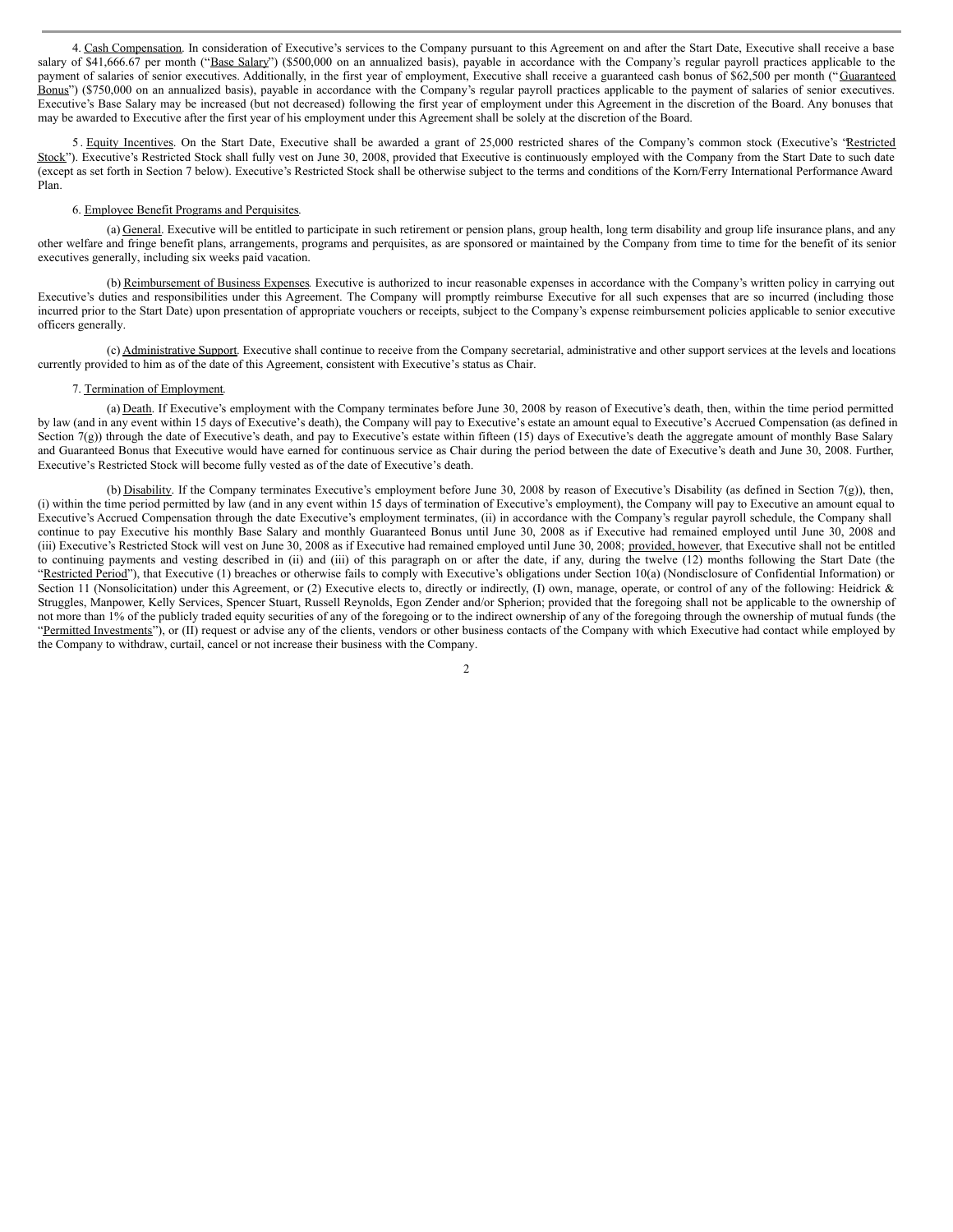(c) Termination by the Company for Cause or Voluntary Termination by Executive . If (i) the Company terminates Executive's employment for Cause (as defined in Section  $7(g)$ ), or (ii) Executive voluntarily terminates Executive's employment without Good Reason (as defined in Section  $7(g)$ ) prior to June 30, 2008, then, within the time permitted by law (and in any event within 15 days of termination of Executive's employment), the Company shall pay to Executive Executive's Accrued Compensation through the date Executive's employment terminates.

(d) Termination by the Company Without Cause or by Executive for Good Reason. If Executive's employment is terminated prior to June 30, 2008 (i) by the Company without Cause, or (ii) by Executive for Good Reason, then, within the time permitted by law (and in any event within 15 days of the termination of Executive's employment), the Company shall pay to Executive Executive's Accrued Compensation through the date Executive's employment terminates; and (1) in accordance with the Company's regular payroll schedule, the Company shall continue to pay Executive his monthly Base Salary and monthly Guaranteed Bonus until June 30, 2008 as if Executive had remained employed until June 30, 2008; and (2) Executive's Restricted Stock will vest on June 30, 2008 as if Executive had remained employed until June 30, 2008; provided, however, that Executive shall not be entitled to payments and vesting described in (1) and (2) of this paragraph on or after the date, if any, during the Restricted Period, that Employee (A) breaches or otherwise fails to comply with Executive's obligations under Section 10(a) (Nondisclosure of Confidential Information) or Section 11 (Nonsolicitation) under this Agreement, or (B) Executive elects to, directly or indirectly, (I) own, manage, operate, control or participate in the ownership, management, operation or control of any of the following: Heidrick & Struggles, Manpower, Kelly Services, Spencer Stuart, Russell Reynolds, Egon Zender and/or Spherion (other than Permitted Investments) or (II) request or advise any of the clients, vendors or other business contacts of the Company with which Executive had contact while employed by the Company to withdraw, curtail, cancel or not increase their business with the Company.

(e) Other Programs, Etc. Except as otherwise provided in this Agreement, Executive's entitlements under applicable plans and programs of the Company following termination of Executive's employment will be determined under the terms of those plans and programs.

#### (f) Certain Additional Payments by the Company.

(i) Anything in this Agreement to the contrary notwithstanding, in the event it shall be determined that any payment, award, benefit or distribution (or any acceleration of any payment, award, benefit or distribution) by the Company (or any of its affiliated entities) or any entity which effectuates a Change in Control of the Company (or any of its affiliated entities) as defined in the Prior Agreement, to or for the benefit of Executive (whether pursuant to the terms of this Agreement, the Agreement between the Company and Executive dated the date hereof, or otherwise, but determined without regard to any additional payments required under this Section 7(f)) (the "Payments") would be subject to the excise tax imposed by Section 4999 of the Internal Revenue Code of 1986, as amended (the Code"), or any interest or penalties are incurred by Executive with respect to such excise tax (such excise tax, together with any such interest and penalties, are hereinafter collectively referred to as the "Excise Tax"), then the Company shall pay to Executive an additional payment (a "Gross-Up Payment") in an amount such that after payment by Executive of all taxes (including any Excise Tax) imposed upon the Gross-Up Payment, Executive retains an amount of the Gross-Up Payment equal to the Excise Tax imposed upon the Payments. For purposes of determining the amount of the Gross-Up Payment, the Executive shall be deemed to (x) pay federal income taxes at the highest marginal rates of federal income taxation for the calendar year in which the Gross-Up Payment is to be made and (y) pay applicable state and local income taxes at the highest marginal rate of taxation for the calendar year in which the Gross-Up Payment is to be made, net of the maximum reduction in federal income taxes which could be obtained from deduction of such state and local taxes. In the event that no Excise Tax is applicable, this Section 7(f) shall not be applicable.

(ii) Notwithstanding the foregoing, the Gross-Up Payment described in subsection (f)(i) shall not be paid to Executive if the aggregate Parachute Value (as defined below) of all Payments does not exceed one hundred ten percent (110%) of the Safe Harbor Amount (as defined below). In such an instance, the Payments to which Executive would otherwise become entitled will instead be reduced (but not below zero) so that the aggregate present value of the Payments under this Agreement shall equal the Reduced Amount (as defined below). Unless the Employee shall have elected another method of reduction by written notice to the Company prior to the Change in Control, the Company shall reduce the Payments under this Agreement by first reducing Payments that are payable in cash and then by reducing Payments that are not payable in cash. Only amounts payable under this Agreement shall be reduced pursuant to this subsection (f)(ii). The "Parachute Value" of a Payment is the present value as of the date of the Change in Control of the portion of the Payment that constitutes a "parachute payment" under Section 280G(b)(2) of the Code, as determined by the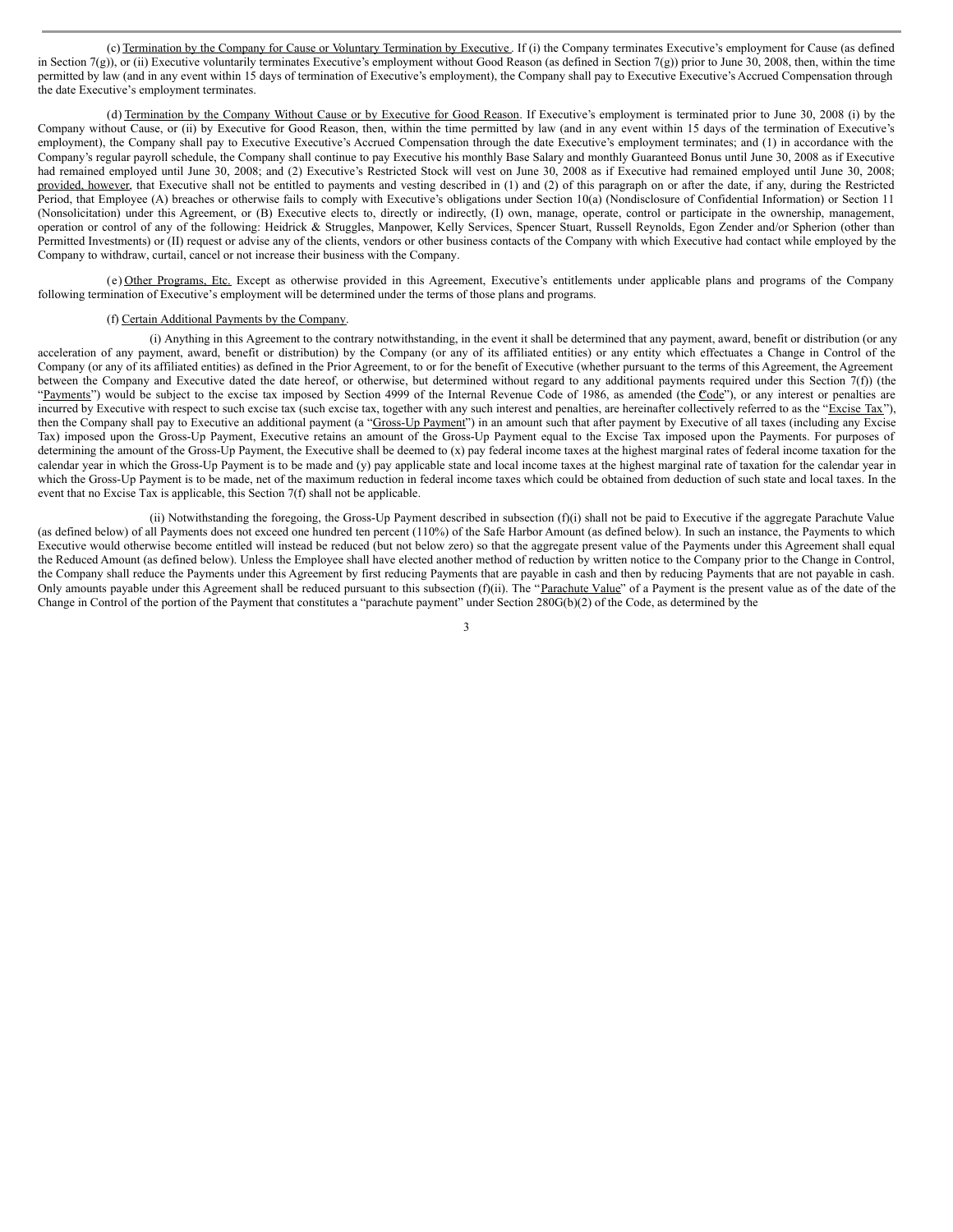Auditor (as defined below) in accordance with such section of the Code. The 'Safe Harbor Amount' is the maximum dollar amount of payments in the nature of compensation that are contingent on a Change in Control (as described in Section 280G of the Code) and that may be paid or distributed to Executive without the imposition of the Excise Tax. The "Reduced Amount" shall be an amount expressed in present value which maximizes the aggregate present value of Payments under this Agreement without causing any such Payment to be subject to the Excise Tax, as determined in accordance with Section 280G(d)(4) of the Code.

(iii) The determinations to be made with respect to this Section  $7(f)$  shall be made by an accounting firm (the Auditor") jointly selected by the Company and Executive and paid by the Company. The Auditor shall be a nationally recognized United States public accounting firm that has not during the two years preceding the date of its selection acted in any way on behalf of the Company or any of its subsidiaries. If Executive and the Company cannot agree on the firm to serve as the Auditor, then Executive and the Company shall each select one such accounting firm and those two firms shall jointly select such an accounting firm to serve as the Auditor. Any Gross-Up Payment under this Section 7(f) with respect to any Payments shall be made no later than thirty (30) days following such Payment. If the Auditor determines that no Excise Tax is payable by Executive, it shall furnish Executive with a written opinion to such effect, and to the effect that failure to report the Excise Tax, if any, on Executive's applicable federal income tax return will not result in the imposition of a negligence or similar penalty. If the Auditor determines that the aggregate Parachute Value of all Payments does not exceed one hundred ten percent (110%) of the Safe Harbor Amount, it shall furnish Executive with a written opinion to such effect, and a statement of the reduction in Payments that shall be made to provide Executive with the Reduced Amount. The determinations by the Auditor shall be binding upon the Company and Executive. As a result of the uncertainty in the application of Section 4999 of the Code at the time of the determination, it is possible that Gross-Up Payments which will not have been made by the Company should have been made ("Underpayment") or Gross-Up Payments are made by the Company which should not have been made ("Overpayment"), consistent with the calculations required to be made hereunder. In the event that the Executive thereafter is required to make payment of any Excise Tax or additional Excise Tax, the Auditor shall determine the amount of the Underpayment that has occurred and any such Underpayment (together with interest at the rate provided in Section 1274(b)(2)(B) of the Code) shall be paid by the Company to or for the benefit of Executive by no later than thirty (30) days after the date on which the Executive made the payment of Excise Tax or additional Excise Tax giving rise to such Underpayment. In the event the amount of the Gross-Up Payment exceeds the amount necessary to reimburse the Executive for his or her Excise Tax, the Auditor shall determine the amount of the Overpayment that has been made and any such Overpayment (together with interest at the rate provided in Section 1274(b) (2) of the Code) shall be promptly paid by Executive (to the extent he or she has received a refund if the applicable Excise Tax has been paid to the Internal Revenue Service) to or for the benefit of the Company. Executive shall cooperate, to the extent his or her expenses are reimbursed by the Company, with any reasonable requests by the Company in connection with any contests or disputes with the Internal Revenue Service in connection with the Excise Tax. In the event that the Auditor determines that the value of any accelerated vesting of stock options held by Executive shall be redetermined within the context of Treasury Regulation §1.280G-1 Q/A 33 (the "Option Redetermination"), Executive shall (i) file with the Internal Revenue Service an amended federal income tax return that claims a refund of the overpayment of the Excise Tax attributable to such Option Redetermination and (ii) promptly pay the refunded Excise Tax to the Company; provided that the Company shall pay all reasonable professional fees incurred in the preparation of Executive's amended federal income tax return.

(g) Certain Definitions. For purposes of this Agreement, the following terms shall have the meanings set forth herein:

(i) "Accrued Compensation" means, as of any date, the amount of any unpaid base salary and bonus earned by Executive through the date of Executive's death or the termination of Executive's employment, plus any additional amounts and/or benefits payable to or in respect of Executive under and in accordance with the provisions of any employee plan, program or arrangement (including without limitation, under the Company's ECAP and EWAP) under which Executive is covered immediately prior to Executive's death or the termination of Executive's employment.

(ii) "Cause" shall be deemed to exist if (A) Executive is convicted of a felony involving moral turpitude, or (B) Executive engages in conduct that constitutes willful gross neglect or willful gross misconduct in carrying out his duties under this Agreement, resulting, in either case, in material economic harm to the Company, unless Executive believed in good faith that such act or nonact was in the best interests of the Company.

(iii) "Disability" means any medically determinable physical or mental condition or impairment which prevents Executive from performing the principal functions of Executive's duties with the Company that can be expected to result in death or that has lasted or can be expected to last for a period of 90 consecutive days or for shorter periods aggregating 180 days in any consecutive 12 month period, with such determination to be made by an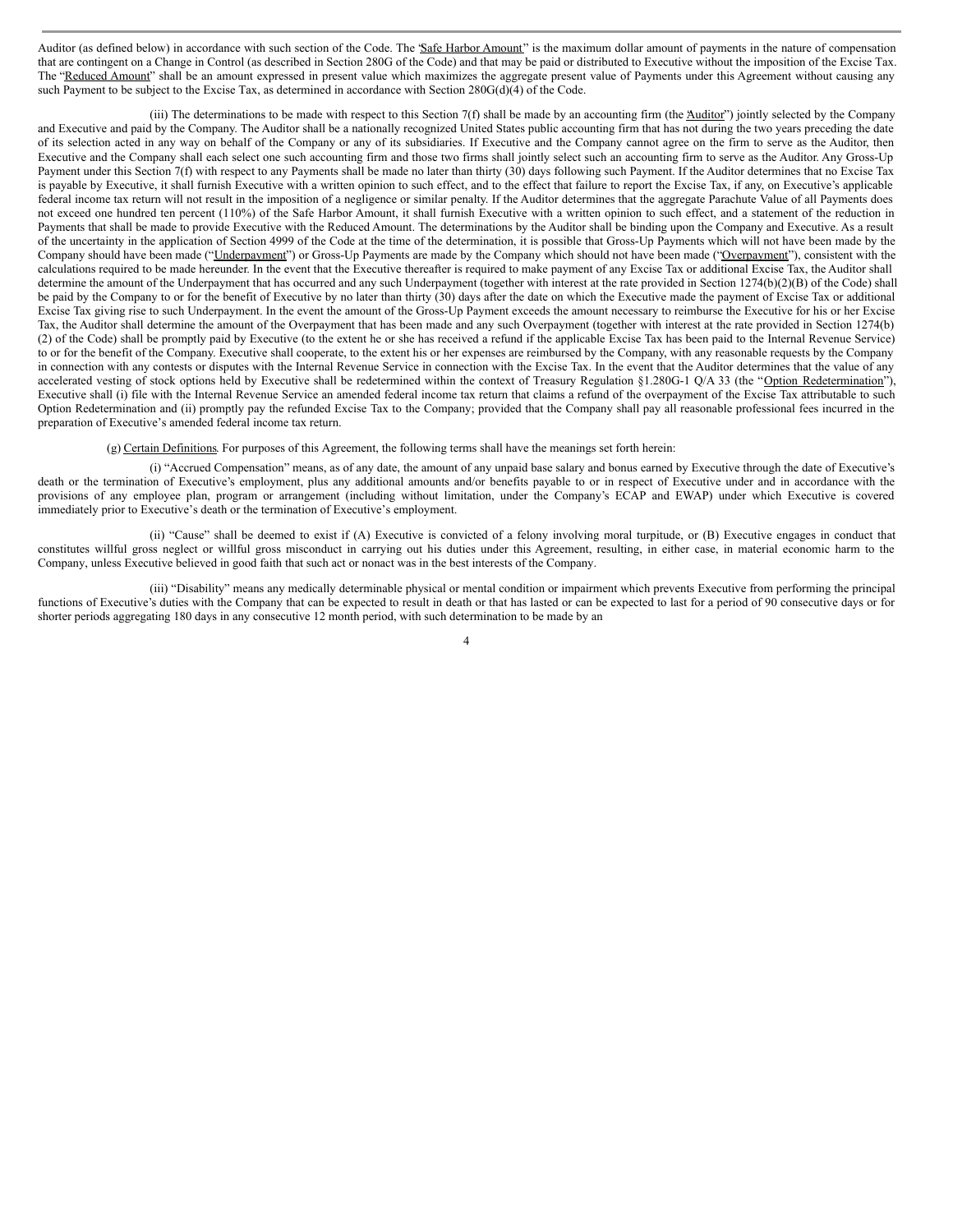approved medical doctor. For this purpose, an approved medical doctor shall mean a medical doctor selected by the Company and Executive. If the parties cannot agree on a medical doctor, each party shall select a medical doctor and the two doctors shall select a third medical doctor who shall be the approved medical doctor for this purpose.

(iv) Executive shall be deemed to have "Good Reason" to terminate his employment hereunder if, without Executive's prior written consent, (A) the Company terminates or materially reduces any employee benefit or perquisite enjoyed by Executive (other than as part of an across-the-board reduction applicable to all executive officers of the Company), (B) the Company fails to perform or breaches its obligations under any other material provision of this Agreement and does not correct such failure or breach (if correctable) within 60 days following receipt of notice thereof from Executive to the Board, (C) the Company fails to obtain the assumption in writing of its obligation to perform this Agreement by any successor to all or substantially all of the assets of the Company within 15 days after a merger, consolidation, sale or similar transaction, (D) the Company assigns Executive duties which are materially inconsistent with his duties as Chair or which impair Executive's ability to function as Chair, (E) the Company reduces or fails to pay Executive's then current Base Salary or fails to pay Executive's Guaranteed Bonus during the first year of employment under this Agreement or any bonus in any later year awarded to Executive, (F) the Company removes Executive from the position of Chair, or (G) the Company requires Executive's principal location of business (other than normal travel requirements with respect to his duties hereunder) to be other than St. Petersburg, Florida.

(v) "Prior Agreement" means the Employment Agreement between the Company and Executive dated as of May 24, 2001, as amended as of December 1, 2001, July 1, 2001, March 10, 2004, March 7, 2005 and April 26, 2006.

8. No Mitigation; No Offset. Executive will have no obligation to seek other employment or to otherwise mitigate the Company's obligations to Executive arising from the termination of Executive's employment, and no amounts or benefits paid or payable to Executive by the Company under this Agreement shall be subject to offset for any remuneration or benefits to which Executive may become entitled from any other source after Executive's employment with the Company terminates, whether attributable to subsequent employment, self-employment or otherwise except that subsequent employment with an employer providing benefit plans shall result in an offset against benefits payable by the Company hereunder to the extent of the same type of benefits paid by the new employer.

9. Application of Section 409A. Notwithstanding any inconsistent provision of this Agreement, to the extent the Company or Executive determines in good faith that one or more of the payments or benefits received or to be received by Executive pursuant to this Agreement in connection with Executive's termination of employment would constitute deferred compensation subject to the provisions of section 409A of the Internal Revenue Code of 1986 as amended, and the proposed or final (as applicable) regulations issued thereunder, and the rulings, notices and other guidance issued by the Internal Revenue Services interpreting the same ("the Section 409A Rules"), the Company and Executive agree to negotiate in good faith to reform any provisions of this Agreement to maintain to the maximum extent practicable the original intent of the applicable provisions without violating the Section 409A Rules, if the Company or Executive deems in good faith such reformation necessary or advisable pursuant to the Section 409A Rules to avoid the incurrence by Executive of any additional tax, interest and penalties under the Section 409A Rules. Such reformation shall not result in a reduction of the aggregate amount of payments or benefits under this Agreement, nor the obligation of the Company to pay interest on any payments delayed for the purposes of avoiding a violation of the Section 409A Rules. Notwithstanding the foregoing or anything to the contrary contained in any other provision of this Agreement, if Executive is a "specified employee" within the meaning of the Section 409A Rules at the time of Executive's "separation of service" within the meaning of the Section 409A Rules, then any payment otherwise required to be made to Executive under this Agreement on account of Executive's separation from service, to the extent such payment (after taking in to account all exclusions applicable to such payment under the Section 409A Rules) is properly treated as deferred compensation subject to the Section 409A Rules, shall not be made until the first business day after (i) the expiration of six (6) months from the date of Executive's separation from service, or (ii) if earlier, the date of Executive's death (the "Delayed Payment Date"). On the Delayed Payment Date, all payments delayed pursuant to the preceding sentence shall be paid in a single cash lump sum to Executive or, if he has died, to his estate.

#### 10. Confidential Information; Cooperation with Regard to Litigation.

(a) Nondisclosure of Confidential Information. During Executive's employment and thereafter, Executive will not, without the prior written consent of the Company, disclose to anyone (except in good faith in the ordinary course of business to a person who will be advised by Executive to keep such information confidential) or make use of any Confidential Information (as defined below) except in the performance of Executive's duties hereunder or when required to do so by legal process, by any governmental agency having supervisory authority over the business of the Company or any of its Affiliates (as defined below) or by any administrative or legislative body (including a committee thereof) that requires

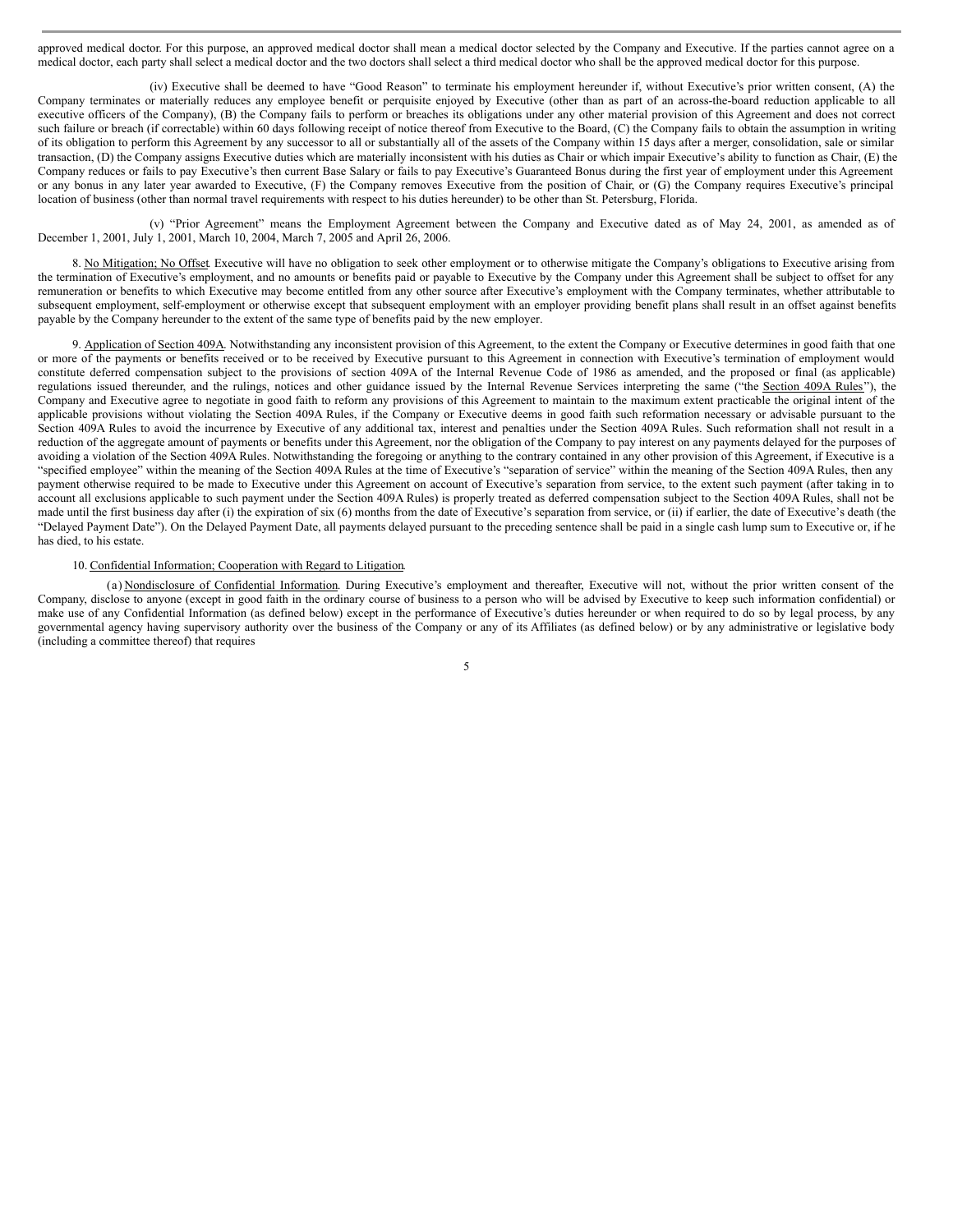Executive to divulge, disclose or make accessible such information. If Executive is so ordered, to divulge Confidential Information, he will give prompt written notice to the Company in order to allow the Company the opportunity to object to or otherwise resist such order.

(b) Definition of Confidential Information. For purposes of this Agreement, "Confidential Information" means information concerning the business of the Company or any corporation or other entity that, directly or indirectly, controls, is controlled by or under common control with the Company (an "Affiliate") relating to any of its or their products, product development, trade secrets, customers, suppliers, finances, and business plans and strategies. Excluded from the definition of Confidential Information is information (1) that is or becomes part of the public domain, other than through the breach of this Agreement by Executive or (2) regarding the Company's business or industry properly acquired by Executive in the course of Executive's career as an executive in the Company's industry and independent of Executive's employment by the Company. For this purpose, information known or available generally within the trade or industry of the Company or any Affiliate shall be deemed to be known or available to the public and not to be Confidential Information.

(c) Cooperation in Litigation. Executive will cooperate with the Company, during Executive's employment and thereafter (including following Executive's termination of employment for any reason), by making Executive reasonably available to testify on behalf of the Company or any Affiliate in any action, suit, or proceeding, whether civil, criminal, administrative, or investigative, and to reasonably assist the Company or any such Affiliate in any such action, suit, or proceeding by providing information and meeting and consulting with the Board or its representatives or counsel, or representatives or counsel to the Company or any such Affiliate, as reasonably requested; **provided**, however, that the same does not materially interfere with Executive's then current professional activities. The Company will reimburse Executive, on an after-tax basis, for all expenses reasonably incurred by Executive in connection with Executive's provision of testimony or assistance and if such assistance is provided after Executive's termination of employment, will pay Executive a per diem rate of \$2,000.

11. Nonsolicitation. Executive shall not induce or solicit, directly or indirectly, any employee of or consultant to the Company or any Affiliate to terminate such person's employment or consulting engagement with the Company or any Affiliate during Executive's employment under this Agreement and for a period of 12 months following the termination of Executive's employment for any reason.

12. Agreement to Submit Resignation as Director. In the event of Executive's termination of employment as Chair, by the Company or Executive, for any reason or no reason, Executive shall promptly and no later than five (5) days after the date of such termination of employment, submit to the Board his resignation as a member of the Board, effectively immediately as of the date of such submission.

13. Remedies. If Executive commits a material breach of any of the provisions contained in Sections 10, 11 or 12 above, then the Company will have the right to seek injunctive relief. Executive acknowledges that such a breach of Sections 10, 11 or 12 could cause irreparable injury and that money damages may not provide an adequate remedy for the Company. Nothing contained herein will prevent Executive from contesting any such action by the Company on the ground that no violation or threatened violation of either such Section has occurred.

14. Resolution of Disputes. Any controversy or claim arising out of or relating to this Agreement or any breach or asserted breach hereof or questioning the validity and binding effect hereof arising under or in connection with this Agreement, other than seeking injunctive relief under Section 13, shall be resolved by binding arbitration, to be held in Los Angeles in accordance with the rules and procedures of the American Arbitration Association. Judgment upon the award rendered by the arbitrator(s) may be entered in any court having jurisdiction thereof. All costs and expenses of any arbitration or court proceeding (including fees and disbursements of counsel) shall be borne by the respective party incurring such costs and expenses, but the Company shall reimburse Executive for all reasonable costs and expenses by Executive if Executive substantially prevails in such arbitration or court proceeding. Notwithstanding the foregoing, if any applicable law requires different or additional rules or procedures to be applied in order for this Agreement to arbitrate to be enforceable, or prohibits any expense allocation provided herein, such rules or procedures shall take precedence and such prohibitions shall be a part of this Agreement to the to the extent necessary to render this Agreement enforceable.

#### 15. Indemnification.

(a) Company Indemnity. If Executive is made a party, or is threatened to be made a party, to any action, suit or proceeding, whether civil, criminal, administrative or investigative (a "Proceeding"), by reason of the fact that, at any time, he is or was a director, officer or employee of the Company or any Affiliate or was serving at the request of the Company or any Affiliate as a director, officer, member, employee or agent of another corporation, partnership, joint venture,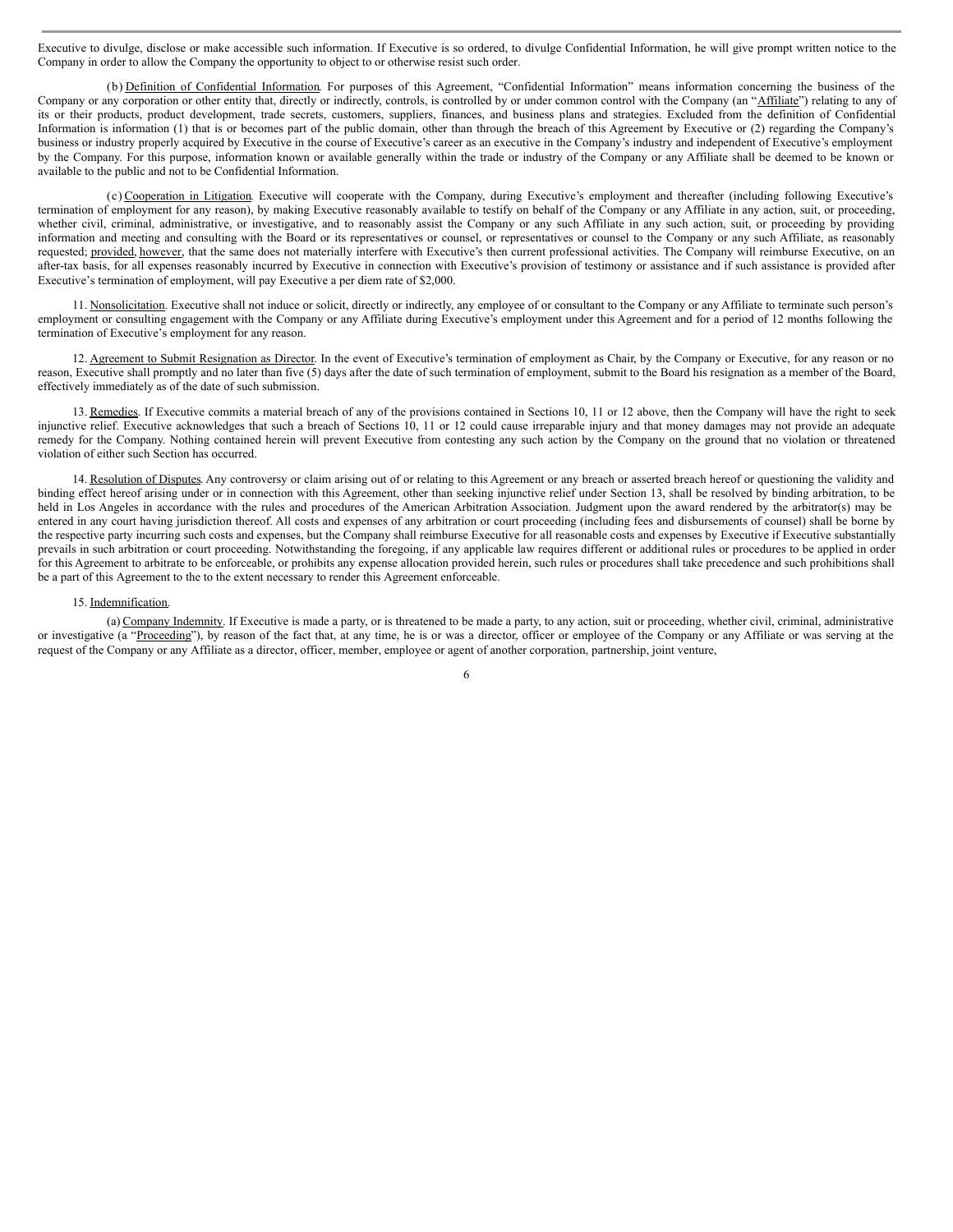trust or other enterprise, including service with respect to employee benefit plans, whether or not the basis of such Proceeding is Executive's alleged action in an official capacity while serving as a director, officer, member, employee or agent, then the Company will indemnify Executive and hold Executive harmless to the fullest extent legally permitted or authorized by the Company's articles of incorporation, certificate of incorporation or bylaws or resolutions of the Company's Board to the extent not inconsistent with state laws, against all costs, expense, liability and loss (including, without limitation, attorney's fees, judgments, fines, ERISA excise taxes or penalties and amounts paid or to be paid in settlement) reasonably incurred or suffered by Executive in connection therewith, except to the extent attributable to Executive's gross negligence or fraud, and such indemnification shall continue as to Executive even if he has ceased to be a director, member, officer, employee or agent of the Company or Affiliate and shall inure to the benefit of Executive's heirs, executors and administrators. The Company will advance to Executive all reasonable costs and expenses to be incurred by Executive in connection with a Proceeding within 20 days after receipt by the Company of a written request for such advance. Such request shall include an undertaking by Executive to repay the amount of such advance if it shall ultimately be determined that he is not entitled to be indemnified against such costs and expenses. The provisions of this section shall not be deemed exclusive of any other rights of indemnification to which Executive may be entitled or which may be granted to Executive and shall be in addition to any rights of indemnification to which he may be entitled under any policy of insurance.

(b) No Presumption Regarding Standard of Conduct. Neither the failure of the Company (including its Board, independent legal counsel or shareholders) to have made a determination prior to the commencement of any proceeding concerning payment of amounts claimed by Executive under the preceding subsection (a) of this section that indemnification of Executive is proper because Executive has met the applicable standard of conduct, nor a determination by the Company (including its Board, independent legal counsel or shareholders) that Executive has not met such applicable standard of conduct, shall create a presumption that Executive has not met the applicable standard of conduct.

(c) Liability Insurance. The Company will continue and maintain a directors- and officers liability insurance policy covering Executive to the extent the Company provides such coverage for its other senior executive officers.

16. Effect of Agreement on Other Benefits. Except as specifically provided in this Agreement, the existence of this Agreement shall not be interpreted to preclude, prohibit or restrict Executive's participation in any other employee benefit or other plans or programs in which he currently participates.

17. Expenses of Counsel for Executive. The Company and Executive will each bear their own respective legal and other expenses incurred in connection with the negotiation, execution and delivery of this Agreement; provided, however, that the Company shall reimburse the reasonable legal fees and expenses incurred by Bachelder Law Offices, acting as counsel to Executive up to a maximum of \$75,000 in the aggregate for all such expenses.

18. Assignment; Binding Nature. This Agreement shall be binding upon and inure to the benefit of the parties and their respective successors, heirs (in the case of Executive) and permitted assigns. No rights or obligations of the Company under this Agreement may be assigned or transferred by the Company except that such rights or obligations may be assigned or transferred to the successor of the Company or its business if the assignee or transferee assumes the liabilities, obligations and duties of the Company, as contained in this Agreement, either contractually or as a matter of law. No rights or obligations of Executive under this Agreement may be assigned or transferred by Executive other than Executive's rights to compensation and benefits, which may be transferred only by will or operation of law, except as otherwise specifically provided or permitted hereunder.

19. Representations. The Company represents and warrants that it is fully authorized and empowered to enter into this Agreement and that the performance of its obligations under this Agreement will not violate any Agreement between it and any other person, firm or organization, and that this Agreement is the valid and legally binding obligation of the Company, enforceable against it in accordance with its terms. Executive represents and warrants that there is no legal or other impediment which would prohibit Executive from entering into this Agreement or which would prevent Executive from fulfilling Executive's obligations under this Agreement, and that this Agreement is the valid and legally binding obligation of the Executive, enforceable against him in accordance with its terms.

20. Entire Agreement. This Agreement contains the entire understanding and agreement between the parties concerning the subject matter hereof and supersedes all prior agreements, understandings, discussions, negotiations and undertakings, whether written or oral, between the parties with respect thereto.

21. Amendment or Waiver. No provision in this Agreement may be amended unless such amendment is agreed to in writing and signed by Executive and an authorized officer of the Company. Except as set forth herein, no delay or omission to exercise any right, power or remedy accruing to any party shall impair any such right, power or remedy or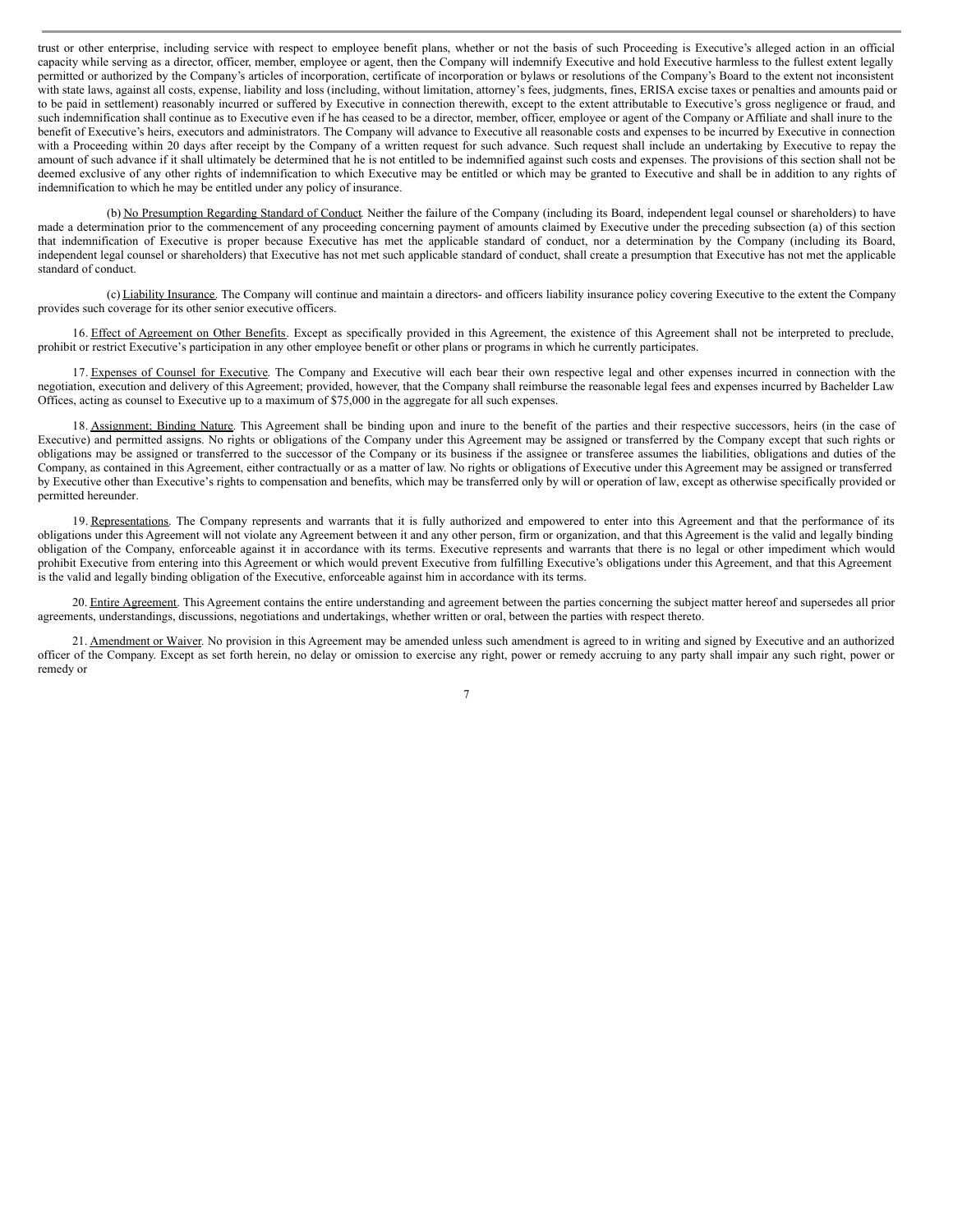shall be construed to be a waiver of or an acquiescence to any breach hereof. No waiver by either party of any breach by the other party of any condition or provision contained in this Agreement to be performed by such other party shall be deemed a waiver of a similar or dissimilar condition or provision at the same or any prior or subsequent time. Any waiver must be in writing and signed by Executive or an authorized officer of the Company, as the case may be.

22. Severability. In the event that any provision or portion of this Agreement shall be determined to be invalid or unenforceable for any reason, in whole or in part, the remaining provisions of this Agreement shall be unaffected thereby and shall remain in full force and effect to the fullest extent permitted by law.

23. Survivorship. The respective rights and obligations of the parties hereunder shall survive any termination of Executive's employment to the extent necessary to the intended preservation of such rights and obligations.

24. Beneficiaries/References. Executive shall be entitled, to the extent permitted under any applicable law, to select and change a beneficiary or beneficiaries to receive any compensation or benefit payable hereunder following Executive's death by giving the Company written notice thereof. In the event of Executive's death or a judicial determination of Executive's incompetence, reference in this Agreement to Executive shall be deemed, where appropriate, to refer to Executive's beneficiary, estate or other legal representative.

25. Governing Law. This Agreement shall be governed by and construed and interpreted in accordance with the laws of California without reference to principles of conflict of laws.

26. Counterparts and Facsimile. This Agreement may be executed in any number of counterparts, each such counterpart shall be deemed to be an original instrument, and all such counterparts together shall constitute but one agreement. Any such counterpart may contain one or more signature pages. A copy of this Agreement executed by any party and transmitted by facsimile shall be binding upon the parties as if executed and delivered in person.

27. Notices. Any notice given to a party shall be in writing and shall be deemed to have been given when delivered personally, one (1) business day after being sent by recognized overnight courier, or three (3) business days after being sent by certified or registered mail, postage prepaid, return receipt requested, in any case, duly addressed to the party concerned at the address of the party indicated below or to such changed address as such party may subsequently give such notice of:

| If to the Company: | KORN/FERRY INTERNATIONAL<br>1900 Avenue of the Stars, Suite 2600<br>Los Angeles, CA 90067<br><b>Attention: Corporate Secretary</b> |
|--------------------|------------------------------------------------------------------------------------------------------------------------------------|
| If to Executive:   | PAUL C. REILLY<br>8301 Tallahassee Dr. N. E.<br>St. Petersburg, FL 33702                                                           |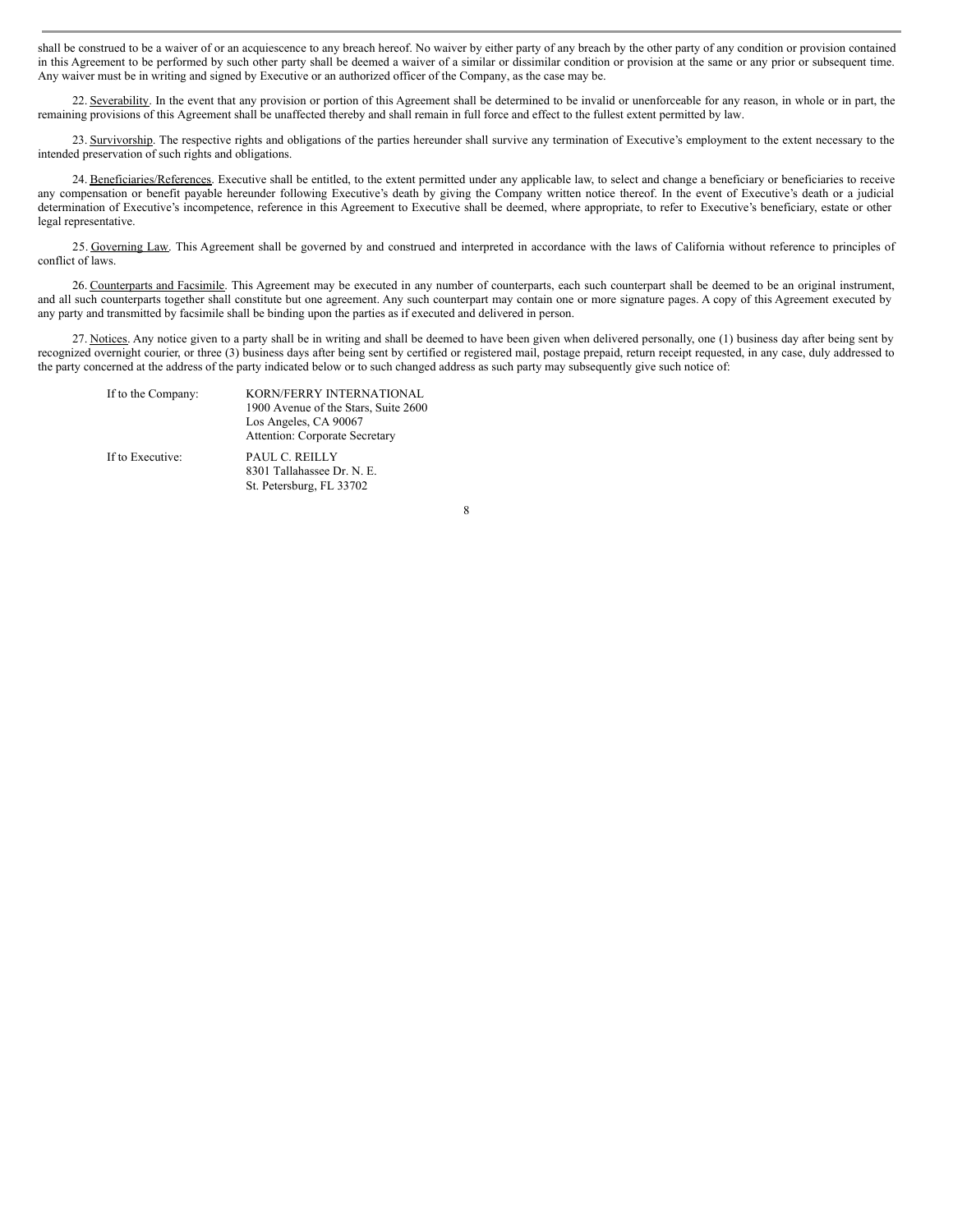IN WITNESS WHEREOF, the undersigned have executed this Employment Agreement on the date first above written.

# The Company: KORN/FERRY INTERNATIONAL

By: Ken Whipple

Its: Director

/s/ Peter Dunn

By: Peter Dunn

Its: General Counsel

Executive: /s/ Paul C. Reilly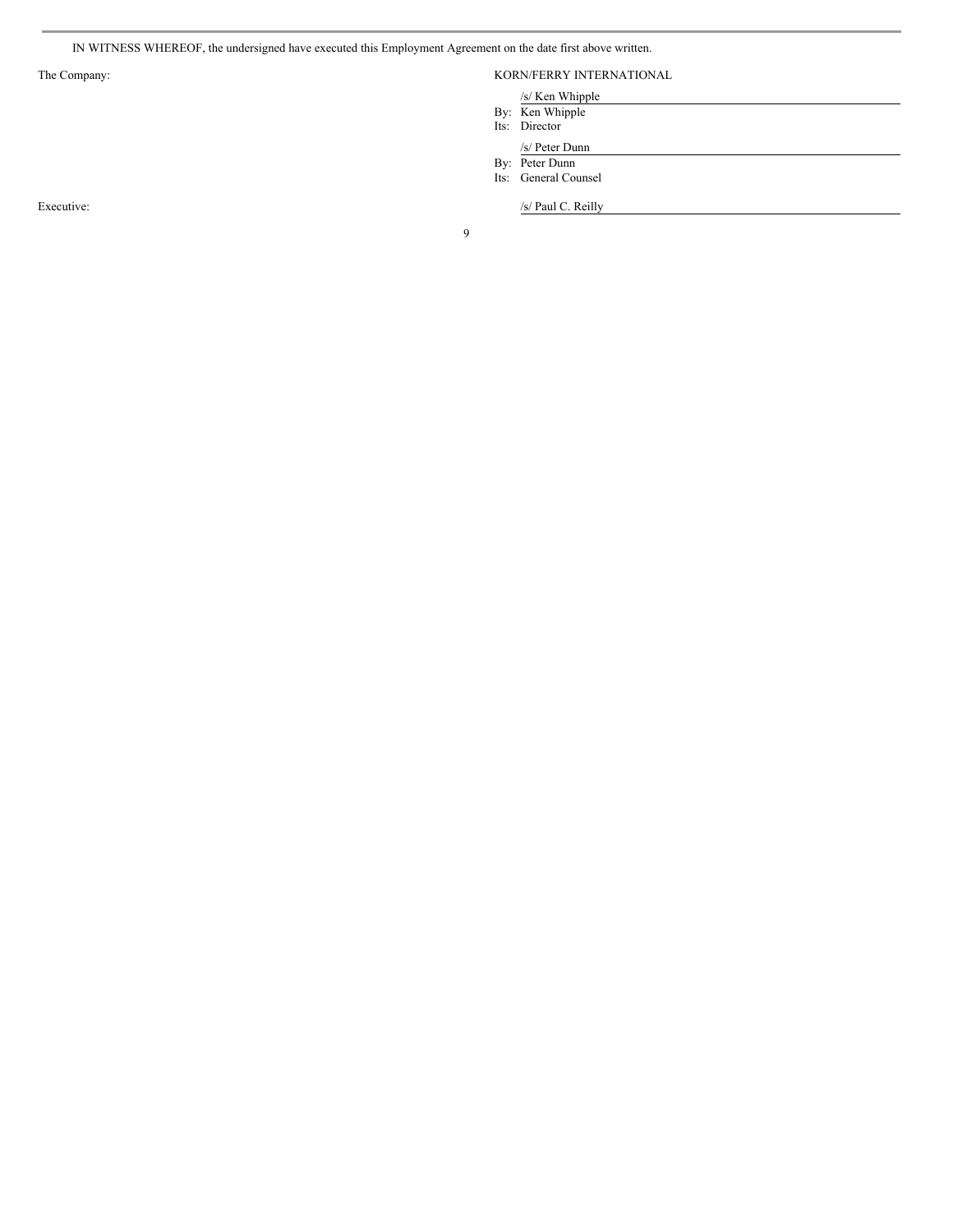**EMPLOYMENT AGREEMENT BETWEEN KORN/FERRY INTERNATIONAL AND GARY BURNISON**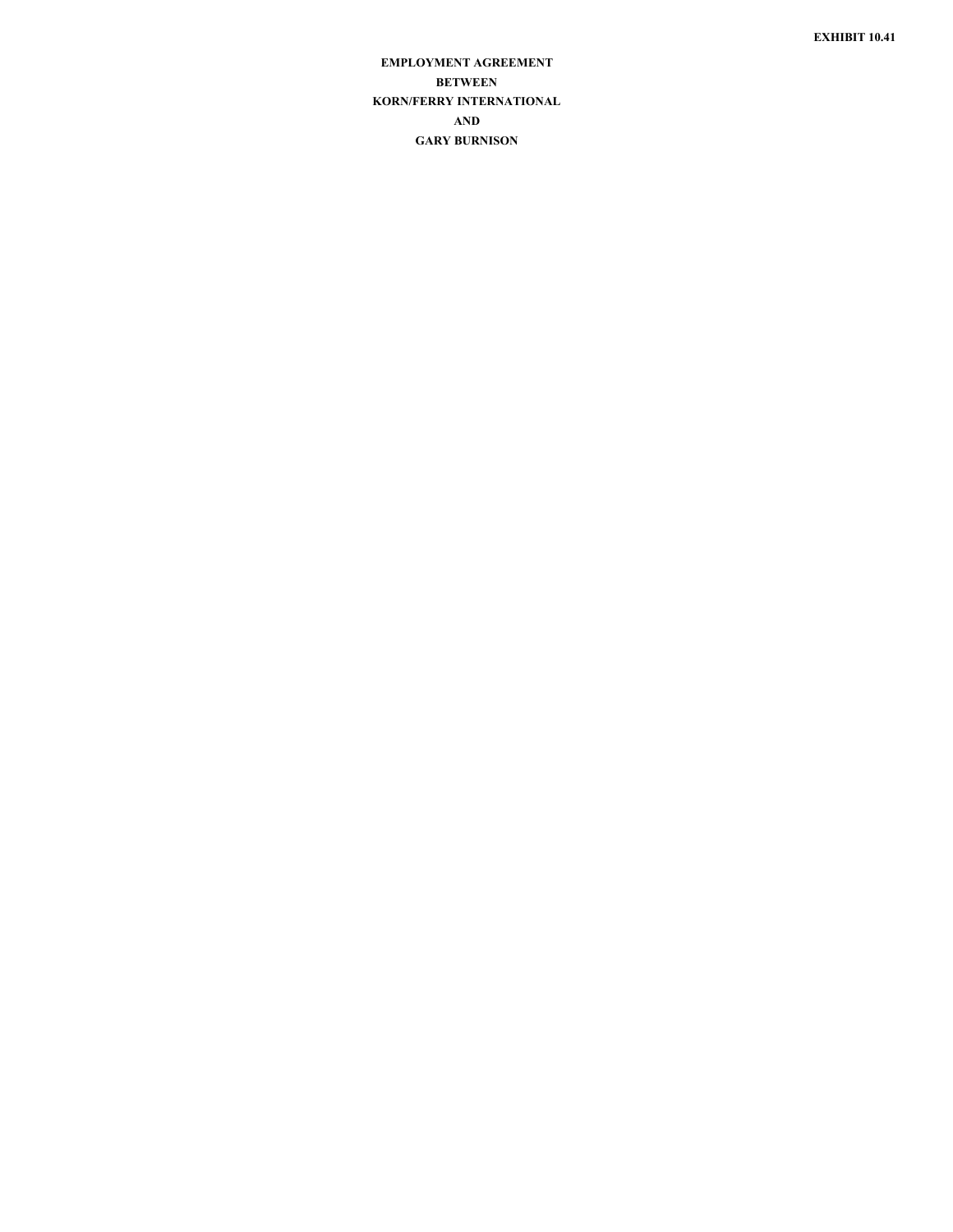## **1. Employment 1**

**2. At-Will Employment 1**

## **3. Position, Duties and Responsibilities 1**

## **4. Annual Compensation 1**

- (a) Base Salary 1
- (b) Annual Cash Incentive Award 1
- (c) Equity Incentive Program 1

# **5. Employee Benefit Programs and Perquisites 2**

- (a) General 2
- (b) Reimbursement of Business Expenses 2
- (c) Conditions of Employment 2

## **6. Termination of Employment 2**

- (a) Death 2
- (b) Disability 2
- 
- (c) Termination by the Company for Cause or Voluntary Termination by Executive<br>(d) Termination by the Company Without Cause or by Executive for Good Reason Prior to change in Control or More Than 12 Months After a Change i (d) Termination by the Company Without Cause or by Executive for Good Reason Prior to change in Control or More Than 12 Months After a Change in Control 3<br>(e) Following a Change in Control Termination by the Company Withou

8

- (e) Following a Change in Control, Termination by the Company Without Cause or by Executive for Good Reason 4
- (f) Certain Additional Payments by the Company  $(g)$  Other Programs 6
- (g) Other Programs 6
- (h) Conditions to Receipt of Benefits Under Section 6 6 (i) Certain Definitions 6

# **7. Application of Section 409A 7**

## **8. No Mitigation; No Offset 7**

## **9. Confidential Information; Cooperation with Regard to Litigation 7**

- (a) Nondisclosure of Confidential Information 7
- (b) Definition of Confidential Information 7<br>
(c) Cooperation in Litigation 8 (c) Cooperation in Litigation
- 

# **10. Nonsolicitation 8**

- **11. Remedies 8**
- **12. Resolution of Disputes 8**
- **13. Indemnification 8**
	- (a) Company Indemnity 8
	- (b) No Presumption Regarding Standard of Conduct
	- (c) Liability Insurance 9

## **14. Effect of Agreement on Other Benefits 9**

- **15. Expenses of Counsel for Executive 9**
- **16. Assignment; Binding Nature 9**
- **17. Representations 9**
- **18. Entire Agreement 9**
- **19. Amendment or Waiver 9**
- **20. Severability 9**
- **21. Survivorship 9**
- **22. Beneficiaries/References 9**
- **23. Governing Law 10**
- **24. Counterparts and Facsimile 10**
- **25. Notices 10**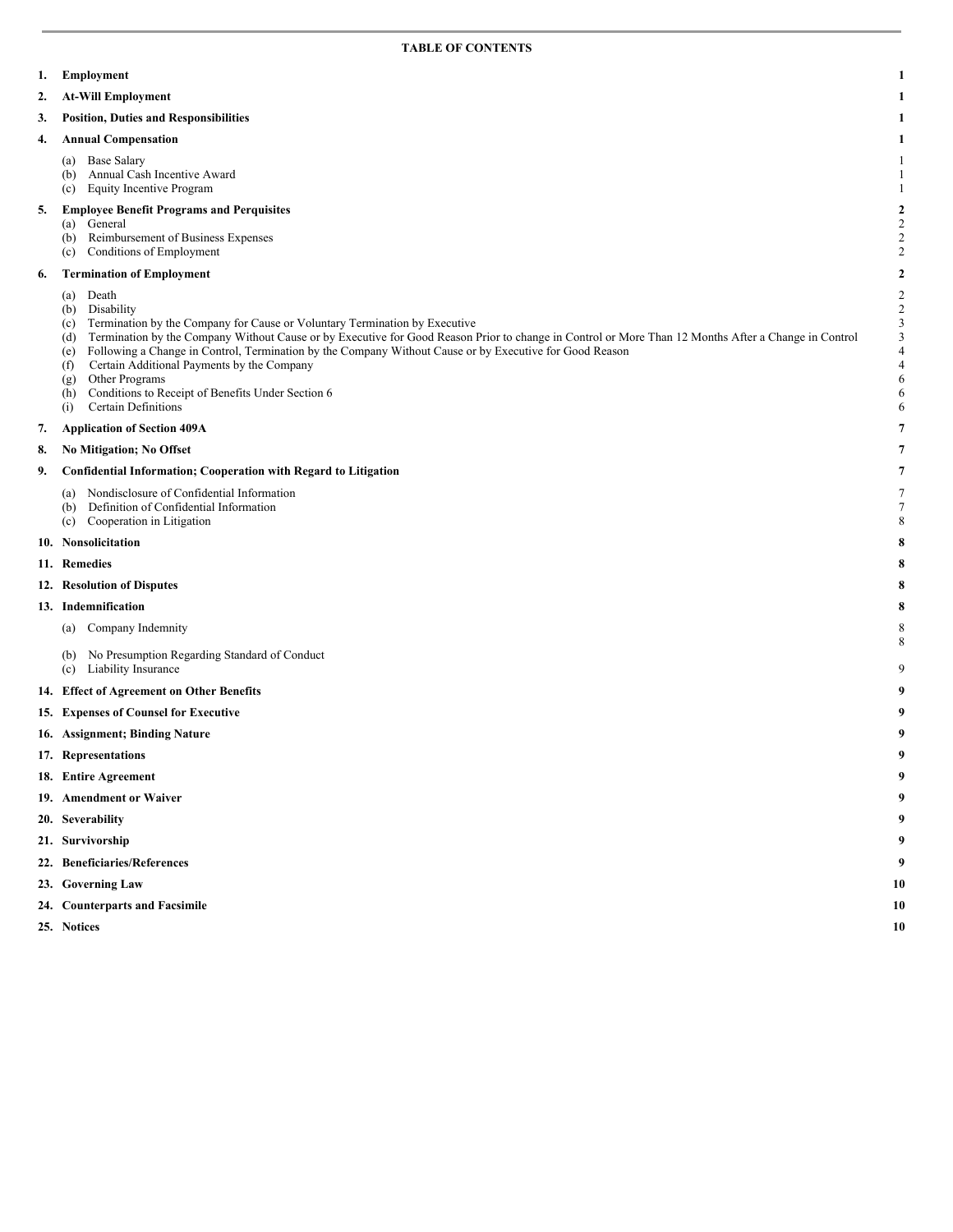### **EMPLOYMENT AGREEMENT**

This EMPLOYMENT AGREEMENT (this "Agreement") is made and entered into as of April 24, 2007, by and between KORN/FERRY INTERNATIONAL, a Delaware corporation with its principal offices in Los Angeles, California (the "Company"), and GARY BURNISON, an individual (the "Executive), it being the understanding and agreement of the parties that the terms and conditions of this Employment Agreement shall not be effective until July 1, 2007 (the "Start Date") and shall not be effective unless Executive is continuously employed with the Company between the date hereof and June 30, 2007.

1. Employment. The Company agrees to employ Executive and Executive agrees to be employed by the Company upon the terms and conditions set forth in this Agreement.

2. At-Will Employment. Executive's employment under this Agreement will begin on the Start Date, unless otherwise mutually agreed by the Company and Executive. Subject to compliance with this Agreement, the Company may terminate Executive's employment, with or without Cause (as defined in Section 6(i) of this Agreement), for any reason or no reason and with or without advance notice, upon a resolution adopted by a majority of the then-serving members of the Board other than Executive. Executive may terminate his employment at any time, for any or no reason, with or without Good Reason (as defined in Section 6(i) of this Agreement) upon thirty (30) days advance written notice to the Company.

3. Position, Duties and Responsibilities. Executive will serve as Chief Executive Officer with duties and responsibilities customary to such offices and shall report to the Company's Board of Directors (the "*Board*"). At the request of the Board, Executive will serve as an officer or director of the Company's subsidiaries and other affiliates without additional compensation. Executive will devote substantially all of Executive's business time and attention to the performance of Executive's obligations, duties and responsibilities under this Agreement. Subject to Company policies applicable to senior executives generally, Executive may engage in personal, charitable, professional and investment activities to the extent such activities do not conflict or interfere with Executive's obligations to, or Executive's ability to perform the normal duties and functions of Executive pursuant to this Agreement. Executive will be nominated for election to the Board prior to the next annual shareholders' meeting of the Company.

4. Annual Compensation. In consideration of Executive's services to the Company pursuant to this Agreement, Executive's annual compensation shall be as follows:

(a) Base Salary. Executive shall be entitled to receive a base salary of \$47,916.67 per month (his 'Base Salary'') (\$575,000 on an annualized basis) (such annualized amount, his "Annual Base Salary"), paid in accordance with the Company's regular payroll practices. The Board will review the level of Executive's Base Salary at least annually, beginning in June 2008. The Board, acting in its discretion, may increase (but may not decrease) Executive's Base Salary at any time, unless the Board concludes that an across-the-board reduction in compensation is required for all executive officers of the Company, in which case Executive's compensation shall be ratably reduced.

(b) Annual Cash Incentive Award. Executive will participate in the Company's annual cash incentive plan established for senior executives with an annual target cash award equal to 100% of Executive's Annual Base Salary, with the ability to earn additional amounts up to a maximum cash award equal to 200% of Executive's Annual Base Salary. Executive's annual cash incentive award will be payable at such time as annual cash incentive awards are paid to executive officers generally, but not later than 120 days after the end of the fiscal year for which such award is earned. The annual performance targets for the cash award shall be set by the Board and/or the Compensation Committee of the Board (the "Compensation Committee") prior to the commencement of each fiscal year of the Company.

(c) Equity Incentive Program. Executive shall be awarded, subject to the approval of the Board, equity incentives with respect to shares of the Company's common stock ("Shares"), which shall be granted under the Korn/Ferry International Performance Award Plan, as the same may be amended from time to time. Such annual equity incentives shall be awarded at the same time annual option grants are awarded to the Company's other executive officers, beginning with grants attributable to performance for the firm's 2008 fiscal year. The terms of any equity incentives granted shall be set by the Board or the Compensation Committee. Initially:

(1) Executive shall be eligible to receive a grant of restricted stock subject to the discretion of and approval by the Board and /or Compensation Committee, with a target grant value of \$900,000 (as determined by the Board and/or the Compensation Committee). Such restricted stock will vest as follows: 25% at the end of each year after the Start Date, in each case subject to Executive's continuous employment with the Company. Other terms of such restricted stock shall be set by the Board and/or the Compensation Committee.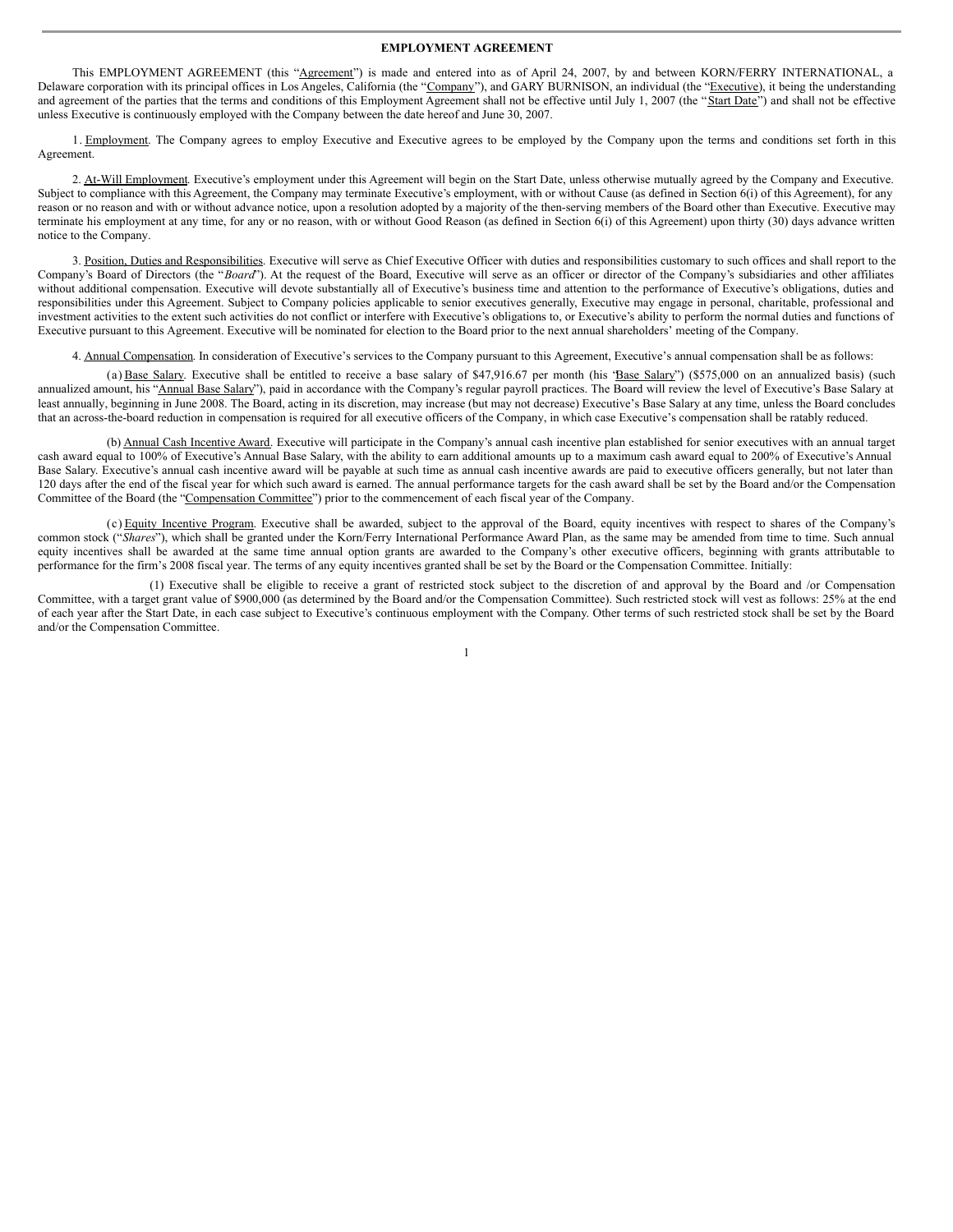(2) Executive shall be eligible to receive an award of performance shares ("Performance Shares"), with a target grant value of 100% of Executive's Annual Base Salary (as determined by the Board and/or the Compensation Committee) which will be earned at the end of, and based on the Company's performance during, a performance period of 3 years (the "Performance Period"). Other terms of such performance shares grant shall be set by the Board or the Compensation Committee.

(3) Executive shall be eligible to receive an annual grant of restricted stock, subject to the discretion of and approval of the Board and/or the Compensation Committee, with a target grant value of 100% of Executive's Annual Base Salary (as determined by the Board and/or the Compensation Committee). Such restricted stock will vest as follows: 25% at the end of each year after the Start Date, in each case subject to Executive's continuous employment with the Company. Other terms of such restricted stock grant shall be set by the Board and/or the Compensation Committee.

#### 5. Employee Benefit Programs and Perquisites.

(a) General. Executive will be entitled to participate in such retirement or pension plans, group health, long term disability and group life insurance plans, and any other welfare and fringe benefit plans, arrangements, programs and perquisites sponsored or maintained by the Company from time to time for the benefit of its senior executives generally, including four weeks paid vacation.

(b) Reimbursement of Business Expenses. Executive is authorized to incur reasonable expenses in accordance with the Company's written policy in carrying out Executive's duties and responsibilities under this Agreement. The Company will promptly reimburse Executive for all such expenses that are so incurred upon presentation of appropriate vouchers or receipts, subject to the Company's expense reimbursement policies applicable to senior executive officers generally.

(c) Conditions of Employment. Executive's place of employment will be at the Company's corporate headquarters in Los Angeles, California, subject to the need for reasonable business travel. The conditions of Executive's employment, including, without limitation, office space, office appointments, secretarial, administrative and other support, will be consistent with Executive's status as Chief Executive Officer of the Company.

#### 6. Termination of Employment.

(a) Death. If Executive's employment with the Company terminates by reason of Executive's death, then the Company will pay to Executive's estate Executive's "Accrued Compensation" (as defined in Section 6(i)) within the time period permitted by applicable law, and all outstanding stock options and other equity-type incentives held by Executive (but expressly excluding Performance Shares) and all of Executive's benefits under the Executive Capital Accumulation Plan at the time of Executive's death will become fully vested and shall remain exercisable until (i) in the case of an option, incentive or benefit granted prior to the Start Date, until its originally scheduled expiration date; or (ii) in the case of an option, incentive or benefit granted after the Start Date, the earlier of (A) the date that is two (2) years after the date of Executive's death or (B) its originally scheduled expiration date. Additionally, Executive's estate shall be entitled to a pro rata portion of Executive's target annual cash incentive award established for the fiscal year in which Executive's employment terminates due to death (based on the proportion that the number of days of Executive's actual service to the Company during such fiscal year bears to the number of days in such fiscal year). Executive's estate shall also be entitled to receive the number of Performance Shares that would have been earned if Executive had served the Company for the entire Performance Period and the Company's performance during such period had been the target performance for the Performance Period. To the extent Executive's covered dependent(s) continue to participate in the Company's group health plan(s) after Executive's death pursuant to COBRA, the Company will provide reimbursement of COBRA coverage premiums paid by Executive's covered dependent(s) so that such covered dependent(s) enjoy coverage at the same benefit level and to the same extent and for the same effective contribution, if any, as participation is available to other executive officers of the Company, for as long as such coverage is available under COBRA.

(b) Disability. If the Company terminates Executive's employment by reason of Executive's Disability (as defined in Section 6(i)), then the Company will pay to Executive his Accrued Compensation within the time period permitted by applicable law and all outstanding stock options and other equity-type incentives (but expressly excluding Performance Shares) held by Executive and all of Executive's benefits under the Executive Capital Accumulation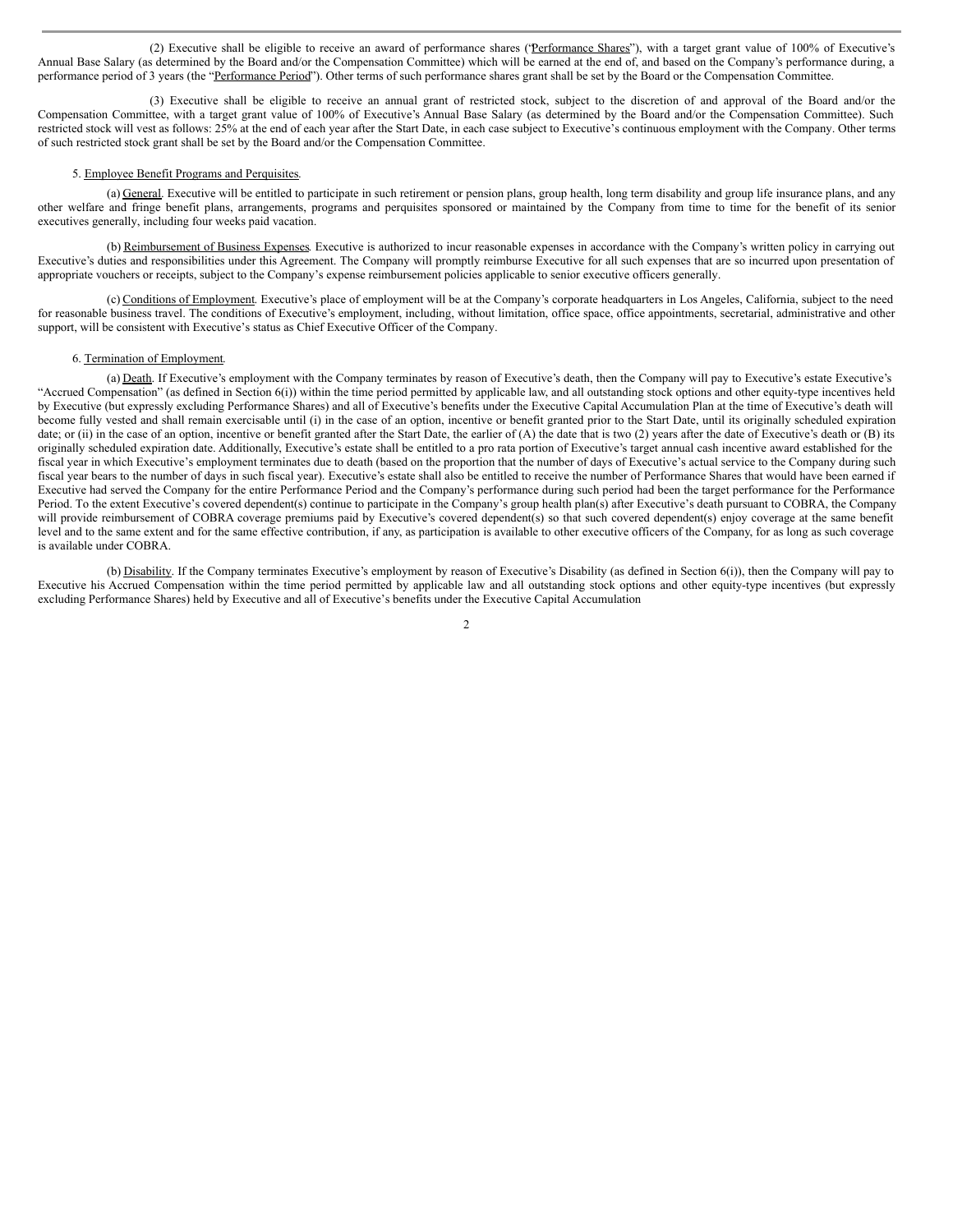Plan at Executive's termination date will become fully vested and shall remain exercisable until (i) in the case of an option, incentive or benefit granted prior to the Start Date, until its originally scheduled expiration date; or (ii) in the case of an option, incentive or benefit granted after the Start Date, the date that is the earlier of (A) two (2) years after the date Executive's employment terminates and (B) its original scheduled expiration date. Additionally, Executive shall be entitled to a pro rata portion of Executive's target annual cash incentive award established for the fiscal year in which Executive's employment terminates due to disability (based on the proportion that the number of days during such fiscal year prior to the date of termination bears to the number of days in such fiscal year). Executive shall also be entitled to receive the number of Performance Shares that would have been earned if Executive had served the Company for the entire Performance Period and the Company's performance during such period had been the target performance for the Performance Period. To the extent Executive and/or Executive's covered dependent(s) continue to participate in the Company's group health plan(s) pursuant to COBRA after Executive's termination of employment by reason of Disability, the Company will provide reimbursement of COBRA coverage premiums paid by Executive and Executive's dependent(s) so that Executive and Executive's covered dependent(s) enjoy coverage at the same benefit level and to the same extent and for the same effective contribution, if any, as participation is available to other executive officers of the Company, for as long as such coverage is available under COBRA.

(c) Termination by the Company for Cause or Voluntary Termination by Executive . If (i) the Company terminates Executive's employment for Cause (as defined in Section 6(i)), or (ii) Executive voluntarily terminates Executive's employment without Good Reason (as defined in Section 6(i)), then the Company shall pay to Executive Executive's Accrued Compensation through the date Executive's employment terminates within the time period permitted by applicable law.

(d) Termination by the Company Without Cause or by Executive for Good Reason Prior to Change in Control or More Than 12 Months After a Change in Control. If Executive's employment is terminated prior to a "Change in Control" (as defined in Schedule A), or more than 12 months after the date on which a Change in Control occurs, (i) by the Company without Cause and for a reason other than Executive's Death or Disability, or (ii) by Executive for Good Reason, then the Company shall pay to Executive within the time period permitted by applicable law Executive's Accrued Compensation and a pro rata portion of Executive's target annual cash incentive award established for the fiscal year in which Executive's employment terminates (based on the number of days of Executive's actual service to the Company during such fiscal year), and

(1) the Company shall pay to Executive, in the aggregate, cash payments equal to the sum of one and one-half times Executive's then current Annual Base Salary and one and one-half times Executive's target bonus, payable in equal monthly installments over a period of twelve (12) months after the date Executive's employment terminates;

(2) for up to eighteen (18) months after such termination, to the extent Executive and/or Executive's covered dependent(s) continue to participate in the Company's group health plan(s) pursuant to COBRA after Executive's termination of employment, the Company will provide reimbursement of COBRA coverage premiums paid by Executive and Executive's covered dependent(s) so that Executive and Executive's covered dependent(s) enjoy coverage at the same benefit level and to the same extent and for the same effective contribution, if any, as participation is available to other executive officers of the Company;

(3) all outstanding stock options and other equity-type incentives held by Executive and all of Executive's benefits under the Executive Capital Accumulation Plan at the time of Executive's termination (but expressly excluding Performance Shares) that would have vested in the twelve (12) months following the date Executive's employment terminates (in each case, as if such options, incentives and benefits permitted proportionate vesting in monthly increments rather than any longer increment) will become fully vested as of the date Executive's employment terminates and shall remain exercisable until (A) in the case of an option, incentive or benefit granted prior to the Start Date, until its originally scheduled expiration date or (B) in the case of an option, incentive or benefit granted after the Start Date, the date that is the earlier of (x) two (2) years after the date Executive's employment terminates and (y) its originally scheduled expiration date; and

(4) Executive shall receive a number of Performance Shares equal to the product of (A) the Performance Shares that would have been earned if Executive had served the Company for the entire Performance Period and the Company's performance during such period had been the target performance for the Performance Period, and (B) a fraction, (x) the numerator of which fraction shall be the sum of (i) the number of days of Executive's employment during the Performance Period and (ii) 365 (provided that the numerator shall not exceed the number of days in the Performance Period) and (y) the denominator of which fraction shall be the number of days in the Performance Period.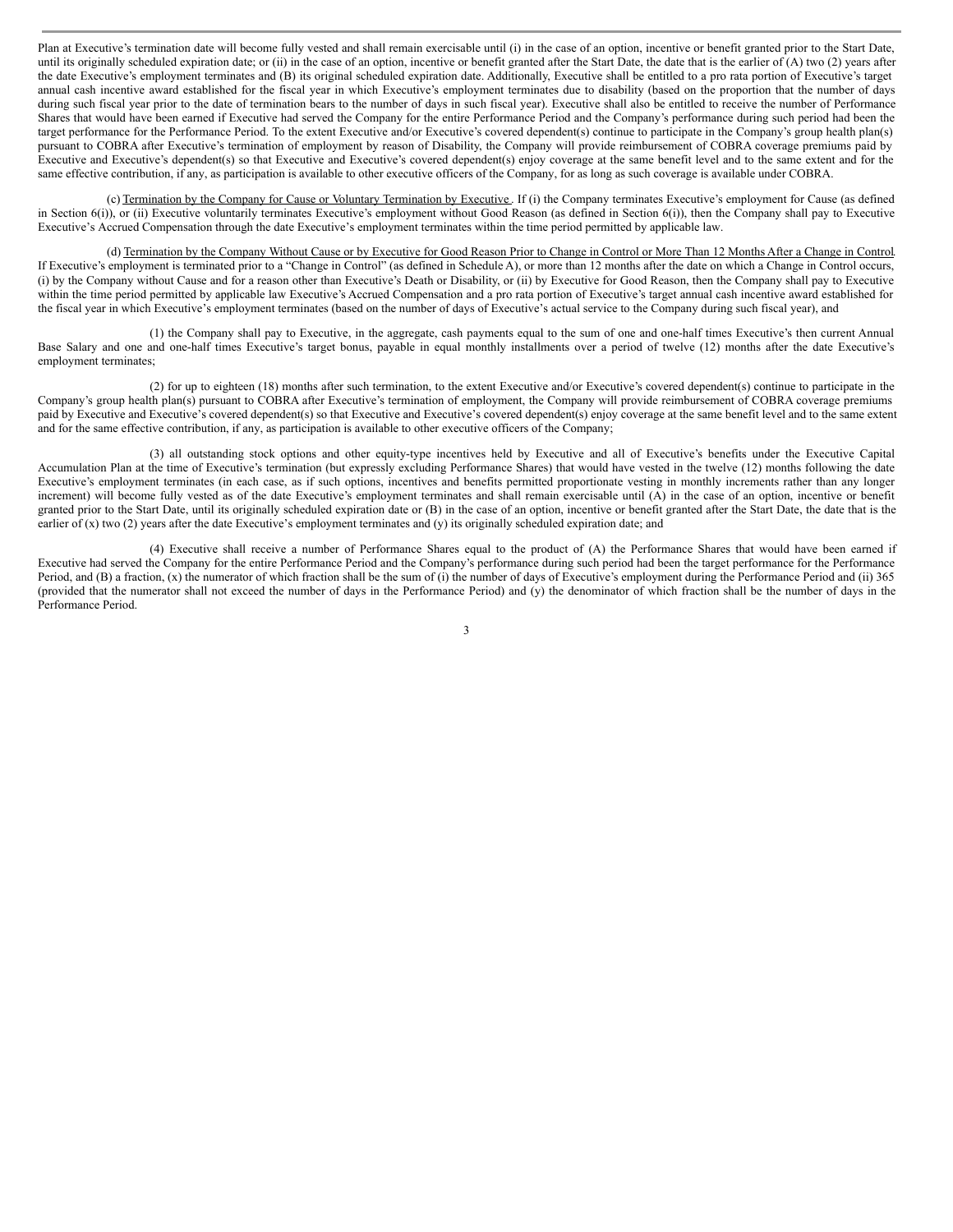(e) Following a Change in Control, Termination by the Company Without Cause or by Executive for Good Reason. If a Change in Control occurs and, within 12 months after the date on which the Change in Control occurs, Executive's employment is terminated (i) by the Company without Cause or (ii) by Executive for Good Reason, then the Company shall pay to Executive within the time period permitted by applicable law Executive's Accrued Compensation and a pro rata portion of Executive's target annual cash incentive award established for the fiscal year in which Executive's employment terminates (based on the number of days of Executive's actual service to the Company during such fiscal year), and

(1) the Company shall pay to Executive, in the aggregate, cash payments equal to the sum of two (2) times Executive's then current Annual Base Salary and two (2) times Executive's target bonus, payable in equal monthly installments over a period of twelve (12) months after the date Executive's employment terminates;

(2) for up to eighteen (18) months after such termination, to the extent Executive and/or Executive's covered dependent(s) continue to participate in the Company's group health plan(s) pursuant to COBRA after Executive's termination of employment, the Company will provide reimbursement of COBRA coverage premiums paid by Executive and Executive's dependent(s) so that Executive and Executive's covered dependent(s) enjoy coverage at the same benefit level and to the same extent and for the same effective contribution, if any, as participation is available to other executive officers of the Company; for the six (6) months thereafter, if continuing coverage under the Company's group health plan(s) is not available under COBRA, upon the written request of Executive at any time prior to or during such six (6) month period, the Company will seek to secure continuing coverage for Executive and/or Executive's covered dependent(s) under the Company's group health plan(s), or if such coverage is unavailable, substantially similar coverage through an alternative health plan provider, and in either case, if such coverage is obtained, the Company will reimburse Executive and Executive's covered dependent(s) for a portion of the cost of such coverage equal to the amount that the Company would have paid Executive and Executive's covered dependents had Executive and Executive's covered dependent(s) been eligible for COBRA coverage and the Company was obligated to provide reimbursement of COBRA coverage premiums paid by Executive and Executive's dependent(s) so that Executive and Executive's covered dependent(s) could enjoy coverage at the same benefit level and to the same extent and for the same effective contribution, if any, as participation is available to other executive officers of the Company;

(3) all outstanding stock options and other equity-type incentives held by Executive and all of Executive's benefits under the Executive Capital Accumulation Plan at the time of Executive's termination (but expressly excluding Performance Shares) will become fully vested and shall remain exercisable until (A) in the case of an option, incentive or benefit granted prior to the Start Date, until its originally scheduled expiration date or (B) in the case of an option, incentive or benefit granted after the Start Date, the date that is the earlier of (x) two (2) years after the date Executive's employment terminates and (y) its originally scheduled expiration date;

(4) Executive shall receive a number of Performance Shares equal to the product of (A) the Performance Shares that would have been earned if Executive had served the Company for the entire Performance Period and the Company's performance during such period had been the Company's actual performance for the entire Performance Period, and (B) a fraction, (x) the numerator of which fraction shall be the number of days between the start of the Performance Period and the effective date of the Change in Control and (y) the denominator of which fraction shall be the number of days in the Performance Period; and

(5) Executive shall receive a number of Performance Shares equal to the product of (A) the Performance Shares that would have been earned if Executive had served the Company for the entire Performance Period and the Company's performance during such period had been the target performance for the Performance Period, and (B) a fraction, (x) the numerator of which fraction shall the number of days between the effective date of the Change in Control and the end of the Performance Period and (y) the denominator of which fraction shall be the number of days in the Performance Period.

#### (f) Certain Additional Payments by the Company.

(1) Anything in this Agreement to the contrary notwithstanding, in the event it shall be determined that any payment, award, benefit or distribution (or any acceleration of any payment, award, benefit or distribution) by the Company (or any of its affiliated entities) or any entity which effectuates a Change in Control (or any of its affiliated entities) to or for the benefit of Executive (whether pursuant to the terms of this Agreement or otherwise, but determined without regard to any additional payments required under this Section 6(f)) (the "Payments") would be subject to the excise tax imposed by Section 4999 of the Internal Revenue Code of 1986, as amended (the Code"), or any interest or penalties are incurred by Executive with respect to such excise tax (such excise tax, together with any such interest and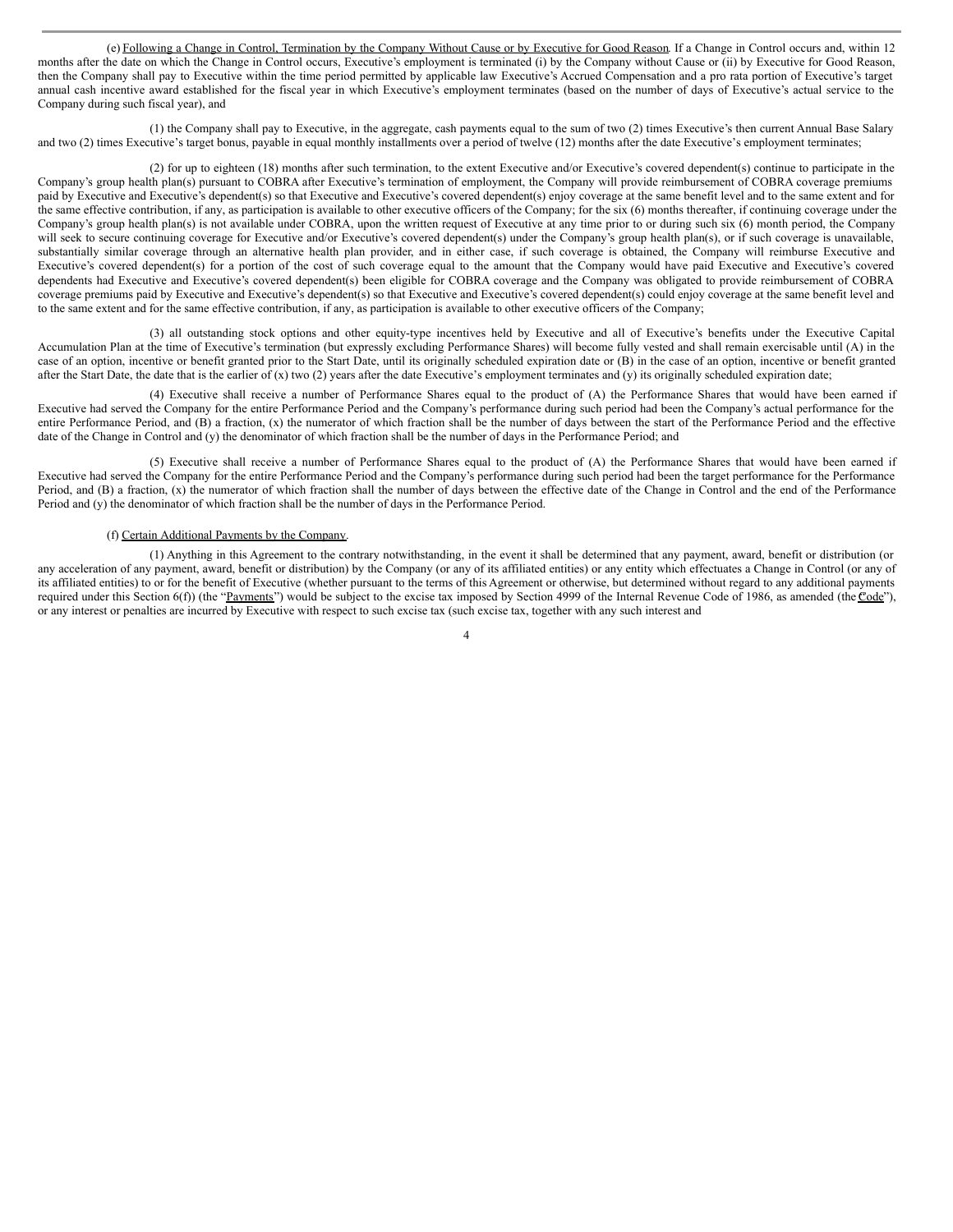penalties, are hereinafter collectively referred to as the "Excise Tax"), then the Company shall pay to Executive an additional payment (a "Gross-Up Payment") in an amount such that after payment by Executive of all taxes (including any Excise Tax) imposed upon the Gross-Up Payment, Executive retains an amount of the Gross-Up Payment equal to the Excise Tax imposed upon the Payments. For purposes of determining the amount of the Gross-Up Payment, the Executive shall be deemed to (i) pay federal income taxes at the highest marginal rates of federal income taxation for the calendar year in which the Gross-Up Payment is to be made and (ii) pay applicable state and local income taxes at the highest marginal rate of taxation for the calendar year in which the Gross-Up Payment is to be made, net of the maximum reduction in federal income taxes which could be obtained from deduction of such state and local taxes. In the event that no Excise Tax is applicable, this Section 6(f) shall not be applicable.

(2) Notwithstanding the foregoing, the Gross-Up Payment described in subsection (1) shall not be paid to Executive if the aggregate Parachute Value (as defined below) of all Payments does not exceed one hundred ten percent (110%) of the Safe Harbor Amount (as defined below). In such an instance, the Payments to which Executive would otherwise become entitled will instead be reduced (but not below zero) so that the aggregate present value of the Payments under this Agreement shall equal the Reduced Amount (as defined below). Unless the Employee shall have elected another method of reduction by written notice to the Company prior to the Change in Control, the Company shall reduce the Payments under this Agreement by first reducing Payments that are payable in cash and then by reducing Payments that are not payable in cash. Only amounts payable under this Agreement shall be reduced pursuant to this subsection (2). The "Parachute Value" of a Payment is the present value as of the date of the Change in Control of the portion of the Payment that constitutes a "parachute payment" under Section 280G(b)(2) of the Code, as determined by the Auditor (as defined below) in accordance with such section of the Code. The "Safe Harbor Amount" is the maximum dollar amount of payments in the nature of compensation that are contingent on a Change in Control (as described in Section 280G of the Code) and that may be paid or distributed to Executive without the imposition of the Excise Tax. The "Reduced Amount" shall be an amount expressed in present value which maximizes the aggregate present value of Payments under this Agreement without causing any such Payment to be subject to the Excise Tax, as determined in accordance with Section 280G(d)(4) of the Code.

(3) The determinations to be made with respect to this Section 6(f) shall be made by an accounting firm (the Auditor") jointly selected by the Company and Executive and paid by the Company. The Auditor shall be a nationally recognized United States public accounting firm that has not during the two years preceding the date of its selection acted in any way on behalf of the Company or any of its subsidiaries. If Executive and the Company cannot agree on the firm to serve as the Auditor, then Executive and the Company shall each select one such accounting firm and those two firms shall jointly select such an accounting firm to serve as the Auditor. Any Gross-Up Payment under this Section 6(f) with respect to any Payments shall be made no later than thirty (30) days following such Payment. If the Auditor determines that no Excise Tax is payable by Executive, it shall furnish Executive with a written opinion to such effect, and to the effect that failure to report the Excise Tax, if any, on Executive's applicable federal income tax return will not result in the imposition of a negligence or similar penalty. If the Auditor determines that the aggregate Parachute Value of all Payments does not exceed one hundred ten percent (110%) of the Safe Harbor Amount, it shall furnish Executive with a written opinion to such effect, and a statement of the reduction in Payments that shall be made to provide Executive with the Reduced Amount. The determinations by the Auditor shall be binding upon the Company and Executive. As a result of the uncertainty in the application of Section 4999 of the Code at the time of the determination, it is possible that Gross-Up Payments which will not have been made by the Company should have been made ("Underpayment") or Gross-Up Payments are made by the Company which should not have been made ("Overpayment"), consistent with the calculations required to be made hereunder. In the event that the Executive thereafter is required to make payment of any Excise Tax or additional Excise Tax, the Auditor shall determine the amount of the Underpayment that has occurred and any such Underpayment (together with interest at the rate provided in Section 1274(b)(2)(B) of the Code) shall be promptly paid by the Company to or for the benefit of Executive. In the event the amount of the Gross-Up Payment exceeds the amount necessary to reimburse the Executive for his or her Excise Tax, the Auditor shall determine the amount of the Overpayment that has been made and any such Overpayment (together with interest at the rate provided in Section 1274(b)(2) of the Code) shall be promptly paid by Executive (to the extent he or she has received a refund if the applicable Excise Tax has been paid to the Internal Revenue Service) to or for the benefit of the Company. Executive shall cooperate, to the extent his or her expenses are reimbursed by the Company, with any reasonable requests by the Company in connection with any contests or disputes with the Internal Revenue Service in connection with the Excise Tax. In the event that the Auditor determines that the value of any accelerated vesting of stock options held by Executive shall be redetermined within the context of Treasury Regulation §1.280G-1 Q/A 33 (the "Option Redetermination"), Executive shall (i) file with the Internal Revenue Service an amended federal income tax return that claims a refund of the overpayment of the Excise Tax attributable to such Option Redetermination and (ii) promptly pay the refunded Excise Tax to the Company; provided that the Company shall pay all reasonable professional fees incurred in the preparation of Executive's amended federal income tax return.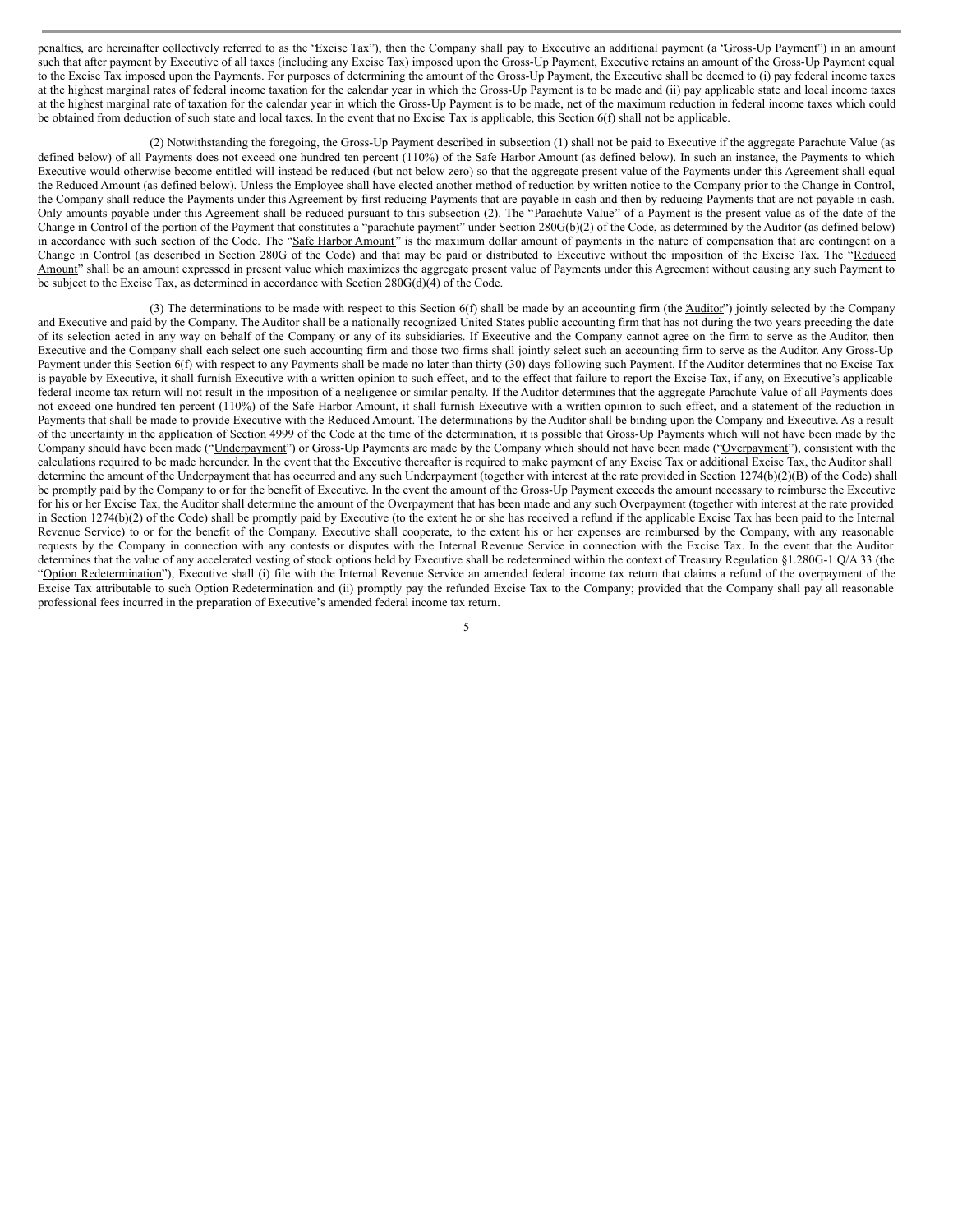(g) Other Programs. Except as otherwise provided in this Agreement, Executive's entitlements under applicable plans and programs of the Company following termination of Executive's employment will be determined under the terms of those plans and programs.

(h) Conditions to Receipt of Benefits Under Section 6. Notwithstanding anything in this Agreement to the contrary, other than the payment of Executive's Accrued Compensation through the date of termination of Executive's employment, Executive shall not be entitled to any payments or benefits under this Section 6 shall unless and until Executive (or the representative of Executive's estate, in the case of termination due to Executive's death), executes and delivers to the Company, within thirty (30) days of the date of termination of Executive's employment, a unilateral general release of all known and unknown claims against the Company and its officers, directors, employees, agents and affiliates in a form acceptable to the Company, and such release becomes fully effective and irrevocable under applicable law. Additionally, Executive shall not be entitled to payments and benefits under this Section 6 on or after the date, if any, during the twelve (12) months following the date Executive's employment terminates (the "Restricted Period"), that Employee (1) breaches or otherwise fails to comply with any of Executive's obligations under Section 9(a) (Nondisclosure of Confidential Information) or Section 10 (Nonsolicitation) under this Agreement, or (2) Executive elects to, directly or indirectly, (a) own, manage, operate, sell, control or participate in the ownership, management, operation, sales or control of any of the following: Heidrick & Struggles, Manpower, Kelly Services, Spencer Stuart, Russell Reynolds, Egon Zender and/or Spherion (each a "Listed Entity") provided that the foregoing shall not be applicable to the ownership of not more than 1% of the publicly traded equity securities of any of the foregoing or to the indirect ownership of any of the foregoing through the ownership of mutual funds; or (b) request or advise any of the clients, vendors or other business contacts of the Company with which Executive had contact while employed by the Company to withdraw, curtail, cancel or not increase their business with the Company. Executive agrees to notify the Company of each employment or consulting engagement he accepts during the Restricted Period (including the name and address of the hiring party) and will, upon request by the Company, describe in reasonable detail the nature of his duties in each such position.

#### (i) Certain Definitions. For purposes of this Agreement, the following terms shall have the meanings set forth herein:

(1) "Accrued Compensation" means, as of any date, the amount of any unpaid Base Salary and annual cash incentive award earned by Executive through the date of Executive's death or the termination of Executive's employment, plus any additional amounts and/or benefits payable to or in respect of Executive under and in accordance with the provisions of any employee plan, program or arrangement under which Executive is covered immediately prior to Executive's death, disability or the termination of Executive's employment (it being understood and agreed that no portion of the annual cash incentive award described in Section 4(b) shall be deemed earned unless Executive was employed with the Company as of the last day of the fiscal year to which such award applies).

(2) "Cause" shall mean (a) conviction of any felony or other crime involving fraud, dishonesty or acts of moral turpitude or pleading guilty or nolo contendere to such charges, or (b) reckless or intentional behavior or conduct that causes or is reasonably likely to cause the Company material harm or injury or exposes or is reasonably likely to expose the Company to any material civil, criminal or administrative liability, or (c) any material misrepresentation or false statement made by Executive in any application for employment, employment history, resume or other document submitted to the Company, either before, during or after employment. Prior to terminating the Executive for Cause, the Company shall be required to provide Executive with 90 days advanced written notice of its intention to terminate Executive for Cause, but Executive shall be permitted to cure any performance deficiencies during such 90 day period (if the termination is not due to performance deficiencies, then the Company is permitted to put Executive on paid leave during such 90 day period).

(3) "Disability" means any medically determinable physical or mental condition or impairment which prevents Executive from performing the principal functions of Executive's duties with the Company that can be expected to result in death or that has lasted or can be expected to last for a period of 90 consecutive days or for shorter periods aggregating 180 days in any consecutive 12 month period, with such determination to be made by an approved medical doctor. For this purpose, an approved medical doctor shall mean a medical doctor selected by the Company and Executive. If the parties cannot agree on a medical doctor, each party shall select a medical doctor and the two doctors shall select a third medical doctor who shall be the approved medical doctor for this purpose.

(4) Executive shall be deemed to have "Good Reason" to terminate his employment hereunder if, without Executive's prior written consent, (A) the Company materially reduces Executive's duties or responsibilities as Chief Executive Officer or assigns Executive duties which are materially inconsistent with his duties or which materially impair Executive's ability to function as Chief Executive Officer, or (B) the Company reduces Executive's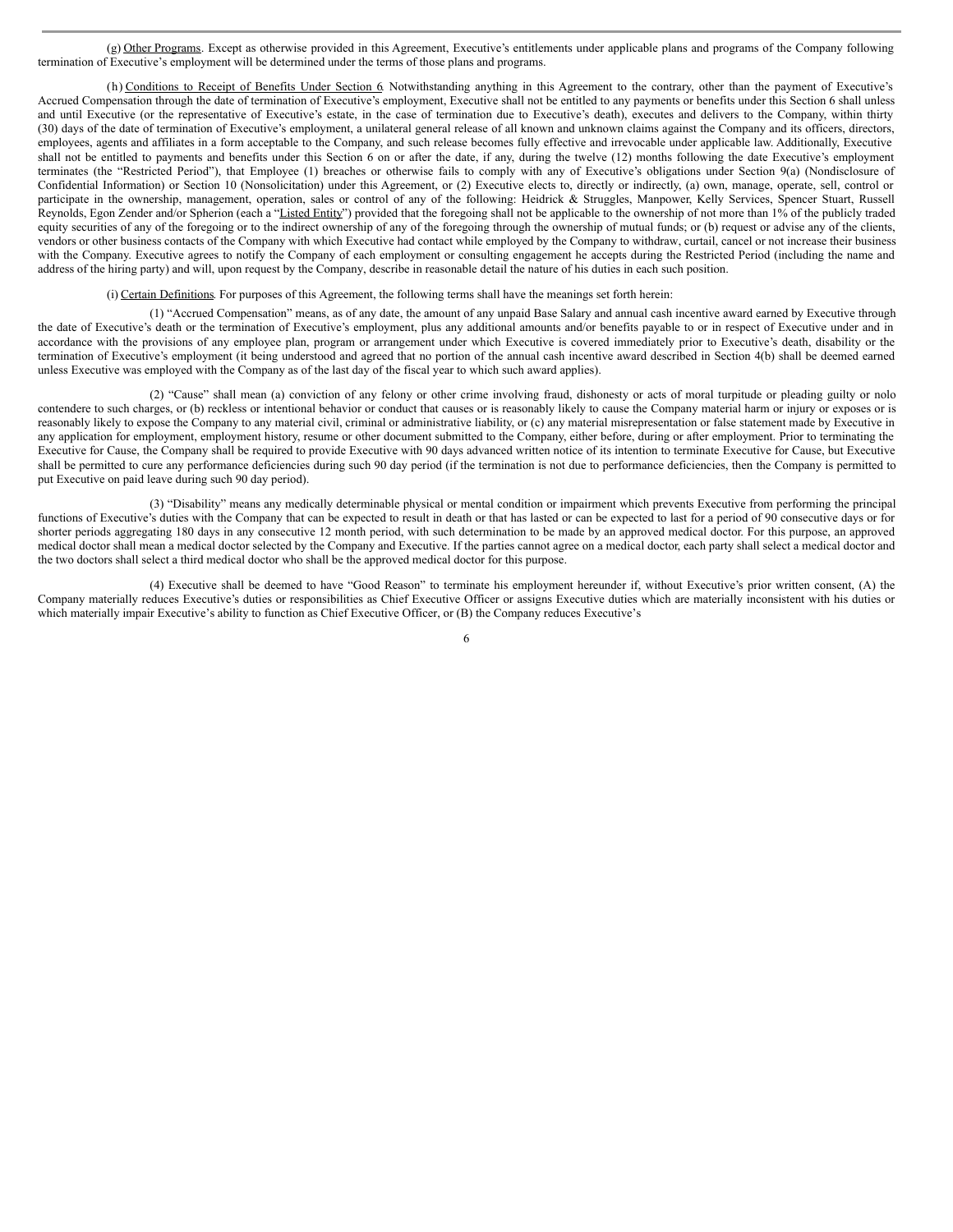then current Base Salary or target award opportunity under the Company's annual cash incentive bonus plan or annual stock option award program, or terminates or materially reduces any employee benefit or perquisite enjoyed by Executive (in each case, other than as part of an across-the-board reduction applicable to all executive officers of the Company), or (C) the Company fails to perform or breaches its obligations under any other material provision of this Agreement, or (D) Executive's primary location of business is moved by more than 50 miles (other than a relocation to New York, New York based on management's decision, made after Board consultation, provided that Executive receives from the Company reimbursement of all customary and reasonable expenses of such relocation, including without limitation temporary living expenses for a period of 6 months), or (E) the Company reduces Executive's title of Chief Executive Officer or removes him, or (F) the Company fails to obtain the assumption in writing of its obligation to perform this Agreement by any successor to all or substantially all of the assets of the Company within 15 days after a merger, consolidation, sale or similar transaction. Prior to terminating for Good Reason, the Executive shall be required to provide the Company with 30 days advanced written notice of his intention to terminate employment for Good Reason, but the Company shall be permitted to cure any events giving rise to such Good Reason during such 30 day period.

7. Application of Section 409A. Notwithstanding any inconsistent provision of this Agreement, to the extent the Company determines in good faith that (a) one or more of the payments or benefits received or to be received by Executive pursuant to this Agreement in connection with Executive's termination of employment would constitute deferred compensation subject to the rules of Internal Revenue Code Section 409A ("Section 409A"), and (b) that Executive is a "specified employee" under Section 409A, then only to the extent required to avoid the Executive's incurrence of any additional tax or interest under Section 409A, such payment or benefit will be delayed until the date which is six (6) months after Executive's "separation from service" within the meaning of Section 409A. The Company and Executive agree to negotiate in good faith to reform any provisions of this Agreement to maintain to the maximum extent practicable the original intent of the applicable provisions without violating the provisions of Section 409A, if the Company deems such reformation necessary or advisable pursuant to guidance under Section 409A to avoid the incurrence of any such interest and penalties. Such reformation shall not result in a reduction of the aggregate amount of payments or benefits under this Agreement, nor the obligation of the Company to pay interest on any payments delayed for the purposes of avoiding a violation of Section 409A.

8. No Mitigation; No Offset. Executive will have no obligation to seek other employment or to otherwise mitigate the Company's obligations to Executive arising from the termination of Executive's employment, and no amounts paid or payable to Executive by the Company under this Agreement shall be subject to offset for any remuneration in which Executive may become entitled from any other source after Executive's employment with the Company terminates, whether attributable to subsequent employment, self-employment or otherwise except that subsequent employment during the term of this Agreement with an employer providing benefit plans shall result in an offset against benefits payable by the Company hereunder to the extent of the benefits paid by the new employer.

#### 9. Confidential Information; Cooperation with Regard to Litigation.

(a) Nondisclosure of Confidential Information. During Executive's employment and thereafter, Executive will not, without the prior written consent of the Company, disclose to anyone (except in good faith in the ordinary course of business to a person who, to Executive's knowledge, is obligated to keep such information confidential) or make use of any Confidential Information (as defined below) except in the performance of Executive's duties hereunder or when required to do so by legal process, by any governmental agency having supervisory authority over the business of the Company or any of its Affiliates (as defined below) or by any administrative or legislative body (including a committee thereof) that requires Executive to divulge, disclose or make accessible such information. If Executive is so ordered, to divulge Confidential Information, he will give prompt written notice to the Company in order to allow the Company the opportunity to object to or otherwise resist such order.

(b) Definition of Confidential Information. For purposes of this Agreement, "Confidential Information" means information concerning the business of the Company or any corporation or other entity that, directly or indirectly, controls, is controlled by or under common control with the Company (an "Affiliate") relating to any of its or their products, product development, trade secrets, customers, suppliers, finances, and business plans and strategies. Excluded from the definition of Confidential Information is information (1) that is or becomes part of the public domain, other than through the breach of this Agreement by Executive or (2) regarding the Company's business or industry properly acquired by Executive in the course of Executive's career as an executive in the Company's industry and independent of Executive's employment by the Company. For this purpose, information known or available generally within the trade or industry of the Company or any Affiliate shall be deemed to be known or available to the public and not to be Confidential Information.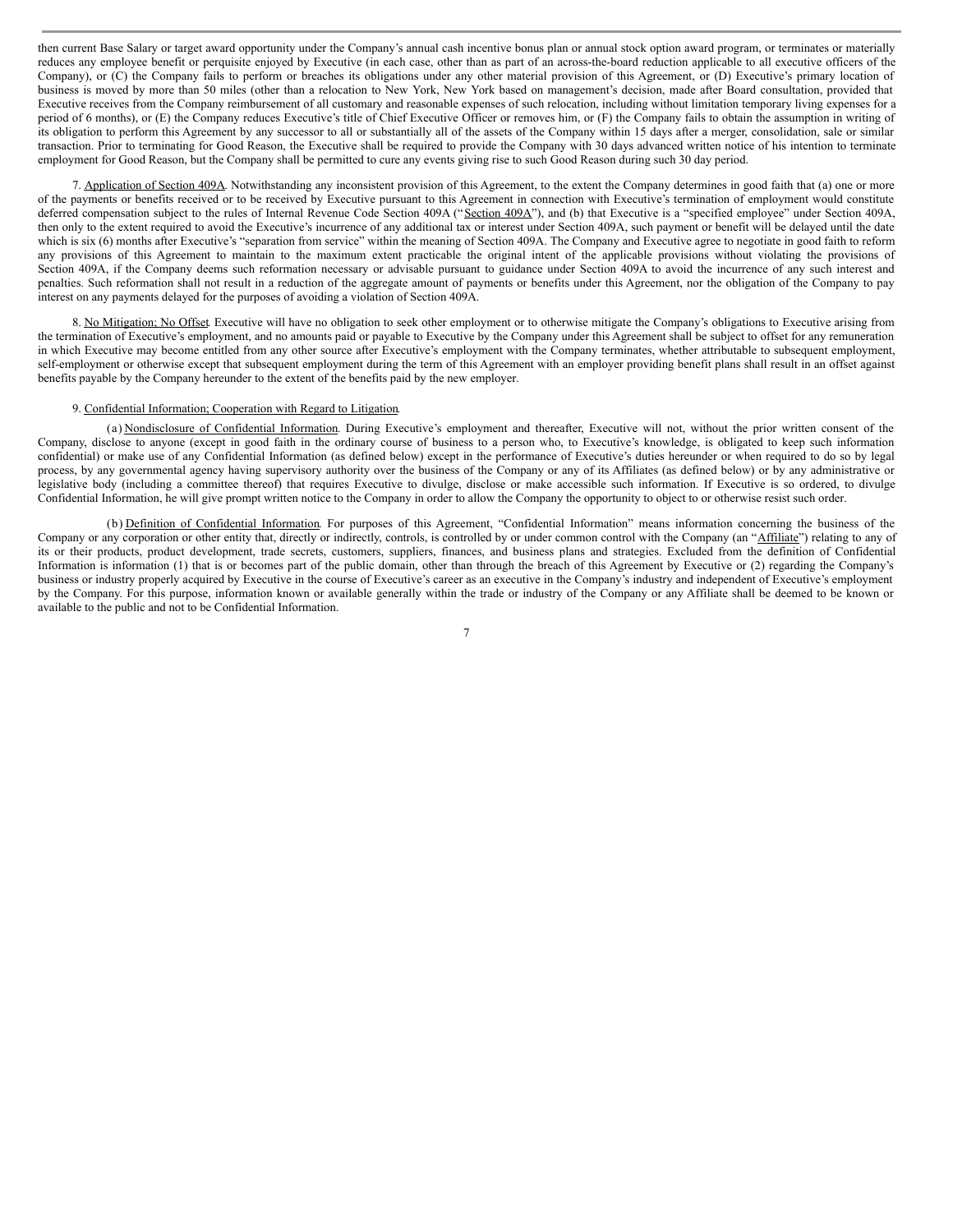( c ) Cooperation in Litigation. Executive will cooperate with the Company, during Executive's employment (and following Executive's termination of employment for any reason for a period of two years thereafter), by making Executive reasonably available to testify on behalf of the Company or any Affiliate in any action, suit, or proceeding, whether civil, criminal, administrative, or investigative, and to reasonably assist the Company or any such Affiliate in any such action, suit, or proceeding by providing information and meeting and consulting with the Board or its representatives or counsel, or representatives or counsel to the Company or any such Affiliate, as reasonably requested; provided, however, that the same does not materially interfere with Executive's then current professional activities. The Company will reimburse Executive for all expenses reasonably incurred by Executive in connection with Executive's provision of testimony or assistance (including the fees of any counsel that may be retained by Executive) and if such assistance is provided after Executive's termination of employment, will pay Executive a per diem rate of \$2,000.

10. Nonsolicitation. Executive shall not induce or solicit, directly or indirectly, any employee of or consultant to the Company or any Affiliate to terminate such person's employment or consulting engagement with the Company or any Affiliate during Executive's employment under this Agreement and for a period of 12 months following the termination of Executive's employment under this Agreement.

11. Remedies. If Executive commits a material breach of any of the provisions contained in Sections 9 and 10 above, then the Company will have the right to seek injunctive relief. Executive acknowledges that such a breach of Section 9 or 10 could cause irreparable injury and that money damages may not provide an adequate remedy for the Company. Nothing contained herein will prevent Executive from contesting any such action by the Company on the ground that no violation or threatened violation of either such Section has occurred.

12. Resolution of Disputes. Any controversy or claim arising out of or relating to this Agreement or any breach or asserted breach hereof or questioning the validity and binding effect hereof arising under or in connection with this Agreement, other than seeking injunctive relief under Section 11, shall be resolved by binding arbitration, to be held in Los Angeles, California in accordance with the rules and procedures of the American Arbitration Association. Judgment upon the award rendered by the arbitrator(s) may be entered in any court having jurisdiction thereof. All costs and expenses of any arbitration or court proceeding (including fees and disbursements of counsel) shall be borne by the respective party incurring such costs and expenses, but the Company shall reimburse Executive for all reasonable costs and expenses by Executive if Executive substantially prevails in such arbitration or court proceeding. Notwithstanding the foregoing, if any applicable law requires different or additional rules or procedures to be applied in order for this Agreement to arbitrate to be enforceable, or prohibits any expense allocation provided herein, such rules or procedures shall take precedence and such prohibitions shall be a part of this Agreement to the to the extent necessary to render this Agreement enforceable.

## 13. Indemnification.

(a) Company Indemnity. If Executive is made a party, or is threatened to be made a party, to any action, suit or proceeding, whether civil, criminal, administrative or investigative (a "*Proceeding*"), by reason of the fact that he is or was a director, officer or employee of the Company or any Affiliate or was serving at the request of the Company or any Affiliate as a director, officer, member, employee or agent of another corporation, partnership, joint venture, trust or other enterprise, including service with respect to employee benefit plans, whether or not the basis of such Proceeding is Executive's alleged action in an official capacity while serving as a director, officer, member, employee or agent, then the Company will indemnify Executive and hold Executive harmless to the fullest extent legally permitted or authorized by the Company's articles of incorporation, certificate of incorporation or bylaws or resolutions of the Company's Board to the extent not inconsistent with state laws, against all costs, expense, liability and loss (including, without limitation, attorney's fees, judgments, fines, ERISA excise taxes or penalties and amounts paid or to be paid in settlement) reasonably incurred or suffered by Executive in connection therewith, except to the extent attributable to Executive's gross negligence or fraud, and such indemnification shall continue as to Executive even if he has ceased to be a director, member, officer, employee or agent of the Company or Affiliate and shall inure to the benefit of Executive's heirs, executors and administrators. The Company will advance to Executive all reasonable costs and expenses to be incurred by Executive in connection with a Proceeding within 20 days after receipt by the Company of a written request for such advance. Such request shall include an undertaking by Executive to repay the amount of such advance if it shall ultimately be determined that he is not entitled to be indemnified against such costs and expenses. The provisions of this section shall not be deemed exclusive of any other rights of indemnification to which Executive may be entitled or which may be granted to Executive and shall be in addition to any rights of indemnification to which he may be entitled under any policy of insurance.

(b) No Presumption Regarding Standard of Conduct. Neither the failure of the Company (including its Board, independent legal counsel or shareholders) to have made a determination prior to the commencement of any proceeding concerning payment of amounts claimed by Executive under the preceding subsection (a) of this section that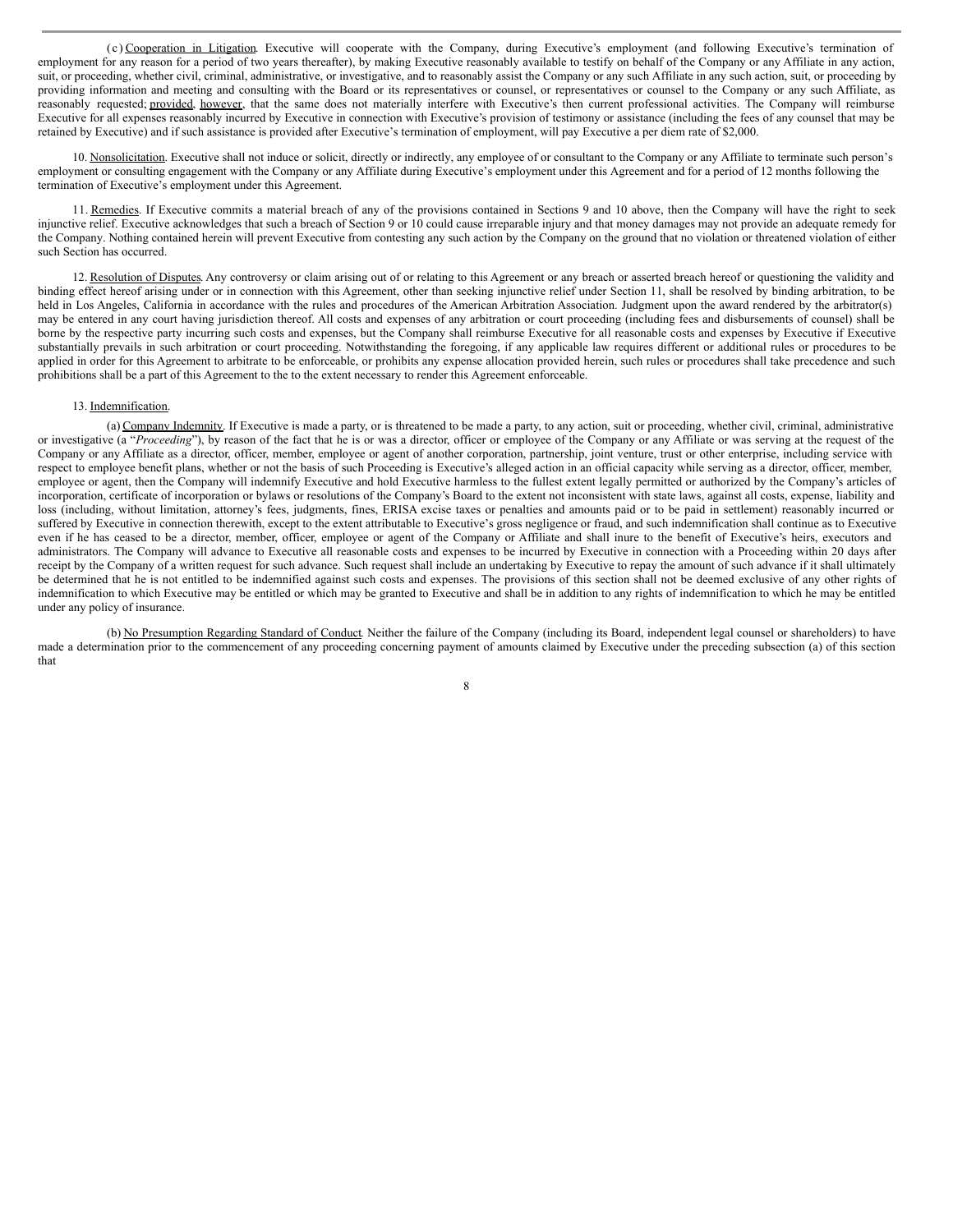indemnification of Executive is proper because Executive has met the applicable standard of conduct, nor a determination by the Company (including its Board, independent legal counsel or shareholders) that Executive has not met such applicable standard of conduct, shall create a presumption that Executive has not met the applicable standard of conduct.

(c) Liability Insurance. The Company will continue and maintain a directors and officers liability insurance policy covering Executive to the extent the Company provides such coverage for its other senior executive officers.

14. Effect of Agreement on Other Benefits. Except as specifically provided in this Agreement, the existence of this Agreement shall not be interpreted to preclude, prohibit or restrict Executive's participation in any other employee benefit or other plans or programs in which he currently participates.

15. Expenses of Counsel for Executive**.** The Company and Executive will each bear their own respective legal and other expenses incurred in connection with the negotiation, execution and delivery of this Agreement; provided, however, that the Company shall reimburse the reasonable legal fees and expenses then incurred by Mitchell Silberberg & Knupp LLP, acting as counsel to Executive, up to a maximum of \$20,000 in the aggregate for all such expenses.

16. Assignment; Binding Nature. This Agreement shall be binding upon and inure to the benefit of the parties and their respective successors, heirs (in the case of Executive) and permitted assigns. No rights or obligations of the Company under this Agreement may be assigned or transferred by the Company except that such rights or obligations may be assigned or transferred to the successor of the Company or its business if the assignee or transferee assumes the liabilities, obligations and duties of the Company, as contained in this Agreement, either contractually or as a matter of law. No rights or obligations of Executive under this Agreement may be assigned or transferred by Executive other than Executive's rights to compensation and benefits, which may be transferred only by will or operation of law, except as otherwise specifically provided or permitted hereunder.

17. Representations. The Company represents and warrants that it is fully authorized and empowered to enter into this Agreement and that the performance of its obligations under this Agreement will not violate any Agreement between it and any other person, firm or organization. Executive represents and warrants that there is no legal or other impediment which would prohibit Executive from entering into this Agreement or which would prevent Executive from fulfilling Executive's obligations under this Agreement.

18. Entire Agreement. This Agreement contains the entire understanding and agreement between the parties concerning the subject matter hereof and supersedes all prior agreements, understandings, discussions, negotiations and undertakings, whether written or oral, between the parties with respect thereto. If this Agreement becomes effective as provided in the first paragraph of this Agreement, this Agreement will have amended, restated and superseded in its entirety the Employment Agreement between Executive and the Company dated October 1, 2003, as extended by written notice delivered on March 30, 2007 (the "Prior Agreement") and the Prior Agreement shall then be of no further force and effect. Executive and the Company acknowledge and agree that the Prior Agreement shall govern the terms of Executive's employment from the date hereof until the Start Date.

19. Amendment or Waiver. No provision in this Agreement may be amended unless such amendment is agreed to in writing and signed by Executive and an authorized officer of the Company. Except as set forth herein, no delay or omission to exercise any right, power or remedy accruing to any party shall impair any such right, power or remedy or shall be construed to be a waiver of or an acquiescence to any breach hereof. No waiver by either party of any breach by the other party of any condition or provision contained in this Agreement to be performed by such other party shall be deemed a waiver of a similar or dissimilar condition or provision at the same or any prior or subsequent time. Any waiver must be in writing and signed by Executive or an authorized officer of the Company, as the case may be.

20. Severability. In the event that any provision or portion of this Agreement shall be determined to be invalid or unenforceable for any reason, in whole or in part, the remaining provisions of this Agreement shall be unaffected thereby and shall remain in full force and effect to the fullest extent permitted by law.

21. Survivorship. The respective rights and obligations of the parties hereunder shall survive any termination of Executive's employment to the extent necessary to the intended preservation of such rights and obligations.

22. Beneficiaries/References. Executive shall be entitled, to the extent permitted under any applicable law, to select and change a beneficiary or beneficiaries to receive any compensation or benefit payable hereunder following Executive's death by giving the Company written notice thereof. In the event of Executive's death or a judicial determination of Executive's incompetence, reference in this Agreement to Executive shall be deemed, where appropriate, to refer to Executive's beneficiary, estate or other legal representative.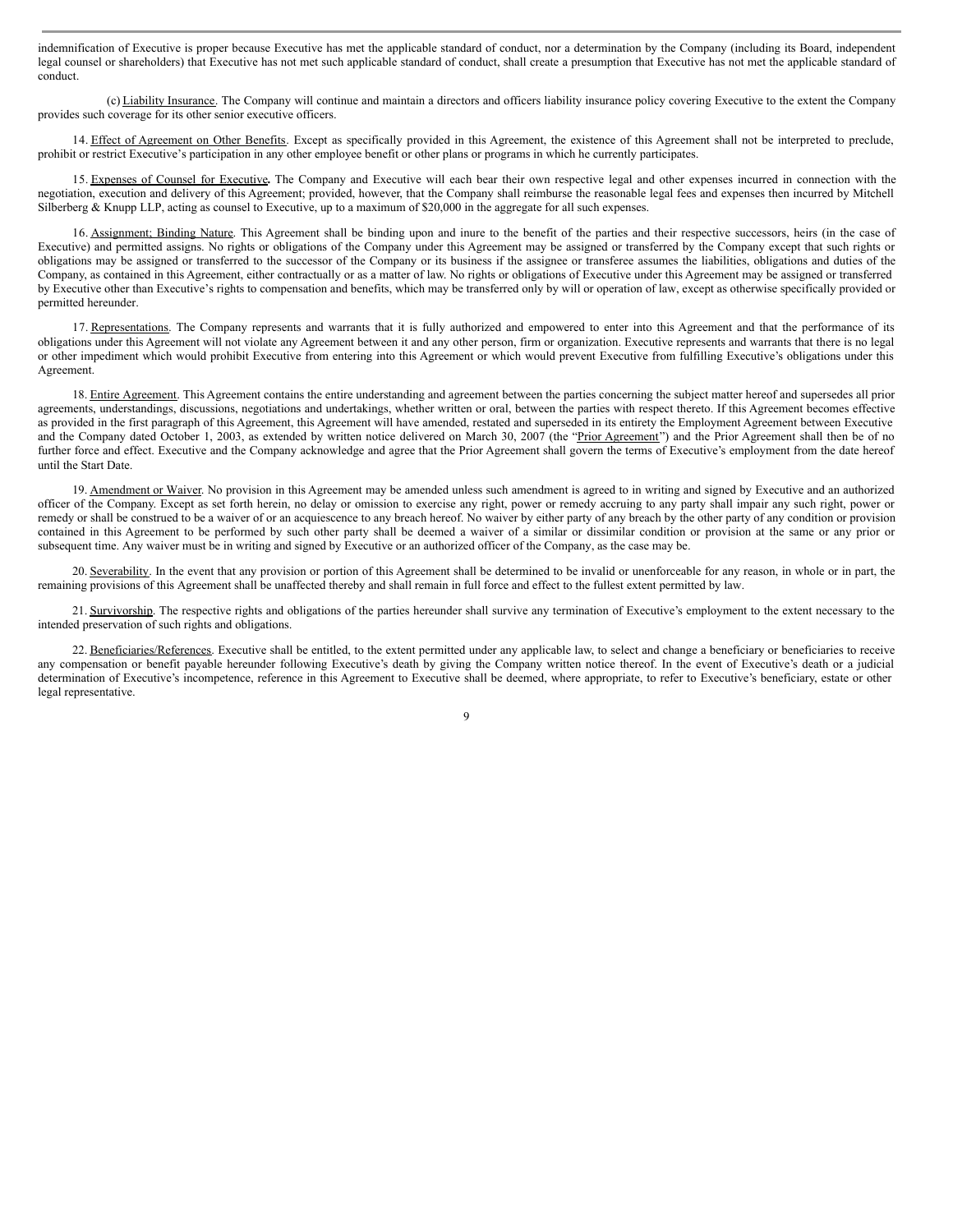23. Governing Law. This Agreement shall be governed by and construed and interpreted in accordance with the laws of California without reference to principles of conflict of laws.

24. Counterparts and Facsimile. This Agreement may be executed in any number of counterparts, each such counterpart shall be deemed to be an original instrument, and all such counterparts together shall constitute but one agreement. Any such counterpart may contain one or more signature pages. A copy of this Agreement executed by any party and transmitted by facsimile shall be binding upon the parties as if executed and delivered in person.

25. Notices. Any notice given to a party shall be in writing and shall be deemed to have been given when delivered personally or sent by certified or registered mail, postage prepaid, return receipt requested, duly addressed to the party concerned at the address of the party indicated below or to such changed address as such party may subsequently give such notice of:

> If to the Company: KORN/FERRY INTERNATIONAL 1900 Avenue of the Stars, Suite 2600 Los Angeles, CA 90067 Attention: Corporate Secretary

If to Executive: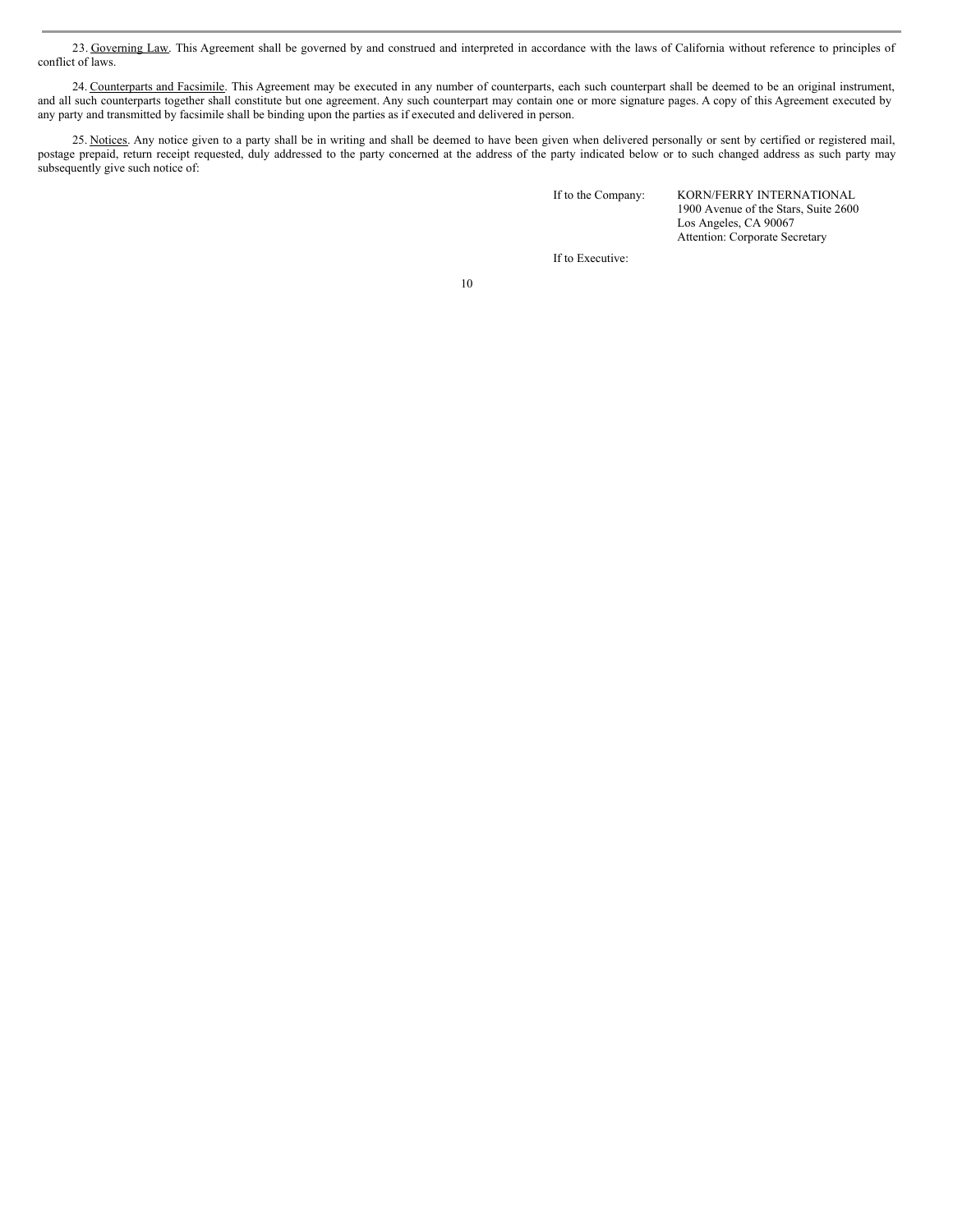The Company: KORN/FERRY INTERNATIONAL

|      | /s/ Ken Whipple |
|------|-----------------|
| By:  | Ken Whipple     |
| Its: | Director        |
|      | /s/ Peter Dunn  |
| By:  | Peter Dunn      |
| Its: | General Counsel |

Executive: /s/ Gary Burnison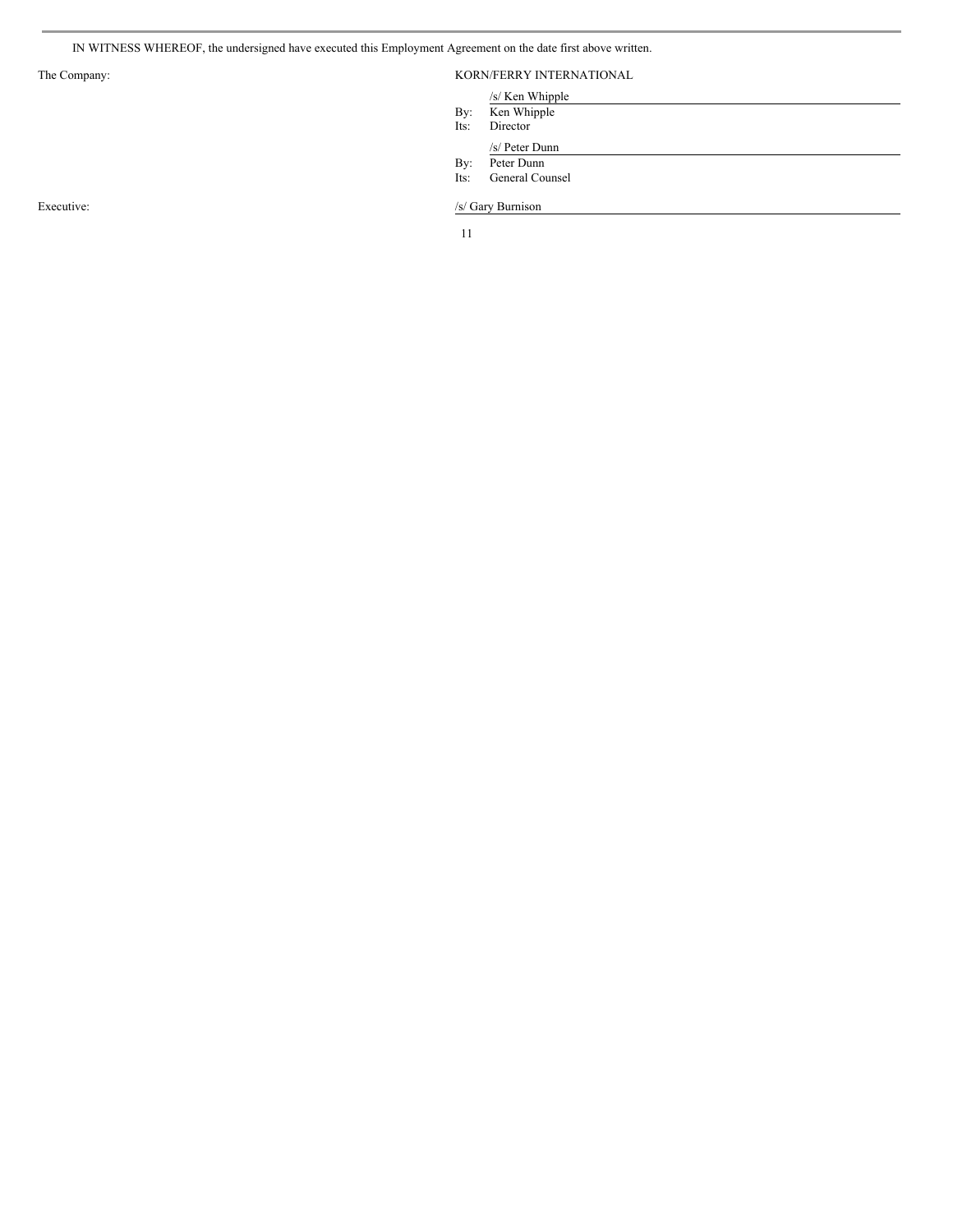# **SCHEDULE A**

#### **DEFINITION OF CHANGE IN CONTROL**

For purposes of the foregoing Agreement, a "Change in Control" shall mean any of the following:

(a) an acquisition by any Person (excluding one or more Excluded Persons) of beneficial ownership (within the meaning of Rule 13d-3 under the Exchange Act) or a pecuniary interest (as defined in Section 16a-1(a)(2) of the Exchange Act) in (either comprising "ownership of") more than 30% of the Common Stock of the Company or voting securities entitled to then vote generally in the election of directors ("Voting Stock") of the Company, after giving effect to any new issue in the case of an acquisition from the Company; or

(b) approval by the shareholders of the Company of a plan, or the consummation, of merger, consolidation, or reorganization of the Company or of a sale or other disposition of all or substantially all of the Company's consolidated assets as an entirety (collectively, a "Business Combination"), other than a Business Combination (1) in which all or substantially all of the holders of Voting Stock of the Company hold or receive directly or indirectly 70% or more of the Voting Stock of the entity resulting from the Business Combination (or a parent company), and (2) after which no Person (other than any one or more of the Excluded Persons) owns more than 30% of the Voting Stock of the resulting entity (or a parent company) who did not own directly or indirectly at least that percentage of the Voting Stock of the Company immediately before the Business Combination, and (3) after which one or more Excluded Persons own an aggregate amount of Voting Stock of the resulting entity owned by any Persons who (i) own more than 5% of the Voting Stock of the resulting entity, (ii) are not Excluded Persons, (iii) did not own directly or indirectly at least the same percentage of the Voting Stock of the Company immediately before the Business Combination, and (iv) in the aggregate own more than 30% of the Voting Stock of the resulting entity; or

(c) approval by the Board of Directors of the Company and (if required by law) by shareholders of the Company of a plan to consummate the dissolution or complete liquidation of Korn/Ferry International; or

(d) during any period of two consecutive years, individuals who at the beginning of such period constituted the Board and any new directors (excluding any new director designated by a person who has entered into an agreement or arrangement with Korn/Ferry International to effect a transaction described in clause (a) or (b) of this definition) whose appointment, election, or nomination for election was approved by a vote of at least two-thirds (2/3) of the directors then still in office who either were directors at the beginning of the period or whose appointment, election or nomination for election was previously so approved (all such directors, "Incumbent Directors"), cease for any reason to constitute a majority of the Board; provided that for purposes of this clause (d), any directors elected at any time during 1999 shall be deemed to be Incumbent **Directors** 

Notwithstanding the above provisions in this Schedule A, no Change in Control shall be deemed to have occurred if a Business Combination, as described in paragraph (b) above, is effected and a majority of the Incumbent Directors, through the adoption of a Board resolution, determines that, in substance, no Change in Control has occurred.

The "Company" means Korn/Ferry International, a Delaware corporation, its successors, and/or its Subsidiaries, as the context requires.

"Exchange Act" means the Securities Exchange Act of 1934, as amended from time to time.

"Excluded Person" means

(i) the Company; or

(ii) any person described in and satisfying the conditions of Rule 13d-1(b)(1) under the Exchange Act; or

(iii) any employee benefit plan of the Company; or

(iv) any affiliates (within the meaning of the Exchange Act), successors, or heirs, descendants or members of the immediate families of the individuals identified in party (b) of this definition.

"Person" means an organization, a corporation, an individual, a partnership, a trust or any other entity or organization, including a governmental entity and a "person" as that term is used under Section 13(d) or 14(d) of the Exchange Act.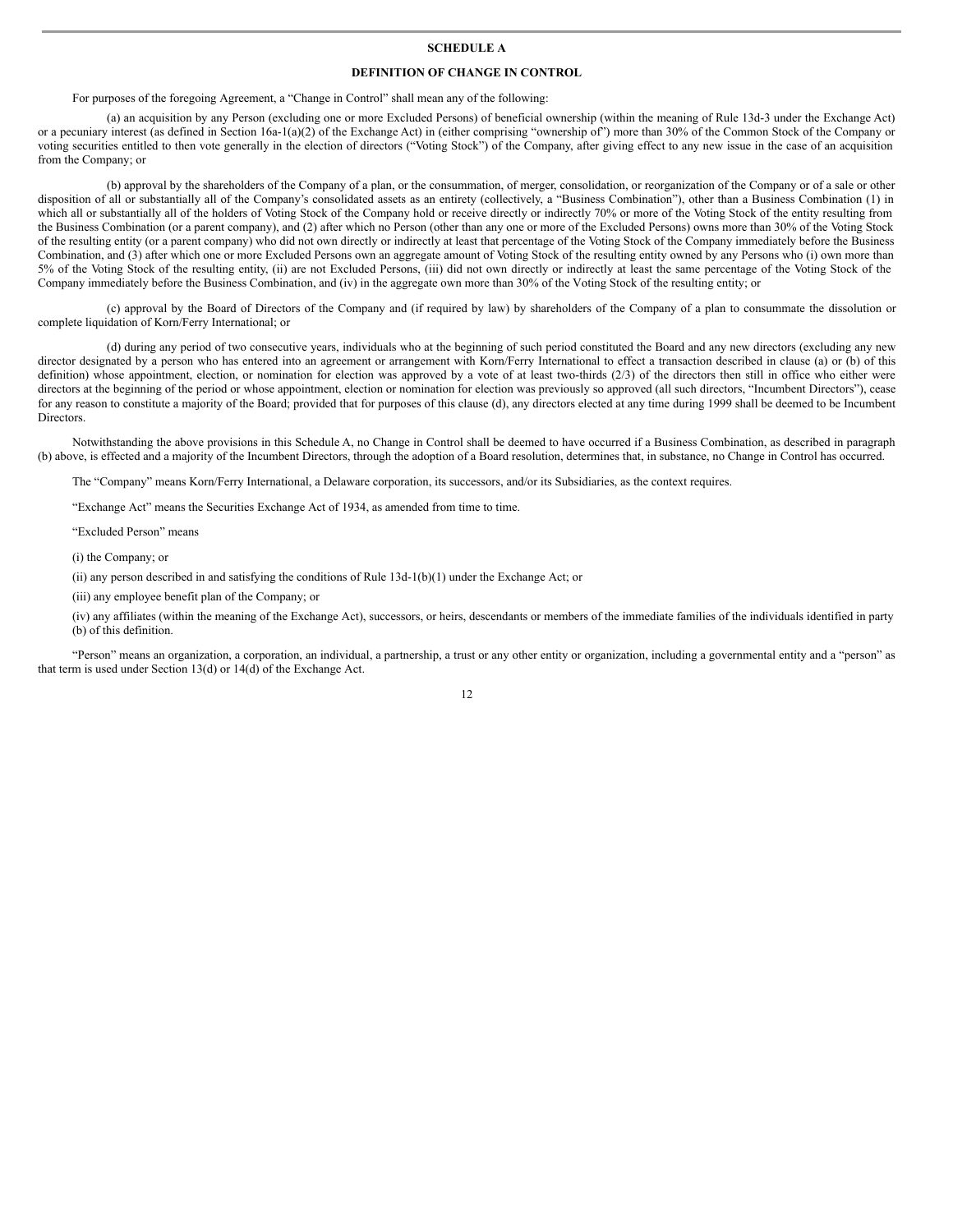## **EXHIBIT 21.1**

Note: Korn/Ferry International or one of its Subsidiaries has 100% ownership of the Subsidiaries listed below, except for Korn/Ferry International (M) Sdn. Bhd. (49%), Korn/Ferry International S.A. de C.V. (43.5%), Korn/Ferry International (H.K.) Limited (99% owned by Korn/Ferry International; 1% owned by Paul C. Reilly in trust for Korn/Ferry International), Korn/Ferry International de Venezuela, C.A. (49%), and Korn/Ferry (Thailand) Limited (48.8%).

|     | <b>Subsidiaries</b>                                                       |                 |
|-----|---------------------------------------------------------------------------|-----------------|
| 1.  | Korn Ferry International S.A.                                             | Argentina       |
| 2.  | Korn/Ferry International Pty Limited                                      | Australia       |
| 3.  | Futurestep (Australia) Pty Ltd                                            | Australia       |
| 4.  | Korn/Ferry International Limited GmbH                                     | Austria         |
| 5.  | [Intentionally Deleted]                                                   |                 |
| 6.  | Korn/Ferry International Futurestep (Belgium) BVBA                        | Belgium         |
| 7.  | Korn/Ferry International S/C Ltda.                                        | Brazil          |
| 8.  | Korn/Ferry Canada, Inc.                                                   | Canada          |
| 9.  | Korn/Ferry International Futurestep (Canada) Inc.                         | Canada          |
| 10. | [Intentionally Deleted]                                                   |                 |
| 11. | Korn/Ferry International, S.A.                                            | Chile           |
| 12. | Korn/Ferry International (China) Limited                                  | China           |
| 13. | Korn/Ferry International Consulting (Beijing) Limited                     | Beijing, China  |
| 14. | Korn/Ferry International Management Consulting (Shanghai) Company Limited | Shanghai, China |
| 15. | Korn/Ferry International A/S                                              | Denmark         |
| 16. | Korn/Ferry International Futurestep (Denmark) ApS                         | Denmark         |
| 17. | Korn/Ferry International Oy                                               | Finland         |
| 18. | [Intentionally Deleted]                                                   |                 |
| 19. | Korn/Ferry International & Cie, S.N.C.                                    | France          |
| 20. | Korn/Ferry International Futurestep (France) SARL                         | France          |
| 21. | Hofman, Herbold & Partner Management Beratung                             | Germany         |
| 22. | [Intentionally Deleted]                                                   |                 |
| 23. | Hofmann, Herbold & Partners Beteiligungs GmbH                             | Germany         |
| 24. | Korn/Ferry International GmbH                                             | Germany         |
| 25. | Futurestep Germany GmbH                                                   | Germany         |
| 26. | [Intentionally Deleted]                                                   |                 |
| 27. | Korn/Ferry International SA                                               | Greece          |
| 28. | Korn/Ferry International (Asia Pacific) Limited                           | Hong Kong       |
| 29. | Korn/Ferry International (H.K.) Limited                                   | Hong Kong       |
| 30. | Futurestep (Hong Kong) Ltd                                                | Hong Kong       |
| 31. | Korn/Ferry International Budapest Personnel Consulting and Service Ltd.   | Hungary         |
| 32. | Korn/Ferry Consultants India Private Limited                              | India           |
| 33. | PT. Korn/Ferry International                                              | Indonesia       |
| 34. | [Intentionally Deleted]                                                   |                 |
| 35. | Korn/Ferry International S.R.L.                                           | Italy           |
| 36. | Korn/Ferry International Futurestep (Italy) S.r.l.                        | Italy           |
| 37. | Nippon Korn/Ferry International                                           | Japan           |
| 38. | Futurestep (Japan) K.K.                                                   | Japan           |
| 39. | Korn/Ferry International (Korea) Limited                                  | Korea           |
| 40. | Korn/Ferry International SNC (Luxembourg)                                 | Luxembourg      |
| 41. | Agensi Pekerjaan Futurestep Worldwide (M) Sdn. Bhd.                       | Malaysia        |
| 42. | Korn/Ferry International (M) Sdn. Bhd.                                    | Malaysia        |
|     | 43. Korn/Ferry Investment India Limited (Mauritius OCB)                   | Mauritius       |
|     |                                                                           |                 |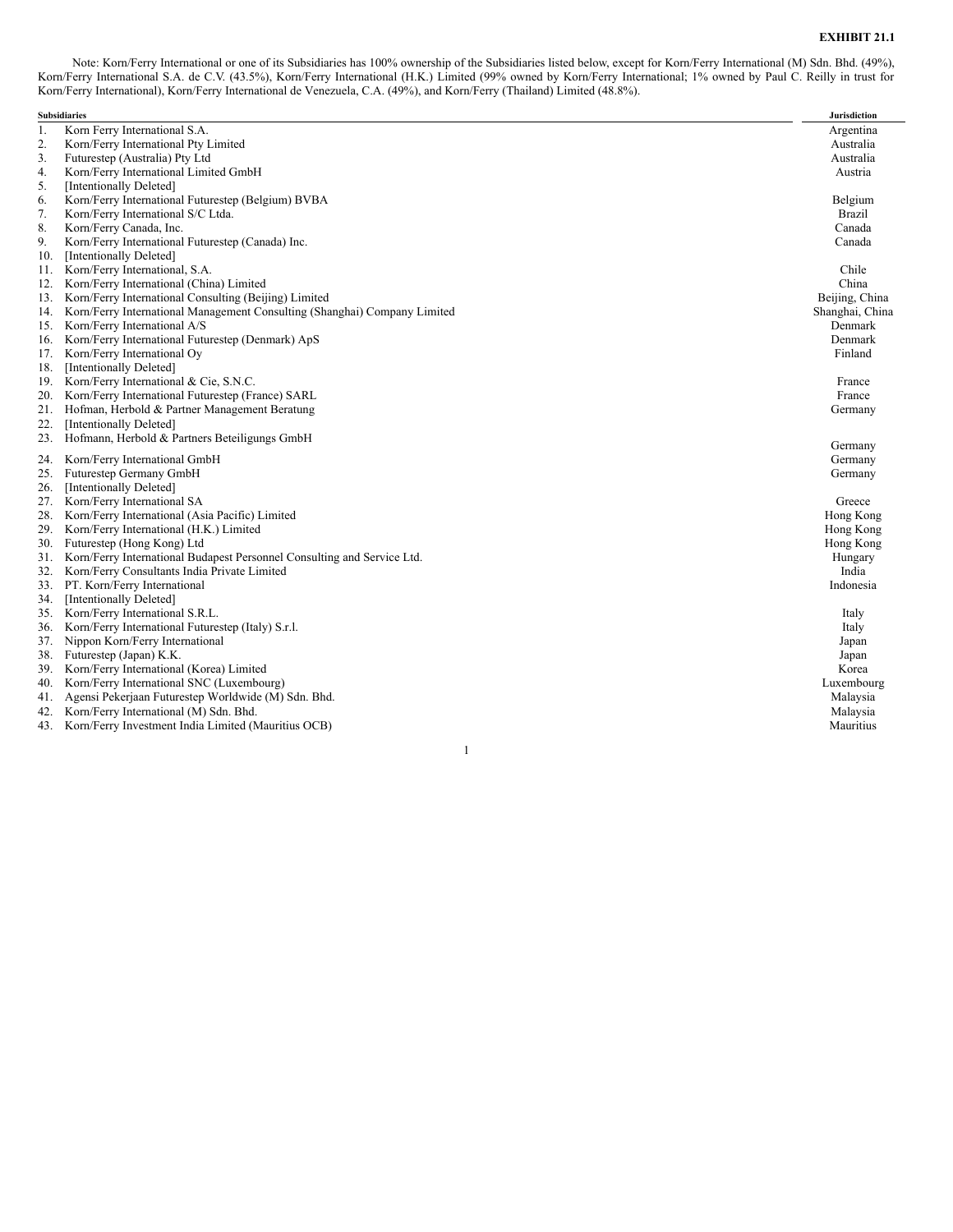| <b>Subsidiaries</b> |                                                                   | Jurisdiction              |
|---------------------|-------------------------------------------------------------------|---------------------------|
| 44.                 | Korn/Ferry Internacional del Norte, S.A. de C.V.                  | Mexico                    |
| 45.                 | Korn/Ferry International S.A. de C.V.                             | Mexico                    |
| 46.                 | Postgraduados y Especialistas S.A. de C.V.                        | Mexico                    |
| 47.                 | Servicios Romac S.A. de C.V.                                      | Mexico                    |
| 48.                 | Korn/Ferry International B.V.                                     | Netherlands               |
| 49.                 | Korn/Ferry International Futurestep (Holdings) B.V.               | Netherlands               |
| 50.                 | John Stork BV                                                     | Netherlands               |
| 51.                 | Korn Ferry International NZ Limited                               | New Zealand               |
| 52.                 | Futurestep (New Zealand) Ltd                                      | New Zealand               |
| 53.                 | Korn/Ferry International A/S                                      | Norway                    |
| 54.                 | Korn/Ferry International Futurestep (Norge) AS                    | Norway                    |
| 55.                 | Korn/Ferry International – Peru S.A.                              | Peru                      |
| 56.                 | Korn/Ferry International Sp.z.o.o.                                | Poland                    |
| 57.                 | Korn/Ferry International Pte. Ltd.                                | Singapore                 |
| 58.                 | Futurestep (Singapore) Pte Ltd                                    | Singapore                 |
| 59.                 | Korn/Ferry International, spol.s.r.o. LLC                         | Slovakia                  |
| 60.                 | Korn/Ferry International S.A.                                     | Spain                     |
| 61.                 | Korn/Ferry International Futurestep (Espana), S.L.                | Spain                     |
| 62.                 | Korn/Ferry International AB                                       | Sweden                    |
| 63.                 | [Intentionally Deleted]                                           |                           |
| 64.                 | Korn/Ferry (Schweiz) AG                                           | Switzerland               |
| 65.                 | [Intentionally Deleted]                                           |                           |
| 66.                 | Korn/Ferry International Futurestep (Schweiz) Gmbh                | Switzerland               |
| 67.                 | Korn-Ferry International S.A.                                     | Geneva, Switzerland       |
| 68.                 | Korn-Ferry S.A. (Geneva)                                          | Switzerland               |
| 69.                 | [Intentionally Deleted]                                           |                           |
| 70.                 | [Intentionally Deleted]                                           |                           |
| 71.                 | [Intentionally Deleted]                                           |                           |
| 72.                 | [Intentionally Deleted]                                           |                           |
| 73.                 | Korn/Ferry (Thailand) Limited                                     | Thailand                  |
| 74.                 | Korn/Ferry International Executive Recruitment (Thailand) Limited | Thailand                  |
| 75.                 | Futurestep (UK) Limited                                           | United Kingdom            |
| 76.                 | Korn/Ferry International, Limited                                 | United Kingdom            |
| 77.                 | K/FI (UK) Limited                                                 | United Kingdom            |
| 78.                 | [Intentionally Deleted]                                           |                           |
| 79.                 | Carre, Orban & Partners Ltd.                                      | United Kingdom            |
| 80.                 | Carre, Orban & Partners Two Ltd.                                  | United Kingdom            |
| 81.                 | Continental American Management Corp.                             | United States, California |
| 82.                 | Executive Compensations Advisors, Inc.                            | United States, Delaware   |
| 83.                 | Korn/Ferry International Holding India                            | United States, California |
| 84.                 | Korn/Ferry S.A.                                                   | United States, California |
| 85.                 | Pearson, Caldwell & Farnsworth, Inc.                              | United States, California |
| 86.                 | <b>Strategic Compensation Associates</b>                          | United States, California |
| 87.                 | Avery & Associates, Inc.                                          | United States, California |
| 88.                 | KFI-LK, Inc.                                                      | United States, Delaware   |
| 89.                 | Korn/Ferry International Futurestep, Inc.                         | United States, Delaware   |
| 90.                 | Korn/Ferry International Futurestep (Holdings) Inc.               | United States, Delaware   |
| 91.                 | Korn/Ferry International Worldwide, Inc.                          | United States, Delaware   |
| 92.                 |                                                                   | United States, Delaware   |
| 93.                 | JobDirect.com, Inc.<br>Korn/Ferry Careerlink                      | <b>United States</b>      |
| 94.                 | Korn/Ferry International Consultores Asociados, C.A.              | Venezuela                 |
| 95.                 | K/F Konexion, C.A.                                                | Venezuela                 |
|                     |                                                                   |                           |
| 96.                 | Korn/Ferry International de Venezuela, C.A.                       | Venezuela                 |
| 97.                 | Korn/Ferry International s.r.o                                    | Czech Republic            |
| 98.                 | Korn/Ferry International Musavirlik Limited Sirketi               | Turkey                    |
| 99.                 | Lominger Limited, Inc.                                            | United States, Minnesota  |
| 100.                | Lominger Consulting, Inc.                                         | United States, Minnesota  |
| 101.                | LeaderSource Limited, Inc.                                        | United States, Minnesota  |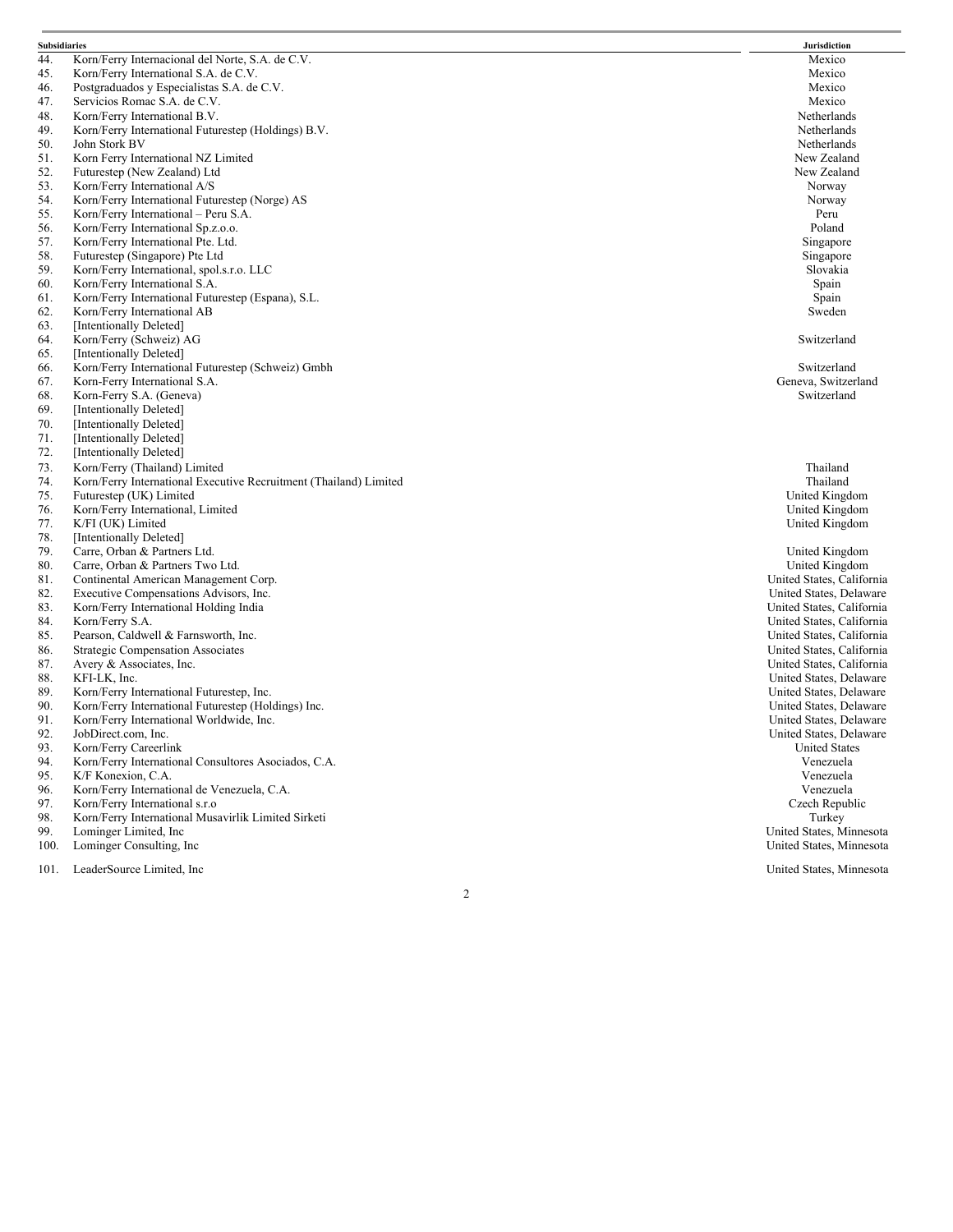## **CONSENT OF INDEPENDENT REGISTERED PUBLIC ACCOUNTING FIRM**

We consent to the incorporation by reference in the Registration Statements (Form S-8 Nos. 333-49580, 333-73147, 333-111038 and 333-108696 and Form S-3 No. 333-99429 and related Prospectus) of our reports dated June 26, 2007, with respect to the consolidated financial statements of Korn/Ferry International, management's assessment of the effectiveness of internal control over financial reporting, and the effectiveness of internal control over financial reporting of Korn/Ferry International included in this Annual Report (Form 10-K) for the year ended April 30, 2007.

1

/s/ Ernst & Young LLP

Los Angeles, California June 26, 2007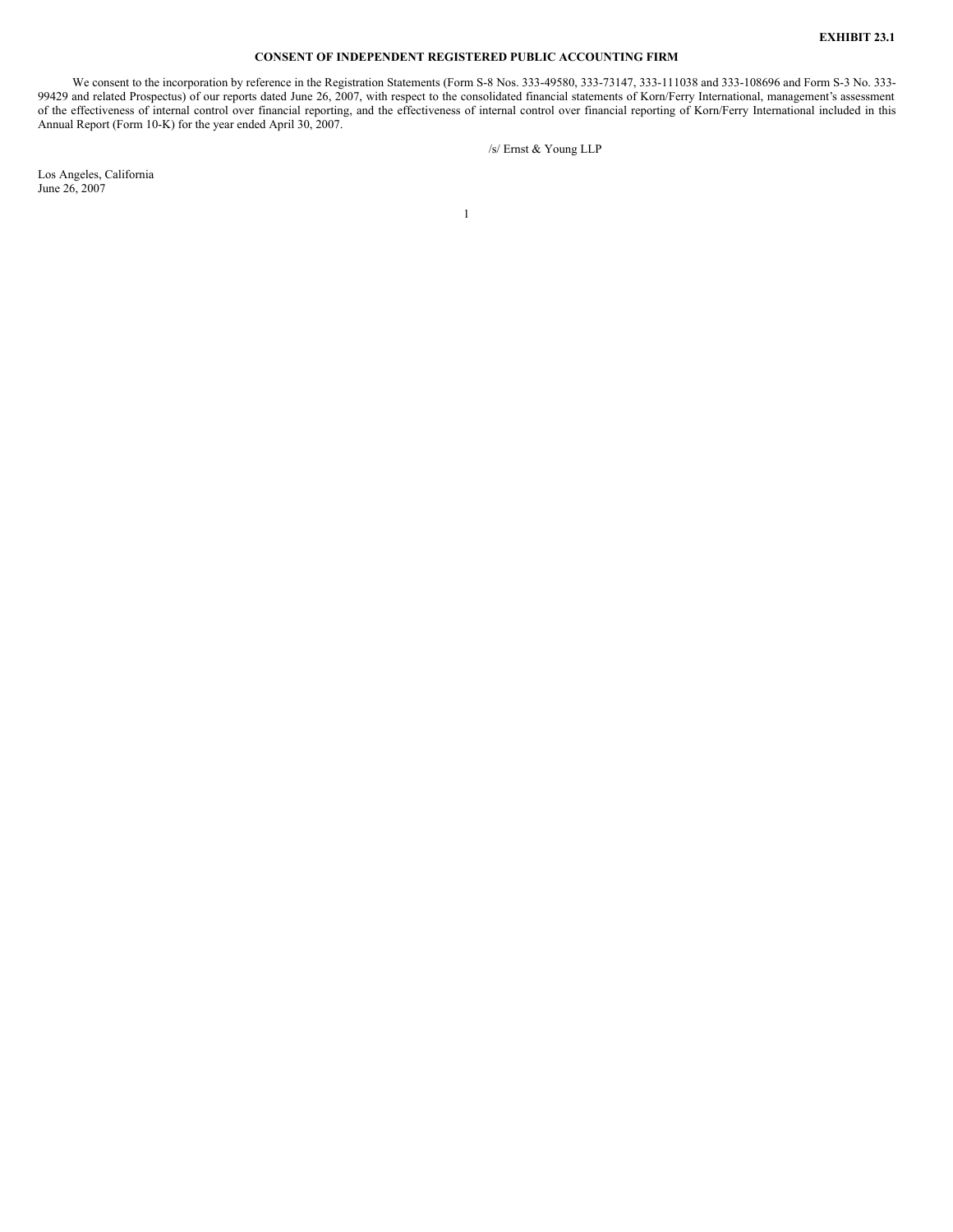I, Paul C. Reilly, certify that:

- 1. I have reviewed this annual report on Form 10-K of Korn/Ferry International;
- 2. Based on my knowledge, this report does not contain any untrue statement of a material fact or omit to state a material fact necessary to make the statements made, in light of the circumstances under which such statements were made, not misleading with respect to the period covered by this report;
- 3. Based on my knowledge, the financial statements, and other financial information included in this report, fairly present in all material respects the financial condition, results of operations and cash flows of the registrant as of, and for, the periods presented in this report;
- 4. The registrant's other certifying officer and I are responsible for establishing and maintaining disclosure controls and procedures (as defined in Exchange Act Rules 13a-15(e) and 15d-15(e)) and internal control over financial reporting (as defined in Exchange Act Rules 13a-15(f) and 15d-15(f)) for the registrant and have:
	- a) Designed such disclosure controls and procedures, or caused such disclosure controls and procedures to be designed under our supervision, to ensure that material information relating to the registrant, including its consolidated subsidiaries, is made known to us by others within those entities, particularly during the period in which this report is being prepared;
	- b) Designed such internal control over financial reporting, or caused such internal control over financial reporting to be designed under our supervision, to provide reasonable assurance regarding the reliability of financial reporting and the preparation of financial statements for external purposes in accordance with generally accepted accounting principles:
	- c) Evaluated the effectiveness of the registrant's disclosure controls and procedures and presented in this report our conclusions about the effectiveness of the disclosure controls and procedures, as of the end of the period covered by this report based on such evaluation; and
	- d) Disclosed in this report any change in the registrant's internal control over financial reporting that occurred during the registrant's most recent fiscal quarter (the registrant's fourth fiscal quarter in the case of an annual report) that has materially affected, or is reasonably likely to materially affect, the registrant's internal control over financial reporting; and
- 5. The registrant's other certifying officer and I have disclosed, based on our most recent evaluation of internal control over financial reporting, to the registrant's auditors and the audit committee of registrant's board of directors (or persons performing the equivalent functions):
	- a) All significant deficiencies and material weaknesses in the design or operation of internal controls over financial reporting which are reasonably likely to adversely affect the registrant's ability to record, process, summarize and report financial information; and
	- b) Any fraud, whether or not material, that involves management or other employees who have a significant role in the registrant's internal controls over financial reporting.

| By:    | $/s/$ PAUL C. REILLY                                     |
|--------|----------------------------------------------------------|
| Name:  | Paul C. Reilly                                           |
| Title: | <b>Chairman of the Board and Chief Executive Officer</b> |

Date: June 29, 2007

1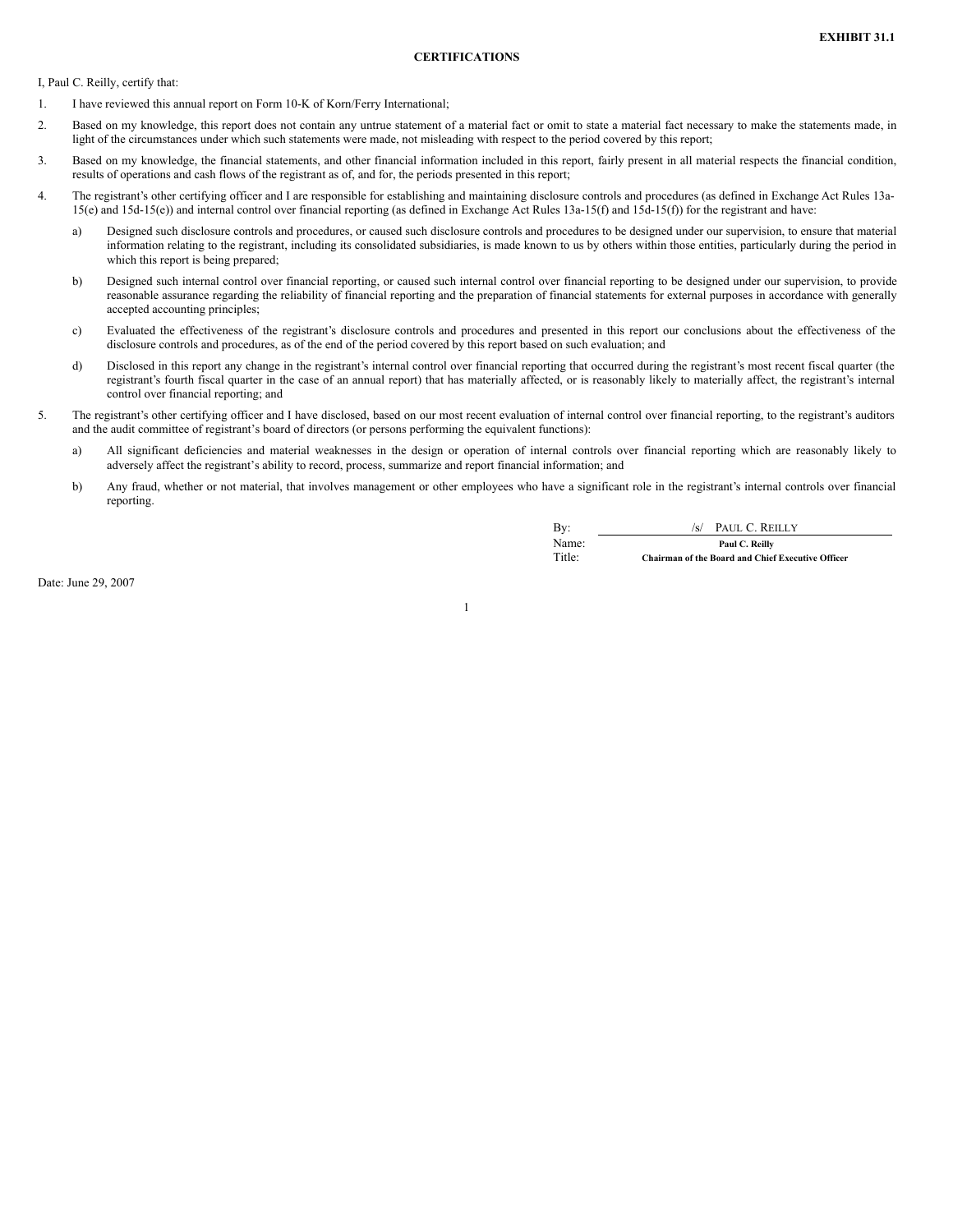I, Gary D. Burnison, certify that:

- 1. I have reviewed this annual report on Form 10-K of Korn/Ferry International;
- 2. Based on my knowledge, this report does not contain any untrue statement of a material fact or omit to state a material fact necessary to make the statements made, in light of the circumstances under which such statements were made, not misleading with respect to the period covered by this report;
- 3. Based on my knowledge, the financial statements, and other financial information included in this report, fairly present in all material respects the financial condition, results of operations and cash flows of the registrant as of, and for, the periods presented in this report;
- 4. The registrant's other certifying officer and I are responsible for establishing and maintaining disclosure controls and procedures (as defined in Exchange Act Rules 13a-15(e) and 15d-15(e)) and internal control over financial reporting (as defined in Exchange Act Rules 13a-15(f) and 15d-15(f)) for the registrant and have:
	- a) Designed such disclosure controls and procedures, or caused such disclosure controls and procedures to be designed under our supervision, to ensure that material information relating to the registrant, including its consolidated subsidiaries, is made known to us by others within those entities, particularly during the period in which this report is being prepared;
	- b) Designed such internal control over financial reporting, or caused such internal control over financial reporting to be designed under our supervision, to provide reasonable assurance regarding the reliability of financial reporting and the preparation of financial statements for external purposes in accordance with generally accepted accounting principles:
	- c) Evaluated the effectiveness of the registrant's disclosure controls and procedures and presented in this report our conclusions about the effectiveness of the disclosure controls and procedures, as of the end of the period covered by this report based on such evaluation; and
	- d) Disclosed in this report any change in the registrant's internal control over financial reporting that occurred during the registrant's most recent fiscal quarter (the registrant's fourth fiscal quarter in the case of an annual report) that has materially affected, or is reasonably likely to materially affect, the registrant's internal control over financial reporting; and
- 5. The registrant's other certifying officer and I have disclosed, based on our most recent evaluation of internal control over financial reporting, to the registrant's auditors and the audit committee of registrant's board of directors (or persons performing the equivalent functions):
	- a) All significant deficiencies and material weaknesses in the design or operation of internal controls over financial reporting which are reasonably likely to adversely affect the registrant's ability to record, process, summarize and report financial information; and
	- b) Any fraud, whether or not material, that involves management or other employees who have a significant role in the registrant's internal controls over financial reporting.

1

| By:    | <b>GARY D. BURNISON</b>                                                           |
|--------|-----------------------------------------------------------------------------------|
| Name:  | <b>Gary D. Burnison</b>                                                           |
| Title: | <b>Chief Operating Officer, Chief Financial Officer, Executive Vice President</b> |
|        | and Director                                                                      |

Date: June 29, 2007